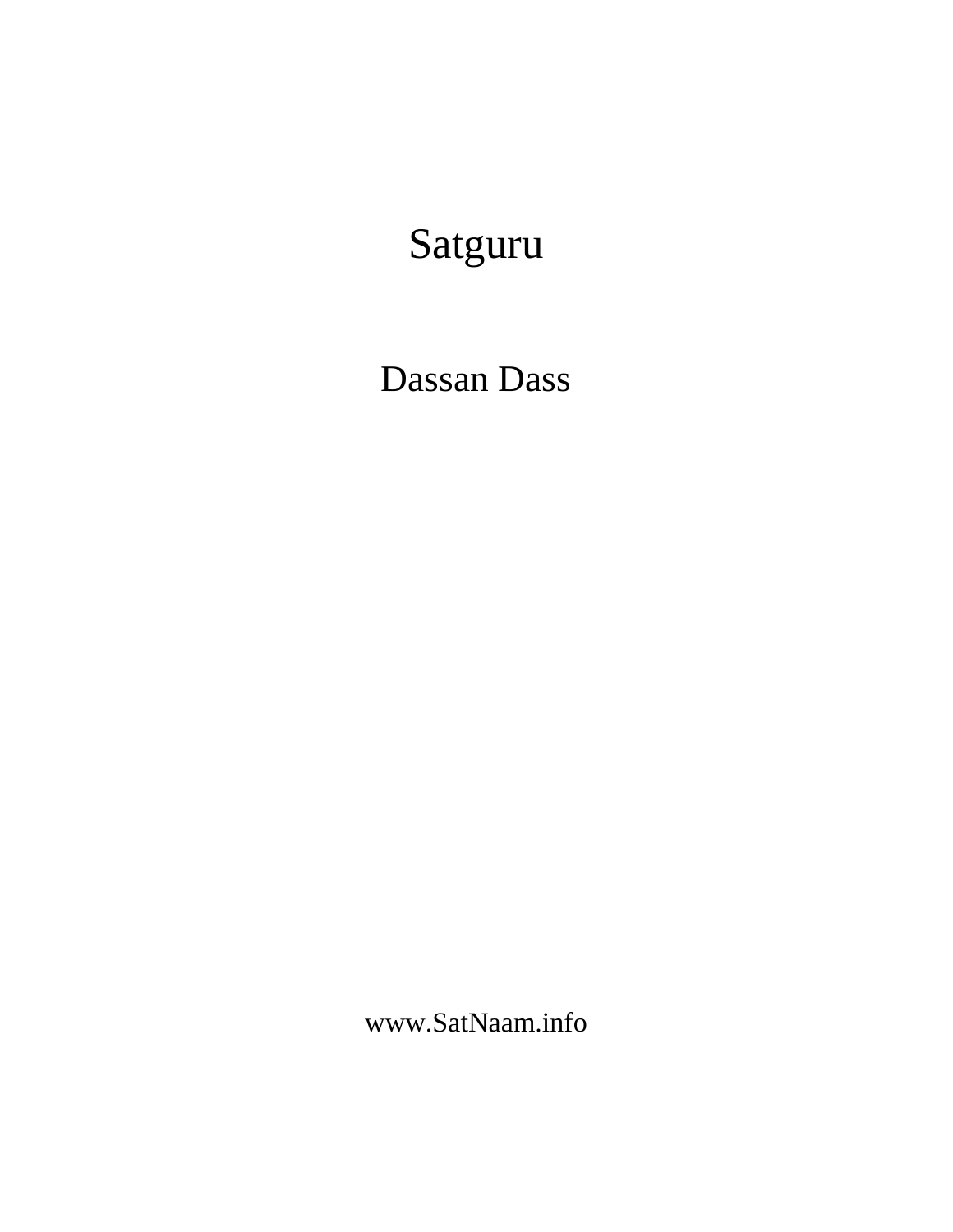## **Satguru**

Copyright © 2012 by [www.SatNaam.info](http://www.satnaam.info/)

First Edition December 2012

*All rights reserved. However, do feel free to use any part of this book for inspiring others just mention where you got the information from i.e. Dassan Dass. You can also help distribute the books by purchasing them online from the website. This is a not-for- profit Seva project done on a volunteer basis – so feel free to join in.*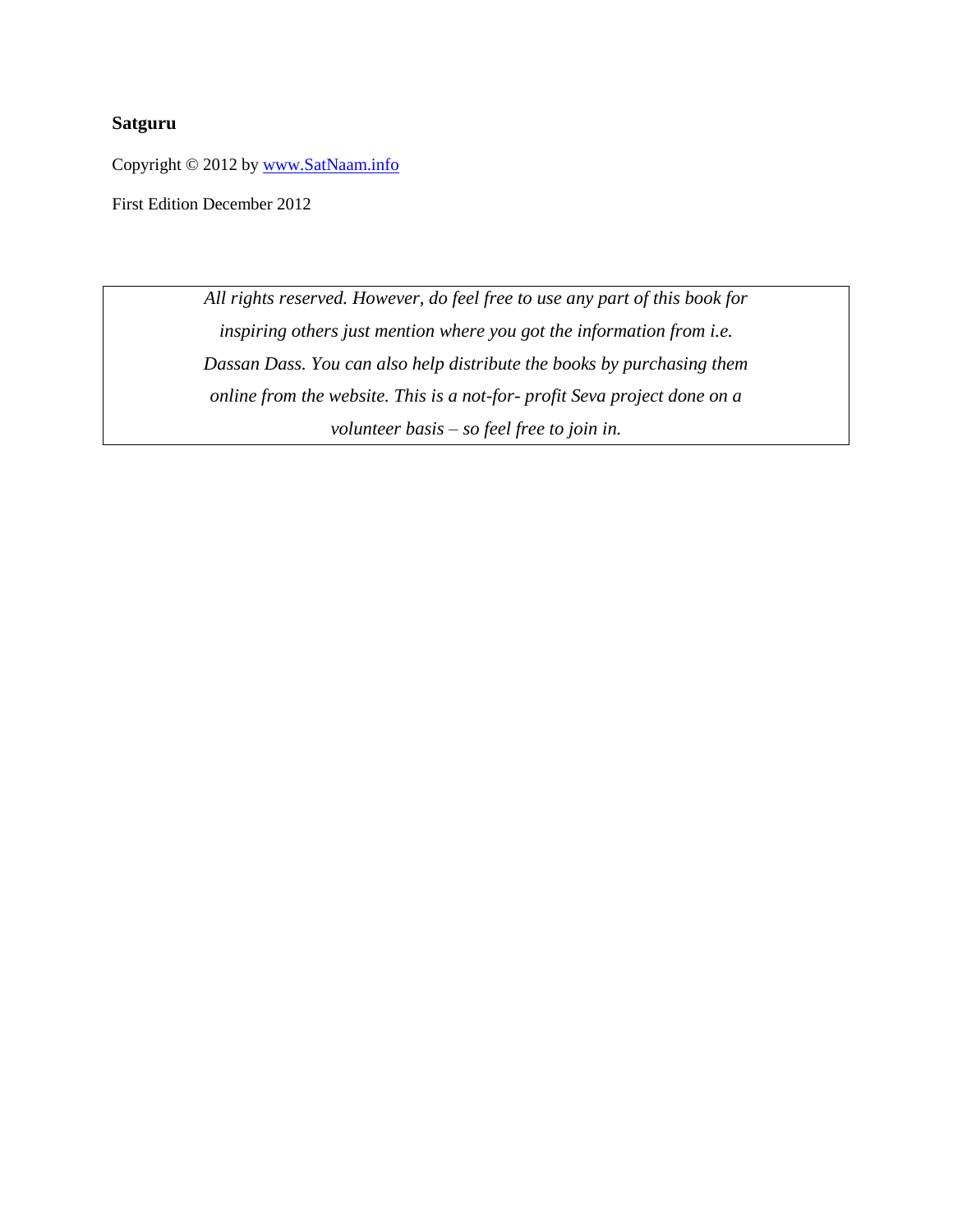## **CONTENTS**

| 1.                                                                         |  |
|----------------------------------------------------------------------------|--|
|                                                                            |  |
|                                                                            |  |
|                                                                            |  |
| 2.                                                                         |  |
| 3.                                                                         |  |
|                                                                            |  |
| Let us concentrate on the word "Satgur" first of all. Who is a Satgur ? 17 |  |
|                                                                            |  |
| 4.                                                                         |  |
| 5.                                                                         |  |
| 6.                                                                         |  |
|                                                                            |  |
|                                                                            |  |
|                                                                            |  |
|                                                                            |  |
|                                                                            |  |
|                                                                            |  |
|                                                                            |  |
|                                                                            |  |
|                                                                            |  |
| 16.                                                                        |  |
| 17.                                                                        |  |
| 18.                                                                        |  |
| 19.                                                                        |  |
| 20.                                                                        |  |
| 21.                                                                        |  |
|                                                                            |  |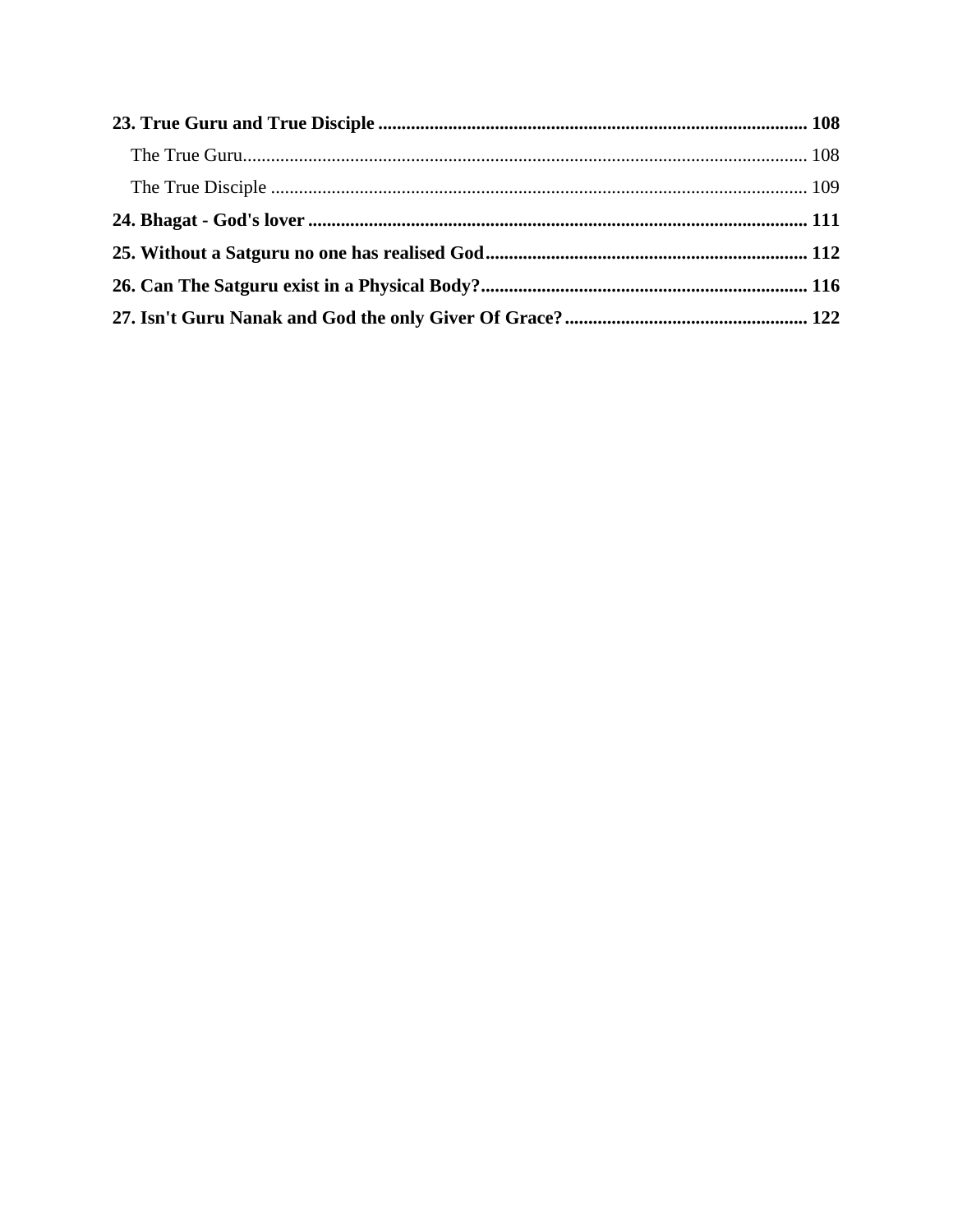## <span id="page-4-0"></span>**Introduction**

Articles explaining meanings of words used for the spiritual enlightened ones.

## <span id="page-4-1"></span>**1. What is Gur , Guru and Gurbani?**

## <span id="page-4-2"></span>**GUR**

The Shabad ( divine word) "Gur" means

- the Braham (Absolute God),
- $\bullet$  the Almighty,
- the Creator,
- the Doer.
- Paar Braham (Supreme Transcendent Being),
- Akal Purakh (Deathless Timeless Being),
- Param Jyot Puran Parkash (Supreme Light Fully Bright),
- Nirgun Saroop (Body of Light) of Dhan Dhan Ek Oankaar (Great Great One God), Satnaam (Named Truth) , Karta Purakh (Cretor Being), Nirbhao (Fearless One), Nirvair (Hate Free), Akal Murat (Deathless Timeless Image), Ajoonie (Unborn), Saibhung (Self Illuminated).

This path is Gurparsaad meaning God - the "Gur" - is obtained by His own eternal blessings. That we can only realise God if God Himself gives His grace to do so.

## <span id="page-4-3"></span>**GURU**

The Guru is that entity which takes away the darkness of our own wisdom - Andh Agyan of the soul and mind and replaces it with the divine light which comes with the penetration of divine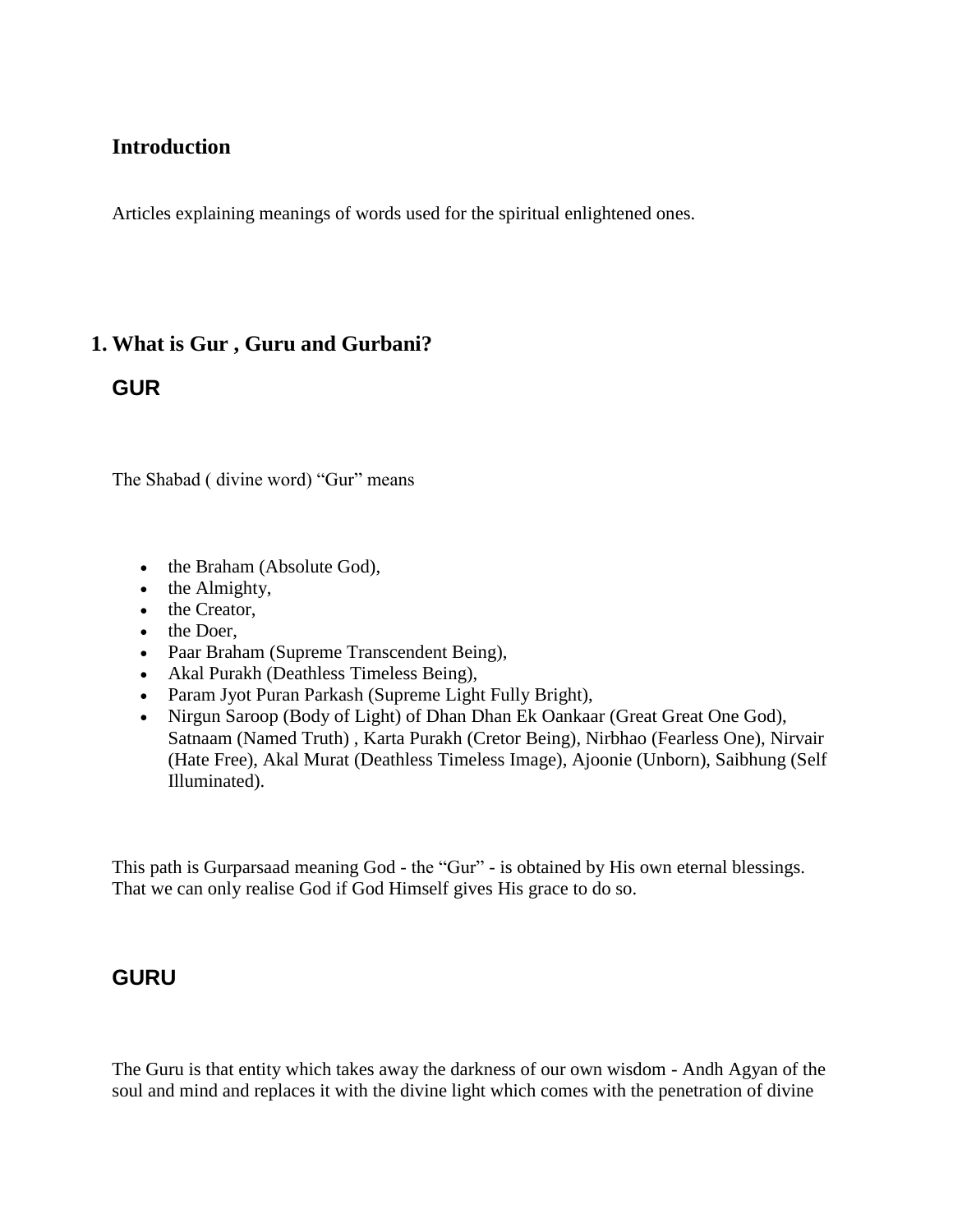wisdom into our soul and mind, when these words of divine wisdom, which are also divinely known as priceless jewels, diamonds and pearls of divinity and divine wisdom.

The Guru is the entity which shows the path to the truth – Sach Khand, how to become a completely truthful soul and mind, how to eliminate our own wisdom and take the divine wisdom, the Guru is a entity which is full of all the divine wisdom, who has earned and practiced and who knows all the divine laws that are mandatory to follow for achieving the Almighty.

Guru is the entity, who can impart the complete eternal truth in our soul and mind, the one who can institute complete eternal truth in our soul and mind, and what is the complete eternal truth ? It is the Braham Himself, His Gurparsadi Naam, His Gurparsadi eternal blessings.

The Guru is the entity which carries all the divine wisdom, is completely knowledgeable about all the divinity and about Braham, and has the power to inculcate that wisdom in our soul and mind, the Guru is that entity which has gathered all the pearls and diamonds of divine wisdom with in Himself, and can enlighten our soul and mind with these eternal treasures.

## <span id="page-5-0"></span>**GURBANI - ALSO KNOWN AS SHABAD GURU**

Gurbani is Akal Purakh's language – Rag and Ragni – these are divine words and divine knowledge that came from Akal Purakh. It was recited by the Gurus, it is constantly coming from Akal Purakh and will continue to come, it never stops.

The Sants and Bhagats whose Dassam Duaars are open and are always connected with Akal Purakh Paar Braham Parmeshwar listen to it in various forms. One of the prominently known form is Panch Shabad Anhad Naad Dhunis. Some of these enlightened souls reach that level where they can hear it coming from Akal Purakh in a clear spoken language, like our Six Gurus did hear it in Gurmukhi and put it on a piece of paper, which eventually became Shri Guru Granth Sahib Ji.

Gurbani is a Mansrovar – deep sea of Braham Gyan, it is Akal Purakh's Gyan Saroop, there are no dimensions or limits of Gurbani. It is infinite like Paar Braham Parmeshwar, its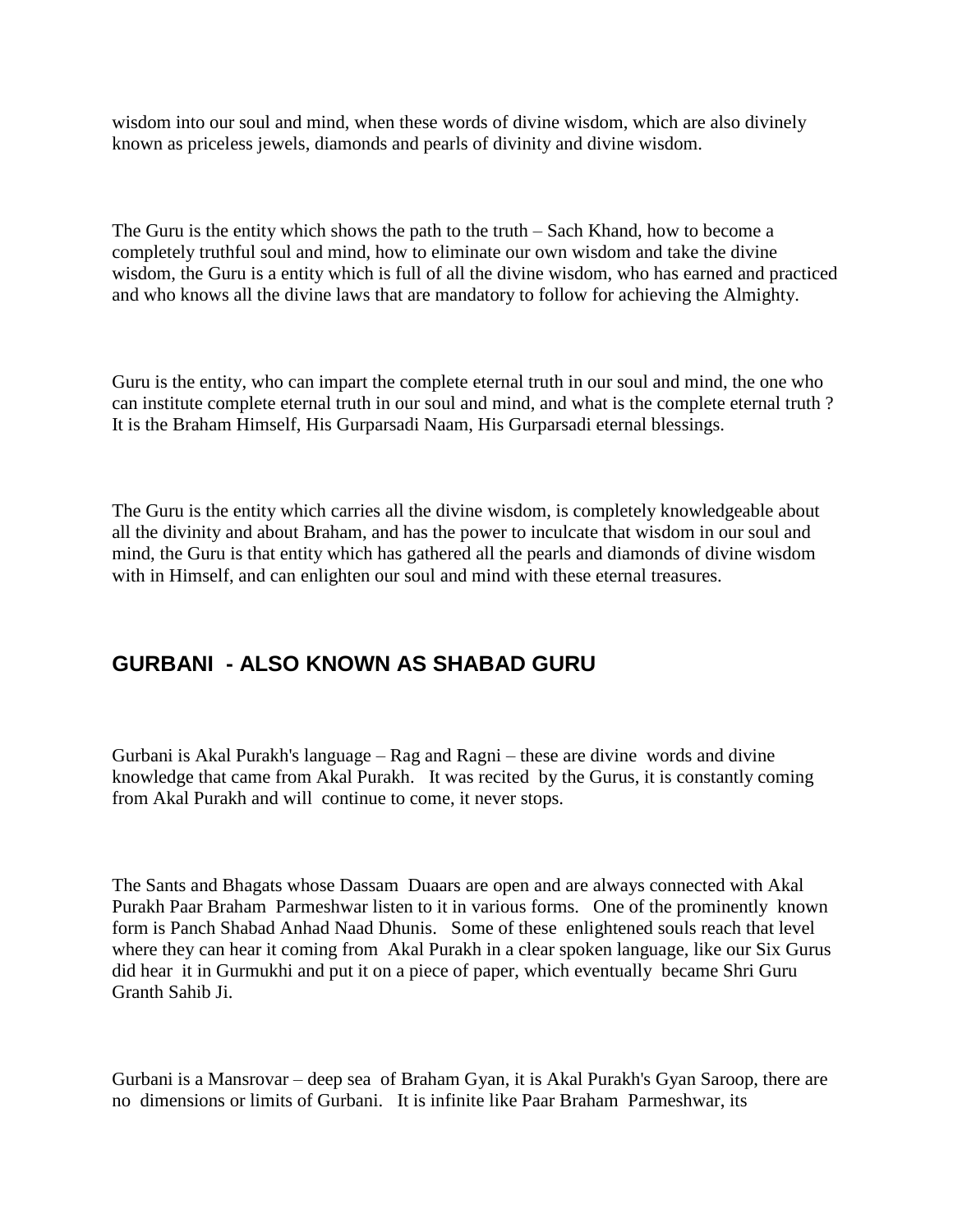interpretation and understanding changes with the spiritual condition – Atmik Awastha of a soul. The meaning gets more and more deeper and more enjoyable as the soul moves up on the spiritual ladder – its meaning changes as the soul moves from Dharam Khand to Gyan Khand, then to Saram Khand, then to Karam Khand, this is where a soul starts to realize this divine knowledge – Braham Gyan in its right perspective. This understanding increases as the soul moves up in Karam Khand to Sach Khand.

The meaning of Gurbani becomes more and more deeper and more enjoyable and more understandable, and when the soul becomes an Atal Awastha in Sach Khand, then the meaning of Gurbani becomes even more and more deeper and clear, and as the soul goes deeper and deeper into this sea of divine knowledge – Mansrover of Braham Gyan, this becomes more and more deeper, and the Bhagats love for Almighty gets more and more deeper and pure and pious.

Then a stage reaches when there remains no difference between the Akal Purakh and His Bhagat, and that stage is Atam Ras – Param Jyot Puran Parkash, at this stage there remains no Naam – He becomes Nirnamey (Namastang Nirnamey). This is what needs to be done to understand the Gurbani, this is what we need to do to get a glimpse of the depth of this Mansarovar of Braham Gyan, it is not just a pure script which can be translated in a layman's grammatical language, it has to be felt and experienced in the real life. It has to be practiced in the real life, that is how we can learn Gurbani, and not by reading translations by various writers who never practiced the Gurbani and never became a Puran Sant, a Puran Brahmgiani.

Dassan Das (Slave Of God's Slaves)

## <span id="page-6-0"></span>**2. Relationship between Gurbani , Guru and God ?**

*The Word, the Bani is Guru, and Guru is the Bani. Within the Bani, the Ambrosial Nectar is contained. If His humble servant believes, and acts according to the Words of the Guru's Bani,*

*then the Guru, in person, emancipates him. ||5||*SGGS 982

This Shalok explains the divine relationship between the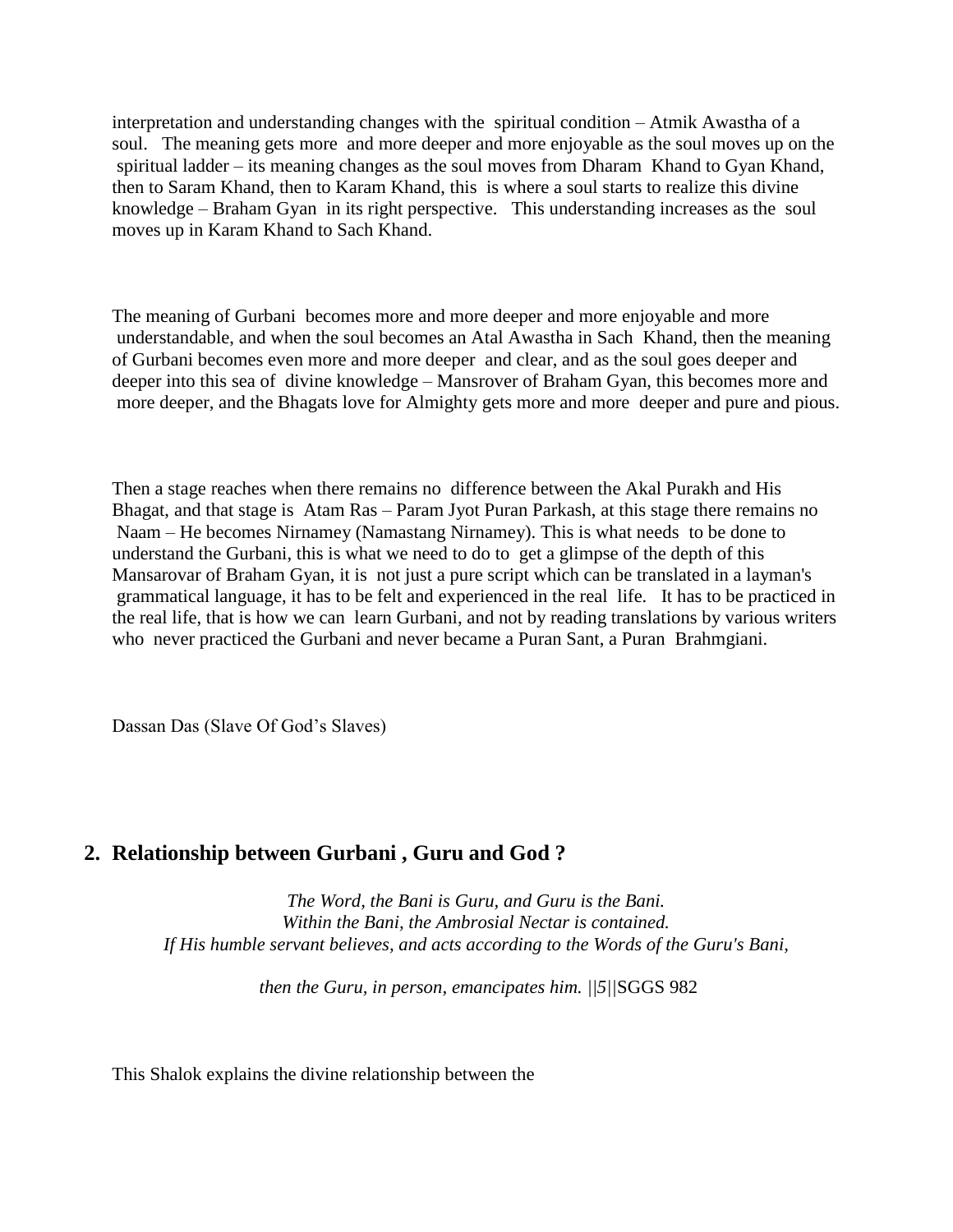- *Bani (God's Word),*
- *Guru (Enlightened Soul)*
- *and Dhan Dhan Paar Braham Parmesar (Great Great Supreme Transcendental Lord).*

This Shalok also explains :

the divinity hidden in Bani, the divine jewels, diamonds and pearls

and how a *Sevak Jan* (Devoted Servant) picks up these priceless eternal treasures from the Bani.

The devoted servant then attains all the vital divine and eternal qualities of a Guru and becomes one with the Eternity (God). In order to get a glimpse of and take a dive to get a feel of the unlimited divine depth of this *Mansarovar of Braham Gyan (Mind Ocean Of Divne Wisdom)* we should try to understand the meanings of these divine words very carefully, and with the Gurparsadi Gurkirpa of Dhan Dhan Paar Braham Parmesar let us pray and try to do so in the following text:

What is GurBani ?

Gurbani or Bani means the divine words that are sung in the praise of

- Dhan Dhan Paar Braham Parmesar,
- His Gurparsadi Naam;
- Dhan Dhan Sada Suhagans;
- Dhan Dhan Puran Sants and Bhagats,
- Puran Brahmgianis;

Gurbani is

• the language of Dhan Dhan Paar Braham Parmesar;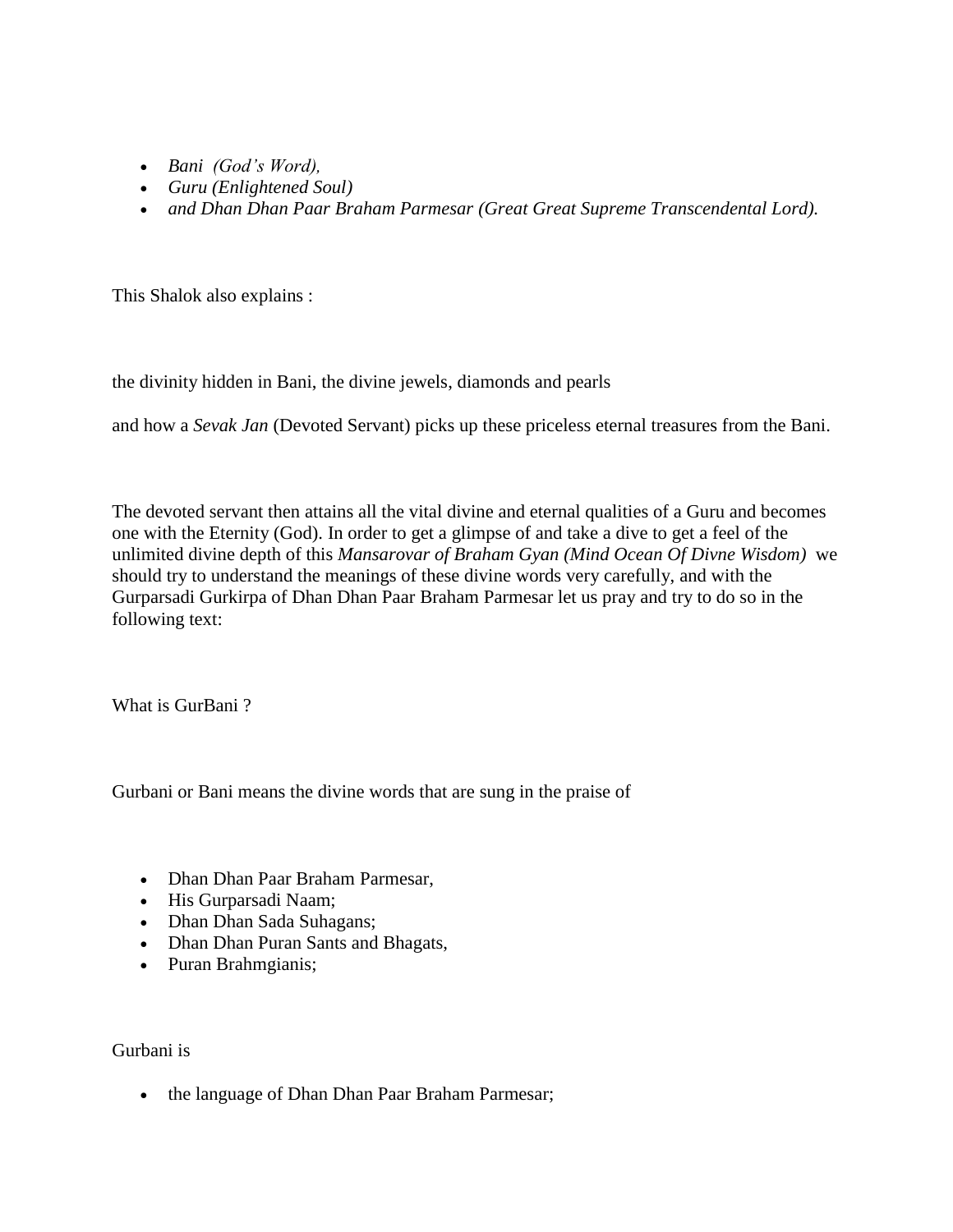- the language Rag Ragni Ragmala of Sach Khand;
- the divine words of Dhan Dhan Paar Braham Parmesar and of those souls which are merged and become one with Akal Purakh;
- Bani is the eternal treasures, priceless jewels and diamonds of divine wisdom that are present in the unlimited sea, Mansarovar of Braham Gyan,
- defines the divine qualities which a soul needs to bring in for achieving the ultimate,
- the definition of all the divine laws that are mandatory to follow to meet the Almighty;
- the food for enlightened souls, that are merged in Paar Braham;
- the road map to Sach Khand.

What is a Guru ?

The Guru is the one who :

- takes away the darkness of our own wisdom (Andh Agyan) and replaces it with the divine light which comes with the penetration of divine wisdom into our soul and mind. These words of divine wisdom are known as priceless jewels, diamonds and pearls.
- $\bullet$  shows the path to the Truth Sach Khand,
- shows how to become a completely truthful soul and mind,
- shows how to eliminate our own wisdom and take the divine wisdom,
- is full of all the divine wisdom.
- has earned and practiced and who knows all the divine laws that are mandatory to follow for achieving the Almighty,
- carries all the divine wisdom,
- is completely knowledgeable about all the divinity and about Braham,
- has the power to inculcate that wisdom into our soul and mind,
- has gathered all the pearls and diamonds of divine wisdom within himself,
- can enlighten our soul and mind with these eternal treasures,
- can impart the complete eternal truth in our soul and mind,
- can institute complete Eternal Truth in our soul and mind.

And what is the complete Eternal Truth? It is the Braham (God) Himself, His Gurparsadi Naam, His Gurparsadi eternal blessings.

The two divine words Bani and Guru are complementary to each other. The two are a part of the same entity which is the Eternity Himself, which is Braham (God) Himself. The Guru is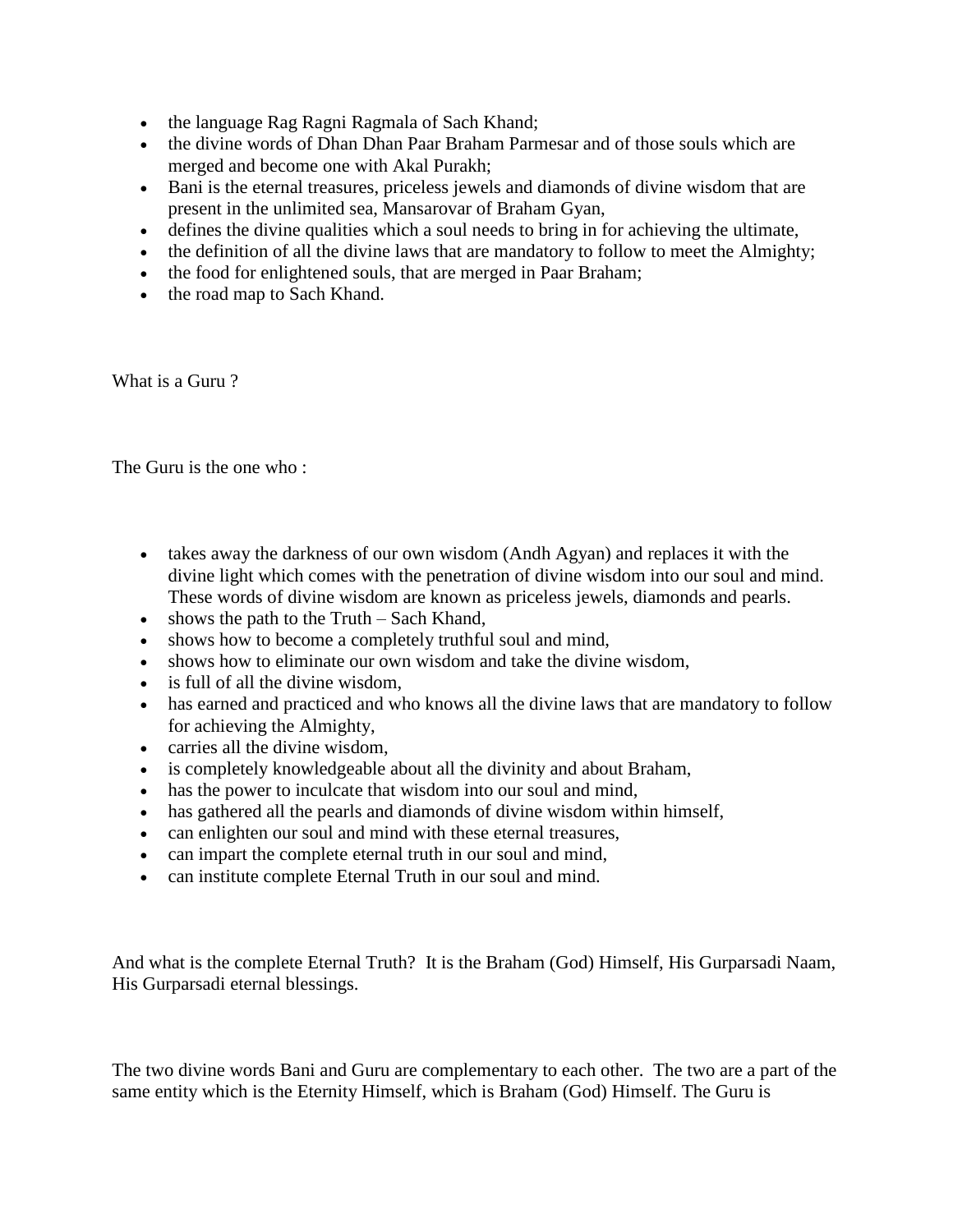incomplete without the Bani and Bani comes from the Guru, both are divinely the two phases of the same entity. Bani is the Braham Gyan, it is the Gyan Saroop of Braham and the Guru is the Roop of Braham which also contains all the Braham Gyan. There is a never a detachable relationship between the two and they are absorbed in each other, they are incomplete without each other.

The Bani defines and contains all the Amrits – what is the meaning of Amrits ? Amrit is that divine entity which never dies. Amrits - is a collection and definition of non perishable divine pearls and diamond of eternal wisdom. A collection of divine laws that are mandatory for Puran Bhagtee and for meeting the Almighty. A collection of all the divine truths, and the truth never dies, and only Braham is the truth, His Gurparsadi Naam – "Ek Oankaar Satnaam" is the Truth, and is the highest Amrit, the Param Jyot Puran Parkash, which is His Nirgun Saroop and which is the Atam Rus is the Highest Amrit. It is surrounded by all the other divine pearls, jewels and diamonds which are all divine commodities which don't die. These divine laws are applied by a Bhagat for Puran Bhagtee. And all these Amrits are defined in the Bani by Dhan Dhan Paar Braham Parmesar through the Dhan Dhan Puran Sant Satgurus. All these Amrits are the yardsticks for the measure of the divinity – Sach Di Takdi – Kanda Tole Traju.

All the souls – "Sevak Jan" who collect all these Amrits and brings them inside their Hirda are measured by Braham on the scale of Truth ( *Sach Di Takdi)–*

*aapae ka(n)ddaa thol tharaajee aapae tholanehaaraa || You Yourself are the balance, the weights and the scale; You Yourself are the weigher.*

#### SGGS 731

And those who meet this yardstick of Truth – who pass this "Sach Di Takdi" are eternally blessed by the Akal Purakh with Param Padvi and such souls emerge and appear with the Guru Padvi, which infect is the Param Padvi, the Padvi of a Puran Sant Satguru a Puran Brahmgiani.

The masses are living under the illusion (due to misinterpretation of the divine meanings of the Bani all over the world) that Shri Guru Granth Sahib Ji is the only Guru and there is nothing else. If that was true then after 5<sup>th</sup> Guru (Pancham Patshahi) published Shri Guru Granth Sahib Ji then what was the need for the physical bodies of the Sixth to Tenth Gurus?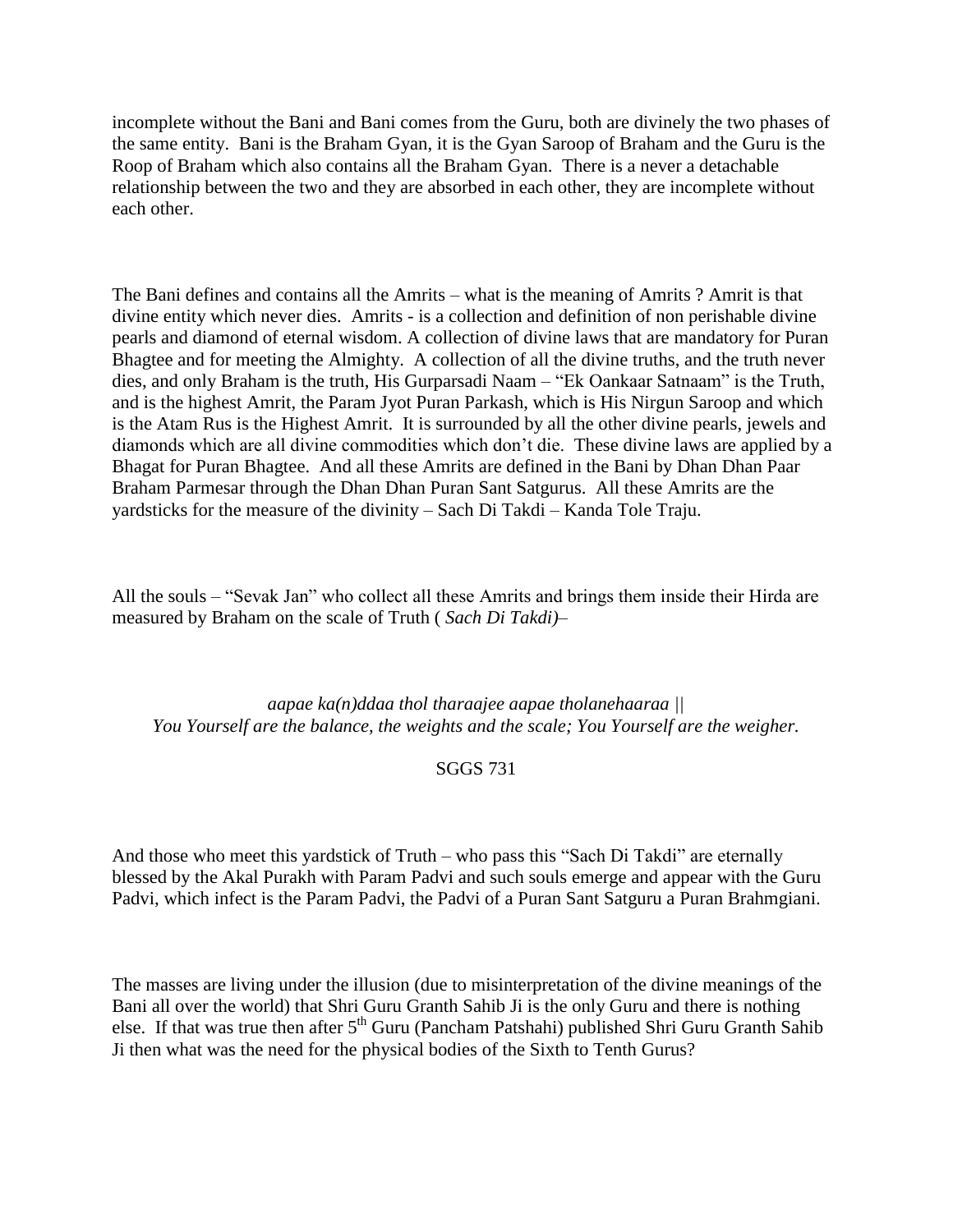If we say that Shri Guru Granth Sahib Ji is the only Guru then what is the meaning of  $-$ 

*Blessed and very fortunate are those happy soul-brides who, as Gurmukh, meet their Sovereign Lord King. The Light of God shines within them; O Nanak, they are absorbed in the Naam, the Name of the Lord. ||1|| Waaho! Waaho! Blessed and Great is the True SatGuru, the Primal Being, who has realized the True Lord. Meeting Him, thirst is quenched, and the body and mind are cooled and soothed.*

SGGS 1421

In fact Shri Guru Granth Sahib Ji is the Gyan Saroop of Dhan Dhan Paar Braham Parmesar –

*A Pothi (Holy Book) is about the Transcendent Lord God.* In the Company of the Holy sing the Glorious Praises of the Lord (from the Pothi) *(they are the) perfect knowledge of God (Brahm gyaan). ||1||Pause||*

#### SGGS 1226

SGGS Ji is the Puran Braham Gyan (perfect knowledge of God). And the souls who follow this Puran Braham Gyan in the sangat of such souls who have earned Param Padvi (supreme status – guru status), become Puran Sant Satguru, Puran Brahmgiani by reaching the Param Padvi.

Gurbani has been brought on this earth by the Param Padvi Sant Satgurus for us to practice it and enable us to become like them. So we can merge in Dhan Dhan Paar Braham Parmesar, to obtain Jivan Mukti, and then help others to obtain salvation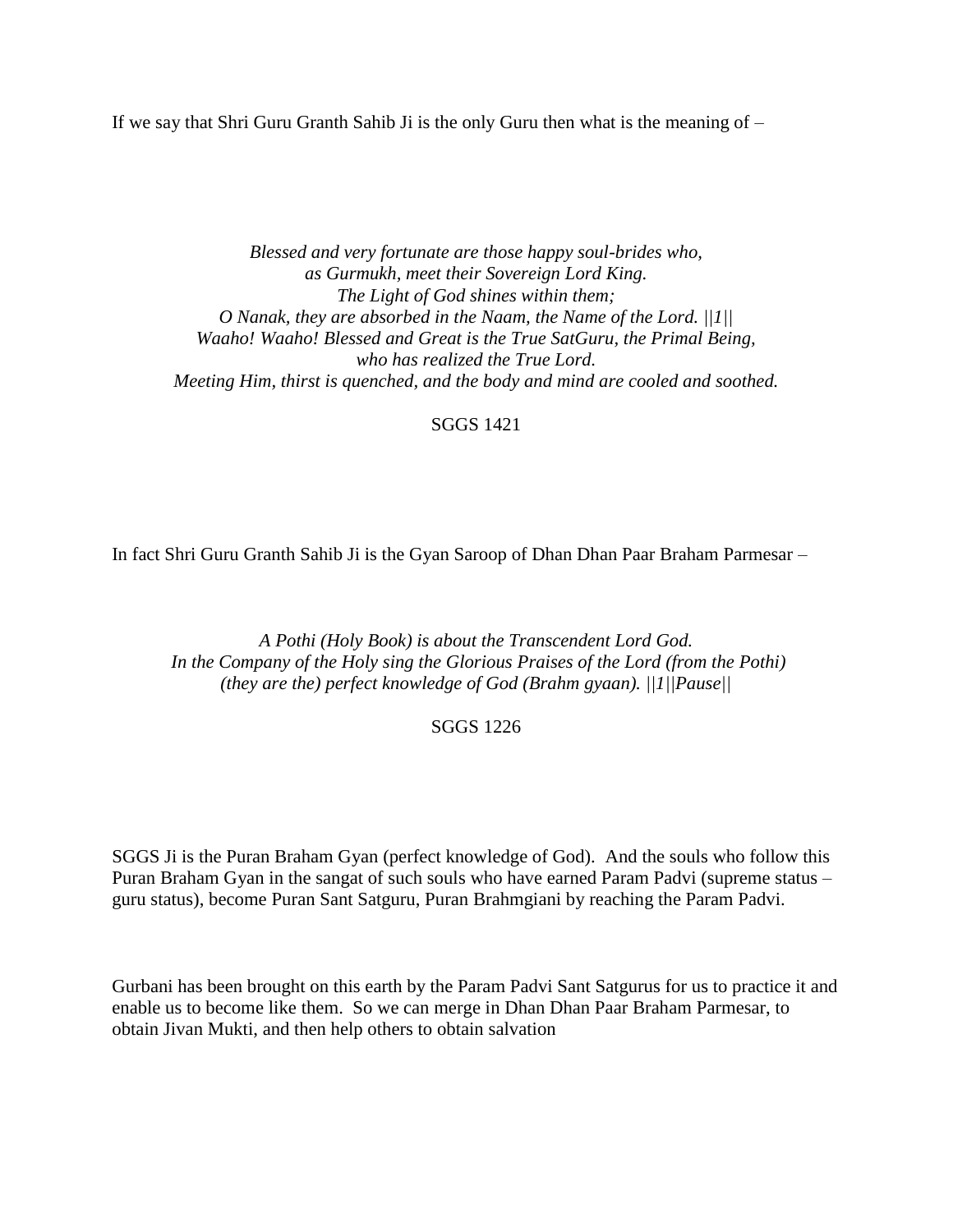#### aap japahu avaraa naam japaavahu || *Chant the Naam yourself, and inspire others to chant it as well.*

### SGGS 289

Gurbani is the praises of God (Mahima of Akal Purakh). Mahima – praise of His Gurparsadi Naam, Mahima of His Bhagats, divine laws that are mandatory to follow for salvation, and the roadmap to the Sach Khand.

In the end let us take a few minutes to evaluate ourselves in light of the Braham Gyan of Shri Guru Granth Sahib Ji:

- 1. Are we living according to the Gurbani?
- 2. Have we surrendered ourselves to the Guru completely?
- 3. Are we giving Dasvandh to the Guru?
- 4. Are we cleaning our inside and trying to become free from 5 thieves (Panj Doots)?
- 5. Are these Panj Doots under our control?
- 6. Have we killed our ego?
- 7. Are we living in full humility?
- 8. Are we doing Seva, Simran and Parupkaar?
- 9. Do we love every one and don't hate anybody?
- 10. Are we committed to the Truth?
- 11. Are we practicing the Truth?
- 12. Are we delivering the Truth?
- 13. Are we serving the Truth?
- 14. Have we killed our desires?

These questions will surely help us to evaluate our soul and mind and provide us guidance to move on the part of Truth, the path to Sach Khand, the path to salvation and the path to meet the Almighty.

This Gurparsadi Article has been written with the Gurparsadi Gurkirpa of Agam Agochar Dhan Dhan Paar Braham and under His Puran Hukam, and with the Gurparsadi Gurkirpa of Dhan Dhan Baba Ji – Puran Sant Satguru a Puran Brahmgiani.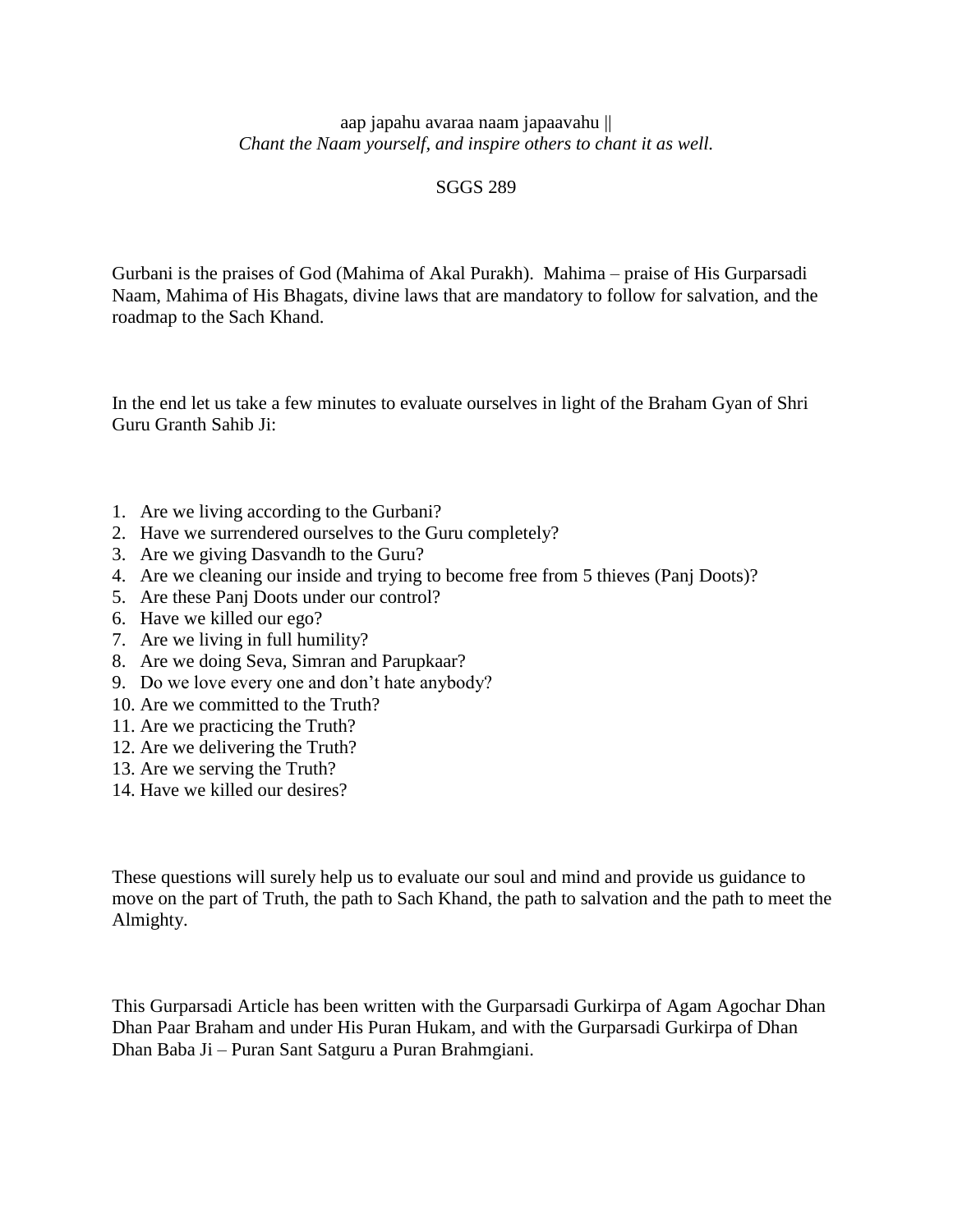## <span id="page-12-0"></span>**3. The Shabad Guru and the Satguru**

The one who knows the True Lord God, is called the True Guru.

SGGS 286

There is a lot of confusion and misunderstanding among the Sangat about the place and role of a Sant, Satguru, Sadh, and Brahmgiani in the spiritual world. For achieving your spiritual goals, it is very important and necessary for the Sangat to understand the definition, role and place of a Satguru, Sant, Sadh and Brahmgiani in the spiritual world.

The misinterpretation of these words creates all kind of confusion, misunderstanding and doubts in the minds of Sangat- Dharam De Bharam - which divert their attention from reality presented in the Gurbani. These doubts - Dharam De Bharam - are serious road blocks to one's spiritual progress - these doubts are defined as Dubidha – double mindedness - distortion of your mind, distraction of your mind, disbelief and take you away from the core of the Gurbani - away from Tat Vastoo - Tat Gyan - deep divine knowledge and understanding and hence keep you in Dharam Khand or below it for ages.

This is the main reason for 99% of the people being in the Dharam Khand or even below it. Dubidha is a very serious mental sickness- Mansik Rog - it blocks your mind and stops you from progressing on the Naam Marg - Sant Marg. As long as you are in Dubidha – in doubts and you are not confident that you are doing the right thing, or you are not aware of the fact that you are not doing the right thing due to the miscommunication to you by various sources, you will not be able to reach anywhere. You need to have crystal clear direction to follow for your spiritual advancements. A lot have been explained in Shri Guru Granth Sahib Ji about Dubidha, however, please try to understand following llines from such a Shlok on page 237:

> Gauree, Fifth Mehl: One who kills this (double-mindedness, doubts, duality) is a spiritual hero. One who kills this is perfect. One who kills this obtains glorious greatness. One who kills this is freed of suffering.  $||1||$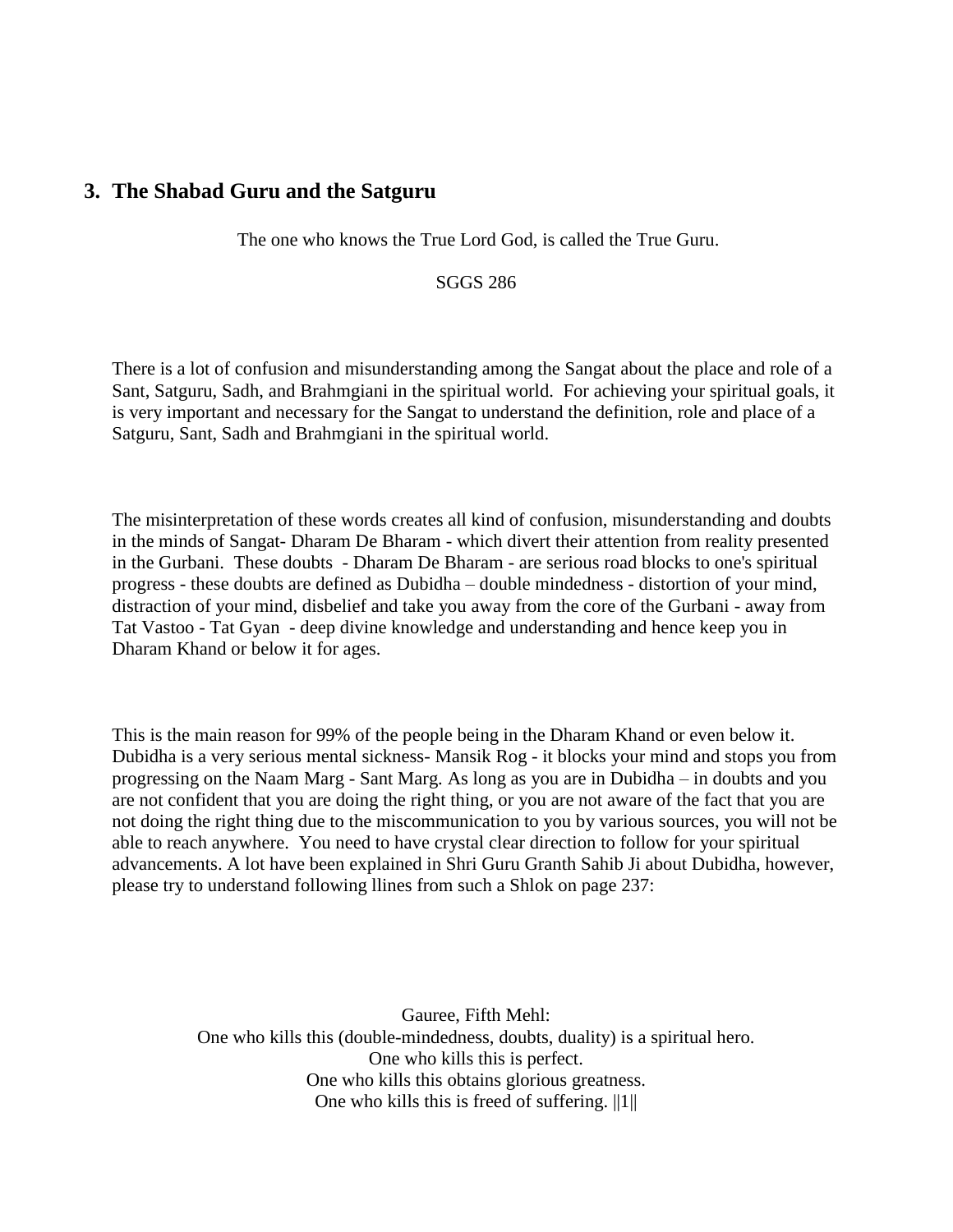How rare is such a person, who kills and casts off duality. Killing it, he attains Raja Yoga, the Yoga of meditation and success. ||1||Pause|| One who kills this has no fear. One who kills this is absorbed in the Naam. One who kills this has his desires quenched. One who kills this is approved in the Court of the Lord. ||2|| One who kills this is wealthy and prosperous. One who kills this is honorable. One who kills this is truly a celibate. One who kills this attains salvation. ||3|| One who kills this - his coming is auspicious. One who kills this is steady and wealthy. One who kills this is very fortunate. One who kills this remains awake and aware, night and day. ||4|| One who kills this is Jivan Mukta, liberated while yet alive. One who kills this lives a pure lifestyle. One who kills this is spiritually wise. One who kills this meditates intuitively. ||5|| Without killing this, one is not acceptable, even though one may perform millions of rituals, chants and austerities. Without killing this, one does not escape the cycle of reincarnation. Without killing this, one does not escape death.  $||6||$ Without killing this, one does not obtain spiritual wisdom. Without killing this, one's impurity is not washed off. Without killing this, everything is filthy. Without killing this, everything is a losing game. ||7|| When the Lord, the Treasure of Mercy, bestows His Mercy, one obtains release, and attains total perfection. One whose duality has been killed by the Guru, says Nanak, contemplates God. ||8||5||

#### SGGS 237

There is an unlimited divine knowledge presented in the Gurbani about how and what these doubts - Dubidha - do to the person, there is not much need to explain these shaloks, the bottom line is that if you are in Dubidha then you can't achieve salvation - jivan mukti no matter what you do. You will never be able to reach anywhere. You will be able to control your mind and go into meditation only if you are with out Dubidha - no doubts.

And how will your Dubidha will go away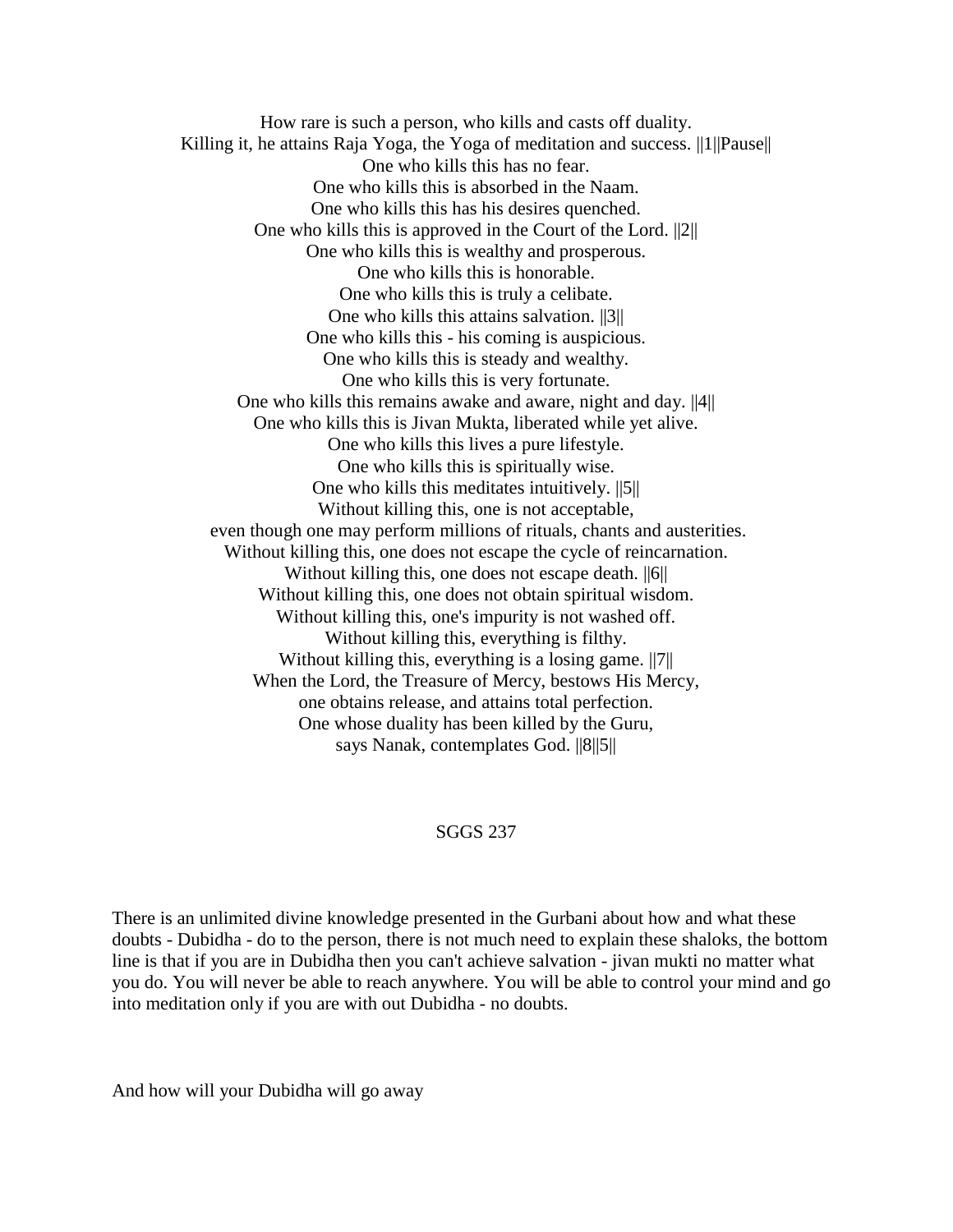One whose duality has been killed by the Guru, says Nanak, contemplates God. ||8||5||

Only Satguru will be able to relieve you of this mental. Gurparsadi Naam given by a Satguru can institute a person in Karam Khand Smadhi and worship in Smadhi is the real bhagtee which kills mental sicknesses like Dubidha, Panj Doot, Nindya, Chugli and Bakhili.

The misinterpretation of the Braham Gyan of Gurbani is counted as a very serious crime in the Dargah of Akal Purakh Ji. This is a very serious matter and requires a lot of attention of the Sangat in understanding these words - Sant, Sadh, Satguru and Brahmgiani, their role in the spiritual world and the entire universe. Developing a good understanding of this subject will be very helpful in advancing your spiritual condition and achieving your spiritual goals. We will very humbly request the Sangat - Sangat de charana vich done haath jod ke benti karde haan ji to be very patient in listening to what we are going to say in this message and benefit from it.

Basically there is no difference in the meaning of these words in terms of the spirituality - Satgur, Sant, Sadh & Brahmgiani. The word Satgur has been most extensively expressed in Shri Guru Granth Sahib Ji - over 1400 times, the next one is the word Sant which counts over 600 times, then Sadh - over 300 times and then Brahmgiani.

## <span id="page-14-0"></span>**What is Shabad Guru?**

Most of the Sikh sangat consider Shri Guru Granth Sahib Ji as the Satguru. However, Shri Guru Granth Sahib Ji is described as :

Pothi (Holy Book) is about the Transcendent Lord God. In the Company of the Holy sing the Glorious Praises of the Lord (from the Pothi) (they are the) perfect knowledge of God (Brahm gyaan). ||1||Pause||

SGGS 1226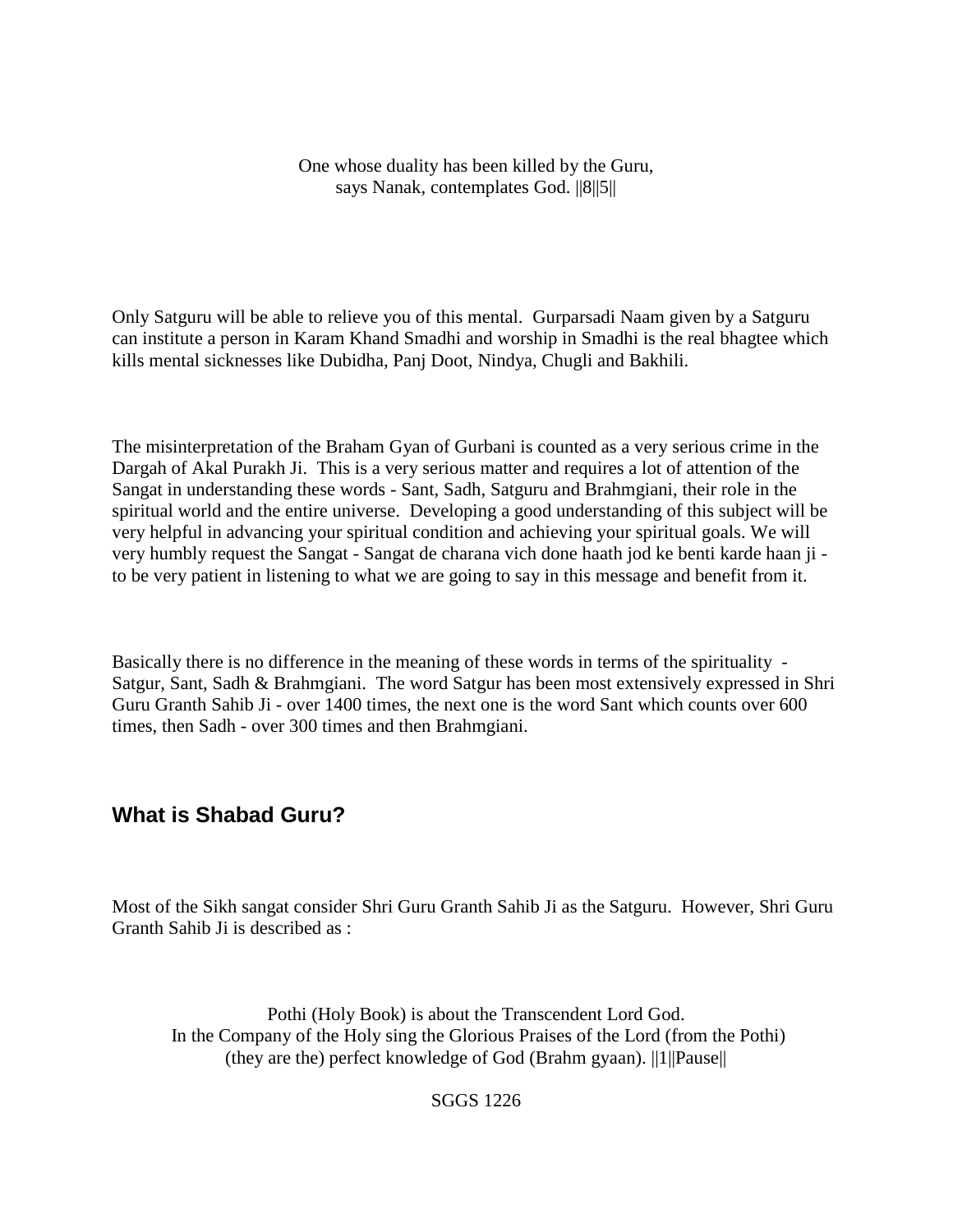Which means it is the Braham Gyan and Gyan Saroop of Akal Purakh. It is the ocean of divine knowledge - Mansarovar of Braham Gyan - directly transmitted by the Akal Purakh - Turqi Bani, it represents Par Braham Ki Deh - Pothi Parmeshwar Ka Than- every word contained in Gurbani is a complete truth and tells us how to become truthful, act truthful, serve the truth and if it is so then what is the truth - only Braham - Akal Purakh is the truth everything else is perishable, then isn't the Granth the Gyan Saroop of Akal Purakh.

Some of the sangat understands it as Shabad Guru - or many times it is interpreted as Shabad Guru, which means the same thing as Gyan Guru or the Braham Gyan. The combination of Shabad Guru and a soul is required to realize the Akal Purakh, once a soul realizes the Almighty becomes one with the God by practicing the Shabad Guru – which is Gurparsadi Naam – Satnaam, then such a soul becomes a a Pargatyo Jyot in the form of a Sant, Satguru, or a Brahmgiani.

This is why Guru Nanak Patshah, who was a Pargatyo Jyot Himself, Nirankaar Roop, Puran Brahmgiani, instituted Bhai Lehna Ji with the Jyot, who later on became a Pargatyo Jyot Himself with the blessings of Guru Nanak Patshah, and became Guru Angad – a Satguru and a Puran Brahmgiani. This institution of Jyot and Pargatyo Jyot continued until the Dassam Patshah (Tenth Guru).

Infact, the word Guru means the person or the entity which takes the darkness of your mind and soul away and enlightens your soul and mind, makes you aware of the truth and puts you on the path to see the truth, speak the truth, hear the truth and serve the truth, and by doing so He puts you in reality on the path to salvation - Jivan Mukti, He institutes in you the divine knowledge and makes you to follow the divine knowledge and divine laws for making your soul and mind free from the Panj Doot, Dubidha, Nindya, Chugli, Bakhili, Asaa, Trishnaa and Manshaa and by doing so prepares you to meet with the Paar Braham Parmeshwar, and become like Him.

This service of the truth and Akal Purakh continued until the Dassam Patshah, and then through the Panj Pyare, who were instituted by Dassam Patshah. Later on this service has also been continued by other Brahmgianis such as Sant Baba Nand Singh Ji, Sant Baba Ishar Singh Ji and other Brahmgianis. The entire Granth sings in various Rags in praise of Akal Purakh, Naam, Sant, Bhagat, Satgur, Brahmgiani & Sadh along with the other truths about the universe and the life on earth.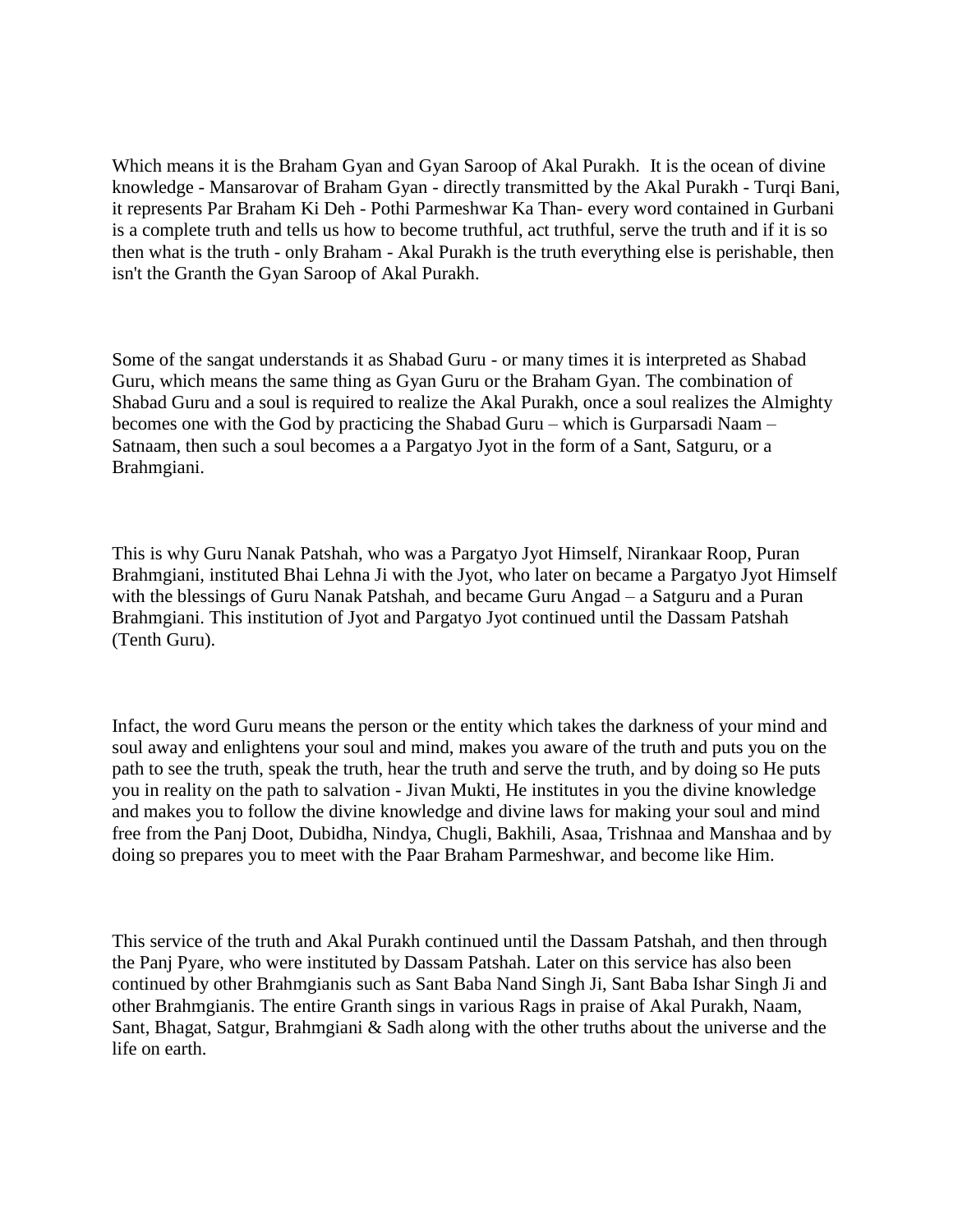God lives in a Sant, Sadh, Satgur and Brahmgiani –

n**aa**nak s**aa**dhh prabh bh**ae**dh n bh**aaee** ||8||7|| O Nanak, there is no difference between the Holy people and God. ||8||7||

SGGS 272

## <span id="page-16-0"></span>**Let us concentrate on the word "Satgur" first of all. Who is a Satgur ?**

It is very clearly explained in various Shloks of Gurbani –

The one who knows the True Lord God, is called the TruthGuru (SatGuru).

SGGS 286

The Satguru is the individual who has

- realized the presence of God the Truth Being (Sat Purakh) in himself,
- been enlightened with the Param Jyot,
- become a Pargatyo Jyot himself,
- been elevated spiritually by the Akal Purakh to the Sach Khand level in spirituality,
- merged in Akal Purakh,
- had their bhagti (devotion) recognized by Akal Purakh as complete
- attained the Param Pad (Highest Spritual status)
- become a Sada Suhagan.

In the company - Sangat - of such a person all the people who become his sevaks will achieve salvation - Jivan Mukti - Satguru has the spiritual power to give Jivan Mukti to His Sangat.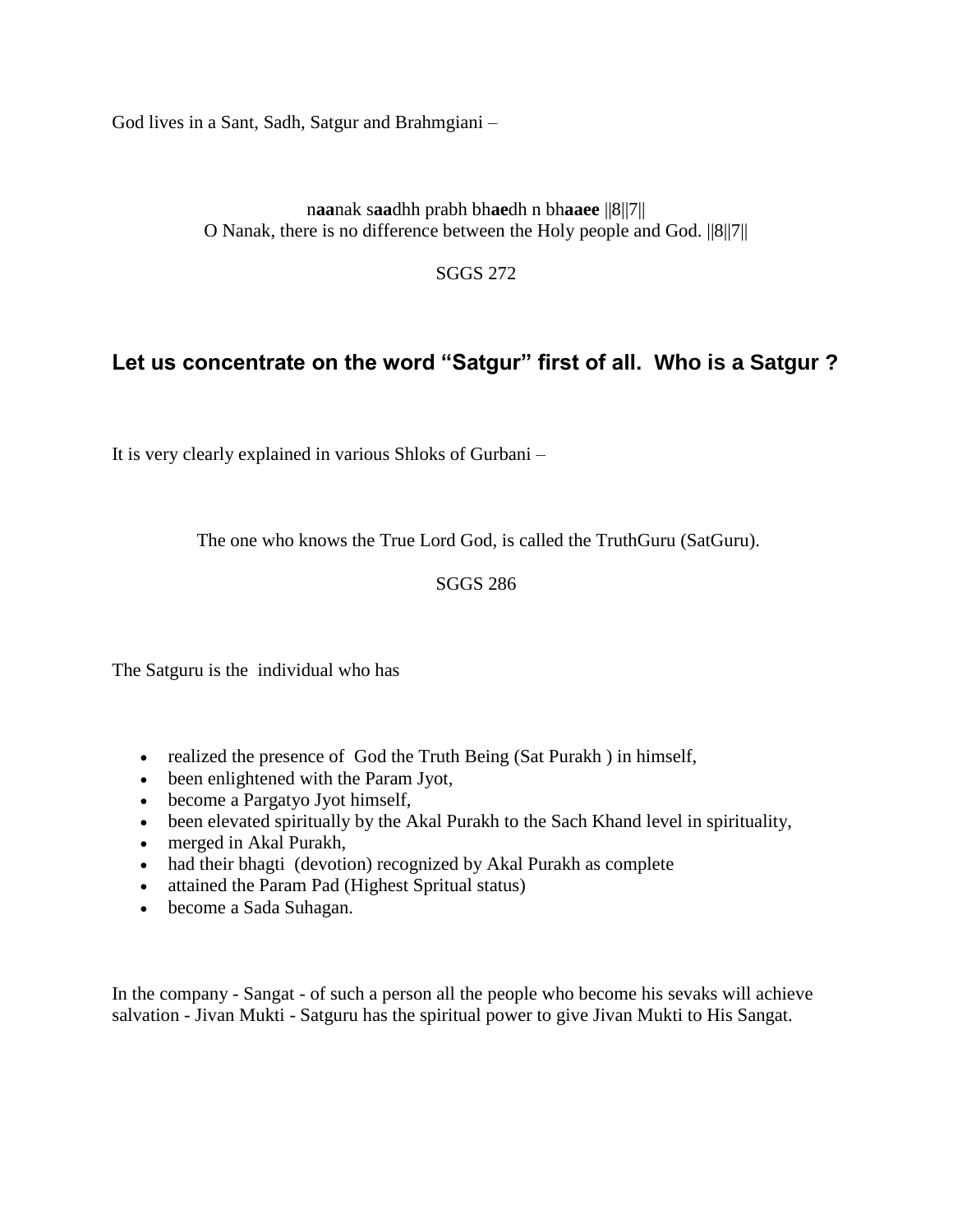Let us concentrate on following Shalok from page 1421. It is very hard to explain the complete and full meaning of any word of Gurbani, it is unlimited Gyan, no boundaries - Gurbani Beant Hai, it can only be felt, and the person who does it and achieves it, he is the one who feels it, and such a feeling is beyond description, but the following words might help you to feel the depth of the Mansrover - Braham Gyan contained in Gurbani:

Waaho! Waaho! Blessed and Great is the True Guru, the Primal Being, who has realized the True Lord. Meeting Him, thirst is quenched, and the body and mind are cooled and soothed.

The discovery of the Truth is the key to become a Satguru - a Puran Sachyara, and what is the Truth? The only Truth is Akal Purakh Himself - Sat Naam – the name "Sat/Truth". Everything else is perishable and a part of the Maya that runs the show. The person who discovers the Truth and reaches the highest levels in spirituality - Sach Khand and above, and merges with Akal Purakh, becomes a Satguru – the person who can teach the truth to the Sangat, who can guide and walk the Sangat through the same path He has followed.

The word "Sat" means the Truth and that is Sat Naam. The word Guru means who takes away the darkness and enlightens the inside of the Sangat with Sat Naam.

## <span id="page-17-0"></span>**And how do you recognize a Satguru?**

When you go into His Sangat with full and complete belief and commitment, you will have a very unique feeling that will calm down your mind and body, your inside will feel the difference, your mind will stop flying, distractions of your mind will disappear, you will have a very soothing and contenting feeling, your desires start to disappear, and eventually you achieve a complete contentment.

Waaho! Waaho! Blessed and Great is the Truth Guru, the Truth Primal Being, who looks upon all alike.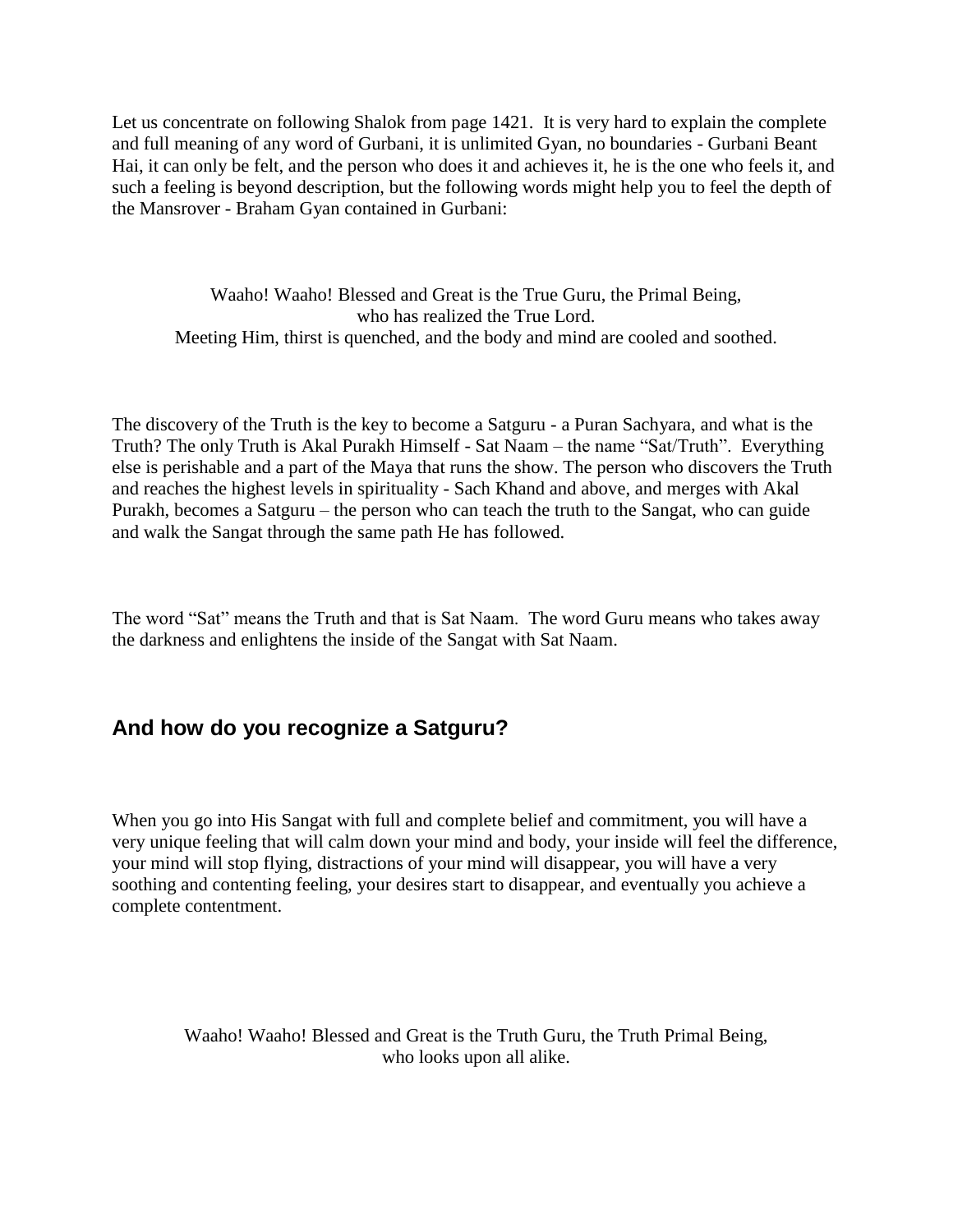Sat Purakh is Akal Purakh Himself that means that at that level of spirituality - Atmik Awastha the Satguru becomes a roop (form) of Akal Purakh Himself – that means at that stage of Atmik Awastha there remains no difference between Akal Purakh (Sat Purakh) and the Satguru. He is Single vision - Samat - who sees everyone without any discrimination, for whom everybody is equal - Ek Drisht - that is what a Satguru is. At such a high level of spirituality a bhagat attains or the Akal Purakh fills in him all his vital qualities, and that is what is explained in this Shlok.

> Waaho! Waaho! Blessed and Great is the Truth Guru, who has no hatred; slander and praise are all the same to Him.

Satguru is with out animosity for any one, Nirvair is one of the most important characteristics of Shri Akal Purakh Ji - please read the Mool Manter - and so is the quality of a Satguru as well, means the Satguru becomes like the Akal Purakh, He inculcates in himself all the qualities of head and heart which are vital attributes of Akal Purakh Himself, for a Satguru the praise and criticism are equal, He doesn't get effected if somebody praises Him or criticizes Him, and such a Satguru is just great - Dhan Dhan Hai.

Waaho! Waaho! Blessed and Great is the All-knowing Truth Guru, who has realized God within.

Dhan Dhan Satguru is a living Granth of Braham Gyan. The person who has completely realized the Almighty, becomes like Him, so by virtue of this achievement of spirituality all the divine knowledge starts to flow in to Him from the Almighty.

Waaho! Waaho! Blessed and Great is the Formless Truth Guru, who has no end or limitation.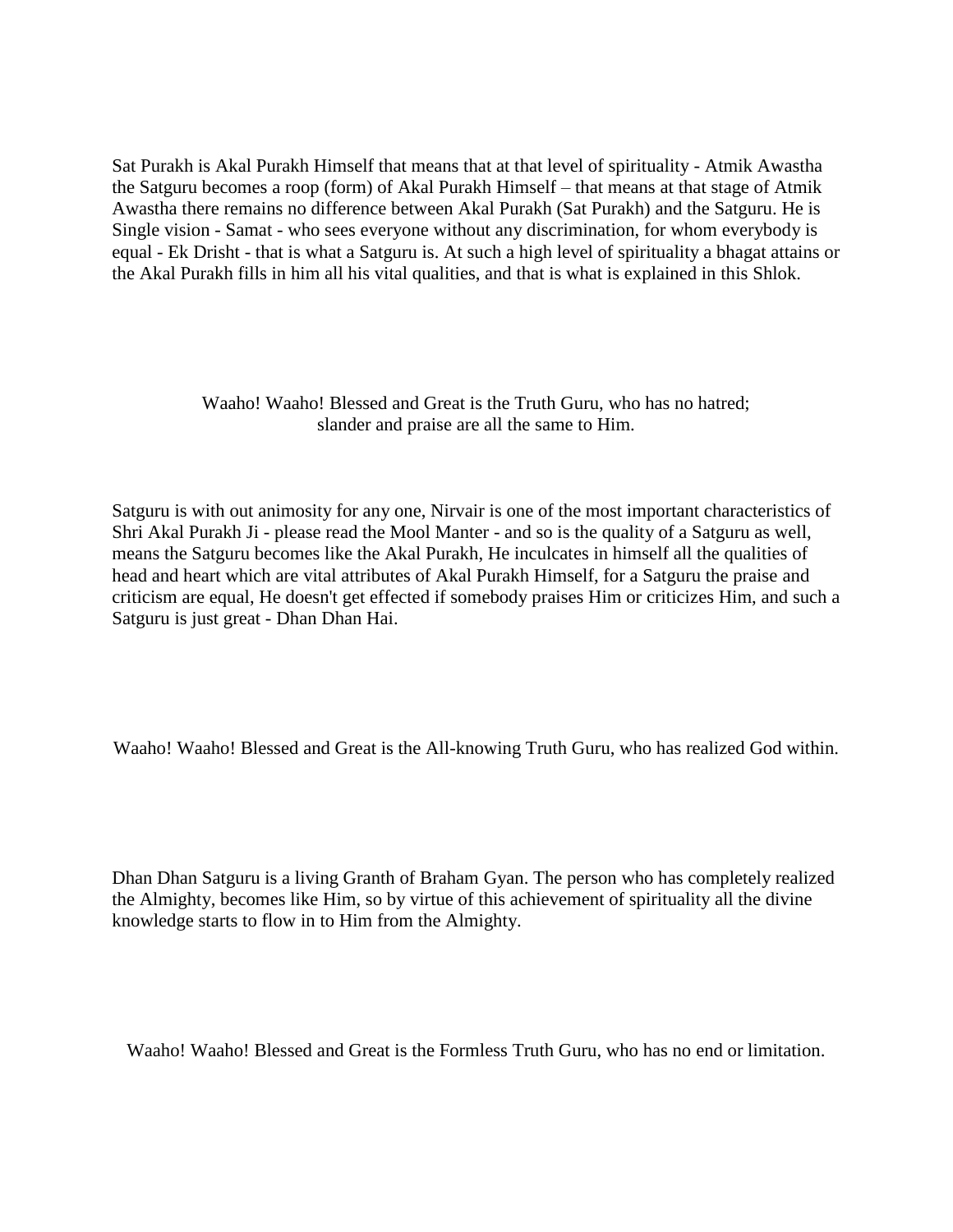Now in this one it has been made absolutely clear that Dhan Dhan Satguru is Nirankaar - means Akal Purakh Himself, who is infinite

Waaho! Waaho! Blessed and Great is the Truth Guru, who implants the Truth within.

Satguru is a great soul because He serves the truth. Serving the truth is the highest service to the Akal Purakh and that is what a Satguru does.

> O Nanak, Blessed and Great is the Truth Guru, through whom the Naam, the Name of the Lord, is received. ||2||

## SGGS 1421

Satguru is great because only He has been blessed by the Almighty to give Gurparsadi Naam to the Sangat. So one can get Gurparsadi Naam from such a Satguru only.

There are numerous other verses which sing the praises of a Satguru. If we understand even just a few of them and develop a commitment and belief in them our spiritual goals can be reached with ease. The bottom line is that a Satguru is a Pargatyeo Jyot - living God on Earth.

Dassan Das (Slave Of God's Slaves)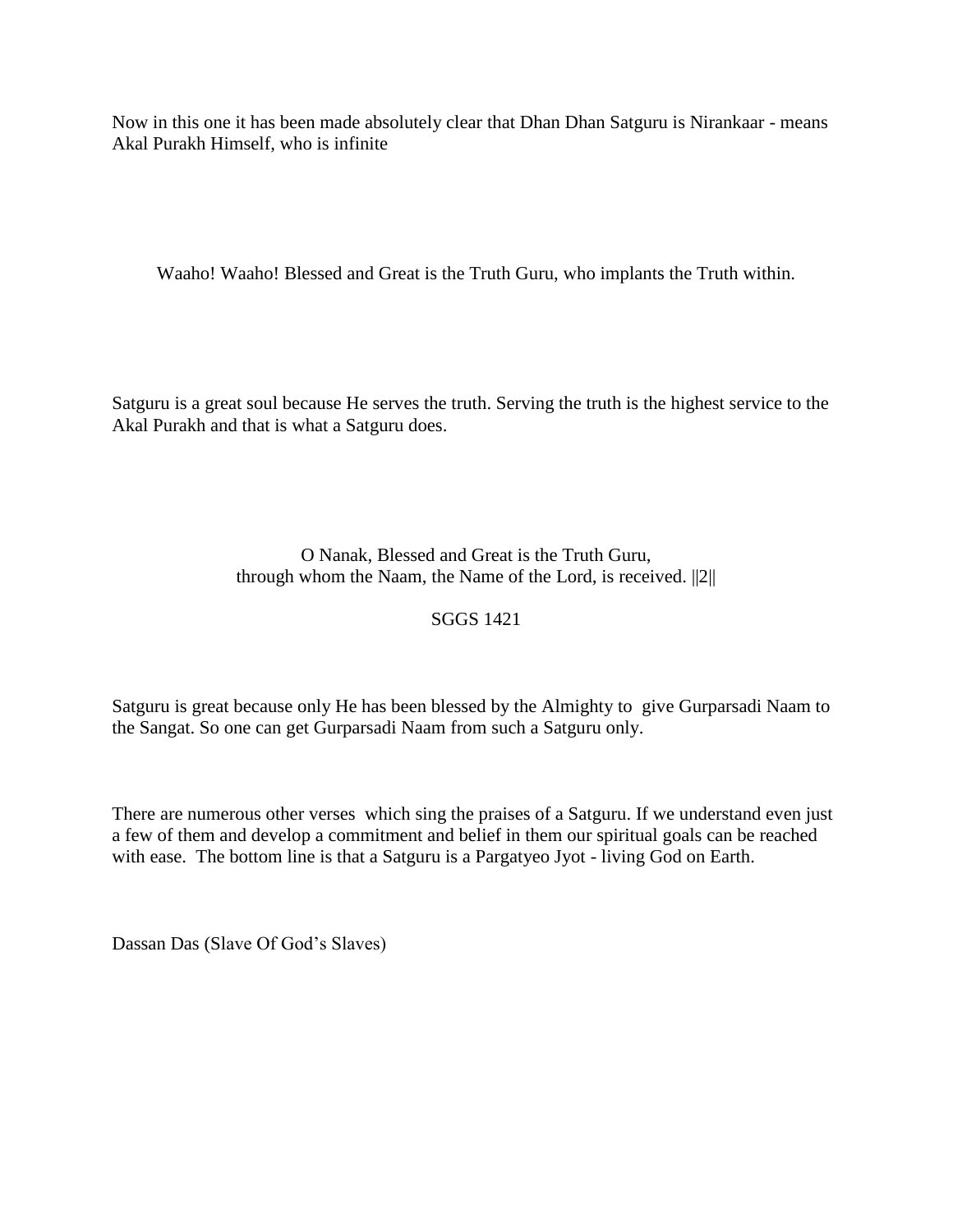## <span id="page-20-0"></span>**4. What is a Brahm Giani ?**

Let us make a very humble and sincere effort to understand what a Brahmgiani (God-conscious being) is. Here it is extremely important to mention that if we the Sangat are able to understand and believe what Gurbani says about a Brahmgiani, then we are sure to benefit and advance in our spiritual journey to Sach Khand. The key is a full and complete understanding and belief, which will lead us to commitment and dedication, which are the mandatory elements of Puran Bhagtee (perfect loving devotion). The divine description of all the divine qualities of a Brahmgiani have been very nicely presented in the 8th Ashtpadi (Canto) of Sukhmani by Guru Arjun Dev ji the fifth Guru. Infact Brahmgiani is the highest spiritual condition - Atmik Awastha that a person can achieve. Such a high spiritual condition can only be achieved by the blessings of the Akal Purakh, and such blessings are bestowed by Him on very rare souls. Or in other words such souls are very rare who are blessed with such a high spiritual condition where there remains no difference between Almighty and such a soul. Such souls are full of divine qualities, which have been described in the 8th Ashtpadi of Sukhmani.

#### *Shalok:*

*The True One is on his mind, and the True One is upon his lips. He sees only the One. O Nanak, these are the qualities of the Brahm Giani (God-conscious) being. ||1||*

#### SGGS 272

The BrahmGiani is the person :

- whose soul and mind have become completely truthful,
- who is serving nothing but only truth, sees the truth, listens to the truth,
- whose every action and reaction is truthful,
- who is is serving the Akal Purakh Paar Braham Parmeshwar,
- who is all the time engaged in the praise and service of the Almighty,
- who has attained complete and full divine knowledge and divinity.
- who sees God is everywhere and in every one that is what the real truth is, everything else is just perishable.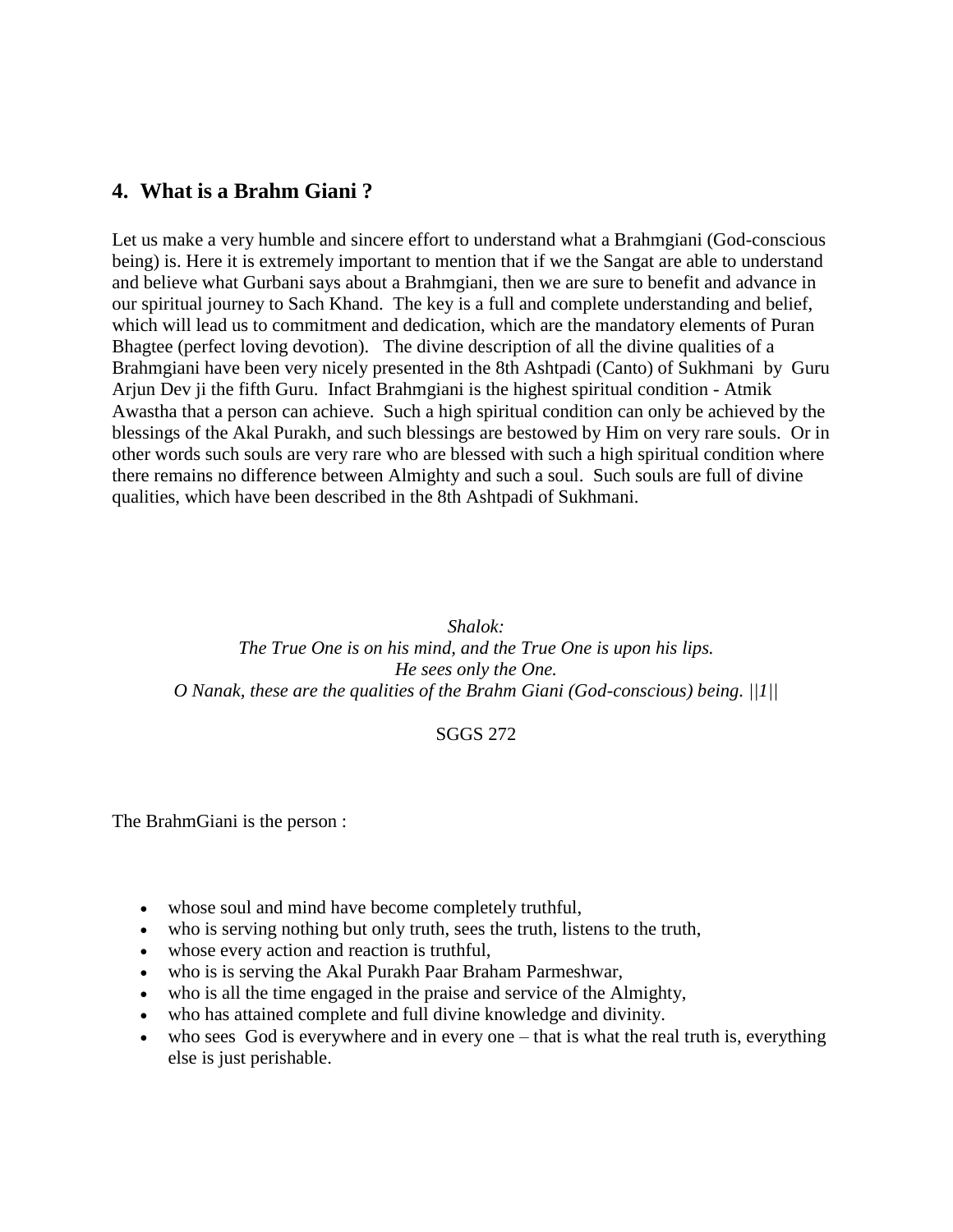*Ashtapadee: The God-conscious being is always unattached, as the lotus in the water remains detached. The God-conscious being is always unstained, like the sun, which gives its comfort and warmth to all. The God-conscious being looks upon all alike, like the wind, which blows equally upon the king and the poor beggar. The God-conscious being has a steady patience, like the earth, which is dug up by one, and anointed with sandal paste by another. This is the quality of the God-conscious being: O Nanak, his inherent nature is like a warming fire. ||1||*

#### SGGS 272

A Brahmgiani is always clean from inside out, just like a lotus flower, which grows in a dirty muddy water and still stays bright, shining and clean of the dirt around it. In the same way living in this dark age of Kalyug, with so much dirt hanging around in the entire word (promoted by the deep mental sicknesses created by Panj Doots (5 thieves – ego , anger, greed, lust, selfish attachments), Nindya (slander), Chugli (gossip), Bakhili(back-biting), Asa(hopes), Trishna(allconsuming desires) and Mansha(wishes), Raj(kingdom), Zoban (youth), Dhan(wealth), Maal, Roop (beauty), Ras (worldy pleasures) and Gandh(filth).

A Brahmgiani stays clean from inside out. His mind and soul is always stable and nothing can distract Him from serving the truth. He is like a sun, which absorbs all the darkness and lightens up the entire universe with its unlimited light. So does a Brahmgiani whose inside is enlightened with divine light, takes away all the darkness of the mind and soul, and all the sins are diminished with the Braham Parkash.

A Brahmgiani is like air (air is said to be one of the first and foremost creations of Akal Purakh and is termed as Pawan Guru in Gurbani, it is the most essential element of life on this earth, so its importance should be understood in the right perspective). The Brahmgiani like the air doesn't discriminate anybody or anything whatsoever it may be, it reaches all of us equally.

He is a single vision, for Him all are equal, for Him a king or a beggar are same, there is no difference between sorrow and happiness for Him, there is no difference between gold and soil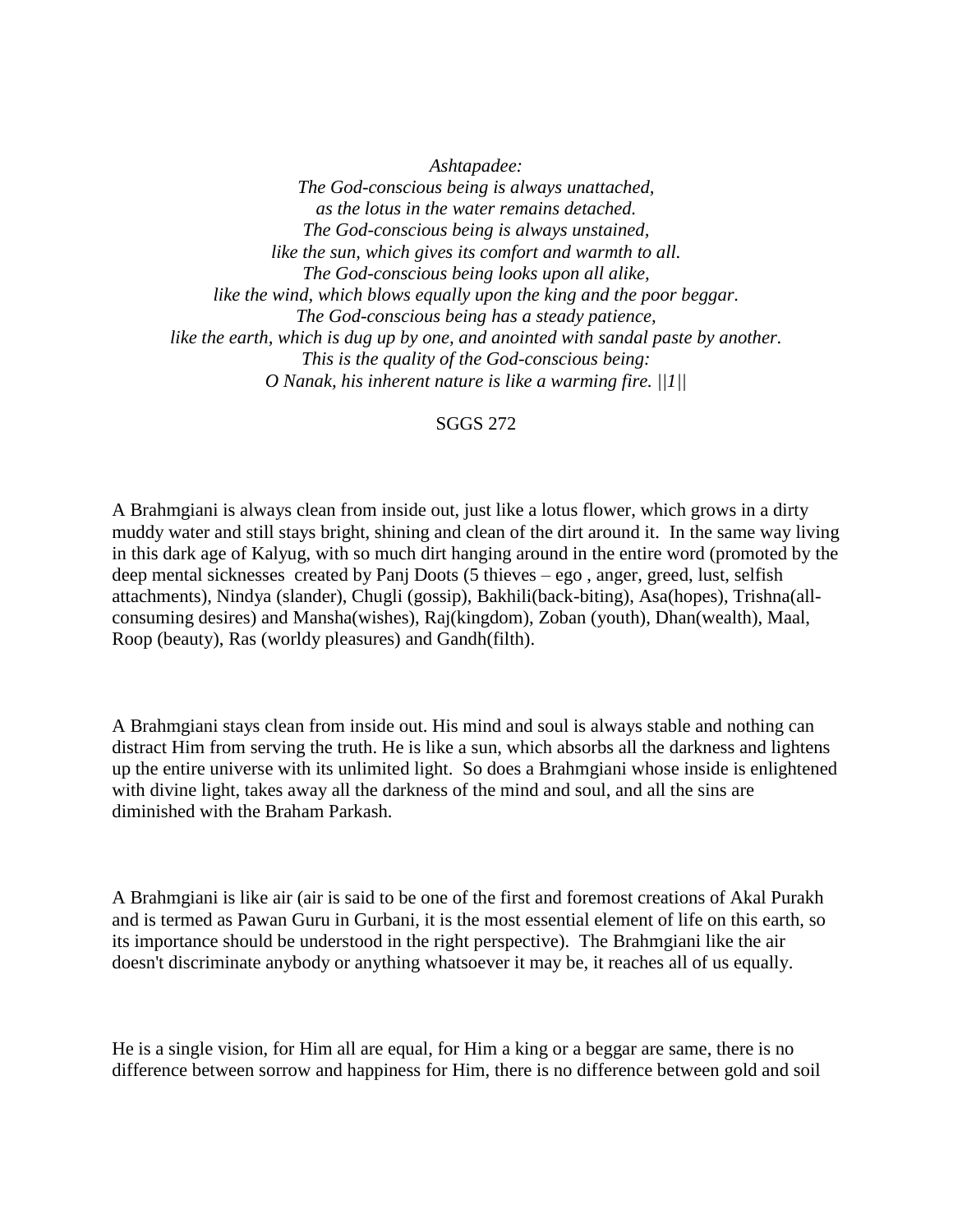for Him, means He is always in complete stability, nothing can distract Him for moving on the path of truth.

He is always in a stage of full contentment, not shaken by any acts around Him, He is as unaffected by the worldly affairs as is the earth in this universe. This means his truthful hirda becomes so big and Dana Dina, he gets the power to remain silent under all circumstances.

Brahmgiani is like a fire which burns everything by its very nature, likewise all the sin thoughts, all the distractions, doubts, dubidha, bharams, all of the Panj Doots, and other such mental sicknesses disappear in the presence of such an enlightened soul.

> *The God-conscious being is the purest of the pure; filth does not stick to water. The God-conscious being's mind is enlightened, like the sky above the earth. To the God-conscious being, friend and foe are the same. The God-conscious being has no egotistical pride. The God-conscious being is the highest of the high. Within his own mind, he is the most humble of all. They alone become God-conscious beings, O Nanak, whom God Himself makes so. ||2||*

> > SGGS 272

Brahmgiani is absolutely clean, pure and pious inside out. He is like water, which washes all the dirt of anything whatsoever it may be, eventually it evaporates to stay in its pure form, similarly a Brahmgiani washes all the dirt of our minds and soul, the dirt that has accumulated on our soul and mind from all previous lives, and still stays absolutely clean, pure and pious in its original form completely enlightened with Braham Gyan and Puran Parkash.

His spiritual heart (hirda) and soul always remain lighted by the Almighty like a sun keeps the entire universe lighted with its profound light. Infact a Puran Brahmgiani who resides in Paar Braham Khand will have His Hirda lighted with as much divine light - equivalent up to 21 suns. A Brahmgiani doesn't have any enemies, for Him everybody is equal, He sees everyone with a single vision, He doesn't consider anybody as His enemy.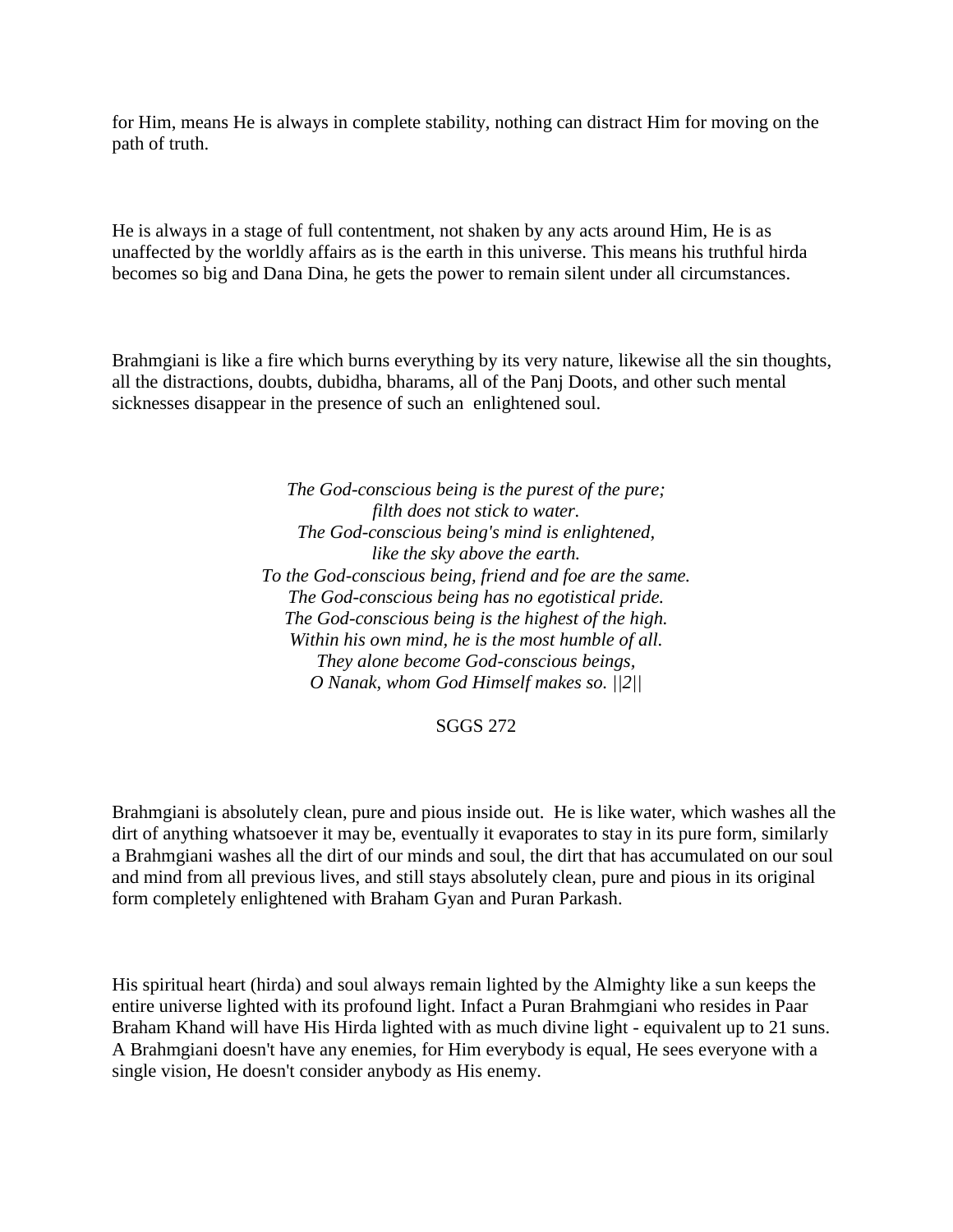The Brahmgiani is full of complete humbleness at all the times. His mind and soul are always deep down to earth. He considers Himself as the dust of the feet of the entire universe - Kot Brahamand, this quality of extreme humbleness makes Him spiritually very high in the Dargah of Paar Braham Parmeshwar. Only such a person can reach this level of spirituality and become a Brahmgiani who is blessed by Akal Purakh Himself. In other words Almighty Himself creates a Brahmgiani for the benefit of the Sangat.

> *The God-conscious being is the dust of all. The God-conscious being knows the nature of the soul. The God-conscious being shows kindness to all. No evil comes from the God-conscious being. The God-conscious being is always impartial. Nectar rains down from the glance of the God-conscious being. The God-conscious being is free from entanglements. The lifestyle of the God-conscious being is spotlessly pure. Spiritual wisdom is the food of the God-conscious being. O Nanak, the God-conscious being is absorbed in God's meditation. ||3||*

The Brahmgiani always remain very humble, he is so humble that He remains the dust of the feet of all of the Sangat. Infact he remains as the dust of the feet of entire universe, for Him everybody else is higher than Him. This quality of extreme humbleness comes only when one's ego – "Ahankaar" completely vanishes, and this is the key to the Braham Khand (purest part of the realm of Truth Sach Khand) - where a Puran Brahmgiani resides in the charans of Akal Purakh. That is why he recognizes Atam Rus - which is higher than the highest Amrit - Naam Amrit. The Atam Rus is the Param Jyot Puran Parkash - Nirgun Saroop of Akal Purakh and only a Brahmgiani can see and feel it. That is why Khalsa is a Puran Brahmgiani - because according to the tenth Guru Guru Gobind Singh Ji –

*Atam Rus Jeh Janye So Hi Khalas Dev,Prabh Meh Moh Meh Taas Meh Ranchak Nahin Bhed.*

The Brahmgiani showers every one with complete happiness. His face, mind and soul will always remain in complete happiness and He showers this happiness whosoever comes in contact with Him. He never thinks and does bad to anyone. His Hirda is full of divine love for everyone, and never sees anybody with hatred. There is no hatred in His Hirda at all, He loves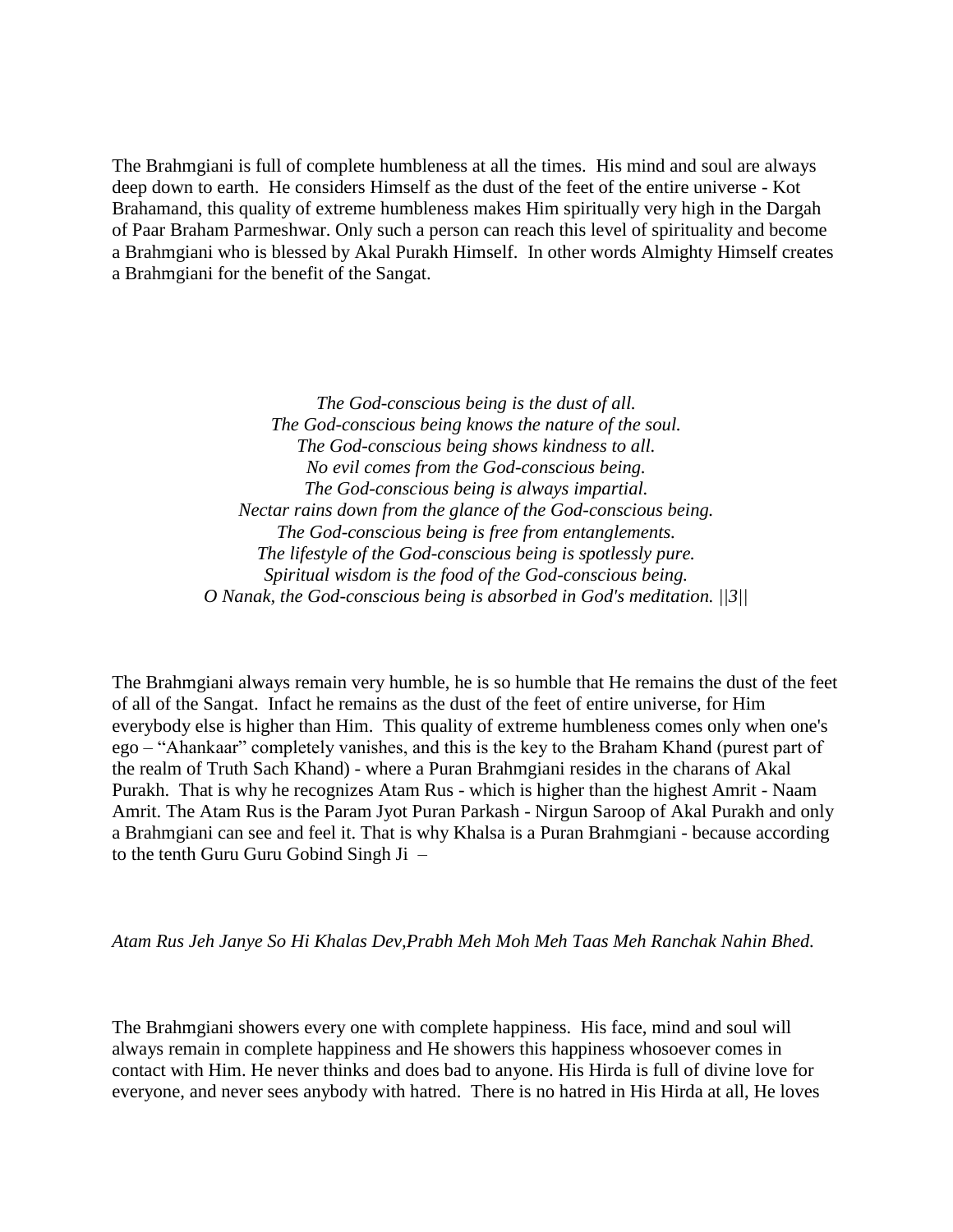everyone as much as He loves the Creator. He is always very kind to everybody - Dana Dina, due to His highest divine quality of single vision. This means he looks at the entire universe with a single vision, one pure and pious thought, one and only one true thought. And that is always with an objective of diminishing the suffering of the others, provide the Sangat with His blessings and help them move on the path to salvation.

His eyes are always full of Amrit - Puran Parkash and He showers this Amrit on whosoever comes to His Sangat. The Brahmgiani is free from all the ties that are created by the Maya. He is not effected by anything that happens around Him. He is above all the worldly ties - Bandhans, whether these are family ties, social ties, or other relations, cast and creed, dharm and karam, in a nutshell nothing can come in between Him and the Creator.

He always stays in complete stability of soul and mind and nothing can distract Him. All His actions and reactions, deeds, and His lifestyle is always pure and pious, all his deeds are truthful. He is always serving the truth. The food for his soul and mind is only the divine knowledge. He is always engaged in distributing this divine knowledge - Brahm Gian that keeps on continuously flowing in to Him from the Almighty.

Basically there is a direct connection of all His five senses at all the times with the Akal Purakh, and whatever he speaks is absolute truth, and are the words of Almighty Himself. By virtue of this divinely blessed quality, he is always one on one with Paar Braham Parmeshwar. His soul and mind are always connected to the Creator.

*The God-conscious being centers his hopes on the One alone. The God-conscious being shall never perish. The God-conscious being is steeped in humility. The God-conscious being delights in doing good to others. The God-conscious being has no worldly entanglements. The God-conscious being holds his wandering mind under control. The God-conscious being acts in the common good. The God-conscious being blossoms in fruitfulness. In the Company of the God-conscious being, all are saved. O Nanak, through the God-conscious being, the whole world meditates on God. ||4||*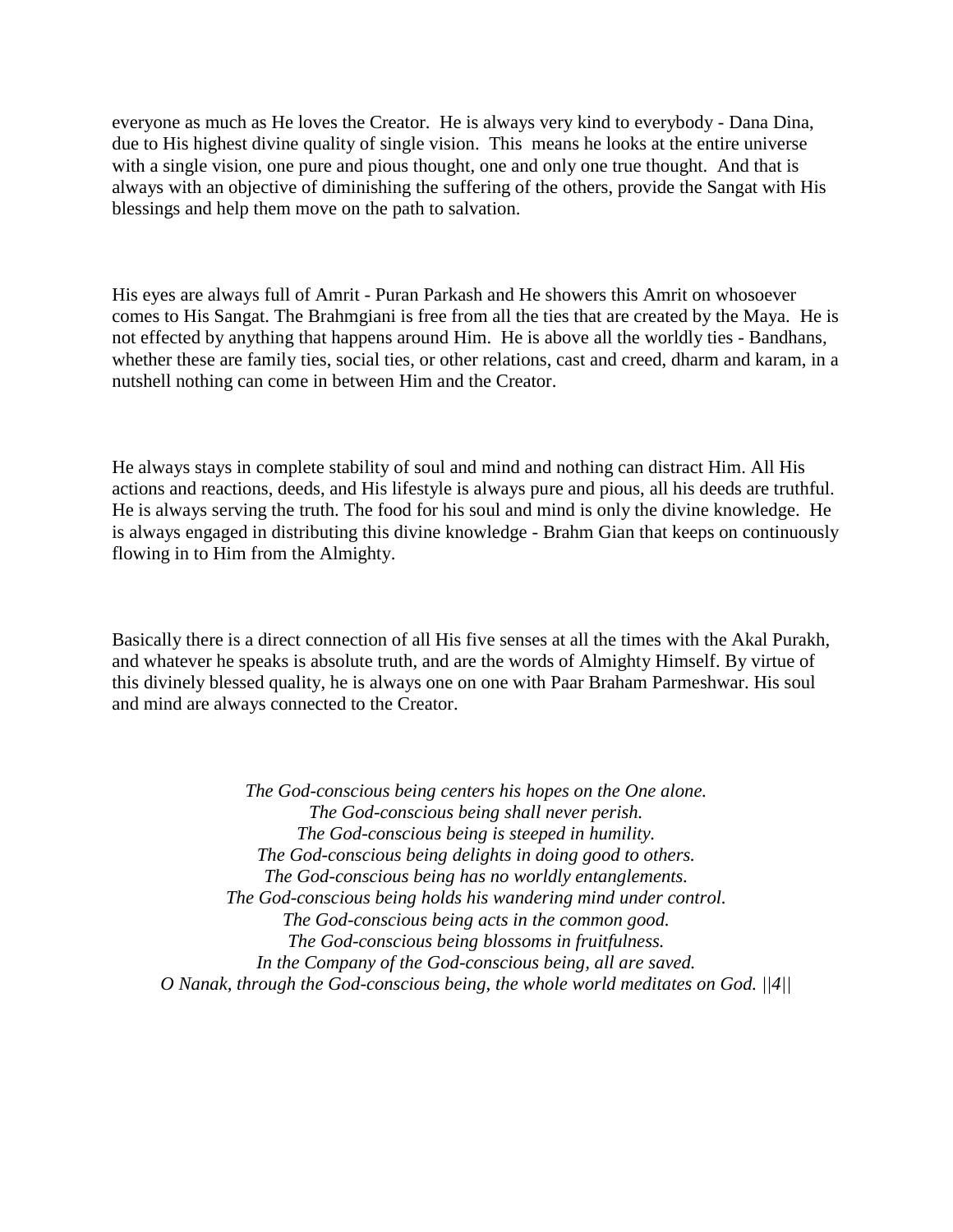Brahmgiani is always one on one with the God, and God loves Him so much that He blesses Him with such blessings which will never destroy Him. The Brahmgiani has a completely humble hirda - his heart is always in a very deep down humility. Such divinely blessed qualities make him think and do only good to others and derive full enjoyment out of this act. His job is through his own bhagtee to bring the Sangat closer and closer to Akal Purakh, and move the Sangat on the path to salvation and to achieve the salvation. His life is to help the Sangat and bless them with salvation is the highest level of service to the God and mankind on this earth.

His mind and soul are always in control and in complete obedience to the Almighty - Puran Hukam. He gets the highest level of happiness by obeying His orders, nothing else can distract his mind. He is always of stable mind and soul. All the Panj Doots serve him and can't distract him. They are under his control. Through his divine actions and deeds by doing good to the others he makes his life sublime. Anybody who comes in contact with a Brahmgiani and becomes a part of his sangat achieves salvation. Akal Purakh is addressing Nanak and telling Him that with the blessings of such a Brahmgiani the entire world unites with the Naam and meditation.

> *The God-conscious being loves the One Lord alone. The God-conscious being dwells with God. The God-conscious being takes the Naam as his Support. The God-conscious being has the Naam as his Family. The God-conscious being is awake and aware, forever and ever. The God-conscious being renounces his proud ego. In the mind of the God-conscious being, there is supreme bliss. In the home of the God-conscious being, there is everlasting bliss. The God-conscious being dwells in peaceful ease. O Nanak, the God-conscious being shall never perish. ||5||*

The Brahmgiani is always absorbed in the Almighty. This means his soul and mind is always saturated with Atam Rus, and that God is always within him. This means that the God Himself and a Brahmgiani are one and the same (this has been further clarified in he following verses of Sukhmani). Only Naam is everything for a Brahmgiani. That Naam is His foundation. All his personality and character is built on the Naam – Satnaam. And Naam means God Himself. All the Brahmgiani's sangat is his naam family "Naam Parivaar". This means those people who are united with Naam is his real family and his real congregation.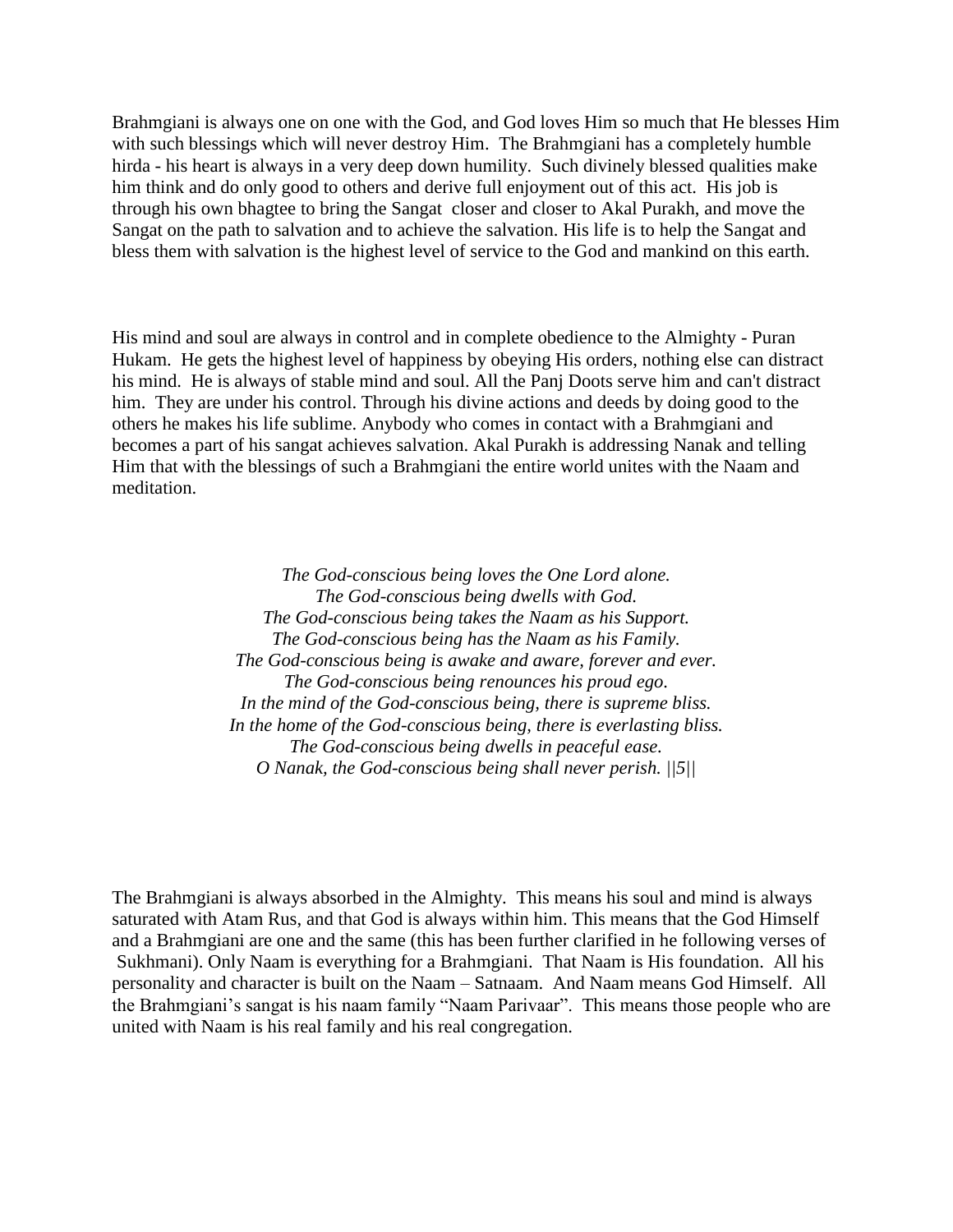His soul and mind is always awake. This means he is always in Truth, and is always serving the Truth. All his actions and deeds are to serve the Truth. That means he is always engaged in the service of Satnaam – Paar Braham Parmeswar. Since he is always connected with the Creator there is nothing known as his own wisdom. All the wisdom that comes to him is divine wisdom – Braham Gyan. And all his deeds are based on this divine wisdom. This happens because he kills his ego, and always operates and stays in complete humbleness.

Due to such divine qualities the Brahmgiani is always in the highest state of enjoyment and happiness. Complete silence in his mind and soul. The Brahmgiani is always stable and nothing can distract him from serving the Truth. Nothing can distract his soul and mind. No evil thoughts can even come near him. There is nothing that can harm him or destroy him.

*The God-conscious being knows God. The God-conscious being is in love with the One alone. The God-conscious being is carefree. Pure are the Teachings of the God-conscious being. The God-conscious being is made so by God Himself. The God-conscious being is gloriously great. The Darshan, the Blessed Vision of the God-conscious being, is obtained by great good fortune. To the God-conscious being, I make my life a sacrifice. The God-conscious being is sought by the great god Shiva. O Nanak, the God-conscious being is Himself the Supreme Lord God. ||6||*

The Brahmgiani knows the Almighty. This means he has discovered God. He has learned about Paar Braham Parmeshwar. By virtue of this and other spiritual and divine qualities and spiritual powers he has been blessed with by the Creator, he becomes a representative of God in the Creation. His unlimited love for God takes him to such a high spiritual condition. He is always care free. This means he doesn't think about past or future, he lives in the present, acts in the present and always does so under Hukam of Akal Purakh. All his deeds in the present are truthful and for serving the truth.

All his words and advice is always very pious and pure and spiritually of a very high value. His words are Amrit Vachans (saturated with God's amrit energy). He holds a very high position in the spiritual universe and Dargah (God's court). Only such a soul becomes a Brahmgiani which has been blessed by Akal Purakh Himself. Those people are very fortunate who get to meet such a Brahmgiani. This means only very fortunate people get a chance to be blessed as the Sangat of such an enlightened soul who is a Brahmgiani. So they should always be very very thankful to the Almighty for getting such a golden opportunity. Even the demi-gods like Shiva Ji look for the Sangat of such a Brahmgiani.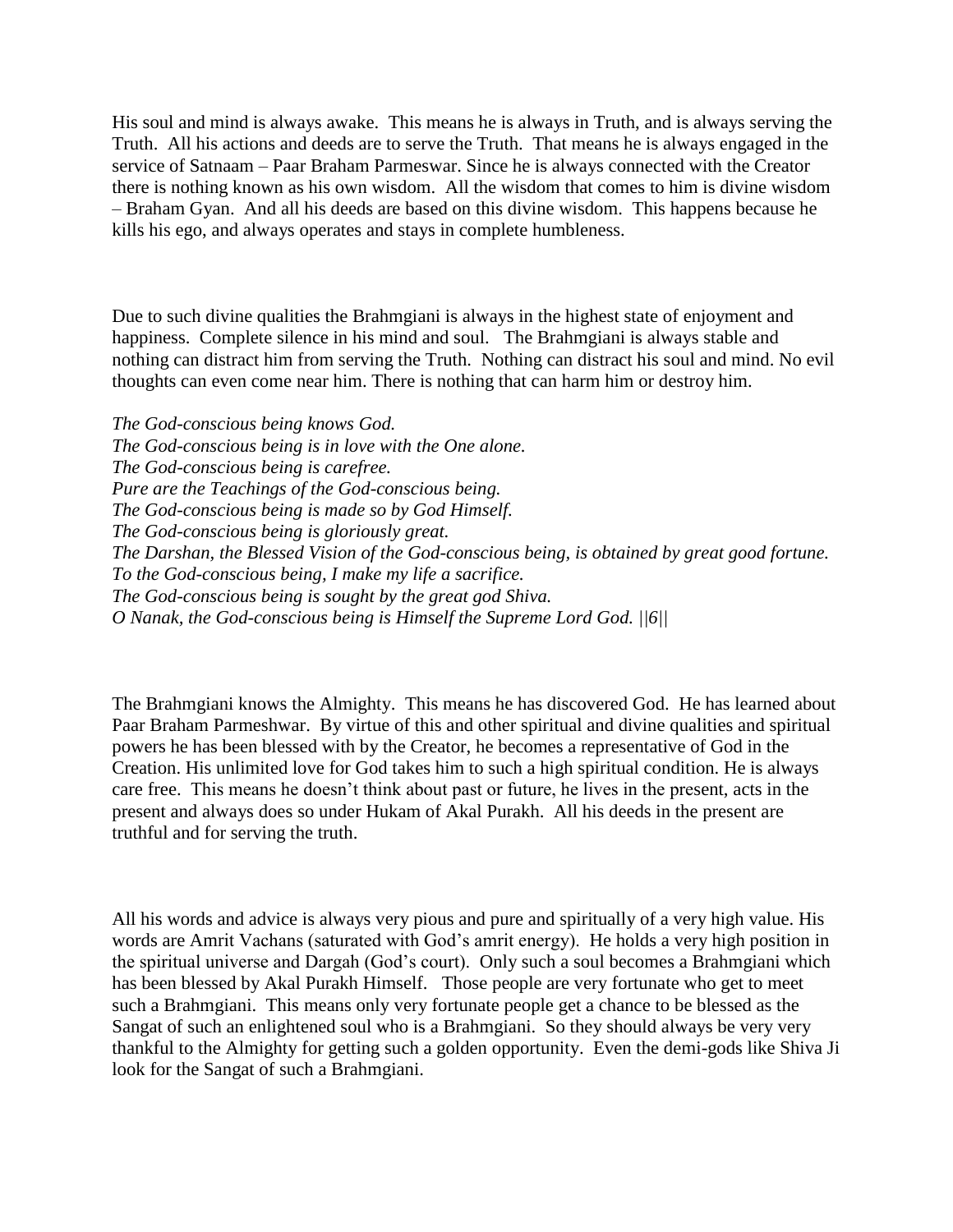The Almighty is telling Nanak that such an enlightened soul is a living God himself on the face of this Earth. This means that He has all the spiritual powers of Akal Purakh Himself.

> *The God-conscious being cannot be appraised. The God-conscious being has all within his mind. Who can know the mystery of the God-conscious being? Forever bow to the God-conscious being. The God-conscious being cannot be described in words. The God-conscious being is the Lord and Master of all. Who can describe the limits of the God-conscious being? Only the God-conscious being can know the state of the God-conscious being. The God-conscious being has no end or limitation. O Nanak, to the God-conscious being, bow forever in reverence. ||7||*

The Brahmgiani is blessed with all the divine qualities of Akal Purakh. Such as Akal Purakh has no boundaries and limits. His divine qualities can't be evaluated or estimated by any person, therefore, it is of prime importance to understand that we should all bow before such an enlightened soul.

The Brahmgiani's divine qualities are so many, like the Almighty Himself, that no matter what we say in his praise, we can't describe his divine qualities, because like the Creator Himself, the Brahmgiani is also a God for all.

Nobody can estimate and describe the spiritual powers of a Brahmgiani, only a Brahmgiani can describe such attributes of another Brahmgiani. There is nothing that can describe his divine qualities and spiritual powers, therefore, we should always greet and lie flat (Namaskaar & Dandaut Bandhna) to such an enlightened soul who is one with God Himself.

> *The God-conscious being is the Creator of all the world. The God-conscious being lives forever, and does not die. The God-conscious being is the Giver of the way of liberation of the soul. The God-conscious being is the Perfect Supreme Being, who orchestrates all.*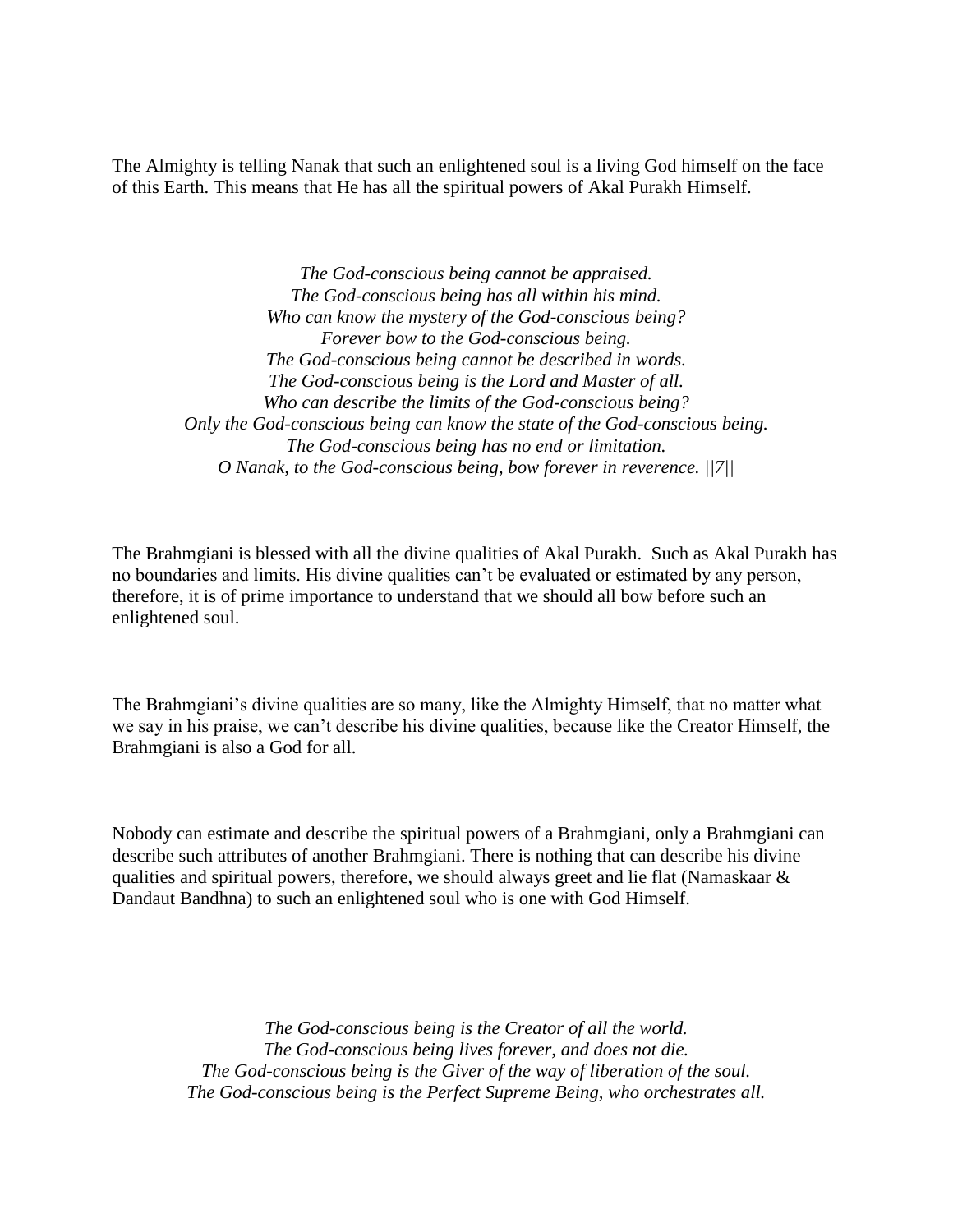*The God-conscious being is the helper of the helpless. The God-conscious being extends his hand to all. The God-conscious being owns the entire creation. The God-conscious being is himself the Formless Lord. The glory of the God-conscious being belongs to the God-conscious being alone. O Nanak, the God-conscious being is the Lord of all. ||8||8||*

#### SGGS 272

The Brahmgiani himself is the creator of this universe and runs the universe. And who is the One that can run the universe? Akal Purakh. The Brahmgiani is above the cycle of life and death. He is always alive and existent. He is the Truth. He is the one who can show the path to salvation and giver of high spiritual condition. This means that such a person who is a Brahmgiani has the capability to institute a person in highest spiritual condition – Sach Khand. And only God can do so. That means that Brahmgiani is Himself the Almighty. The Brahmgiani is the father of all of the orphans (and we are all orphans, the persons who are not Suhagans (brides of God) are considered orphans). Everything that we see is owned and operated by the Brahmgiani, *HE HIMSELF IS THE GOD*.

Only a Brahmgiani can know a Brahmgiani's divinity and spirituality, His actions, reactions and deeds, because he is the owner of the entire universe*.* 

*IN A NUTSHELL BRAHMGIANI IS THE RULER OF 14 REALMS OF CREATION (LOK PARLOK). HE OWNS AND RUNS THE ENTIRE UNIVERSE. HE IS THE CREATOR. HE HAS ALL THE SPIRITUAL POWERS OF GOD. INFACT HE IS MORE POWERFUL THAN GOD HIMSELF BECAUSE GOD HAS GIVEN THE BRAHMGIANI THE POWER TO UNDO GOD'S HUKAM (whatever a brahmgiani says comes true and overrides what was written in the destiny of the person).*

Dassan Das (Slave Of God's Slaves)

## <span id="page-28-0"></span>**5. Combination of Shabad Guru and a Soul**

In the previous section we tried to bring out the truth to the Sangat about what is a Shabad Guru (Knowledge Of God) and what is a Pargatyeo Jyot Puran Brahmgiani (Manifested Light Of God In a perfect God-conscious person) and the relationship with the two. In this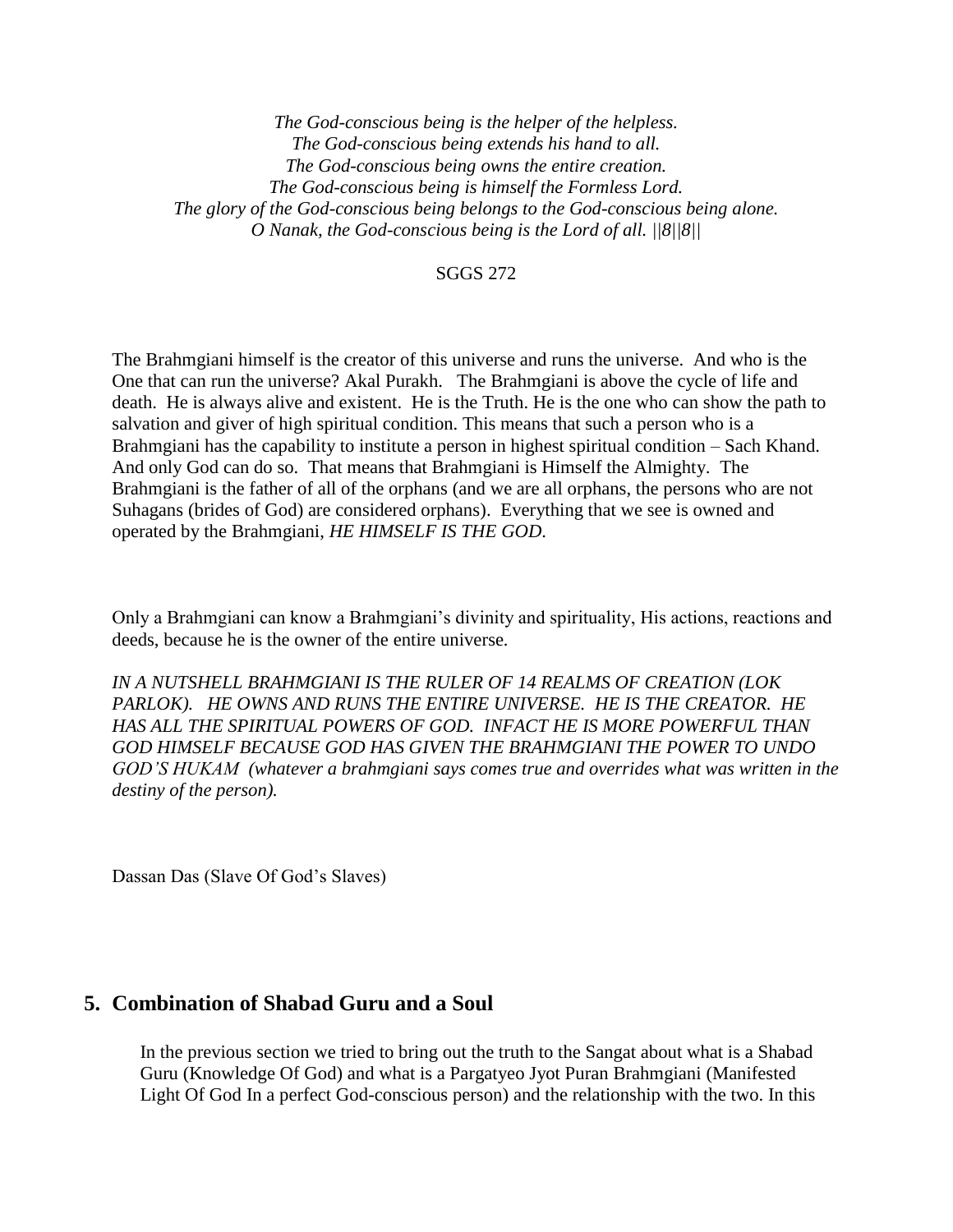section we are trying to explain another truth - who is greater, the Shabad Guru or the Pargateyo Jyot Puran Brahmgiani, based on the divine knowledge of the Guru Granth Sahib Ji. Please look at these words with a fresh and open mind, we are hopeful that it will help you understand this absolute and pure truth and hopefully you will benefit from this.

The combination of a soul and Shabad Guru makes a Pargateyo Jyot Puran Brahmgiani, this means the combination of divine knowledge and a soul makes a Pargateyo Jyot Puran Brahmgiani. That is what our Ten Gurus did and that is what they became by combining their souls with Shabad Guru they became Pargateyo Jyot – Puran Brahmgiani. But this is a Gurparsadi Game, first of all Guru Nanak Patshah's Guru was Akal Purakh Himself and he received His Gurparsadi Naam from Akal Purakh, then He became a Pargateyo Jyot Puran Brahmgiani Himself.

Then came Bhai Lehna Ji who was instituted by Guru Nanak Patshah with Gurparsadi Naam and subsequently blessed and elevated to the level of a Pargateyo Jyot Puran Brahmgiani Satguru, and like that Guru Ram Dass ji became a Pargateyo Jyot Puran Brahmgiani Satguru. It continued like that until the Tenth Guru. Let us think for a moment – who brought the Shabad Guru on this Earth? It was Guru Nanak Patshah who brought the Shabad Guru on this earth and He was a Puran Brahmgiani. This means that a Pargateyo Jyot Puran Brahmgiani Guru Nanak Patshah brought the Shabad Guru on this earth for us.

The entire Shabad Guru – Guru Granth Sahib was written by the Pargateyo Jyot Puran Brahmgiani Satgurus. According to Gurbani a Pargateyo Jyot – Puran Brahmgiani is the Roop (physical form) of Akal Purakh. He is the custodian of Anmolak Rattan (Pricelss jewel)– Gurparsadi Naam. Then who is bigger Akal Purakh's Pargateyo Jyot Roop (God's Light manifested in a person) or His Gyan Saroop Shabad Guru (Knowledge of God)?

When a soul becomes a Pargateyo Jyot Puran Brahmgiani thereby becoming a Roop of Akal Purakh, then there remains no difference between Akal Purakh and the Pargateyo Jyot, then who is bigger the Shabad Guru or Akal Purakh Himself? When a Puran Brahmgiani is himself God –

*The God-conscious being is himself the Formless Lord. The glory of the God-conscious being belongs to the God-conscious being alone. O Nanak, the God-conscious being is the Lord of all. ||8||8||*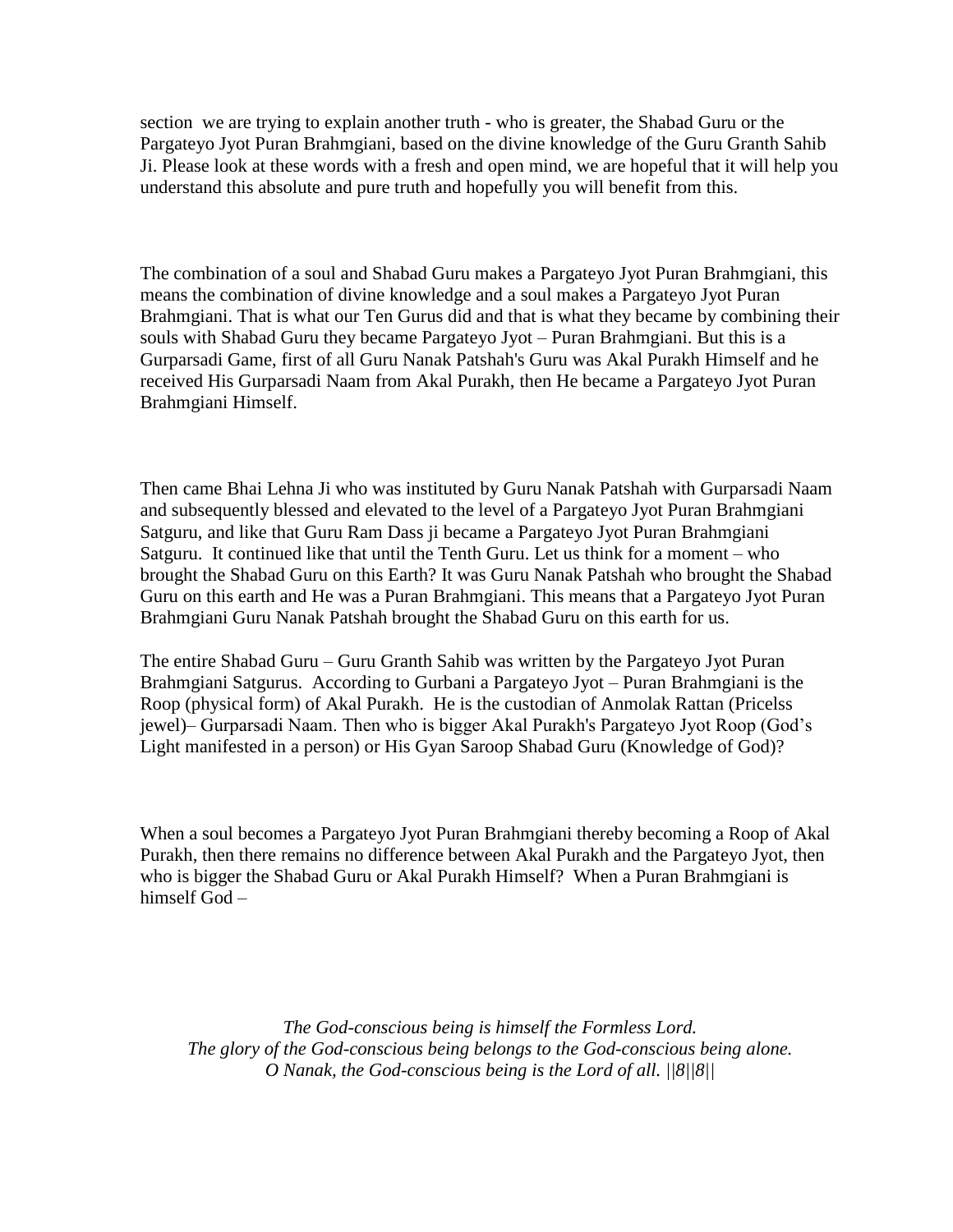#### SGGS 272

Then who is bigger? God who is stting fully manifested in the God-conscious person is sending the divine knowledge. So who is bigger the Creator of the knowledge or His created knowledge? Kabir Ji asks the same question :

*Are the Vedas (Scriptures) greater, or the One from which they came? ||2||*

#### SGGS 331

And the answer is God is bigger than His scriptures:

*He is beyond the world of the Vedas, the Koran and the Bible (i.e. all scriptures). The Supreme King of Nanak is here right now and manifest. ||4||3||105||*

#### SGGS 397

God is Infinite and NOT in the Scriptures or even in this world, but BEYOND THAT. Why are we foolishly limiting GOD to being in Holy Books. The only place God manifests inside His creation is in the heart of His saint. The Supreme King of Nanak was manifest right here right now in his heart. That is the meaning of living Guru.

Obviously if we look at the truth and accept the truth whole heartedly then we will realize that a Pargateyo Jyot Puran Brahmgiani being the Roop of Akal Purakh is a living God on this earth, is definitely greated than the Shabad Guru. The Creator of Shabad Guru is definitely bigger than the Shabad Guru. The Light of God inside the ten Gurus was greater than the Shabad Guru. So too is any other Pargateyo Jyot Puran Brahmgiani Sada Suhagan Sant is bigger than Shabad Guru, because He is the custodian of Shabad Guru.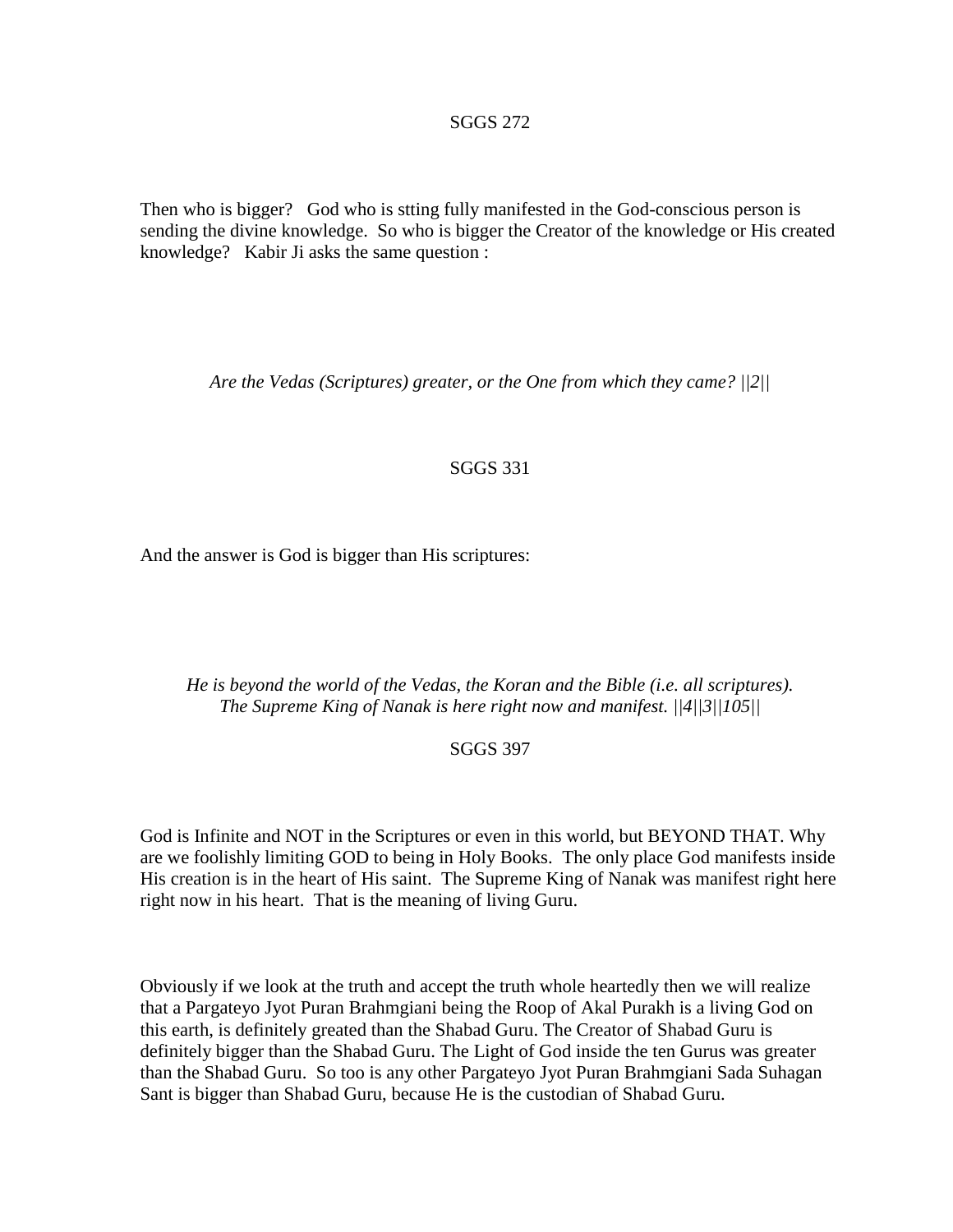The Shabad Guru tells us who can give us Gurparsadi Naam but it itself can't give us a Gurparsadi Naam. Only a Pargateyo Jyot Puran Brahmgiani can give us Gurparsadi Naam and salvation. Only the one who has God's light imanifested inside them can ignite another person via the Naam. Shabad Guru tells us where and how to get salvation, but can't alone give us salvation. A Pargateyo Jyot Puran Brahmgiani has all the spiritual powers of Akal Purakh at His disposal and can help the Sangat achieve salvation. A Pargateyo Jyot Brahmgiani Himself is a Shabad Guru and Nirankar, so that is why a Pargateyo Jyot is bigger and more powerful than Shabad Guru alone.

Like a famous poet has said – "Child is the father of a man", so has been described in Gurbani about the pious relationship between Akal Purakh and His Bhagat. Paar Braham Parmeshwar loves His Bhagats so much that he is their father, mother and son as well *-*

> bhagath jan**aa(n)** har m**aa(n)** p**i**o b**ae**tt**aa** || *For bhagats (saints,) God is their mother, father and son all in one.*

> > *Bhai Gurdaas Ji Vaar 10*

*That means that He gives the love of a father and mother to His Bhagat and asks for the love of a Bhagat as the son of the Bhagat. Almighty considers a Bhagat as His mother and father, and calls Himself as a son of the Bhagat. He loves His Bhagats so much that he bows before a Sant* 

*ham sa(n)than kee raen piaarae ham sa(n)than kee saranaa || I am the dust of the feet of the Beloved Saints; I seek the Protection of their Sanctuary.*

*SGGS 614*

*Almighty loves His Bhagats so much that He gives more spiritual power to the Bhagat than He keeps Himself*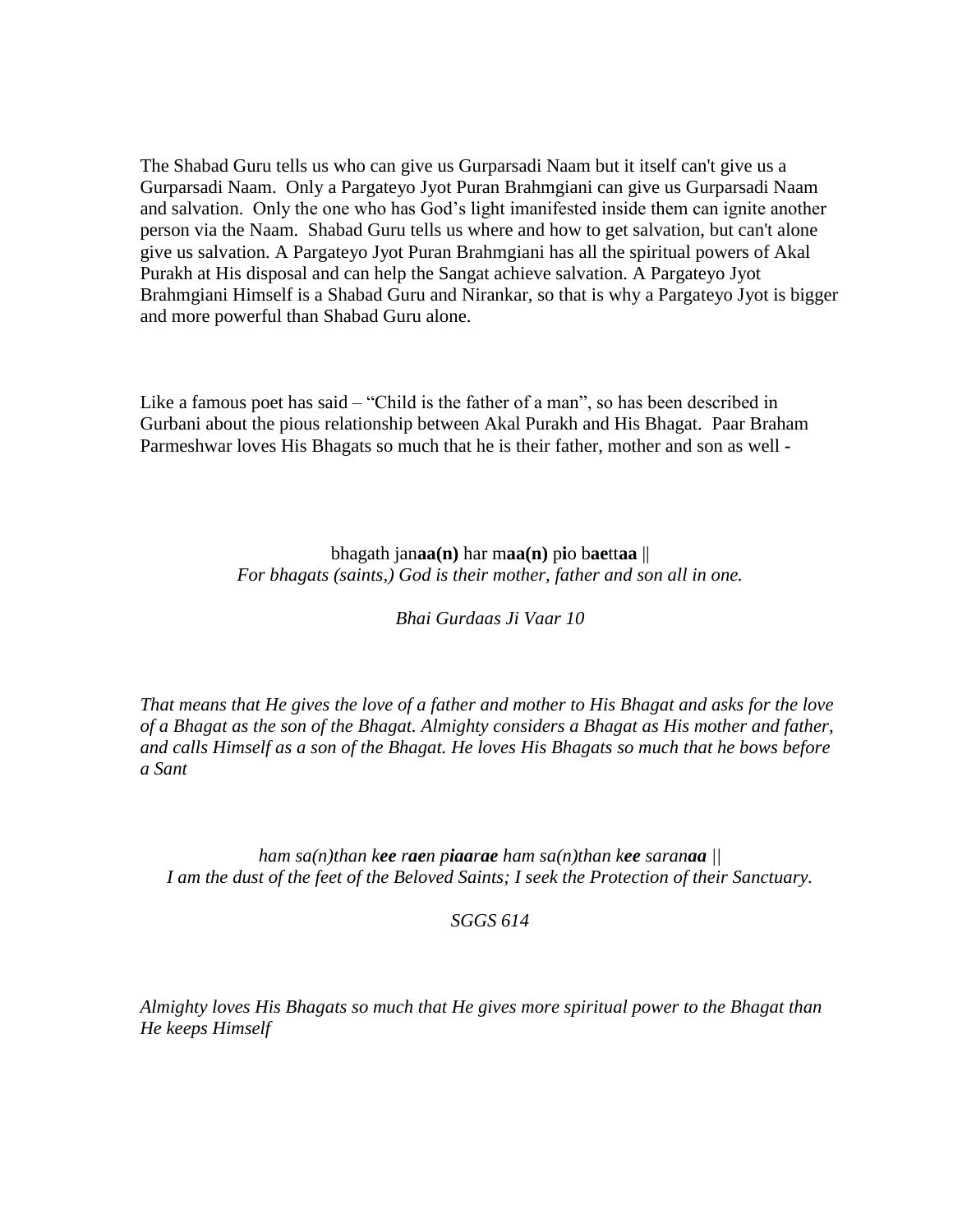*God says (to Sant Naam Dayv): "my slave is devoted only to me; he is in my very image. The sight of him, even for an instant, cures the three fevers; his touch brings liberation from the deep dark pit of household affairs. ||1||Pause|| The devotee can release anyone from my bondage, but I cannot release anyone from his. If, at any time, he grabs and binds me, even then, I cannot protest. ||1||*

*I am bound by virtue; I am the Life of all. My slaves are my very life O Naam Dayv, as is the quality of my slave's soul, so is my love which illuminates him. ||2||3|"*

#### *SGGS 1252*

*The Sant's words have been given a higher authority over His own words. The Sant has been given the spiritual power to change Akal Purakh's Hukam, but Akal Purakh Himself can't change a Sant's Hukam. The Sant is the one who ties both the ends – one that of the Dargah and the other that of this world, when He brings down the Gurparsadi Game to play among His Sangat* 

> *He Himself is the Master of both worlds. He plays and He enjoys; He is the Inner-knower, the Searcher of hearts. SGGS 277*

*God is overpowered by the Bhagat's love for Him, and the Bhagat wins over everything God has and becomes more powerful than God Himself in this world, by becoming a living God in this world. The Bhagat gives everything He has to the Akal Purakh and in turn Akal Purakh gives Him back more than all He has. This what is a Gurparsadi Game and in this game of love, the Sant becomes greater than Akal Purakh in this world, but still remains a Dassan Das (Slave Of God's Slaves)s –*

*The God-conscious being is the dust of all.*

*SGGS 272*

*The Sant yet remains the lowest of the lowest of the lowest of all creation and in all the ages.*

*Dassan Das (Slave Of God's Slaves)*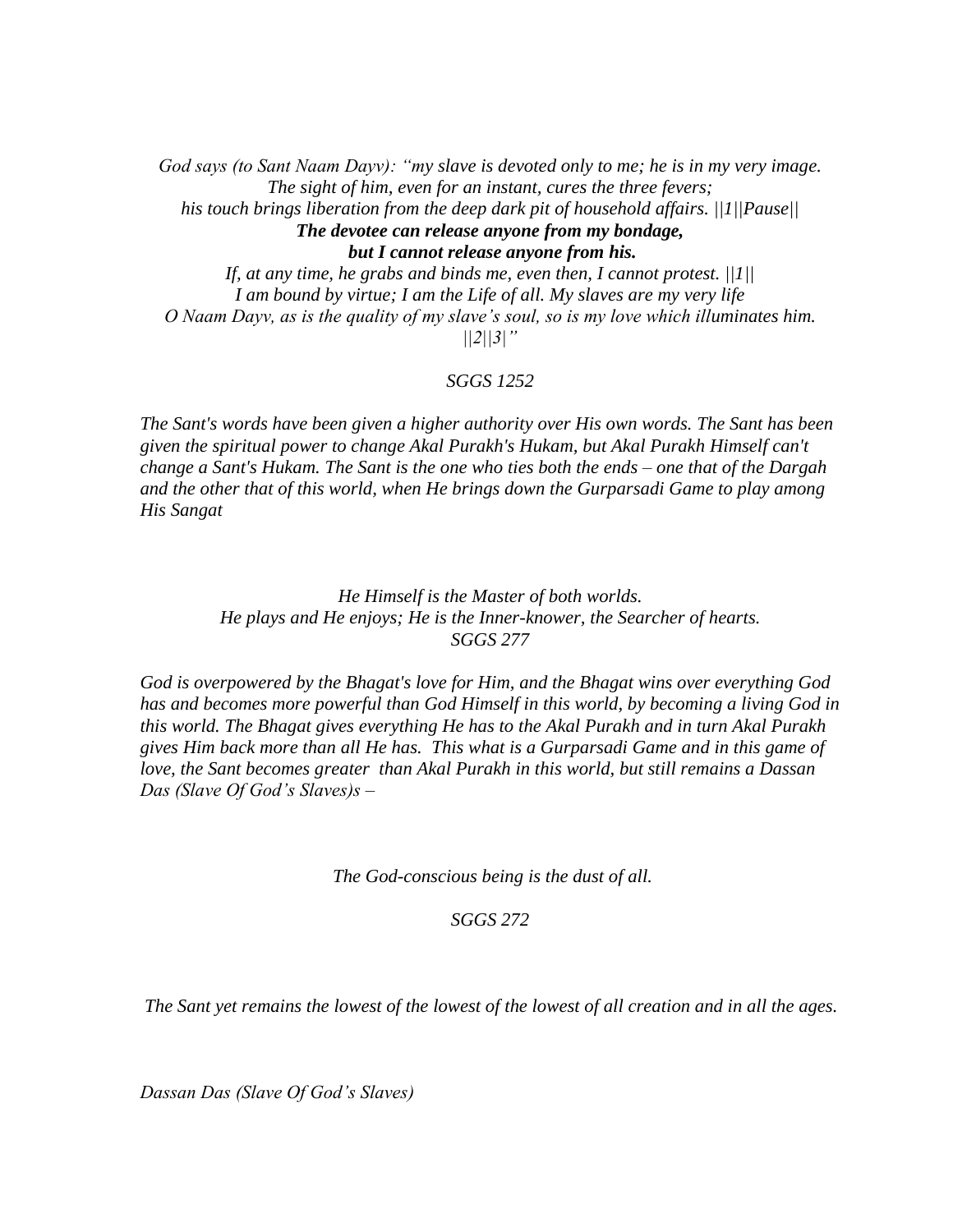## <span id="page-33-0"></span>**6. Do I have a Guru?**

This head of the lowest of the lowest bows at the feet of everyone.

## <span id="page-33-1"></span>**GURMAT**

Gurmat means to follow the Divine knowledge of the GURU. Before we explore if one has gurmat or not let us ask ourselves if we have a GURU. Please close your eyes and put these questions to your mind :

Who is Guru?

Do I have a Guru?

Do I follow the path of my Guru?

Open up your mind, look at the big picture and examine it thoroughly. Most of you will say that my GURU is Guru Nanak Dev Ji and/or Guru Gobind Singh Ji and/or Shri Guru Granth Sahib (SGGS}Ji. Some might say that he has ten Gurus. Let us look into the divine wisdom of Great Dhan Dhan Guru's and Bhagat's compiled in SGGS regarding who is the Guru, how one meets the Guru etc.

Meeting Him, the mind is filled with bliss. He is called the True Guru.

SGGS 268

All the beings and creatures which God has created –

on their foreheads, He has written their destiny.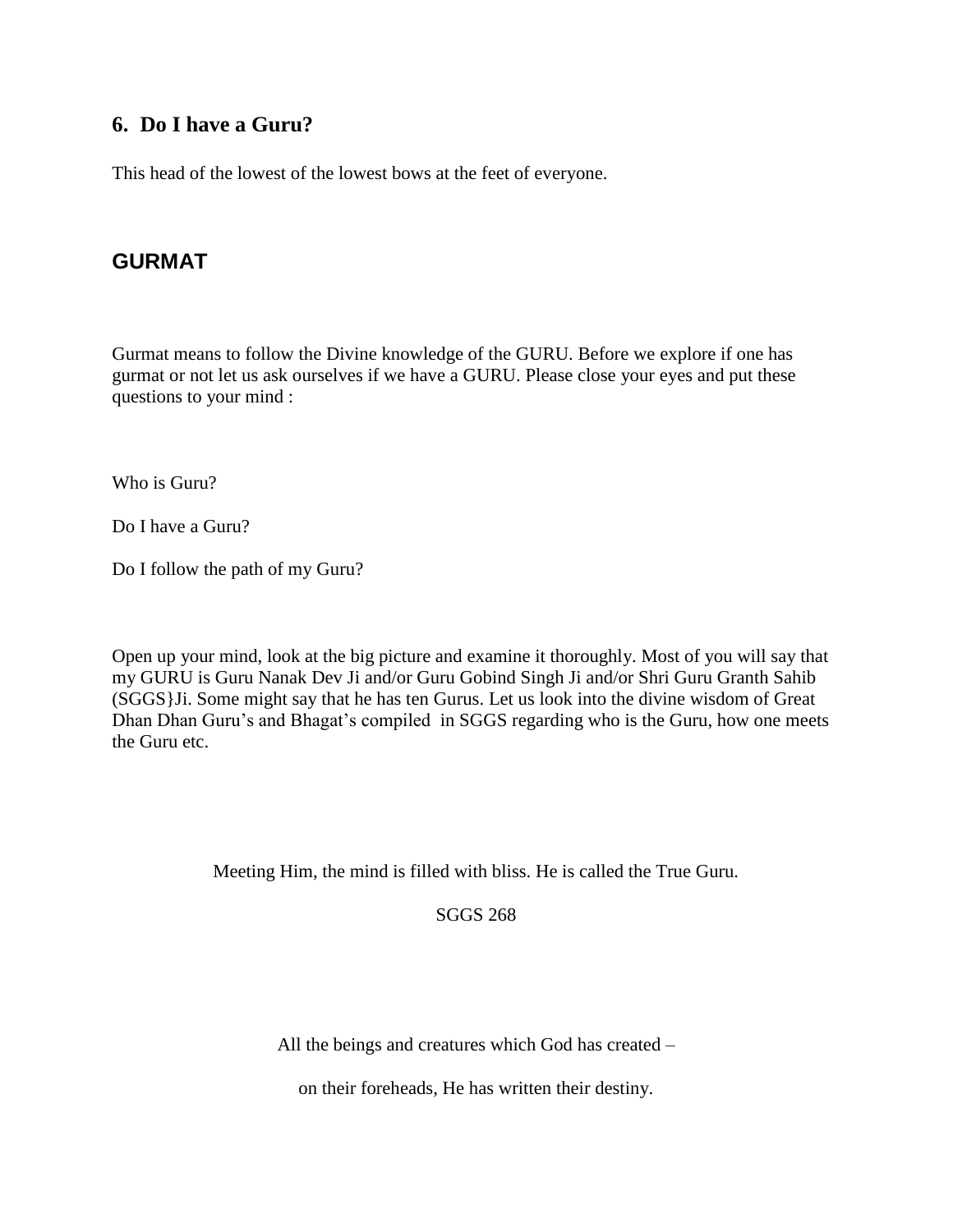The True Guru implants the Naam within.

The Divine True Guru is the Embodiment, the Image of the Lord;

He utters the Ambrosial Word.

He alone is said to be the True Guru,

who realizes God, and proclaims the Sermon of the Lord.

SGGS 1263

Blessed, blessed is the father; blessed, blessed is the family; blessed, blessed is the mother, who gave birth to the Guru.

SGGS 310

One who tastes the sublime essence of the Lord is the Lord's humble servant.

He himself is liberated, and he liberates others as well.

SGGS 664

I wash Your Lotus Feet, and drink in this water,

O my True Guru, O Merciful to the meek. ||3||

#### SGGS 749

Yoga - Union with the Lord God - is not obtained by wearing religious robes;

the Lord is found in the Sat Sangat, the True Congregation, and the Guru's Teachings.

The humble Saints throw the doors wide open. ||1||

SGGS 1297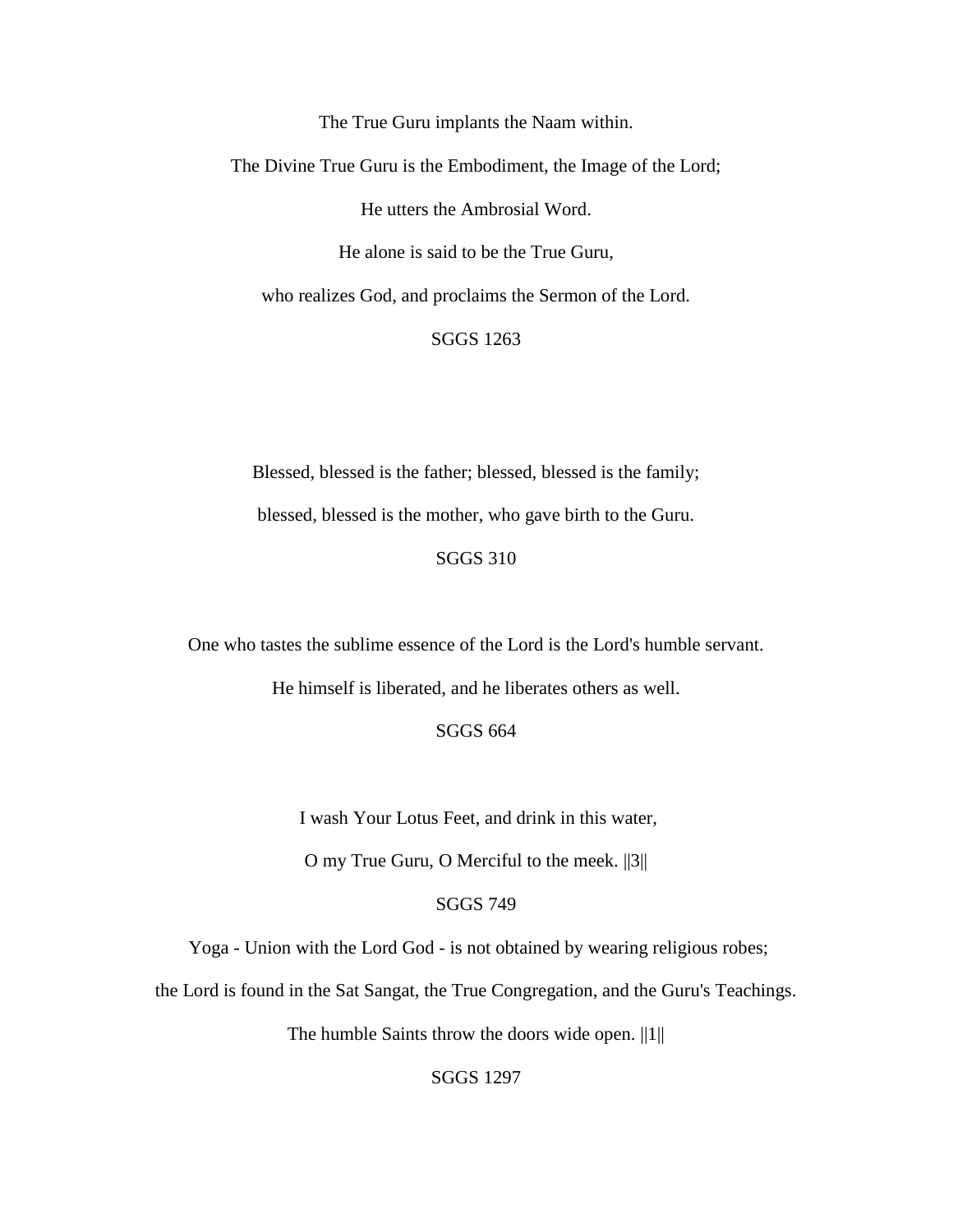Without the Guru, the Mansion of the Lord's Presence is not found,

and the Naam is not obtained.

Seek and find such a True Guru,

who shall lead you to the True Lord.

SGGS 30

Meditation, austere self-discipline and self-restraint are all obtained from the Guru;

the Naam, the Name of the Lord, comes to abide within the heart.

SGGS 602

saajun bu(n)dhh sumithru so har naam hirudhai dhaee  $||$ aougun sabh mittaae kai puroupukaar kuraee ||3|| Page: 218

He is a companion, a relative, and a good friend of mine,

who implants the Lord's Name within my heart.

He washes off all my demerits, and is so generous to me.  $||3||$ 

SGGS 218

From the above mentioned few quotes written in SGGS, it is clear that **Guru** 

- **is a living human being who has realized the Omnipresent from within**
- **is giver of Mukt( liberation) and Jugt( shows you the way)**
- **has treasure of the lake of Naam Amrit which brings peace andcoolness to the place, mind & body**
- **can and does implant the Naam in your heart chakra ( hirdhey)**
- **has controlled and know how to control five vices( doots)**
- **blesses so that one's emotional attachments, doubts( dubhida/duality), influence of materialism (maya), sins etc. are eradicated or vanishes**
- **guides or helps on the path of meditation( bhagti), self-analysis, self-restraint etc.**
- **is not bound by religion and practices truth**
- **helps/blesses that one can win over the mind**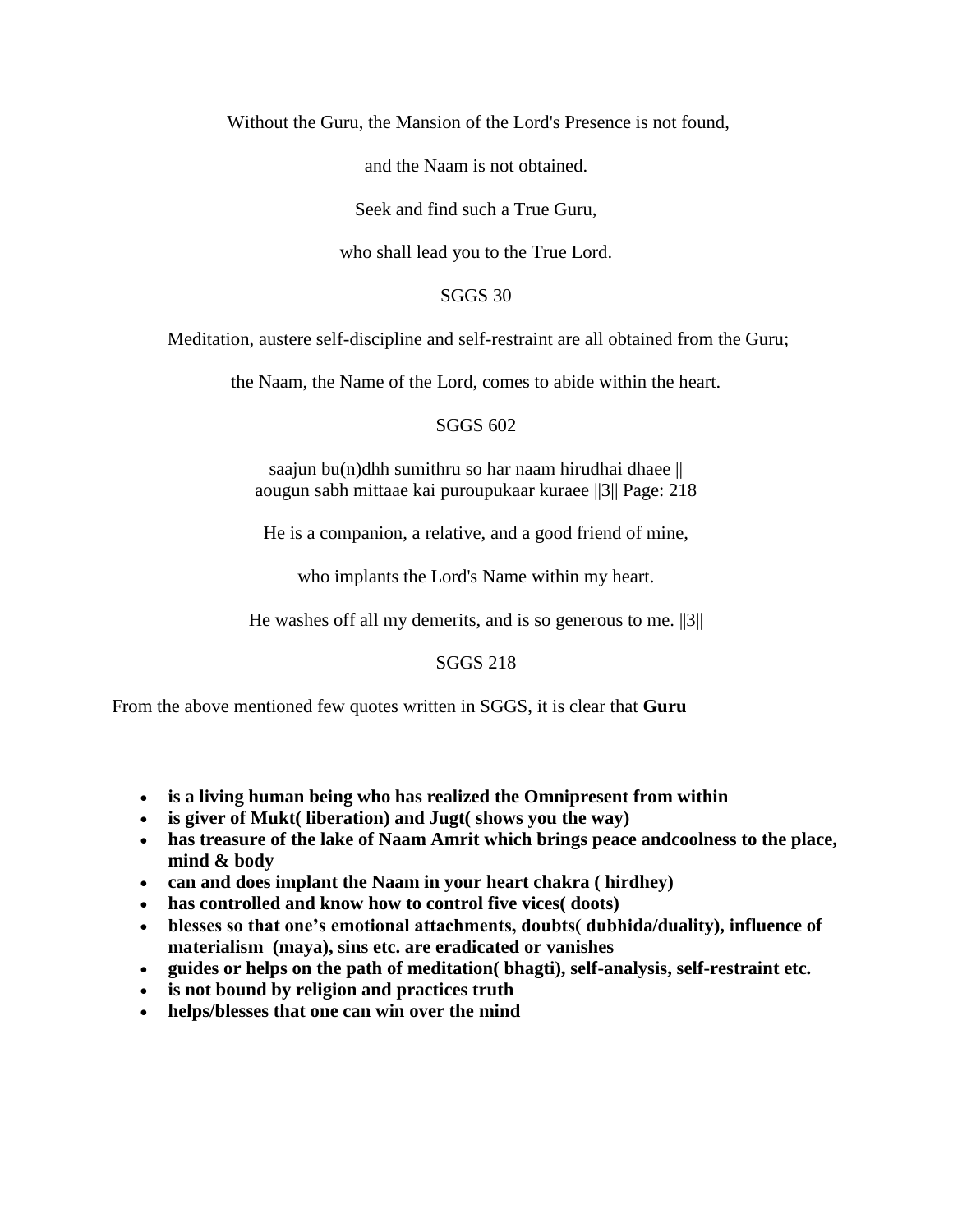It is very hard to put into words what a Guru/ Sant-Satguru/ Self-Realized/ Brahmgyani can do for you. Factors such as service (sewa) using body, mind and worldly possessions to Guru and Sangat, love from heart, obeying the Guru's word, total faith & commitment etc. comes into picture.

We all say or know that Parbrahm Parmeswar (Supreme Lord) has no shape, form or color. He needs a human body to communicate on this Earth. The Guru is the medium through which the Lord represents or speaks, communicates and interacts with His creation. Serving the Guru, one is actually doing service to the Parbrahm. There is no difference between God and Servant.

The five vices are living entities and they know who created them. To exercise control over them it is a must that one be united with Parbrahm Permasher. Only Guru who already knows and is one with the Gur (God's Light), who lives by His word, has a illuminated mind, bright and radiant face, has a body of Naam nectar can unite the chosen ones. That is why it is emphasized time and again in SGGS that Naam simran is a Guru blessed game. Although based on the bhagti/meditation in the previous lives their are few that are blessed with Naam from birth, for the rest the divine law of self-realization through Guru is applicable. Among millions, O Nanak, there is scarcely anyone,

who keeps the Lord in his consciousness.

## SGGS 1427

It is because of the above SGGS was compiled so that an ordinary person can understand the basic principle of meditation for salvation. Going to gurudwara, bowing to SGGS, reciting Gurbani morning and evening, doing a few noble things etc. a Sikh thinks that he is practicing religion. However SGGS says:

> The way of the Saints is the ladder of righteous living, found only by great good fortune.

> > SGGS 621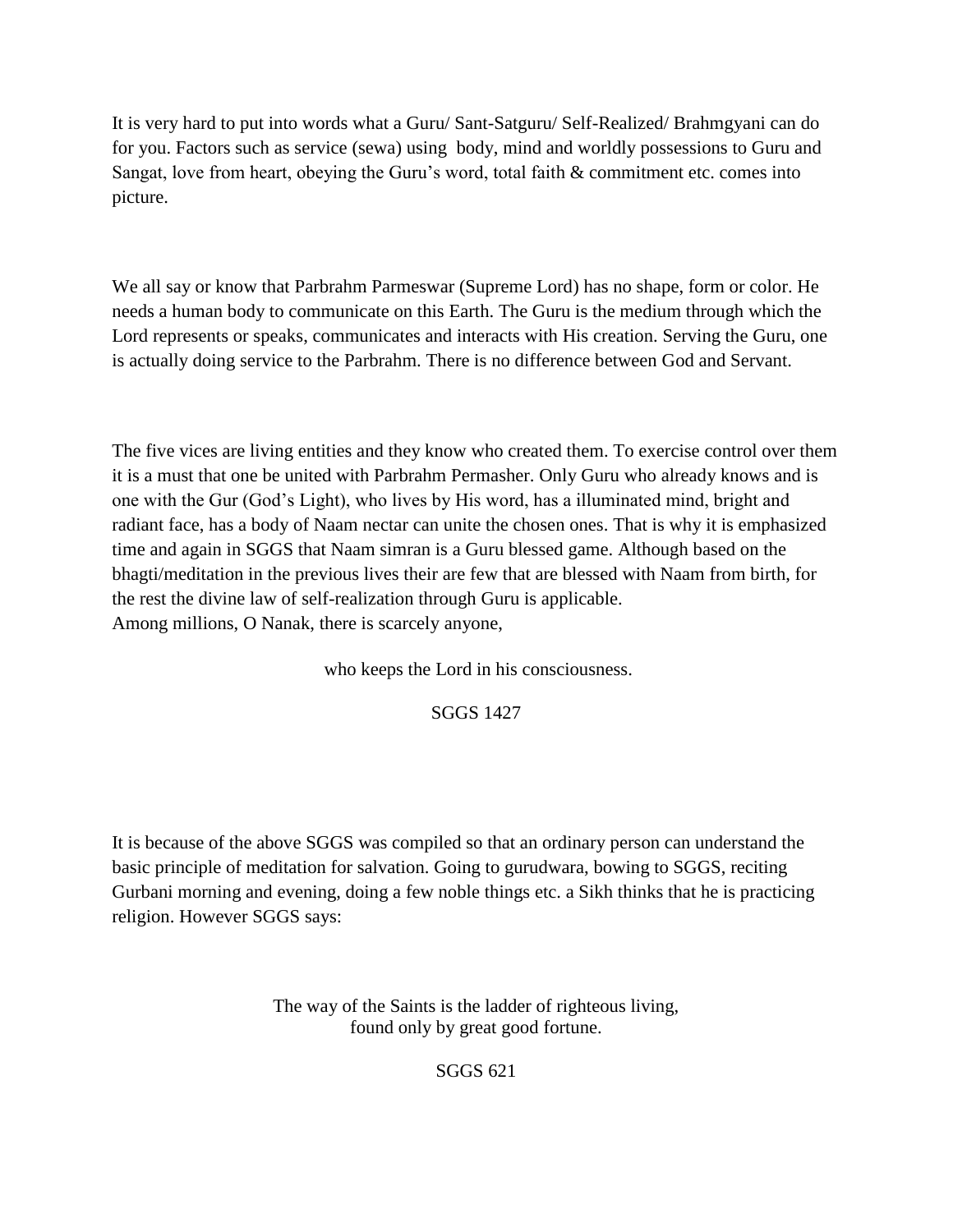Hundreds of thousands of divine understandings, hundreds of thousands of divine wisdoms and meditations and readings of the Vedas and the Puraanas before the Creator who created the creation, and who ordained coming and going, O Nanak, all these things are false. True is the Insignia of His Grace. ||2||

## SGGS 467

Spiritual wisdom and meditation all come from the Guru. Through the lifestyle of Truth, the True Lord comes to dwell in the mind.

## SGGS 831

The karma of actions, the Dharma of righteousness,

social class and status, are contained within Your Name.

SGGS 154

naam dhrirraavai naam jupaavai thaa kaa jug mehi dhhurumaa ||1|| He implants the Naam, and inspires us to chant the Naam; this is Dharma, true religion, in this world.  $||1||$ 

#### SGGS 680

From the above it is clear that you have the true religion if you have NAAM. Only an enlightened and living human Guru can implant Naam in your heart chakra (hirdha). Hirdha is located at lower limit of your chest bone where Parbraham resides. Reciting/vibrating on a Naam without the blessings of Guru brings no nectar or peace to mind/body, it is a temporary pleasure.

Serving the True Guru, eternal peace is obtained, and one's light merges into the Light.

Such a person remains blissful forever, day and night. Meeting the Beloved, peace is found.

SGGS 31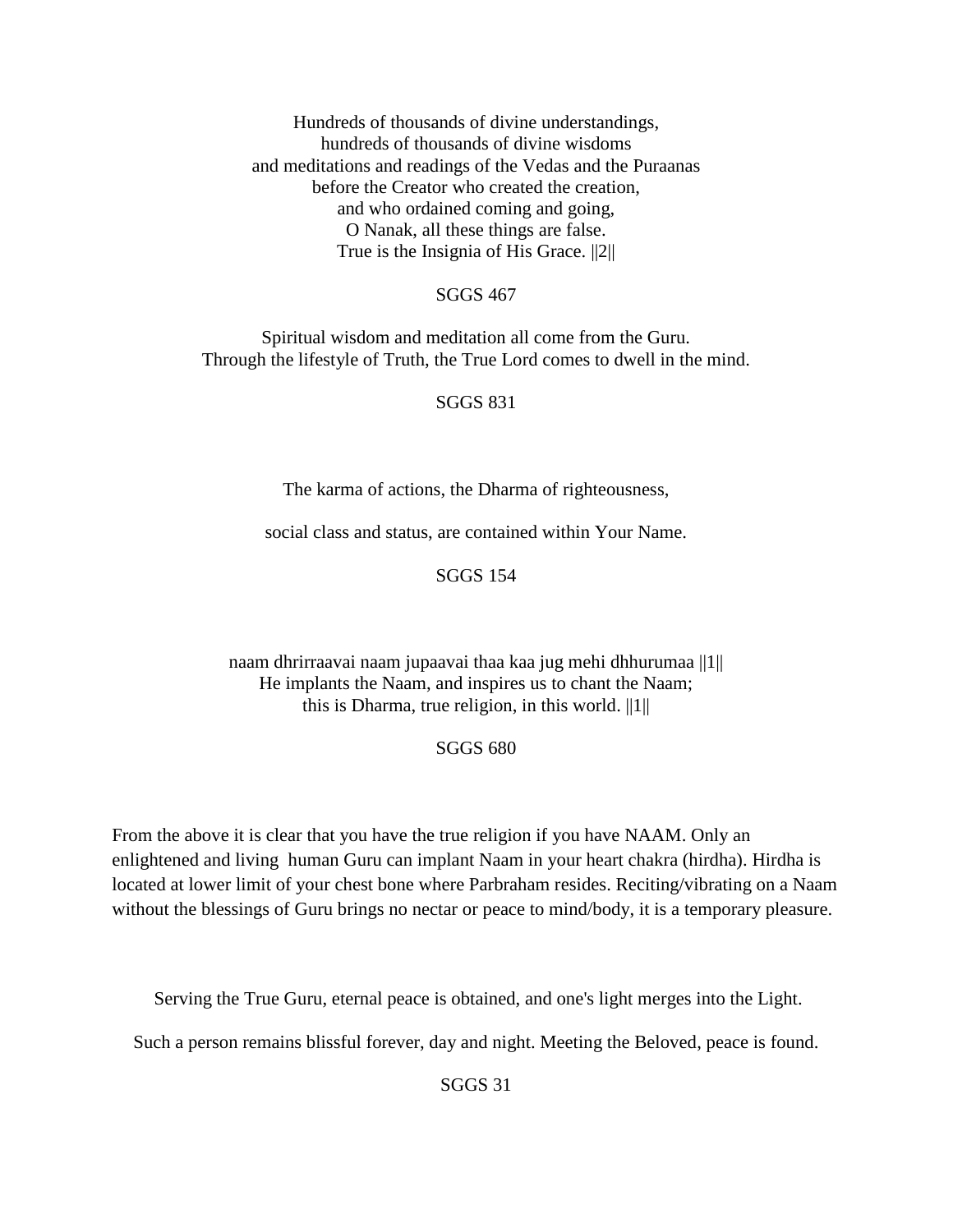Gurbani is the Light to illuminate this world; by His Grace, it comes to abide within the mind. ||1|| Naam Dayv the printer, and Kabeer the weaver, obtained salvation through the Perfect Guru. The Pandits, the religious scholars, read and argue and stir up controversies, but without the Guru, they are deluded by doubt. In the Sat Sangat, the True Congregation, the Name of the Lord wells up, when the True Guru unites us in His Sublime Love. God is close at hand; He dwells deep within the hearts of all. And all of new and How rare are those who, as Gurmukh, know Him.

#### SGGS 67

If you do not have the priceless diamond Naam then you can not meditate fully, You can not be librated because you would not be able to control the Five Doots. As per SGGS only a Guru has the treasure of Naam and only with His blessings it can be installed in you. The SGGS further says that you meet Guru only if it is inscribed on your forehead. Did you meet any of the ten Guru's? Bhai Lehna met Guru Nanak Dev Ji and become Guru Angad. Amru Nithavan met Guru Angad Dev Ji and became Guru Amar Das and so on with all Gurus and bhagats. They physically met the living Guru of their time and place and they got blessed with Naam.

Every Sikh bows to SGGS but do they God in their lifetime? Did any of your ancestors become a sant by just bowing to SGGS? Do you think they you be ferried across just the way you are – without having to sacrifice anything? If you believe only SGGS can save you then what happened to the people who came before Ten Gurus and SGGS? You can't say that none of them got liberated. Furthermore Shabad has been in the universe since its creation. Ved, Puran, Koran, Bible has been in existence for centuries, can they alone lead you to salvation?

But when the Lord God Himself becomes merciful to him, then the True Guru comes to meet him. In this world, the Saints earn the wealth; they come to meet God through the True Guru.

#### SGGS 1092

Suk-deva and Janak meditated on the Naam; following the Guru's Teachings, they sought the Sanctuary of the Lord, Har, Har.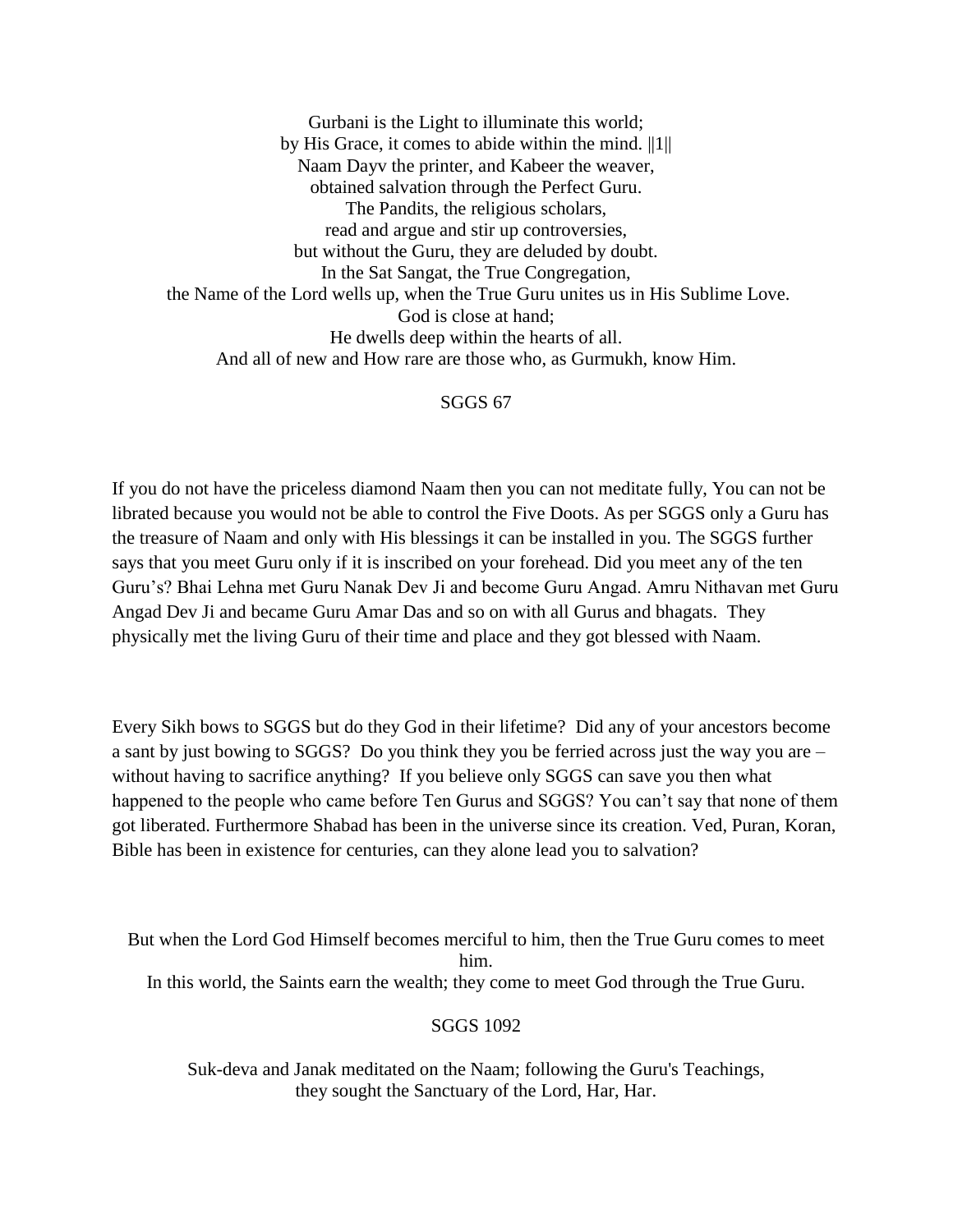Dhroo, Prahlaad and Bidar the slave-girl's son, became Gurmukh, and through the Naam, crossed over.

## SGGS 995

He alone finds shelter, who has met the Perfect Guru.

## SGGS 44

O Nanak, through the Guru, one becomes the Guru; behold,

His Wondrous Will. This deed was done by the Creator Lord; one's light merges into the Light.

## SGGS 490

By the Grace of the Divine Guru, one meets the Lord. By the Grace of the Divine Guru, one is carried across to the other side. By the Grace of the Divine Guru, one swims across to heaven.

## SGGS 1166

Do you ever think:

- **Why we have ten Guru's, one or two could have been enough?**
- **Why Guru Nanak Dev Ji went to Saints, sought dust of their feet, served food etc?**
- **Why Bhai Lehna, Amru Nithavan served their respective Guru by sacrificing everything they had?**
- **Why Guru Ram Das Ji offered His beard for dusting the feet of Baba Shri Chand Ji?**
- **Why the Fifth Guru Arjun Dev Ji sent Mata Ganga Ji to Babba Budha Ji to get blessed for son. He was Guru Himself, SGGS was already on the throne and was a disciple of Guru Ram Dass Ji?**
- **Why Guru Tegh Bahadur Ji sat in samadhi/meditation in bunker for twenty six years with both living and Shabad Guru SGGS in existence?**
- **Why Tenth Guru used a arrow to bow to Samadh of Peer?**
- **Why we had living Guru's After Guru Arjun Dev Ji when Ad Granth was already on the throne ?**
- **Why all the Bhagats/Saints served their respective Gurus:**
	- o **Bhagat Fareed Ji went to house of a prostitute to get fire for warming water so that his Guru can take a bath and offered his eye**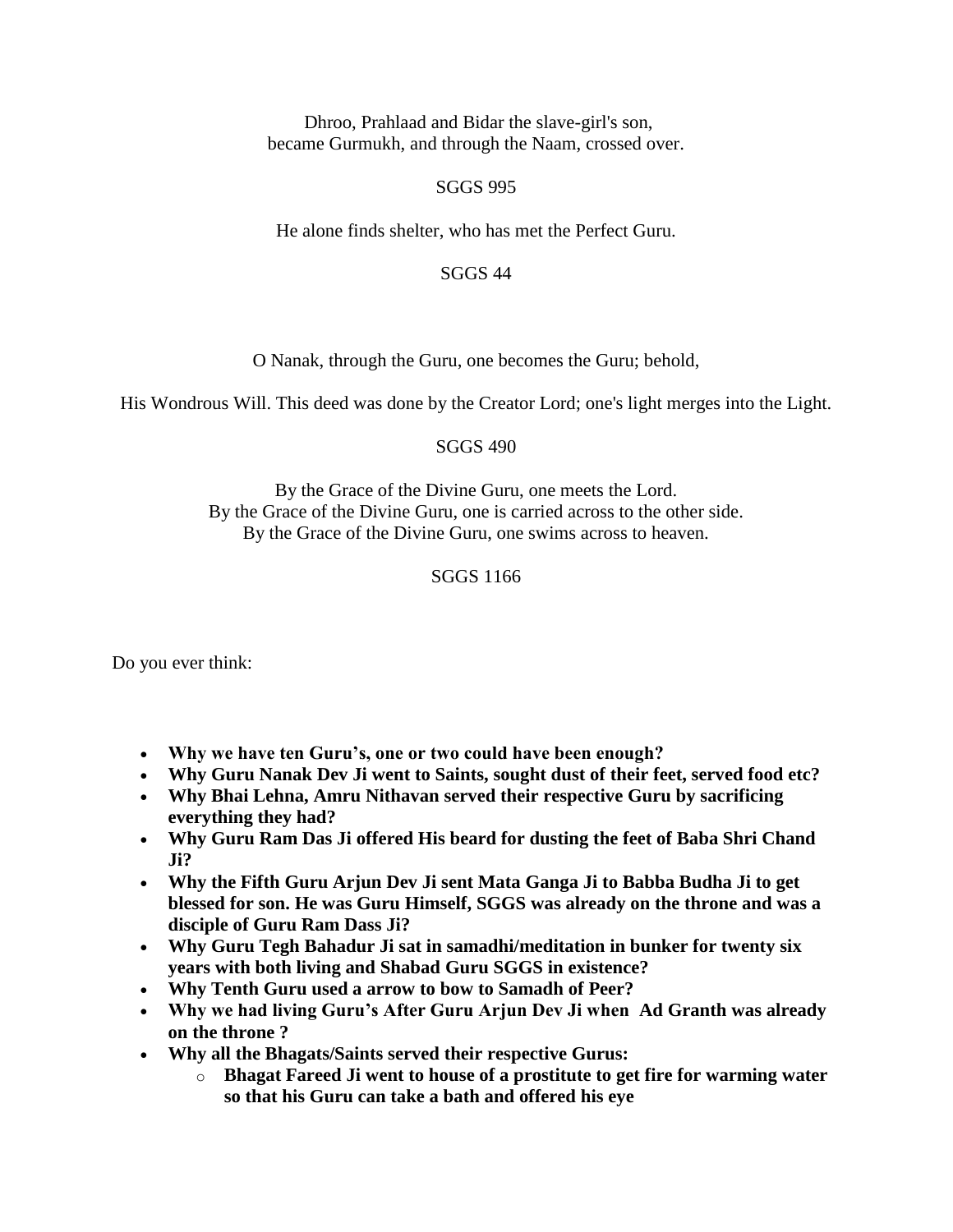- o **Fakeer Buleh Shah Ji danced in front of congregation wearing anklets to please His Guru**
- o **Bhagat Kabeer Ji went and laid himself on the ground so He can Get Naam so on**

Guru Gobind Singh Ji sent us to SGGS so that we can gain the knowledge required to achieve the forever bliss or salvation. Gurus, Bhagats and Saints give us a total or comprehensive package of living with actual deeds and the paths to be followed. They were living examples of how a disciple becomes a Guru and vice versa, how this act plays itself. The Gurus and Bhagats all bowed to Saints. The importance of serving the true Guru, necessity of receiving and reciting Naam, truthful living, sacrificing yourself, always staying lowest of the lowest (dasaan dass), practicing equality etc. is well documented.

Gurbani tells everyone do not be a hypocrite. Read, understand and implement or bring me into your life. Merely reciting it day and night serves no one.

Collecting the poison of Maya, people think of all sorts of evil. But peace is found only by vibrating and meditating on the Lord; with the Saints, in the Sangat, the Society of the Saints, meet the true Guru, the Holy Guru.

## SGGS 1297

The Guru has given me the medicine of the inexhaustible treasure of the Naam.

## SGGS 522

## **Waaho! Waaho!** Blessed and Great is the True Guru, the Primal Being, who has realized the True Lord. Meeting Him, thirst is quenched, and the body and mind are cooled and soothed. SGGS 1421

If just listening to few stanza of Gurbani from Bibi Amro, a normal person Amroo can go to seek Guru and Himself become Guru Amar Dass Ji by serving a true Living Guru Angad Dev Ji why not you? Need is to have the longing for it, to go out and find one. Don't be restricted by your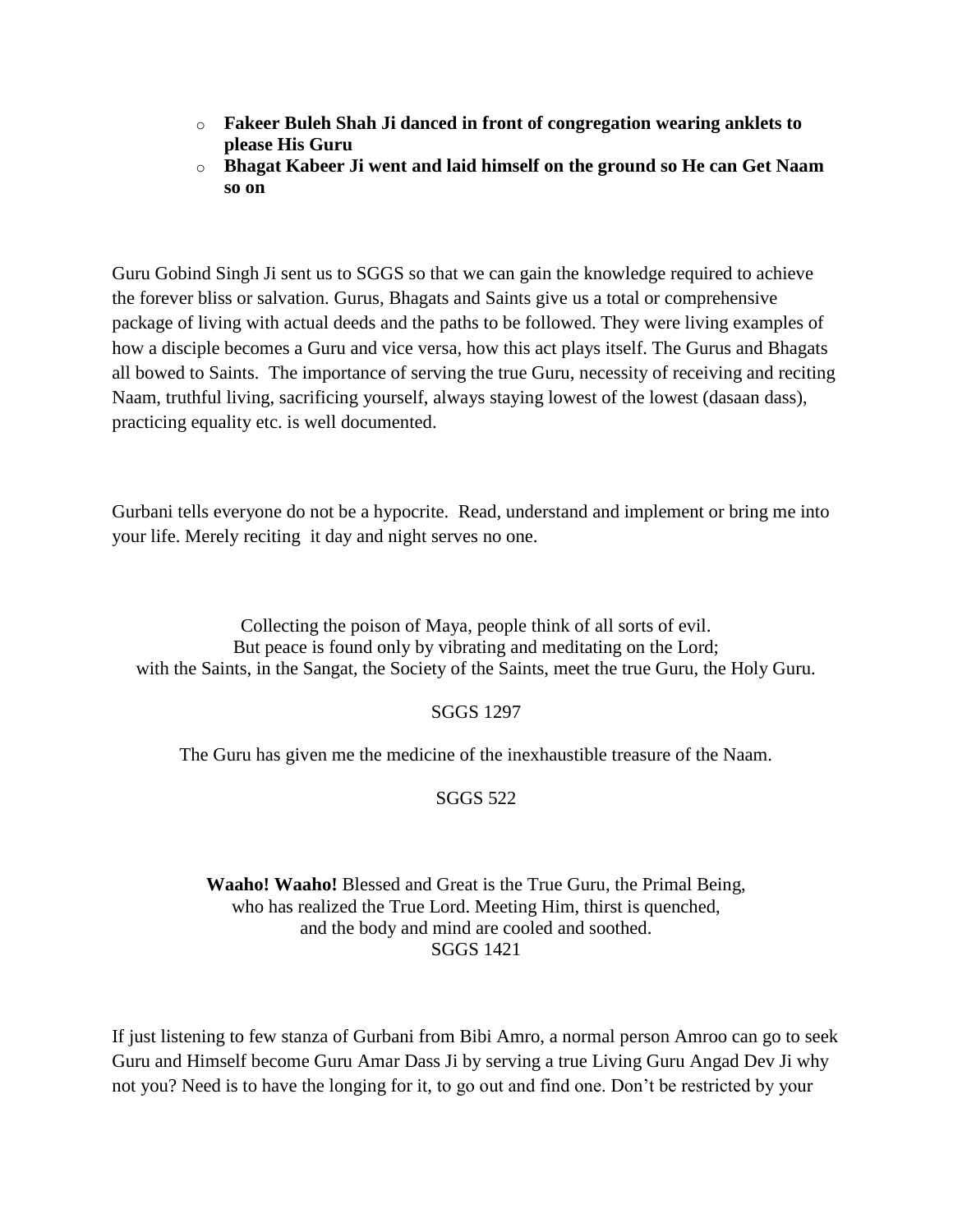worldly religion because you do not know whose name is written on your forehead. It may take years to happen but surely Parbrahm will unite you with the Guru who will ferry you across.

The True Guru is my Friend; if I meet Him, I will offer this mind as a sacrifice to Him. He has shown me my Beloved Lord, my Friend, the Creator.

Through the destiny written on my forehead, I have found the Holy Guru; my mind and body are imbued with the Guru's Word.The Lord God has come to meet me; I have found peace, and I am rid of all the sins

SGGS 984

Become pleasing to your True Guru, and you shall be totally beautified; otherwise, there is no place of rest. O Nanak, what is the character of the happy soul-bride? Within her, is Truth; her face is bright and radiant,

> and she is absorbed in her Lord and Master. ||1|| SGGS 785

I am a sacrifice to that most wonderful time when I came to Your Door. God has become compassionate to Nanak; I have found the Perfect True Guru. SGGS 55

> Nanak has found the Guru, O my dear beloved; such was the destiny inscribed upon his forehead. SGGS 452

Searching and examining my mind and body, I have found that God, whom I longed for. I have found the Guru, the Divine Intermediary, who has united me with the Lord God. ||1|| SGGS 313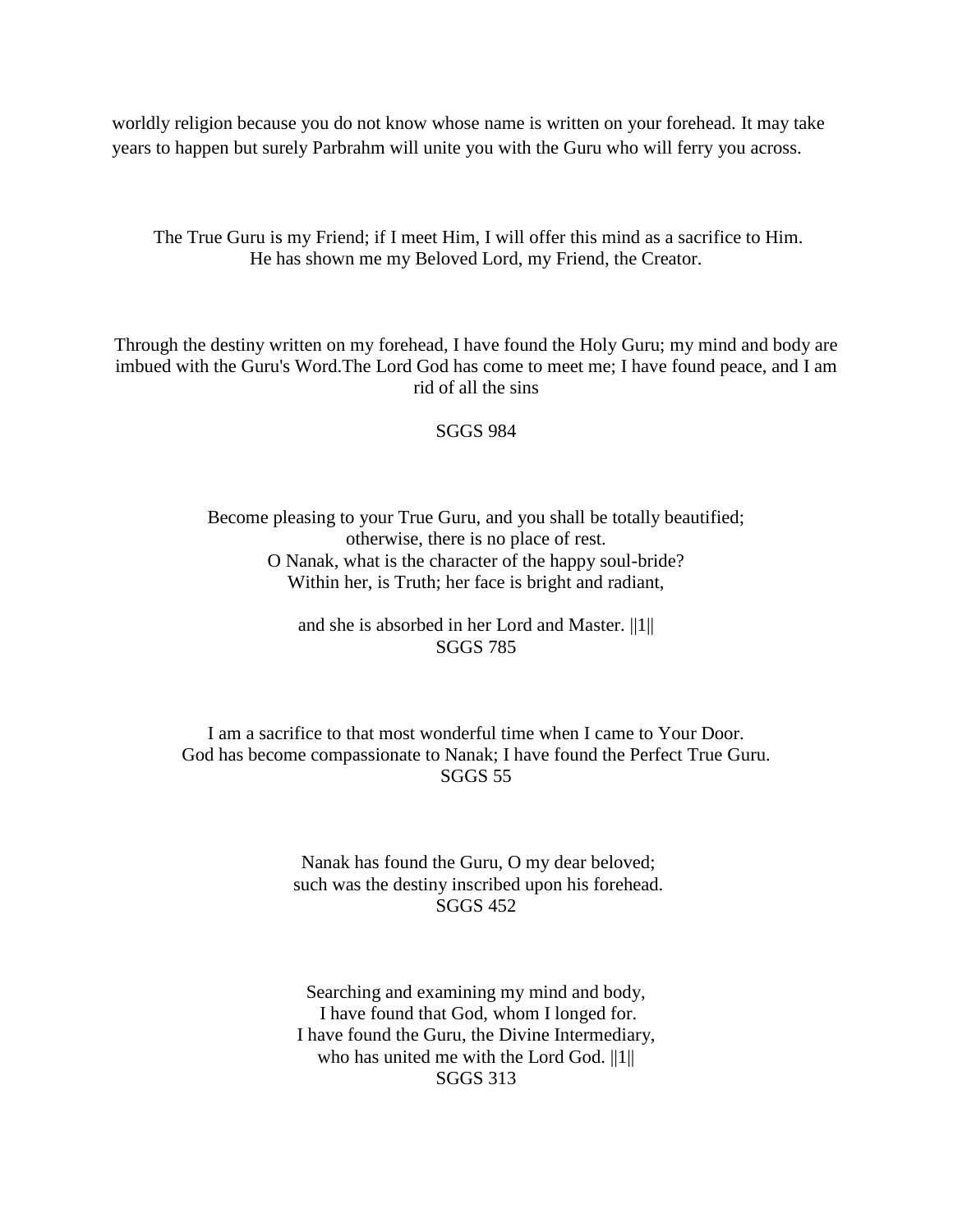Naam resides in the hirdha of the saint and they can bless the others with it. The majority of religious preachers and priests including a lot of today's punj pyaras , Granthis and Raagis do not have it so they can not give it to you(go ask them if they have it).

SGGS tell us without the Naam you can not get rid of your evils and only a Guru can implant in you. In the begining of SGGS it is inscribed:

> One, the Creator and the Creation. Satnaam(His Name which Is Truth). Creative Being who has No Fear, No Hatred, Beyond Death and Birth, Self-Existent(a brief description). By Guru's Grace, Chant And Meditate. SGGS 1

And near the end it says:

The Naam remains; the Holy Saints remain; the Gur, the Lord of the Universe, remains. Says Nanak, how rare are those who chant the Guru Mantra in this world.

## SGGS 56

Meeting the Saintly True Guru, I have found peace and tranquility. Sins and painful mistakes are totally erased and taken away.

## SGGS 1198

Meeting with the True Guru, one comes to know; by this meeting, one comes to chant the Name. Without the True Guru, God is not found; all have grown weary of performing religious rituals. SGGS 72

The Saint is a revealed body of SGGS. Every page of says seek the dust of the Charan/feet of those higher being's because they will unite you with the Creator. Guru's could have easily put their Name or SGGS in place of Guru/Satgur if that was case, Instead They put their spiritual experiences in writing about what happened when they met the Guru. Unfortunately Sikh's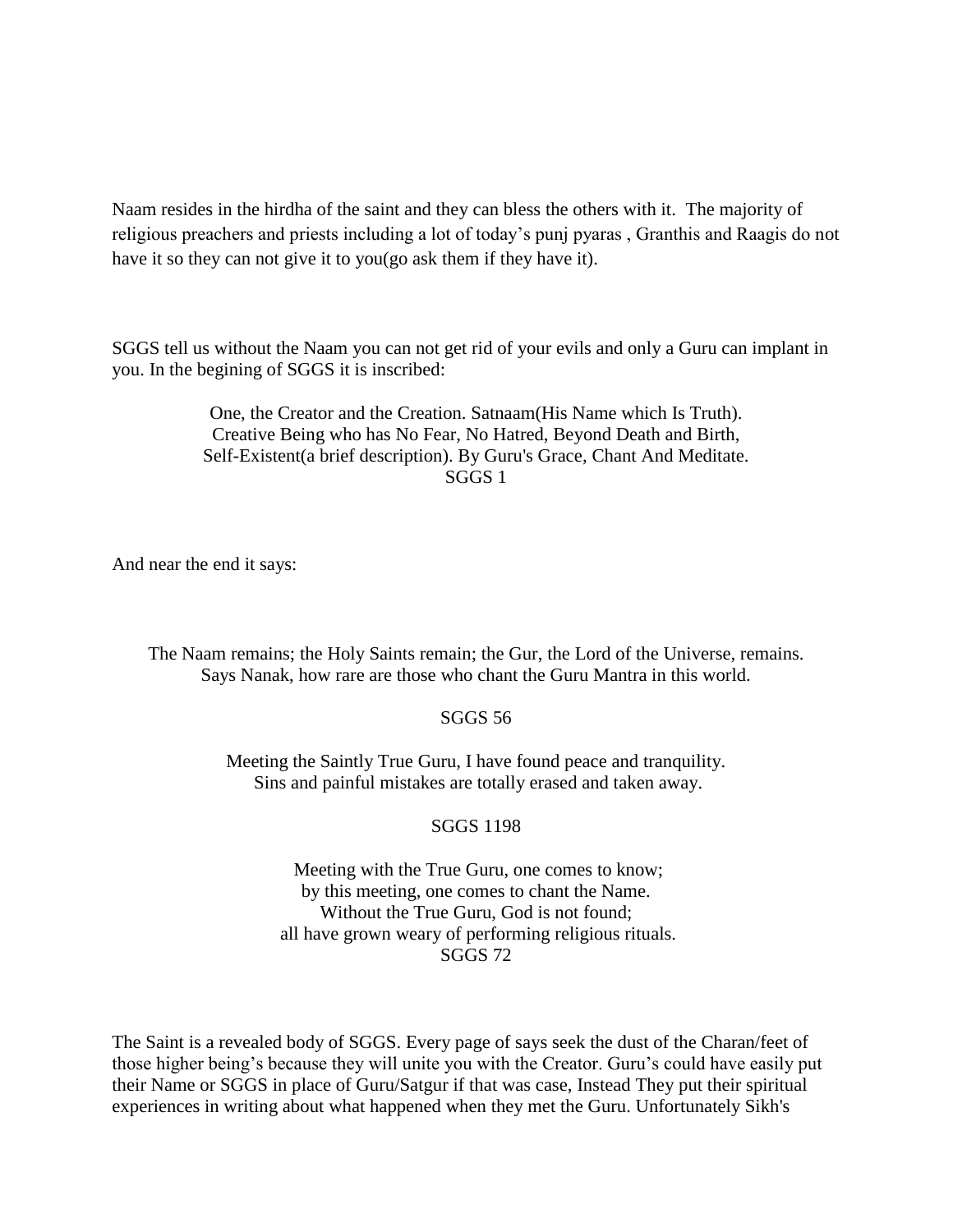forgot the necessity of a living( pargati jyote/revealed) Guru and wasting time in wilderness of worldly religion by merely reciting Bani, visiting religious places, listening/singing Kirten, going after the hypocrite saints(who does not have Naam), etc..

O my friend if after reciting Bani for years, visiting Gurudwara daily, having Amritpaan(five K's) for decades, saying Wahiiguru day and night or running after so-called saints you have not found the everlasting happiness, you do not feel the Naam nectar in your body/mind/hirdhey, still keep asking questions & seeking answers, a stanza of Bani/kirten does not hit you like a bullet or intoxicate you Something is definitely wrong.

This article is written based on the personal experiences and with the blessings of my great Sant Satguru Baba Ji. Dass personally went through the above for almost two decades. Meeting my Guru this slave has found the true happiness, being united with the Parbrahm. Now the real meaning of Gurbani comes automatically, Could not understand it before because the real thing Naam was missing. SGGS's Bani was written by the Higher Being's who had Naam nectar.

Neechan da neech, Dog of His door

Dass

## **7.Quotes**

jina mastak dhur hari likhai, tina satgur milia ram raje

**Those who are blessed with God's Grace Find a spiritual teacher – the Truth Guru, the SatGuru.**

Guru Ramdas - Asa.

Meray Satguraa ma tujh bin avar na koeee. Ma moorakh mugad sarnaagatee kar kirpa melay har soee.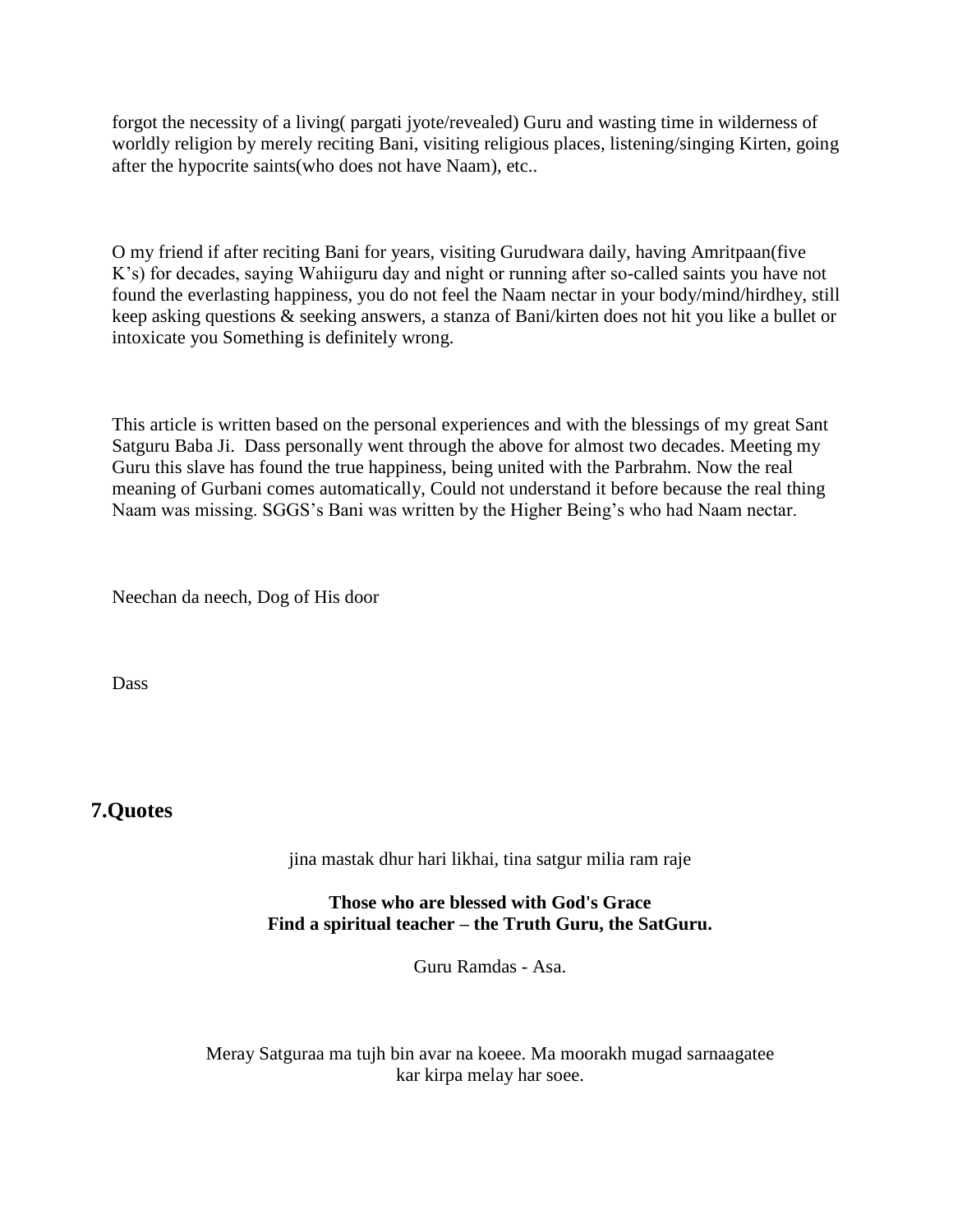## **My Satguru, I have no one other than you. I am a stupid fool seeking your shelter be kind and unite me with God.**

Guru Arjun Dev .

The ones with a spiritual teacher are very fortunate people.

# **8. Divine Qualities Of The Satguru**

*The one who knows the True Lord God, is called the True Guru. In His Company, the Sikh is saved, O Nanak, singing the Glorious Praises of the Lord. ||1||* **SGGS 286**

*One whose mind is a home for the Supreme Lord God - his name is truly Ram Das, the Lord's servant.* **SGGS 274**

A Puran Satguru is:

1. A Brahmgiani, is a living God, and Akal Purakh resides in His Hirda – He is completely absorbed and united with the Almighty, there is no difference between Paar Braham and a Puran Satguru.

*O Nanak, there is no difference between the Holy people and God. ||8||7||*

*SGGS 272*

*2. A Puran Satguru can rewrite our fate, He can change our fate, He can give us all kinds of gifts – Daat, He can bless us with happiness forever.*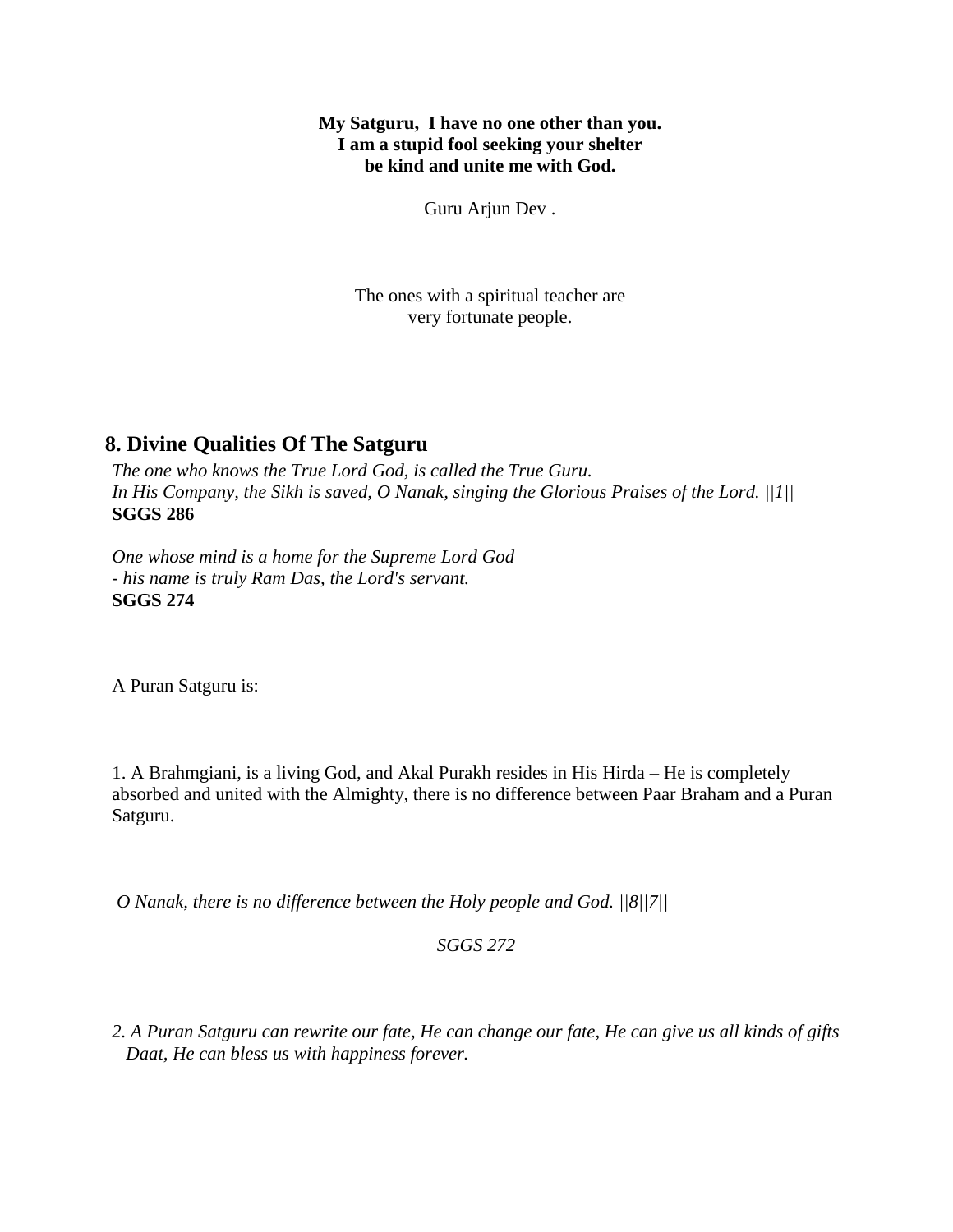*In the Company of the Holy, no one goes empty-handed.*

*SGGS 272*

*3. A Puran Satguru can bless us with Gurparsadi Naam, ignite the divine light inside us, He can bless us with the divine light in our mind and Hirda, He can unite us with the Almighty, by virtue of His divine powers, He can create a Brahmgiani like Himself.*

*The True Guru gives His Sikh the wealth of the Naam.*

*SGGS 286*

*4. A Puran Satguru can institute with in us the complete silence, complete happiness forever, can implant us with Naam in our mind and Hirda and put us on an autopilot mode – Ajapa Jaap.*

*Nectar rains down from the glance of the God-conscious being.*

*SGGS 273*

*5. A Puran Satguru is capable of giving instructions to Dharam Raaj, and Dharam Raaj serves Him.*

*In the Company of the Holy, all one's family is saved. In the Company of the Holy, one's friends, acquaintances and relatives are redeemed. In the Company of the Holy, that wealth is obtained. Everyone benefits from that wealth. In the Company of the Holy, the Dharam Raj (Judge of all) serves. In the Company of the Holy, the divine, angelic beings sing God's Praises.*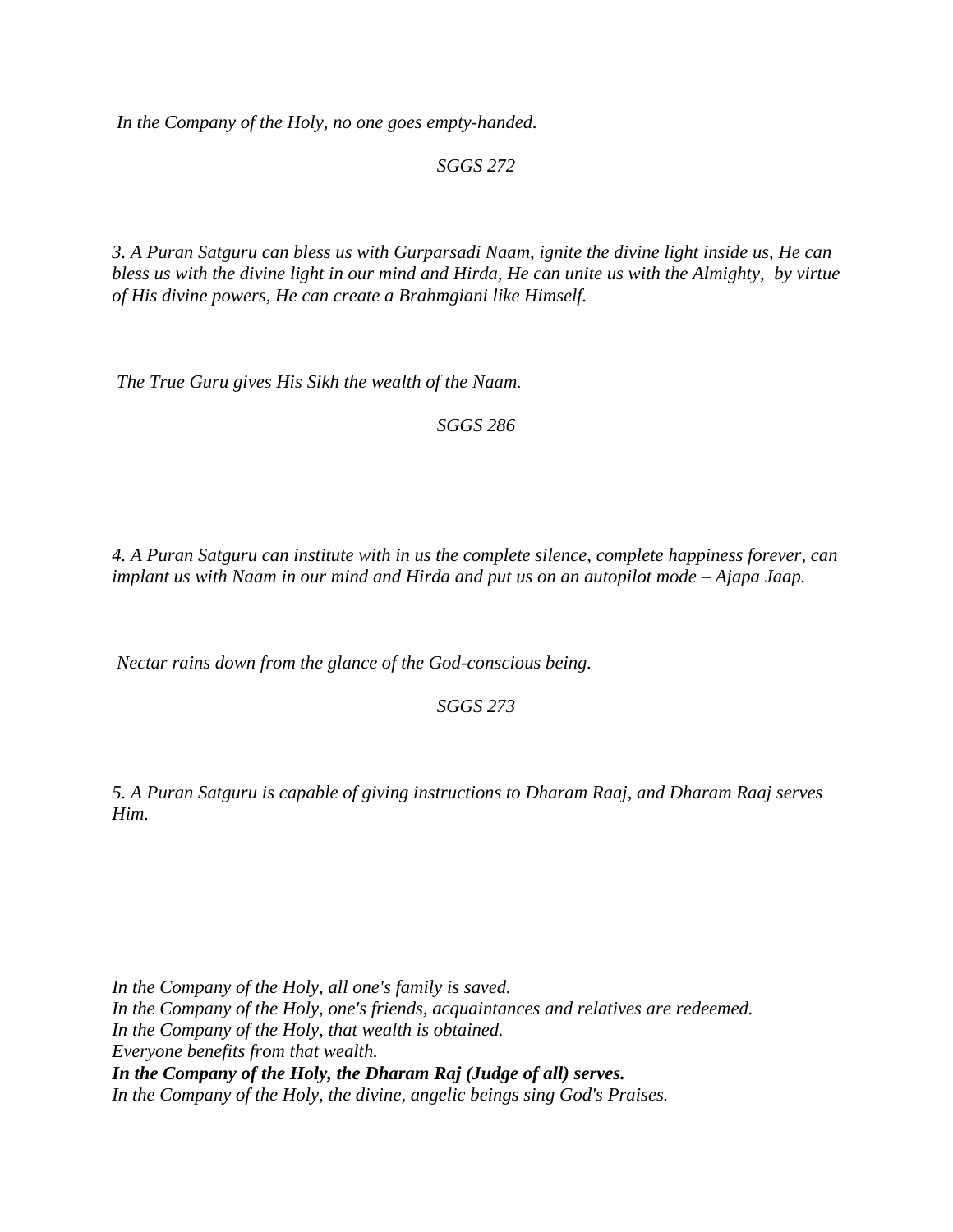*In the Company of the Holy, one's sins fly away. In the Company of the Holy, one sings the Ambrosial Glories. In the Company of the Holy, all places are within reach. O Nanak, in the Company of the Holy, one's life becomes fruitful. ||5||*

#### *SGGS 271*

*6. A Puran Satguru is capable of relieving His Sangat from the five vices – Panj Doot, He can also get them relieved from all the worldly ties, and all the misdeeds and sins committed and thereby giving Jivan Mukti to His Jyots – means the Sangat who have been blessed with the internal light – Param Jyot, can be granted salvation by Him. He can also get His Sangat relieved from all the mental sicknesses and physical sicknesses, He is also capable of moving souls from hell to heaven.*

*In the Company of the Holy, the five passions are brought to rest.*

*SGGS 271*

*The God-conscious being is the Giver of the way of liberation of the soul.*

*SGGS 273*

*In the Company of the Holy, all diseases are cured.*

*SGGS 272*

*7. A Puran Satguru can show the entire universe (brahmanday) within our body (pinday) according to the following quote from Gurbani by Bhagat Peepa Ji:*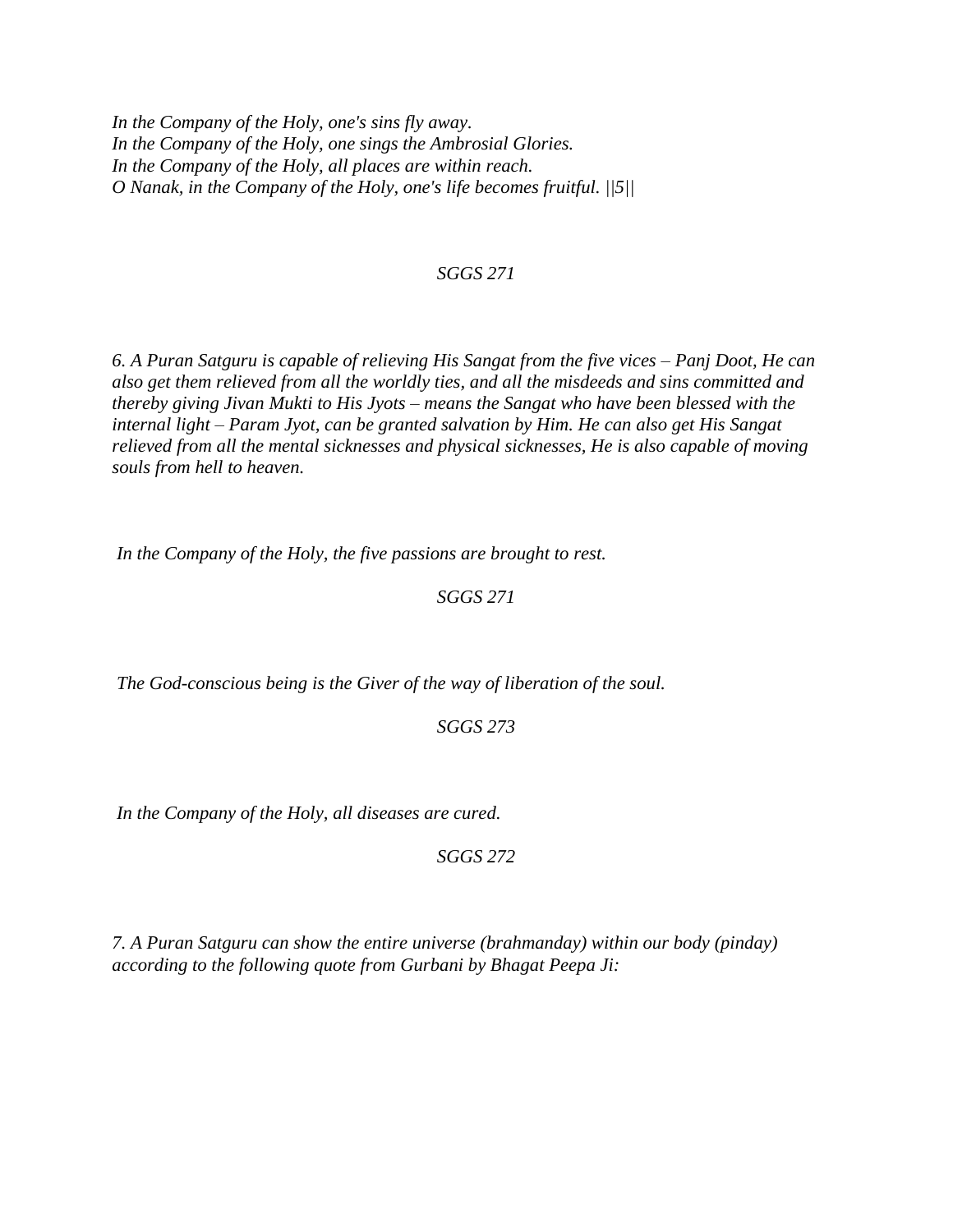*Peepaa: Within the body, the Divine Lord is embodied. The body is the temple, the place of pilgrimage, and the pilgrim. Within the body are incense, lamps and offerings. Within the body are the flower offerings. ||1|| I searched throughout many realms, but I found the nine treasures within the body. Nothing comes, and nothing goes; I pray to the Lord for Mercy. ||1||Pause|| The One who pervades the Universe also dwells in the body; whoever seeks Him, finds Him there. Peepaa prays, the Lord is the supreme essence; He reveals Himself through the True Guru. ||2||3||*

## *SGGS 695*

*8. A Puran Satguru's words are Akal Purakh's words, and they will always come true for granted.*

*God abides upon the tongues of His Saints.*

#### *SGGS 263*

*Guru Nanak speaks - it is confirmed in the Court of the Lord. ||2||6||86||*

#### *SGGS 821*

*9. A Puran Satguru can take the souls of His Jyots and show them the beautiful sites of Sach Khand and Dargah of Akal Purakh. He is capable of getting the sun to bow before His Jyots. All the spiritual powers of the Almighty are always at His disposal.*

*The God-conscious being is the Creator of all the world.*

*SGGS 273*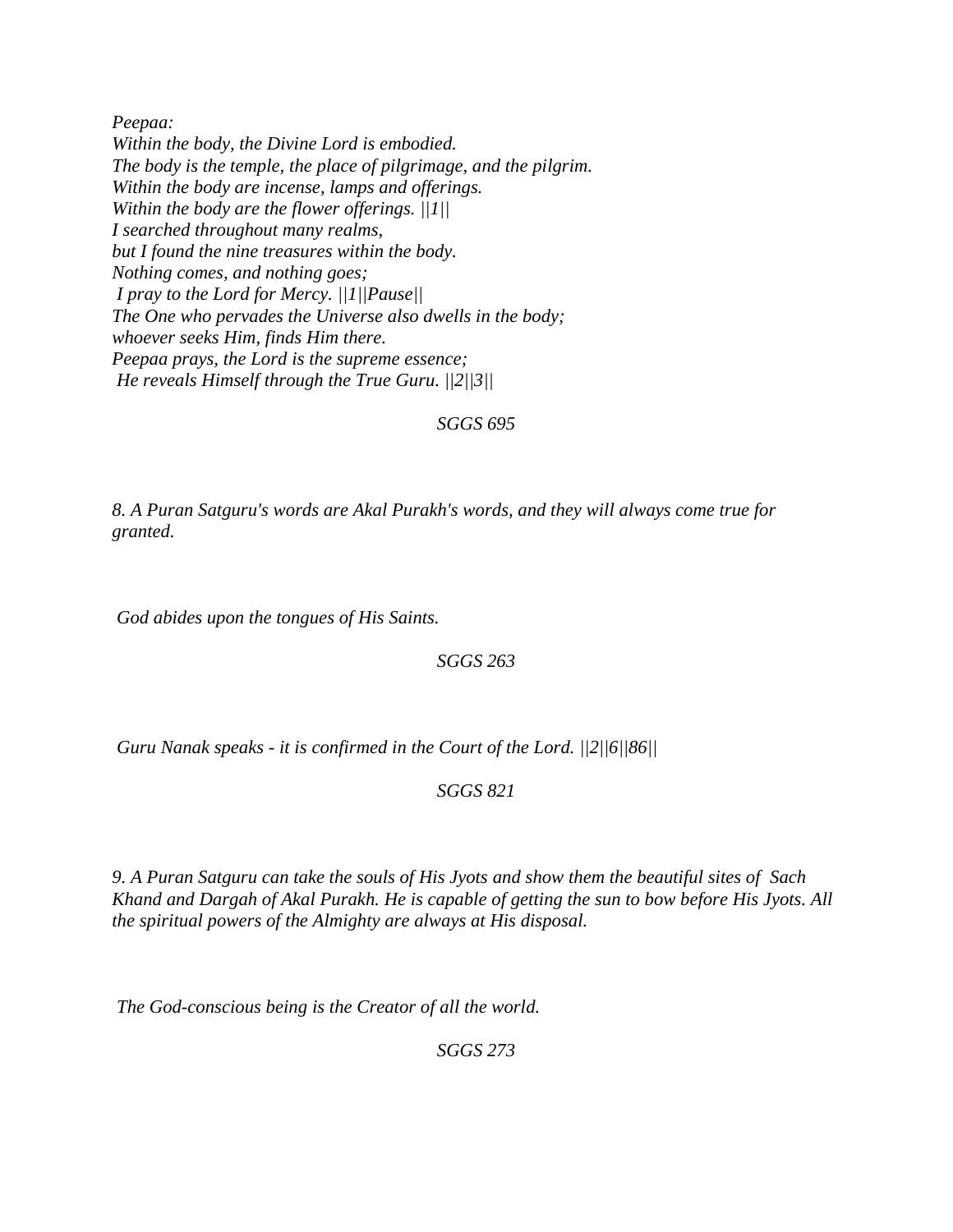*10. A Puran Satguru is a Pargateyo Jyot Himself. He can turn a Crow to a Swan –means He can convert a person who is totally worthless creature – being controlled by five vices – Panj Doots to a Saint.*

*Ashtapadee: The True Guru cherishes His Sikh. The Guru is always merciful to His servant. The Guru washes away the filth of the evil intellect of His Sikh. Through the Guru's Teachings, he chants the Lord's Name. The True Guru cuts away the bonds of His Sikh. The Sikh of the Guru abstains from evil deeds. The True Guru gives His Sikh the wealth of the Naam. The Sikh of the Guru is very fortunate. The True Guru arranges this world and the next for His Sikh. O Nanak, with the fullness of His heart, the True Guru mends His Sikh. ||1||*

## *SGGS 286*

*11. A Puran Satguru is full of kindness – Dana Dina – always forgives one's misdeeds and sins. He is always engaged in doing good to other souls – granting salvation to a soul is the highest level of service to the mankind, and that is what He does.*

*The God-conscious being is steeped in humility. The God-conscious being delights in doing good to others.*

*SGGS 273*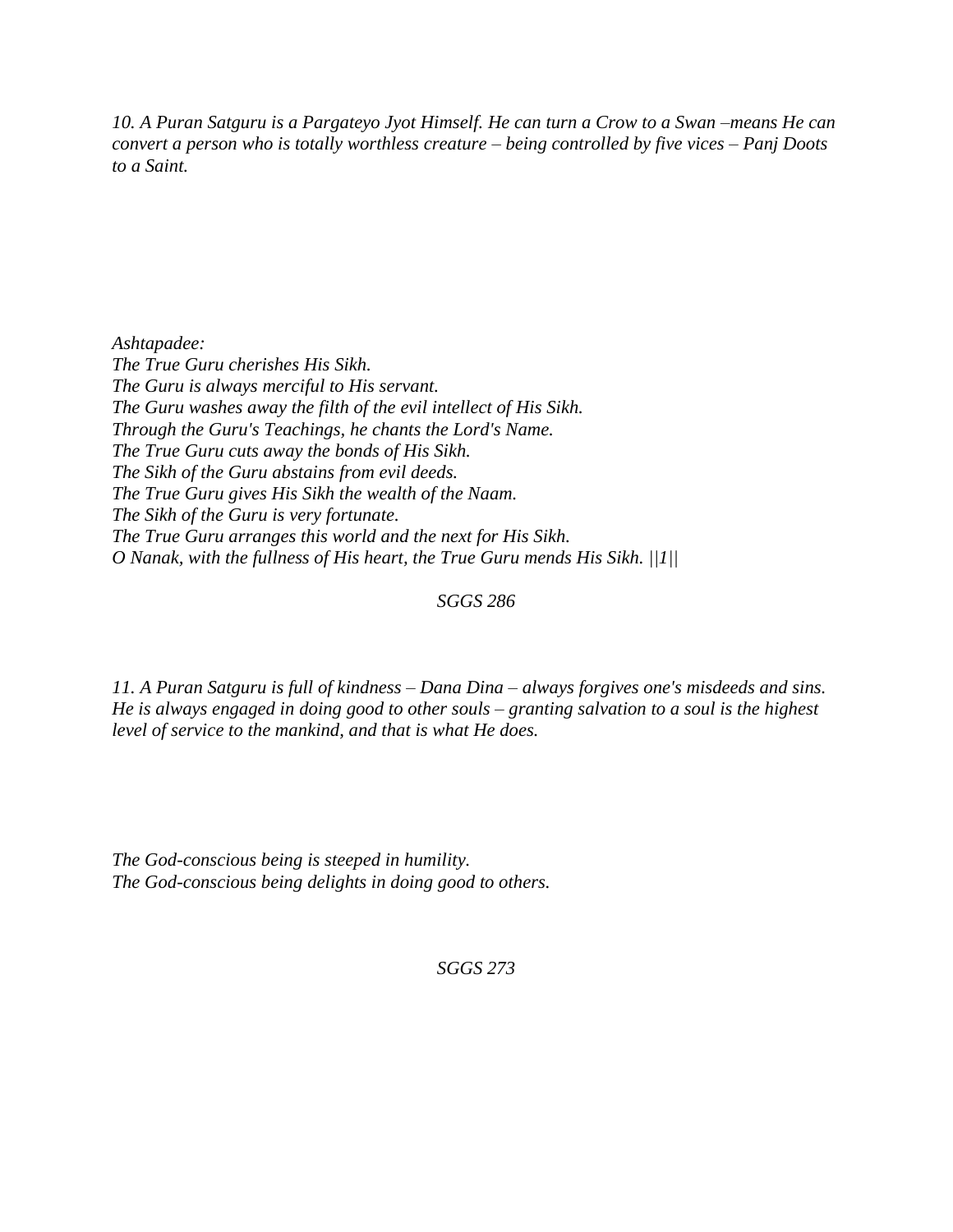*12. A Puran Satguru unites the souls with the Almighty, who have been wandering and departed from the God for ages together. He acts as an attorney to the souls of His Sangat in the Dargah of Akal Purakh.*

*Shalok, Fifth Mehl: As I have heard of the True Guru, so I have seen Him. He re-unites the separated ones with God; He is the Mediator at the Court of the Lord. He implants the Mantra of the Lord's Name, and eradicates the illness of egotism. O Nanak, he alone meets the True Guru, who has such union pre-ordained. ||1||*

#### *SGGS 957*

*13. Since a Puran Satguru is completely absorbed in the Almighty, He is always one on one with the God, He is Himself a living God on the earth, therefore, He is infinite like God Himself. It is impossible to describe His all the divine qualities.*

*The God-conscious being cannot be appraised. The God-conscious being has all within his mind. Who can know the mystery of the God-conscious being? Forever bow to the God-conscious being. The God-conscious being cannot be described in words. The God-conscious being is the Lord and Master of all. Who can describe the limits of the God-conscious being? Only the God-conscious being can know the state of the God-conscious being. The God-conscious being has no end or limitation. O Nanak, to the God-conscious being, bow forever in reverence. ||7||*

#### *SGGS 273*

*The above words are based on the actual physical experiences of the writer and other Sangat of Baba Ji. Whatever is written in Gurbani has come true to us. Please forgive the writer for any mistakes.*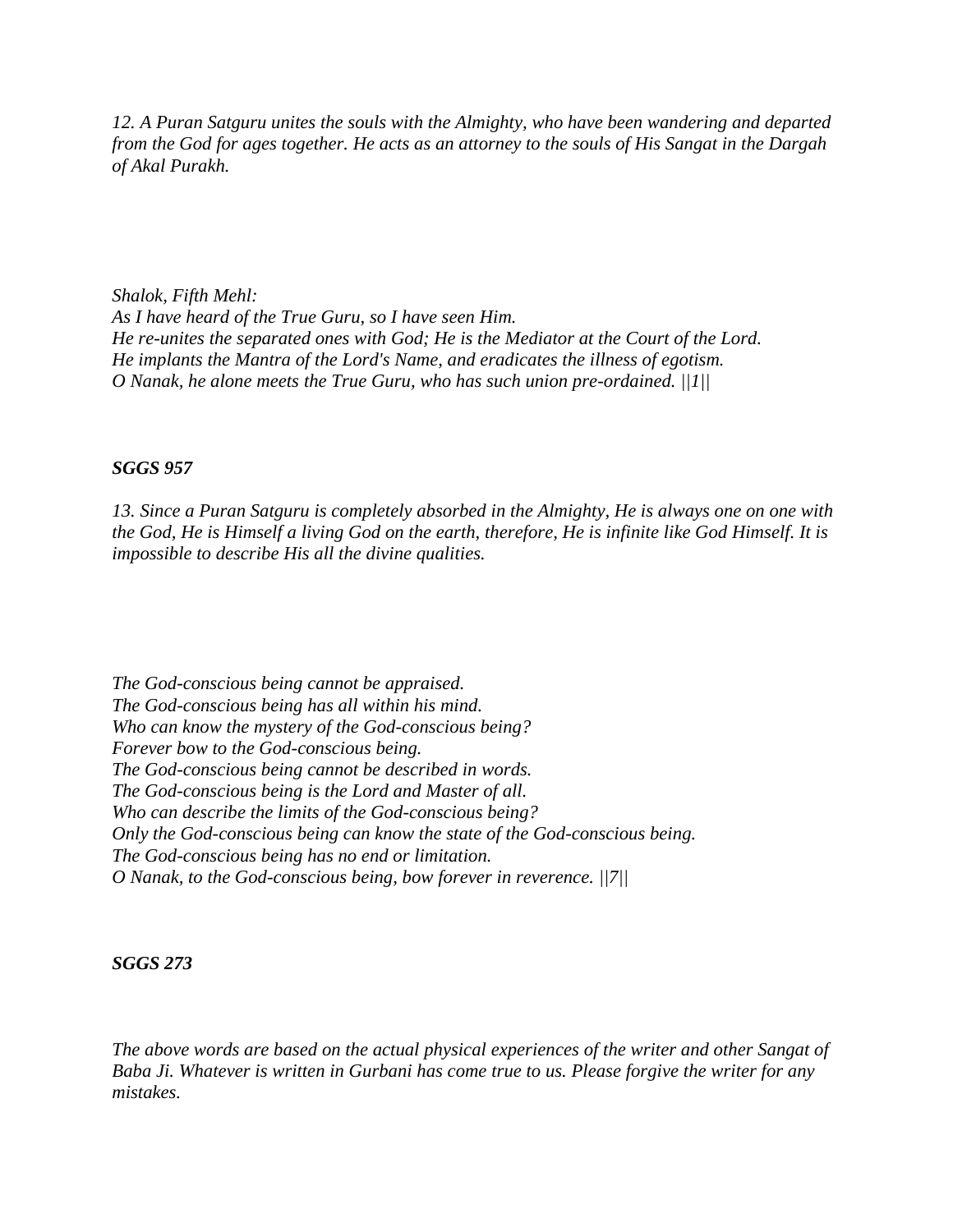# **9. Meaning of One Palm Raised (ASANS)**



SatGuru Nanak is portrayed in some famous pictures with his right hand raised palm facing the viewer. That pose is known as an asan – meditation position. More recently, pictures of Sant Ishar Singh Rarawale and Sant Darshan Singh ji also show them with their hand in that asan. The food for the sukhshum sareer is amrit. When Akal Purakh pours so much amrit into the sukhsham sareer, the amrit overlflows into the physical body. This amrit flows out from the centre of either palm or the souls of the feet. The spiritual openings are likened to doors and can let amrit in or out. People who have their third eye open see a beam of light flowing from the person's palm, or they feel a lot of energy in their own body around their heart and chest area. If someones does asan then move youself into the light eminating from their palm as Akal Purakh is sending his amrit to feed your sukhshum sareer. Unfortunately, most people do not understand asans. And start laughing when they see some blessed soul adopt one of these asans.

Dassan Das Ji said that he went to India and his nephew was keen to receive Guprasadi Naam, but wouldn't commit to giving up alcohol, next day Dassan Das Ji was just sitting and his whole day is just a walking samadhi as simran is continuously going on in him, so asans can happen whenever the Lord desires. And Dassan Das Ji noticed his hand went into asan directed by the Lord towards his nephew. The nephew had good previous bhagati and said, "Uncle ji, what is coming from your hand? I can see it glowing with a beam of light coming out." However, even seeing it with his own eyes he could not commit to give up alcohol and was unable to receive Gurprasadi Naam at this time.

When Roma Ji goes into samadhi often goes into many different asans, and her face and hands are glowing with light. Which are directed by Akal Purakh to whoever He wants to bless. When I first saw this a few months ago when she visited UK, I was taken aback, but then recognised many of the asans from the Kundalini Yoga lessons I used to attend. Then I remembered reading that Bhai Gurdas Ji in his vars has called Patanjali a Gurmukh. I used to wonder how Patanjali could be a Gurmukh as he practised yoga and SGGS rejects physical yoga as a way to God – only Guprasadi Naam. Then when I read the history of Patanjali ji it turns out he used to experience the true Yoga – the Union of his soul and the Supreme Soul. And as this

*Dass.*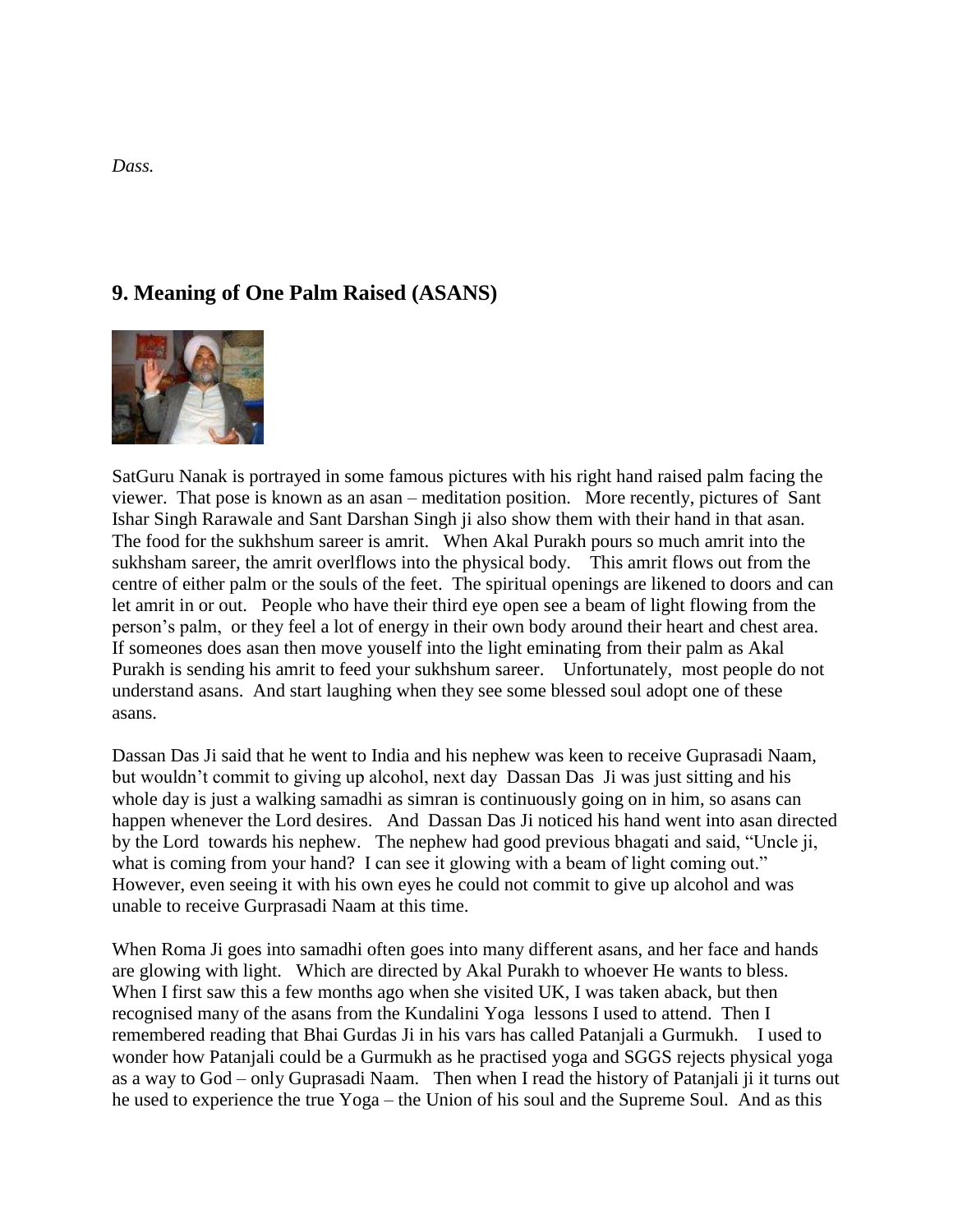true spiritual yoga happened inside him, the Lord used to fill his body with His prescence (perceived as Amrit and Supreme Light). The Lord would then direct his body into different meditation positions asans. Over time Gurmukh Patanjali ji wrote these asans down as well as his philosophy. And all physical yoga classes that are very popular in the west today as well as in India, have their roots in Patanjali's original descriptions. However, in this day and age, the very rare ones experience the true inner yoga and asans as an expression of that. Most of the world is doing it the other way around, going to yoga classes and wondering why they are not experiencing divine union. Without Gurprasadi naam, everything else is just empty. That is the essnce of Guru Nanak's teachings and what he explained to the Yogis and Siddhs of his day who had mastered supernatural powers through their asans, but not attained the Lord.

Baba Ji used to experience these asans in the early days of his bhagati when he used to go amritvela at the Gurdwara. The sangat did not understand and often woke him out his samadhi. In Baba Ji's sangat now, many of the sangat have experienced divine union (yoga) and asans. Dassan Das Ji said that in the early days he used start dancing and clapping in spiritual bliss. As the years have passed the Amrit inside has stabilised and now only one or two asans remain with him. One of which is both arms upstretched , palms pressing together above his head. That is automatic and his salutation to the AkalPurakh. I saw this occur when he sat in the prescence of Baba Ji. Also saw him clapping his palms together like an excited child when the divine Akal Purakh ji came to him.

Also I saw that Aunty Ji would lovingly smile and have the peaceful Guru Nanak hand asan while we sat at the dinner table or in the lounge. While everyone else talked, her hand was shining in my direction and I could actually feel warm energy (amrit) hit my heart and spreading into chest and back. This happened a few times on the first few days. Dhan Dhan Dhan Dhan Uncle Ji who explained the secrets of the Lord to me and Dhan Dhan Dhan Dhan Aunty Ji ji who quietly sat there while Akal Purakh give ji gave a practical blessing to me through her body. Aunty Ji said it is not her who is capable of doing anything, but Akal Purakh who is doing everything through her.

Roma Ji said that she used to do and still does a full reading of SGGS in a year, but she never understood the deeper spiritual meanings and she never achieved the peace of mind her inner soul was looking for. Then the first time Baba ji came to Uncle Ji's house to do sadh sangat she was in the kitchen and caught a glimpse of Baba ji. That was enought to send her into vairag…tears of separation poured and poured she tried to avoid their gaze. Baba ji called her in and she filled with amrit. Brother Ji said, "Roma Ji's heart is a crystal clear lake ... so pure. Its hard enough for a husband to follow this path if the wife and parents and inlaws and relatives criticise it, but for a young mother who is not working and dependent on husband and expected to follow in laws it is even more difficult. Roma Ji said that when God blesses her with an Asan, some people start laughing at her and it used to bother her in the beginning, but not now.

Paa Ji was saying that when an Asan occurs just go with the flow of wherever the Lord takes your hands. Dont resist because it is Akal Purakh who is pouring Amrit into you and as your sukhshum sareer fills the overflow goes out of palms towards someone else who the Lord want to bless - to feed their withering suhsham sareer. If you resist and try to stop the arm raising or going up etc then it will be painful. So if it happens at work or in public and you dont want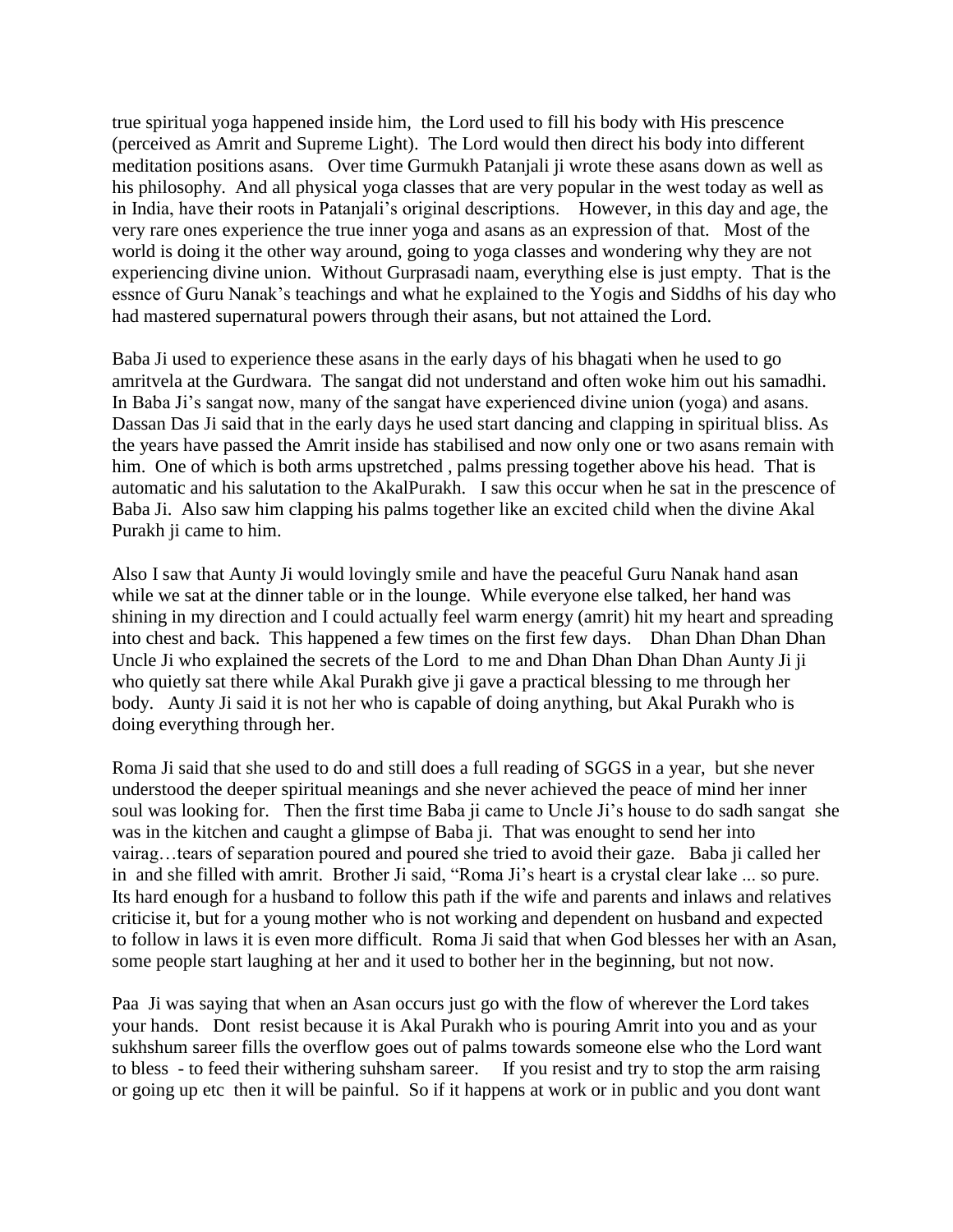it, dont think like that , it is a blessing from the Lord so thank the lord and the Lord knows your dilema and will ease the Asan quicker. As Paa Ji was telling me this, his right palm went into asan of Guru Nanak and his left palm by his left hip facing up. He laughed in delight! "I was just talking about it and the Lord made it happen." When Brother Ji drove me to the Ford Museum, his left hand was in the Guru Nanak Asan. He said, "I can never fall asleep when driving with this Asan. It occurs by itself with His grace."

Roma Ji was asking about certain parts of her body shaking (eg lower leg) when in smadhi and Dassan Das Ji said that it had happened to him alot in the beginning stages. He said, "You get overwhelmed with spiritual energy and it overflows into the physical body. But over time the energy in your body will stablise and these things will stop just as they have for him."

Brother Ji also said that the first time he had an out of body experience, he was shaking alot in smadhi and was scared. He said that his dasam duar popped open like cracking a coconut and his sukhshum sareer went up and out. Then he observed his physical body from elsewhere in the room. He said that this shaking also happened to a woman blessed by Baba Ji with Gurprasadi Naam. She was doing naam simran in her spare bedroom and she too got really scared and stopped doing naam simran altogether.

These are stages to progress through, so don't give up and be frightened off the path to Akal Purakh.

I am not worthy Parbrahm Parmesar ji, you are Dhan Dhan Dhan.

You are Dhan Dhan Baba Ji, as is your sant sangat.

 $\equiv$ 

Ik Oankaar Satgur Parsaad

Thanks to Brother Ji for putting these words on Smadhi Assans with the Gur Kirpa of Agam Agochar Paar Braham Parmesar and Baba Ji. These Smadhi Assans are blessed when the soul gets blessed with Ek Boond Amrit and when a person goes in to Smadhi and Sunn Smadhi, at this point the Gur Parsaad Satnaam goes in to the Surat – mind, this happens when the soul gets in to the Karam Khand, the meaning of Karam being the Mehramat, Eternal Blessings, Gur Parsaad, this is the stage when the real Bandgi starts, the Bandgi account is opened in the Dargah of Akal Purakh, the Bajjar Kapaats open, the Dassam Duaar opens, the Anhad Shabad music starts to hear, a direct connection is made with the Almighty. Everyone's Smadhi is unique, means everyone's Smadhi Assans are unique, some people get only a very silent Smadhi, they don't dance at all, others dance a lot, some dance somewhat, but ultimately when the Bandgi gets to the Sach Khand these Smadhi Assans get silent, and by then actually the Naam Simran goes in to Rom Rom and continues on all the time without any break, and so is the Smadhi, it becomes a continuous Smadhi. The Amrit keeps on flowing all the time through the Suksham Sareer, it is heard and felt all over the body.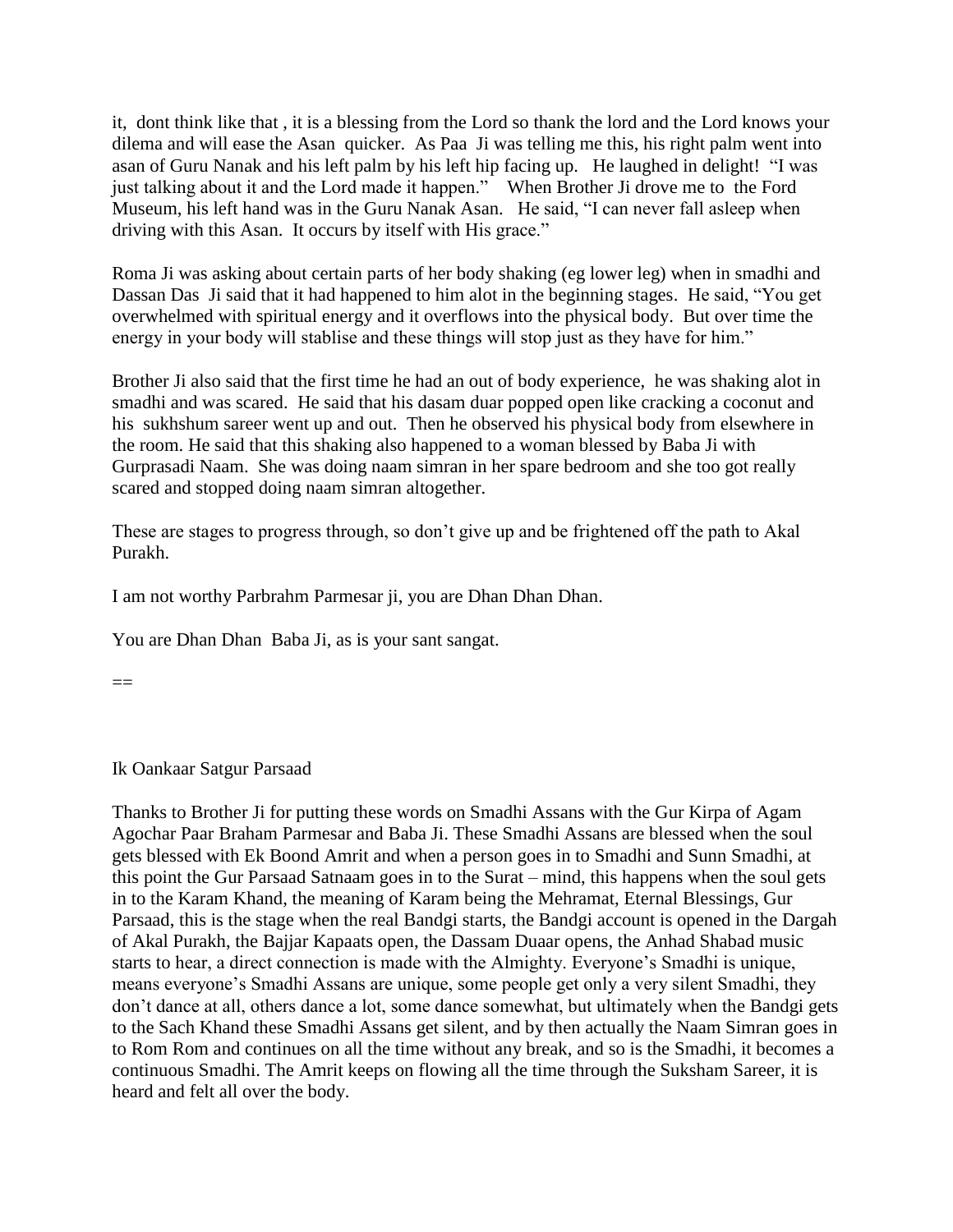Dassan Das

# **10. A Word On Sada Suhagan And Suhagan**

There is only one "Nar" (Husband) or "Pati Parmesar" (God The Husband) and all of us are the "Nari" soul-brides. We all have been departed from Pati Parmesar, so we should be making efforts to go back to Pati Parmesar and be His Bride – "Suhagan" and then become that for eternity "Sada Suhagan".

The marriage verse written in the Gurbani is the marriage of the Nar – Pati Parmesar with the Nari.

*In the first round of the marriage ceremony, the Lord sets out His Instructions for performing the daily duties of married life.* SGGS 773

By listening to these verses at the Gurdwara at our worldly marriage ceremony doesn't mean that we have now automatically become brides of Akal Purakh. The Pati Parmesar will not accept us as His Suhagan until our Bandgi , our loving devotion, takes us to that level, and that level is the Karam Khand. It is the fourth Khand of Bandgi, one below Sach Khan. Karam means Eternal Blessings – Gur Parsaad, this is when we will go in to Smadhi and Sunn Smadhi – Ek Shabad Liv Laagee, this is when Simran goes in to Surat and Hirda and then eventually travels through the seven seas of spiritual energy and blossoms these seven lotuses of spirituality inside our own body, opens all our Bajjar Kapaats including Dassam Duaar and Trikuti:

*Remembering God, the heart-lotus blossoms forth*. SGGS 263

In Karam Khand ( Realm of God's Grace) is when the real devotion (Bandgi) starts and it is counted in God's court (Dargah). Then the Bandgi takes us to the realm of Truth (Sach Khand). The Sada Suhagan – Eternal Bride - is the highest spiritual status (Param Padvi), it is the Sant Padvi, it is the Padvi of a Brahmgiani.

So we become a Suhagan by moving our Bandgi to Karam Khand. We can then become Sada Suhagan when we are instituted in the Sach Khand, when we have completely won over Maya, and ourselves, and completely won over our mind and completely merged in Akal Purakh's Nirgun Saroop. This is the highest spiritual state of a soul when one becomes a Gurmukh, a Sant, a Brahmgiani a Sada Suhagan.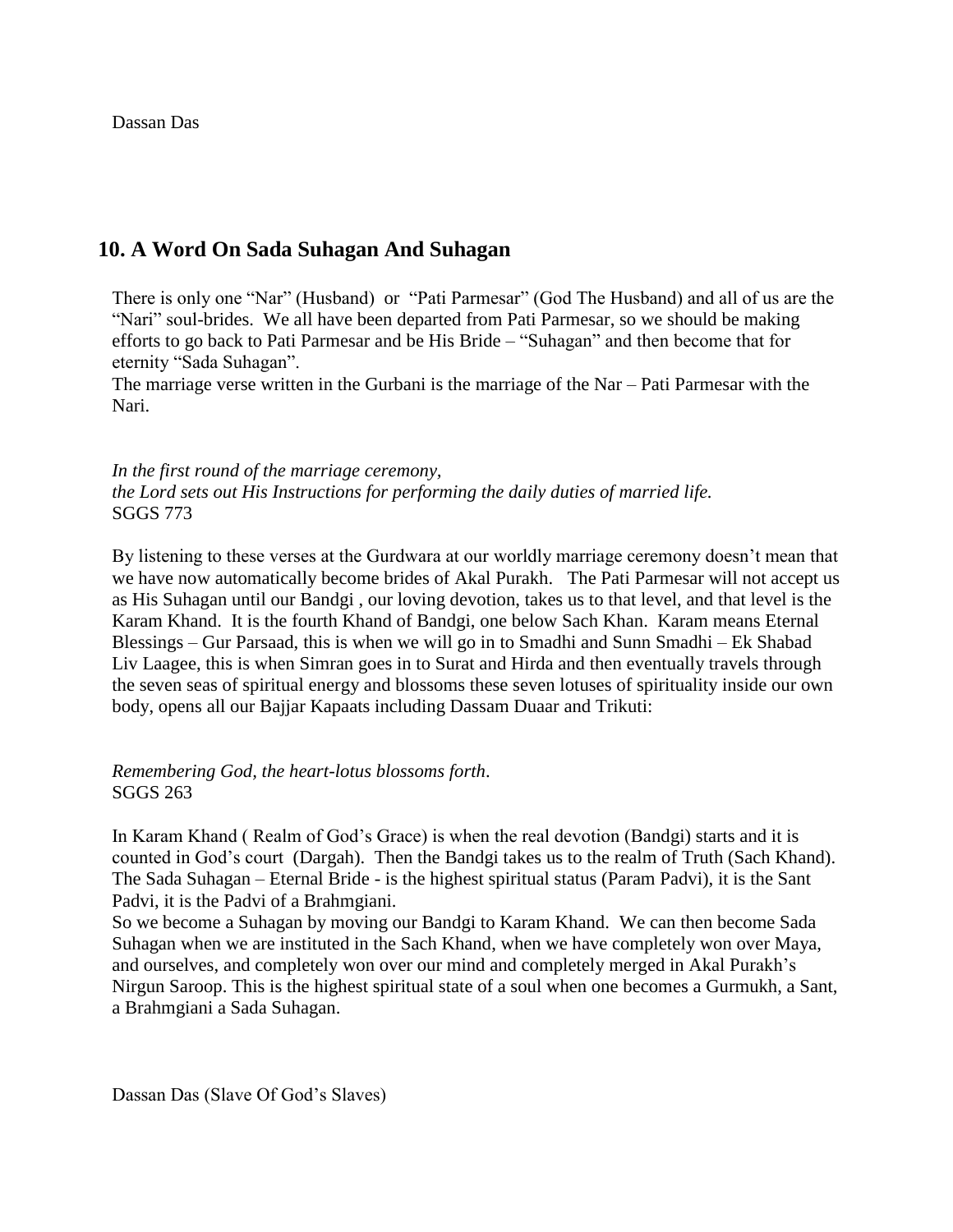# **11. Sant And Jan**

*My body belongs to the Saints, my wealth belongs to the Saints, and my mind belongs to the Saints.*

## *SGGS 610*

*Dear beloved ones of the Guru, with the infinite and unparalled blessings of great Sant Satguru Baba Ji and great Supreme Transcendent Lord, this servant of yours is trying to disseminate the knowledge of God as appears in Guru Granth Sahib.*

*The following text has been written under the instruction of God and with His blessings will concentrate on the praise of an enlightened being - Puran Sant. The eternal greatness of such a soul is that he has been eternally blessed by Dhan Dhan Paar Braham Parmesar. And been elevated to the spiritual heights where he has :*

- *attained all the vital qualities of Dhan Dhan Akal Purakh, and has become like Him,*
- *been given so many spiritual powers that he becomes the king of all God's creation*
- *the power to change anybody's fate*
- *the sole purpose to bring other seekers close to the Almighty to achieve salvation.*

*Guru Granth Sahib has over 670 verses sung in praise of a Sant and gives us complete wisdom needed for completing our spiritual journey.* 

*Let us take this opportunity to understand a few of them as under:*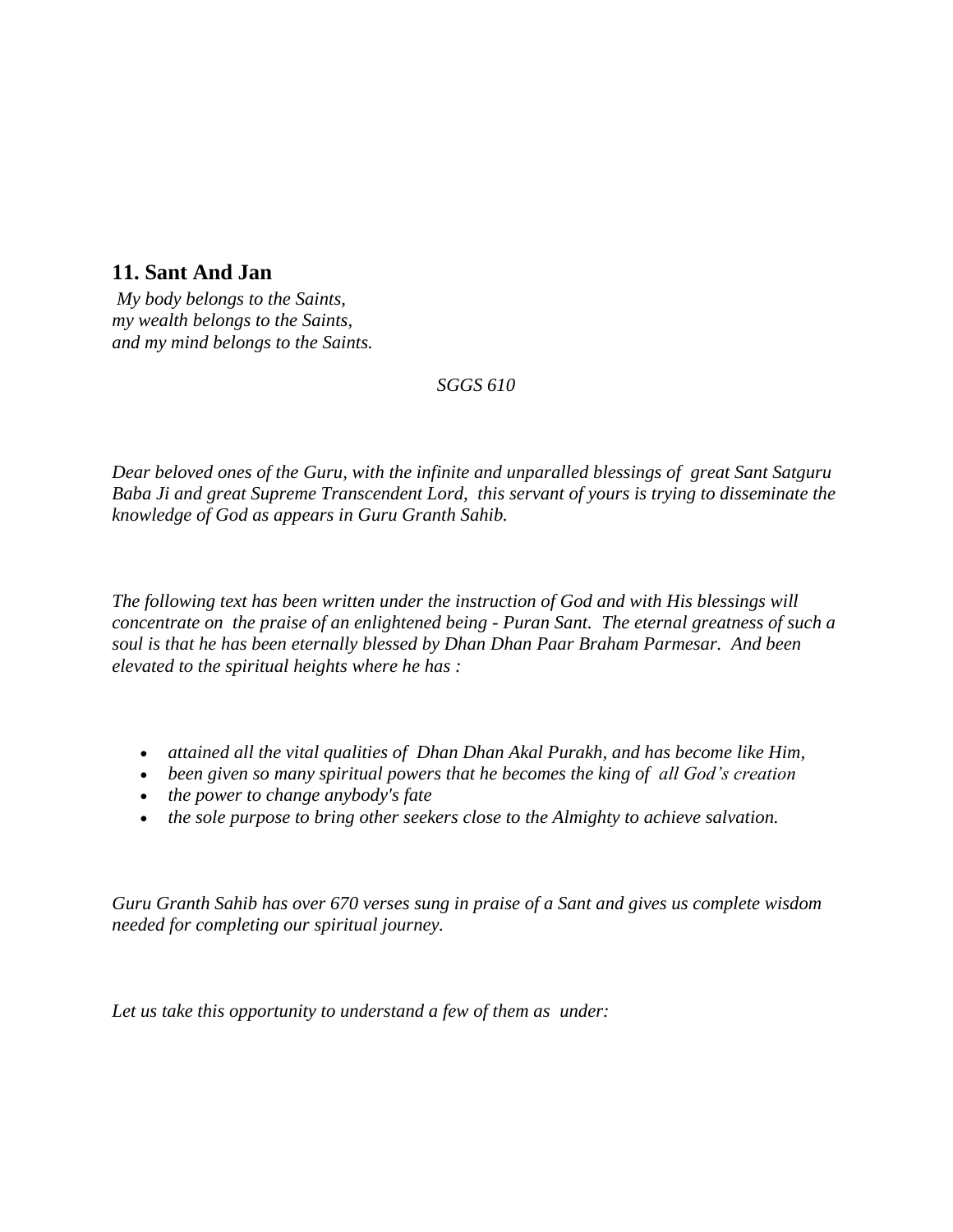*Sorat'h, Fifth Mehl: My body belongs to the Saints, my wealth belongs to the Saints, and my mind belongs to the Saints. By the Grace of the Saints, I meditate on the Lord's Name, and then, all comforts come to me. ||1|| Without the Saints, there are no other givers. Whoever takes to the Sanctuary of the Holy Saints is carried across. ||Pause|| Millions of sins are erased by serving the humble Saints, and singing the Glorious Praises of the Lord with love. One finds peace in this world, and one's face is radiant in the next world, by associating with the humble Saints, through great good fortune. ||2|| I have only one tongue, and the Lord's humble servant is filled with countless virtues; how can I sing his praises? The inaccessible, unapproachable and eternally unchanging Lord is obtained in the Sanctuary of the Saints. ||3|| I am worthless, lowly, without friends or support, and full of sins; I long for the Shelter of the Saints. I am drowning in the deep, dark pit of household attachments – please save me, Lord! ||4||7||*

*SGGS 610*

*These divine words of God are in the praise of a Sant – God most beloved one.* 

*God is very kindly telling us to surrender everything to such a being whose heart is tht of a saint (puran Sant Hirda). The complete surrender to the Sant is the :*

*surrendering of your body in service to him,*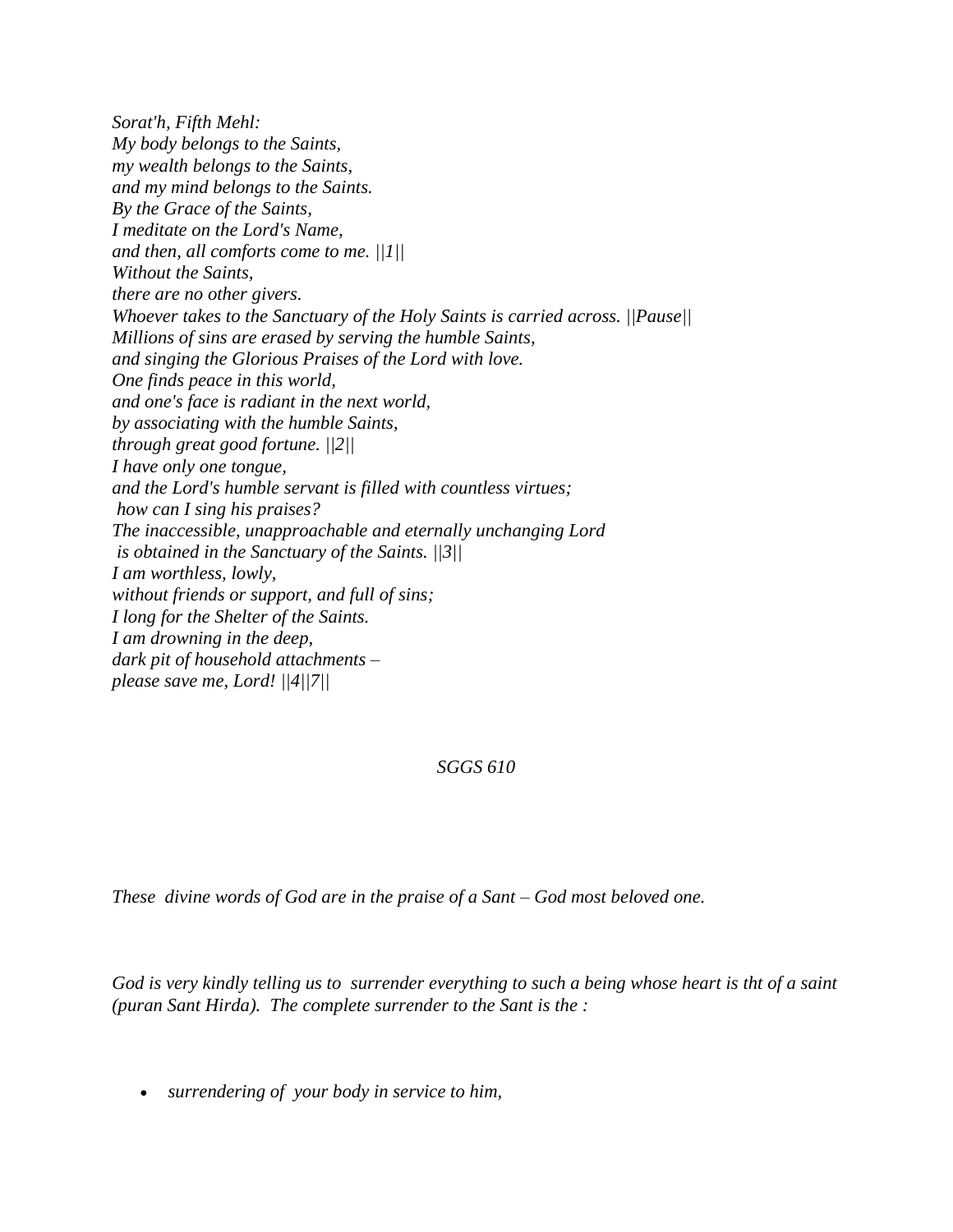- *surrendering your mind to eliminate your own wisdom - Munmat and take Guru's wisdom – Gurmat,*
- *surrendering all the wealth at his feet.*

*Only such a soul can bless us with the Gurparsadi Naam – "Satnaam". There is no other entity on this earth which has the spiritual powers to bless us with the Gurparsadi Naam – "Satnaam".* 

*One thing worth mentioning here is that whenever the word Naam is recited in the Gurbani, it means Gurparsadi Naam "Satnaam".*

*The complete surrender to such a soul is mandatory for Puran Bhagtee and for obtaining the Gurparsadi Naam. This is mandatory for Puran Bhagtee and can only be blessed by a Sant upon us. Anybody who follows these divine words and completely surrenders himself at the feet of a Sant and gets the highest eternal gift of Gurparsadi Naam – Satnaam, is blessed to achieve salvation in this life.* 

*By serving such an enlightened soul of a Puran Sant we are relived of millions of sins that we have committed in this life and all the previous lives. How can we serve such a soul – by complete surrender to Him and by earning His words and putting them to practice in our daily life, by Seva (service), Simran (remembrance) and Parupkaar (philanthropist).* 

*Such a soul is called a Sant or a JAN. There is no difference between a Sant and Jan and Guru Tegh Bahadur Patshah has described Jan as –*

*har jan har a(n)thar nehee naanak saachee maan ||29|| There is no difference between the Lord and the humble servant of the Lord; O Nanak, know this as true. ||29||*

*SGGS 1428*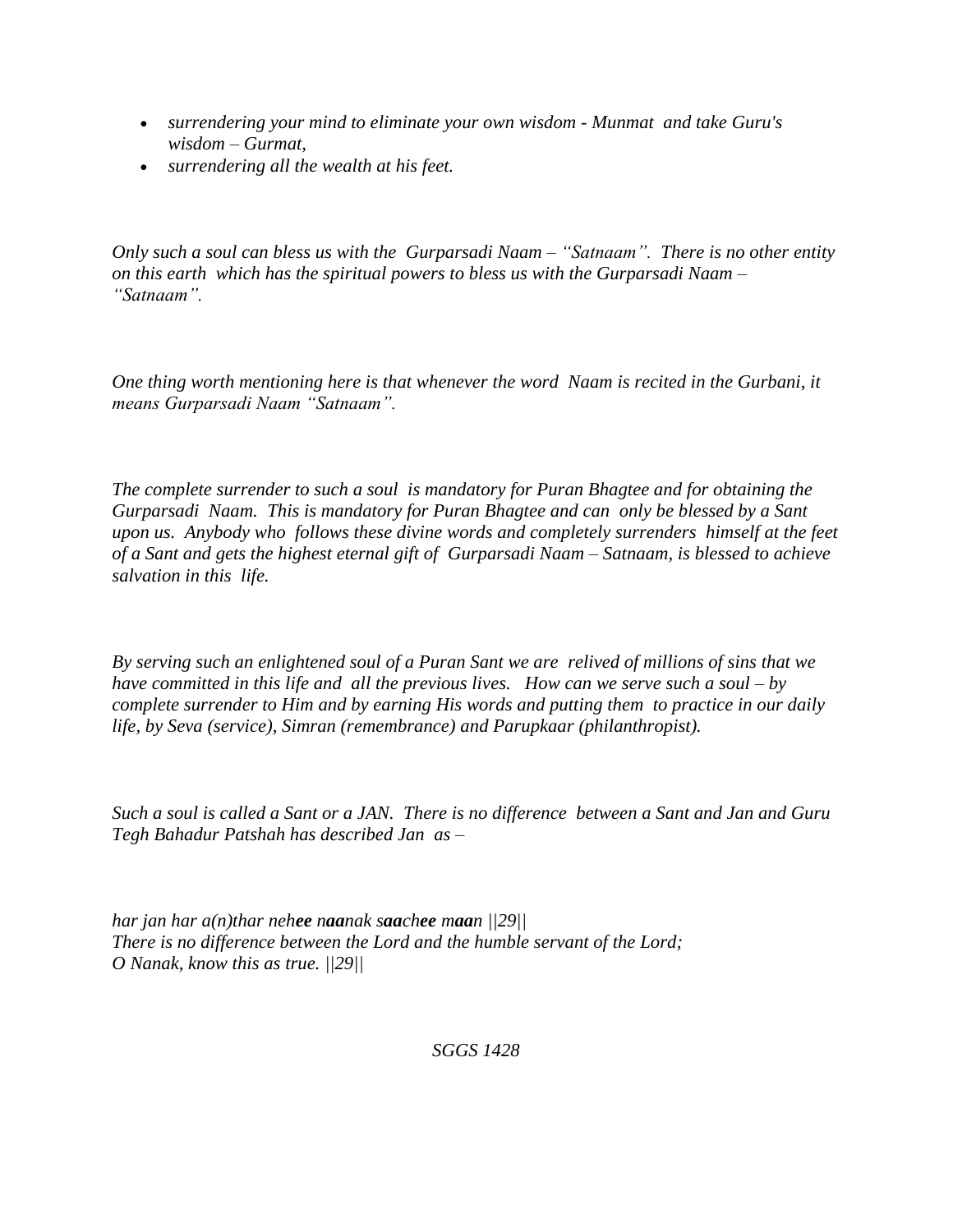*So wherever we hear or read the word "Jan" in Guru Granth Sahib, we should respect it as a very high spiritual soul, which is equivalent to Almighty Himself, which means it is same as a Sant, Brahmgiani, Satguru or a Sat Ram Dass.*

*The company (sangat) of such a soul is a Gurparsadi eternal blessing and is showered on us due to our extremely good fortune. In the sangat of such a soul we are able to get all the eternal treasures, eternal happiness in our current life and also after leaving this world and in the Dargah of Akal Purakh.* 

*There is no way we can describe the eternal qualities of such a soul, because such a soul achieves all the qualities of Dhan Dhan Paar Braham Parmesar, becomes like Him, gets all the spiritual powers to help His Gursangat in achieving salvation, in a nutshell, such an enlightened soul becomes a living God on earth –*

*O Nanak, the God-conscious being is Himself the Supreme Lord God. ||6||.*

## *SGGS 273*

*In the company of such a soul we are able to meet the Almighty, who can't be reached otherwise, because He is Agam – beyond the reach of a common person, Agochar – which can't be felt or achieved through five senses. The eternal treasures can't be felt or seen by the five human senses, the eternal and spiritual treasures can only be felt and seen after the soul is blessed by a Sant, who will open your eternal doors – Bajjar Kapaats, and tenth gate (Dassam Duaar) –*

*The Tenth Gate is the home of the inaccessible, infinite Supreme Lord.*

*SGGS 974*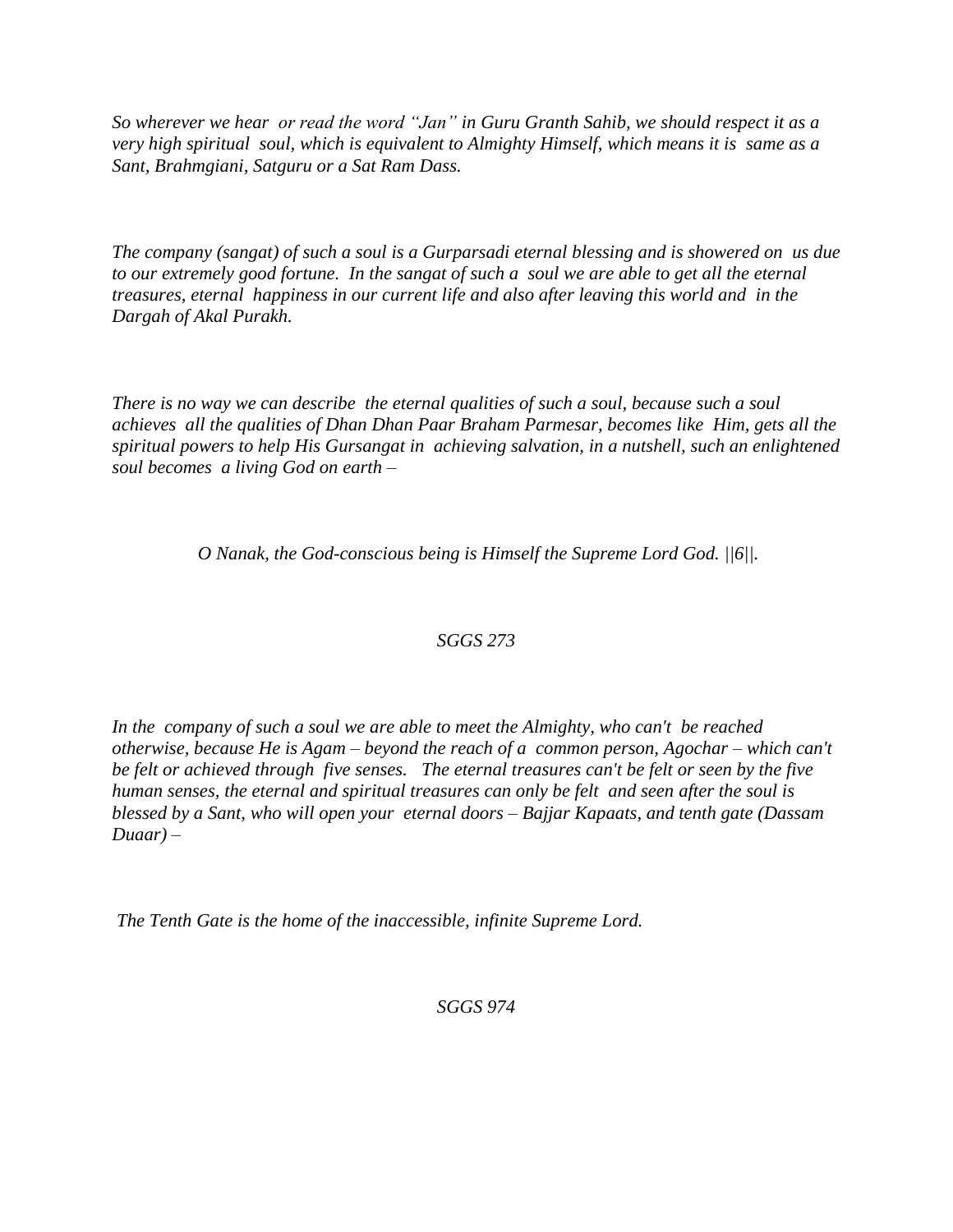*When a connection is established between our soul and the Braham, then only we can feel and see the eternal and spiritual treasures, "Sudh Abinaasee" – is which never perishes, which is the only truth, can only be achieved by remaining at the feet of a Sant soul.* 

*When we use the word Sant, it doesn't mean the physical body of a person, it is the (heart centre) Hirda and soul that is a Sant, it is the Pargatyeo Jyot – Puran Braham Parkash that is the Sant. When we surrender to such a soul we don't surrender to His physical body, but we surrender to His divinity and spirituality, because the body is perishable but the Sant Hirda becomes like Almighty and never dies.*

*We are worthless creatures, without any good qualities of soul and mind, we are orphans, we are full of sins and all kind of mental sicknesses, our mind and soul is being controlled by five vices – Kaam, Karodh, Lobh, Moh and Ahankaar, we are burning in the fire if desires. And due to such a state of our soul we are drenched completely in a scum and filth filled well of insanity – our current life.* 

*Only a Sant soul can save us from such an extremely difficult situation. Only a Sant has the capability to save our life from such deep mental sicknesses. Only a Sant can clean our inside and make our Hirda and soul like Himself. He is the only one who can give us Salvation by blessing us with Gurparsadi Naam and getting us involved in the Gurparsadi Game –*

*The Naam is the panacea, the remedy to cure all ills.*

## *SGGS 274*

*Only Gurparsadi Naam – Satnaam can save our life, this is the only prescription for all these mental sicknesses and five vices.*

*In the next verse let us concentrate and try to understand the divinity and divine knowledge hidden in it, the priceless jewels of divine wisdome hidden in this verse provide us the key to the door of Dargah (God's court), which is utmost humbleness and resides under the pious feet of a Sant.*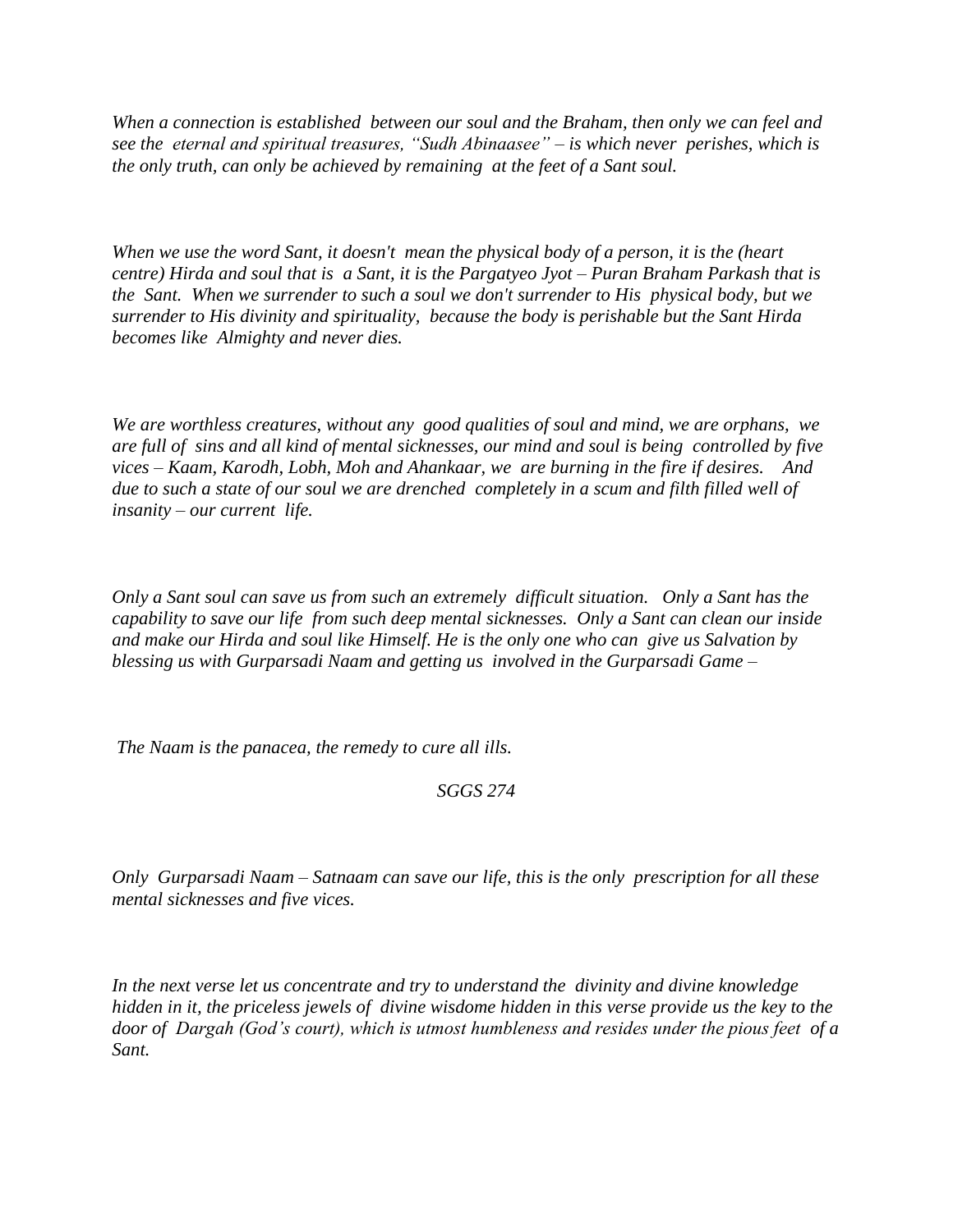*Guru Arjun Dev Ji has again very kindly received and written down the divine knowledge and expressed the divine law about where we can find the Key to the Dargah of Akal Purakh. Again this is Akal Purakh's Bani (Gur means Akal Purakh and bani means His divine words) which has come to us through a Dhan Dhan Puran Sant Satguru Arjan Dev Ji, who sacrificed His life for the Hukam of Akal Purakh.*

*The mistake we make while reading this Gurbani is that we don't understand this fact that Akal Purakh Himself is singing these words sitting in a Puran Sant Satguru and in the praise of a Puran Sant, so please keep this in your mind when you read the Gurbani and try to understand what is being said through these divine words.* 

*Sorat'h, Fifth Mehl: I am the dust of the feet of the Beloved Saints; I seek the Protection of their Sanctuary. The Saints are my all-powerful Support; the Saints are my ornament and decoration. ||1|| I am hand and glove with the Saints. I have realized my pre-ordained destiny. This mind is yours, O Siblings of Destiny. ||Pause|| My dealings are with the Saints, and my business is with the Saints. I have earned the profit with the Saints, and the treasure filled to over-flowing with devotion to the Lord. ||2|| The Saints entrusted to me the capital, and my mind's delusion was dispelled. What can the Righteous Judge of Dharma do now? All my accounts have been torn up. ||3|| I have found the greatest bliss, and I am at peace, by the Grace of the Saints. Says Nanak, my mind is reconciled with the Lord; it is imbued with the wondrous Love of the Lord. ||4||8||19||*

#### *SGGS 614*

*Divinity and spirituality exists and lives under the feet of the Sant – in the Sants humility. God in the Sant also lives in the dust of the feet of a Sant. This means that the Hirda of a Sant is where there is extreme humbleness, and the eternal blessings come where such a humbleness resides, the humble the Hirda and the higher is the spirituality, so much so the Akal Purakh*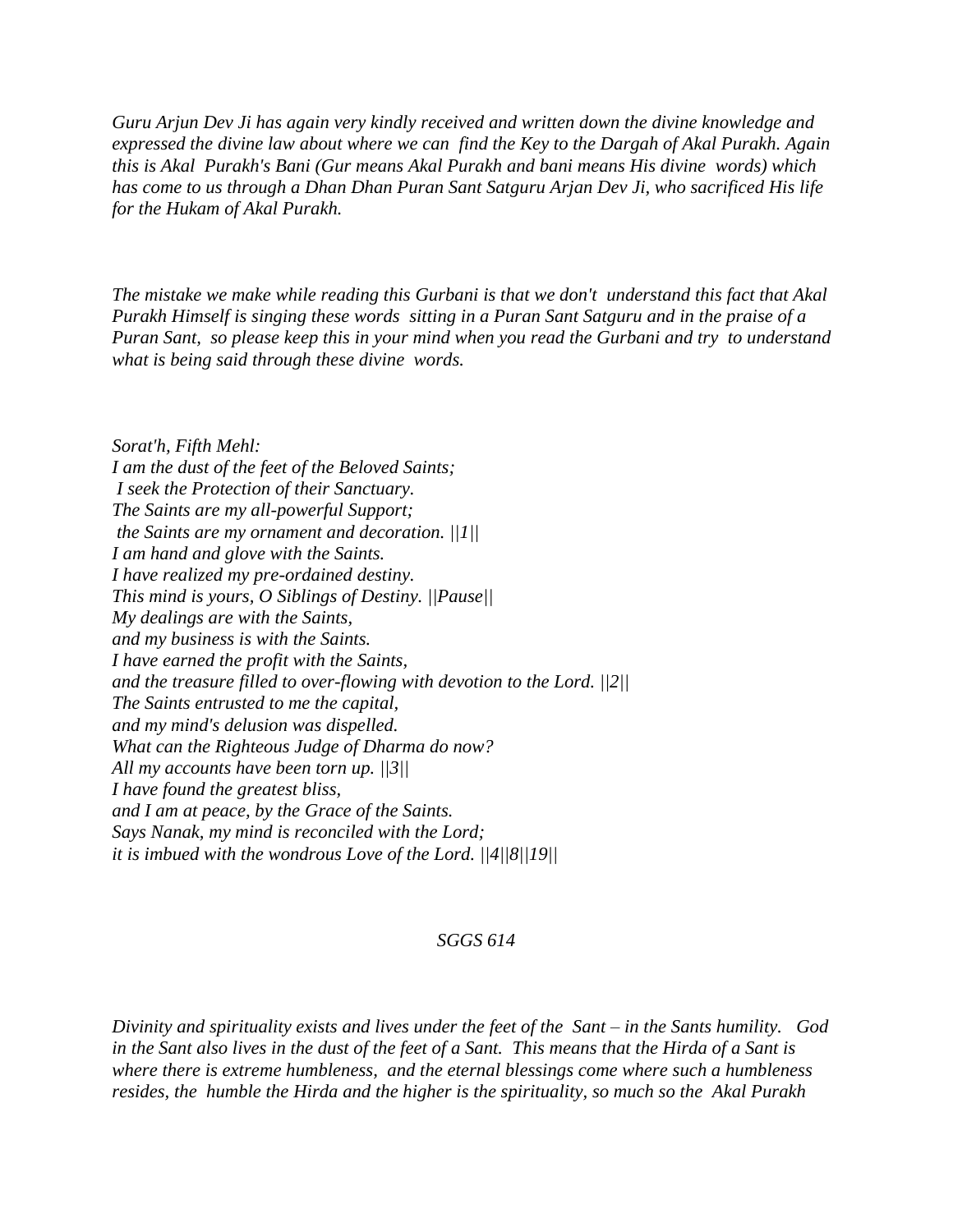*loves His Bhagats and Sants so much that He lives under their feet, in the dust under their feet, and that is where a Braham Gyani lives –*

*The God-conscious being is the dust of all. The God-conscious being knows the nature of the soul.*

## *SGGS 272*

*The Atam Ras, which is the highest Amrit – Param Jyot Puran parkash comes in to a Sant when He becomes the dust under the feet of entire universe, and such is one of the most vital quality of a Puran Sant, so if we want to bring divinity and spirituality inside us we will have to become the dust under the feet of the entire universe.* 

*This means a soul where there is no ego at all, becomes the Sant Hirda. The soul who starts his journey on the path of truth to Sach Khand, on the path of Puran Bhagtee, will find the key to the Dargah in the dust under the feet of such a Puran Sant. The soul that surrenders completely to such a Puran Sant Satguru, and take the words of such a Sant Satguru as priceless diamonds and jewels and follow them with complete belief and commitment will become like Him.* 

*The company of such a Sant Satgur is a Gurparsadi Game and is blessed only due to our deeds from the previous lives. This means that even if in this life we are unable to obtain such Gurparsadi blessings of a Sant Satgur, and if we continue to make efforts in that direction and keep on doing Dharam Karams, one day Almighty will definitely bless us withsuch a Gurparsadi blessing. Dhan Dhan Paar Braham Parmesar deals with our souls only through these Sant souls, because only the Sant souls are blessed with all kinds of eternal treasures and only such souls can distribute these eternal treasures to the Gursangat. We can, therefore, avail of such eternal treasures in the Sangat of such Sant souls –*

*In the Society of the Saints, I see God deep within my being. God's Name is sweet to me.*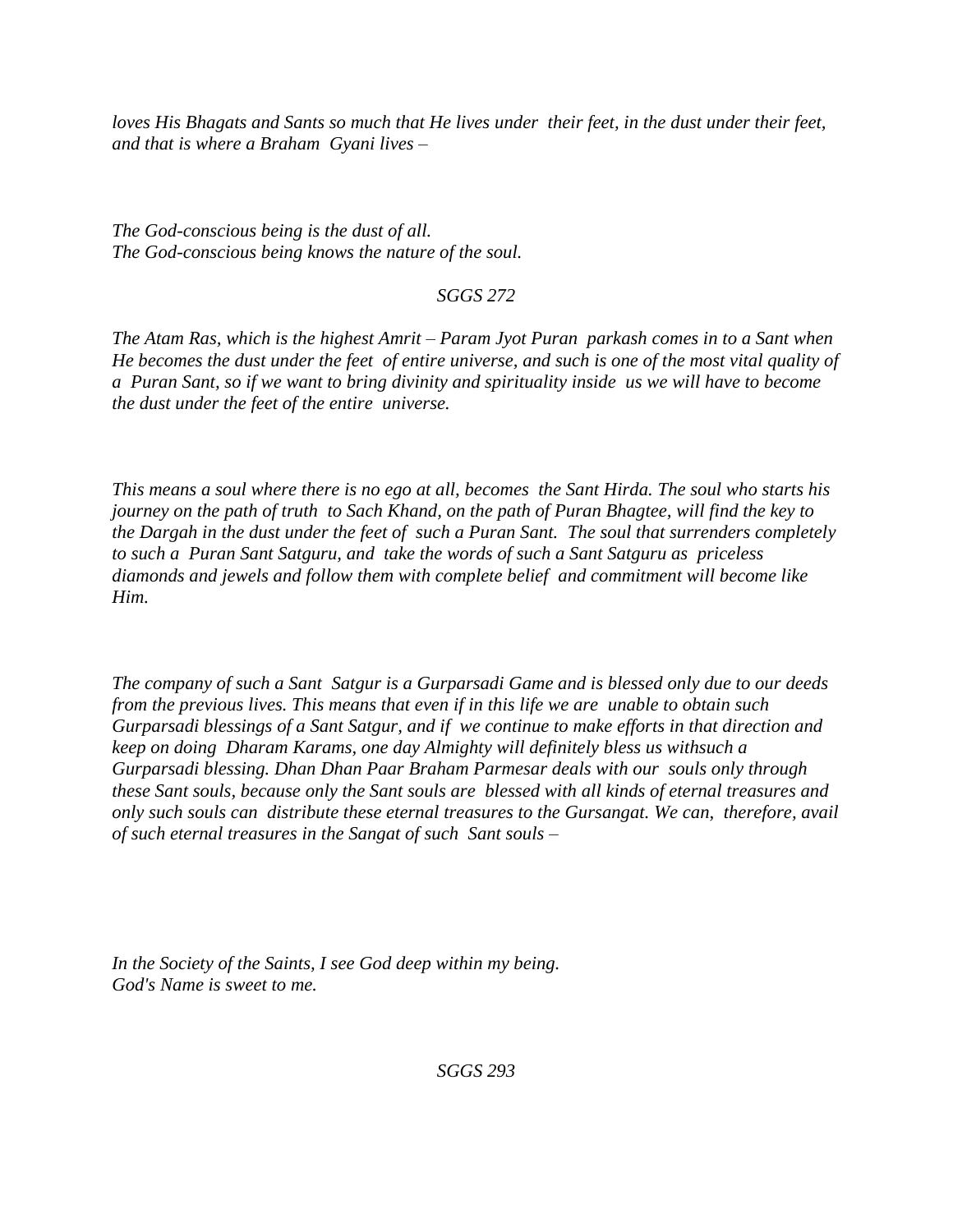*And with the availability of such eternal spiritual and divine treasures all our distractions and mental sicknesses disappear, all our worries disappear, and the five vices will come under the control of our mind, our mind will win over all these big enemies of ours. Not only that such a Sant has the power to destroy all our accounts of misdeeds from all the previous lives, and we will achieve salvation, the finishing of Karam Kand's account is mandatory for achieving salvation – Jivan Mukti. And when that happens even the Dharam Raj will have no powers to retain us in the cycle of life and death.* 

*When we are blessed with the Gurparsadi eternal and divine blessings of a Sant and we move on the path to Sach Khand, then eventually we reach the stage of Sach Khand and obtain all the eternal happiness, and all the eternal treasures, we become one with the Almighty, our soul merges with the Origin – Paar Braham Parmesar.* 

*These are the eternal and spiritual Gurparsadi rewards that our soul can achieve in the Gursangat of a Sant. There are over 670 verses sung in the praise of a Sant in Guru Granth Sahib. All the Gurus were Sants, all the Bhagats whose Bani has been included in Guru Granth Sahib were Sants too.* 

*It is hard to explain all the verses that are sung in the praise of a Sant, so all we can do is bow before such Pargatyeo Jyot Souls, where all the eternal and divine treasures and spirituality and divinity resides, the key to the Dargah is under the feet of such souls.* 

*In the company of such souls we can*

- *raise our souls above all the doubts and distractions,*
- *control five vices,*
- *win over our mind and*
- *kill our desires and achieve salvation.*

*Salvation is the purpose of our human life. If we have not achieved salvation then our this life will go waste like many lives we have lost before.*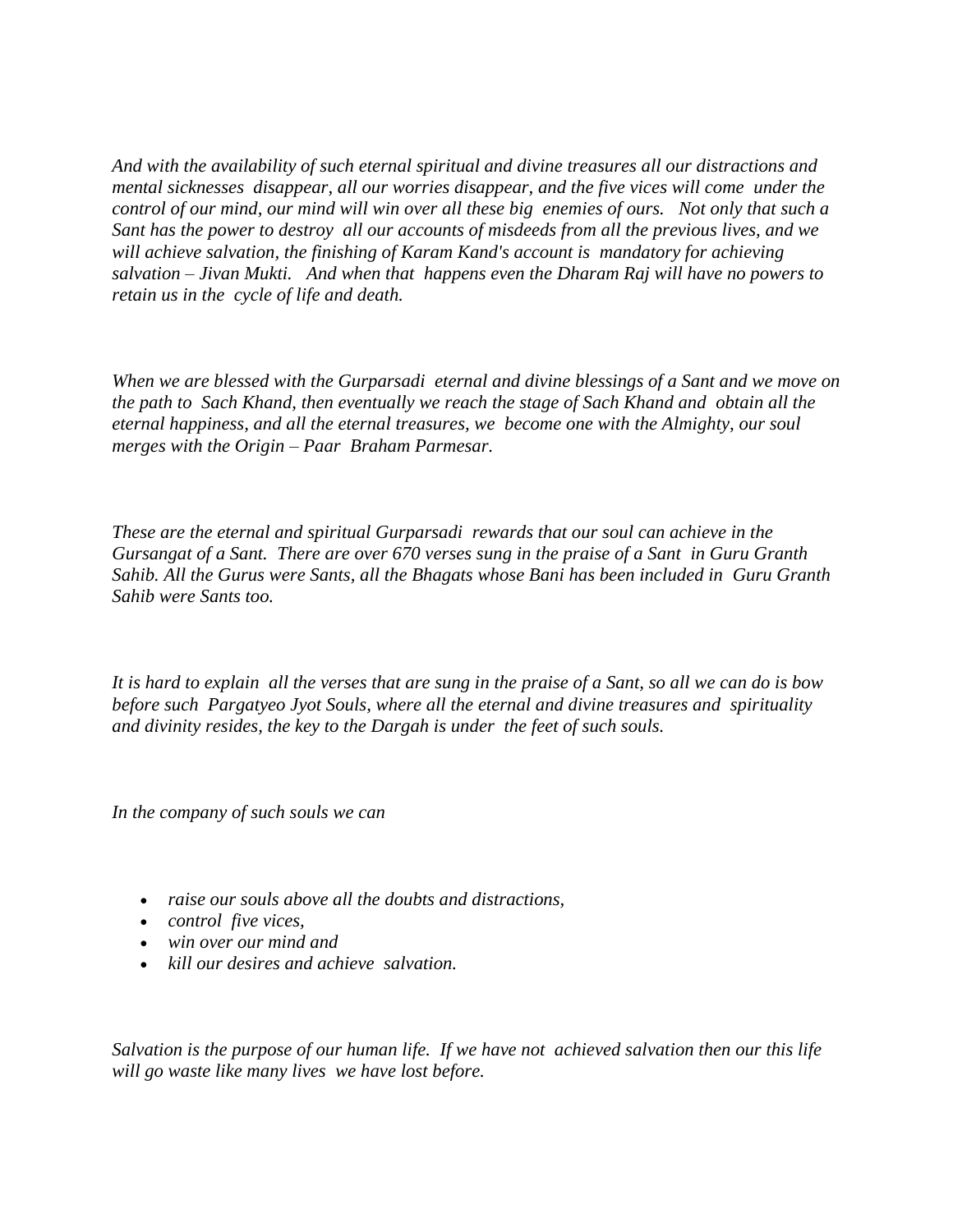*And there is no difference between the words Jan, Sant, Brahmgiani and Satguru.* 

*Dassan Das (Slave Of God's Slaves)*

## **12. Khalsa**

The word "Khalsa" has been hugely misunderstood by most Sikhs. Please try to understand its real meaning. It is the extremely high spiritual state (Atmik Awastha) of a person that makes him or her a Khalsa:

*In whose heart shines the full Divinely Radiant Light is a true a pure Khalsa. That Khalsa meditates on the Ever-radiant Light day and night, and rejects all else but the one Lord from the mind. That Khalsa is decorated with perfect love and faith, and believes not in fasts, tombs, crematoriums and hermit cells, even by mistake. That Khalsa KNOWS none other than the one Lord Himself (and doesn't need to find God in) the performance of acts of pilgrimage, charities, compassion, austerities and self-control.*

## **Guru Gobind Singh in Dasam Paathshaah on Page 1**

The Khalsa is the one who

- has achieved complete enlightenment,
- has lighted in themselves a complete silence Param Jyot
- has seen their own radiant soul (Puran Parkash) as a golden body
- has become a completely truthful person Sachyara
- is serving the truth, sees only truth and nothing else, speaks the truth, and lives an absolutely truthful life, has made every single part of their body saturated in "Sat Naam"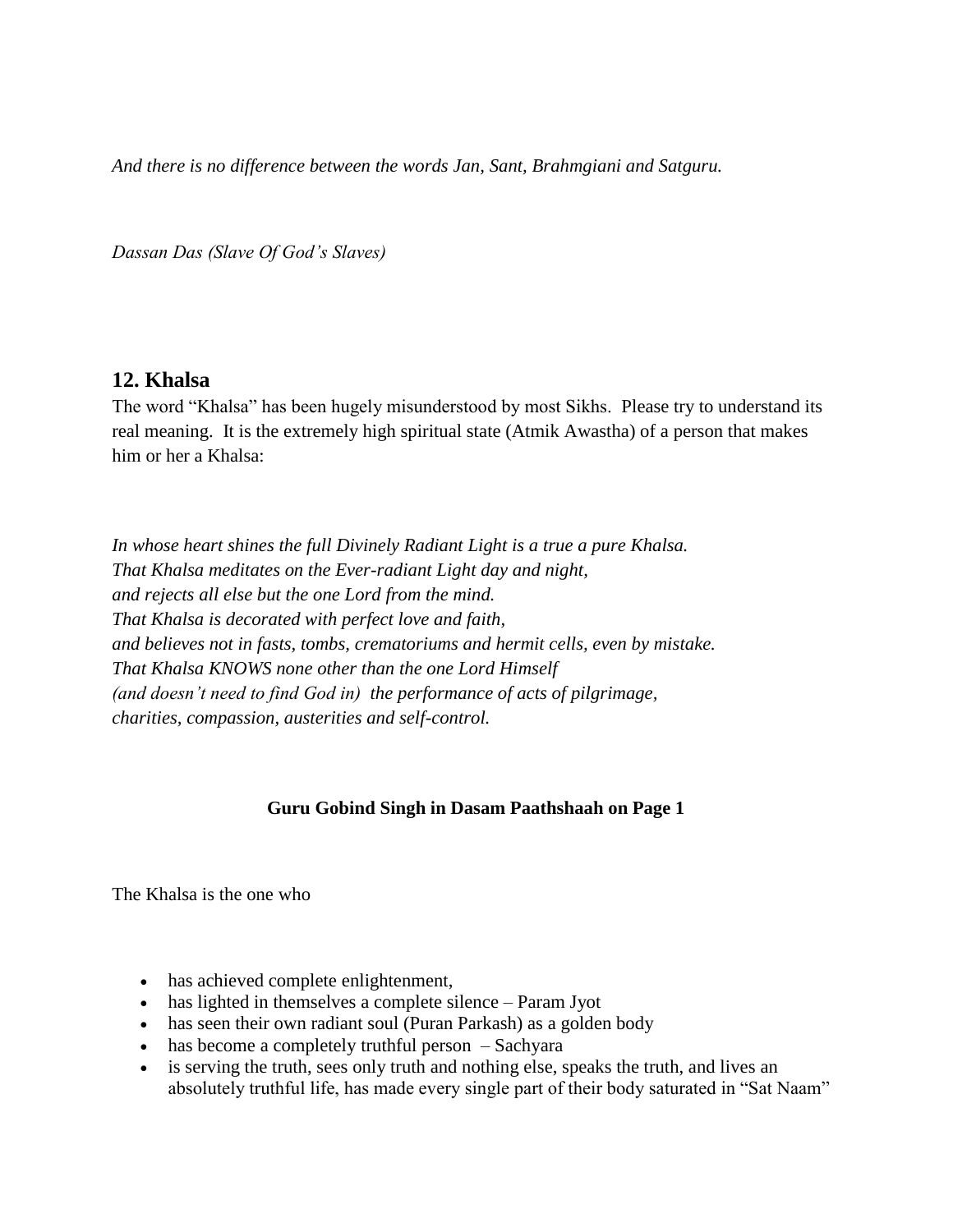- is always drinking the Naam Amrit,
- is in Puran Hukam,
- is a Maha Parupkari,
- is a Param Padvi, and
- a Puran Brahmgiani.

Guru Gobind Singh Ji himself was a Khalsa. That is why he was able to create more like himself , like one candle lights another:

Gur Sangat Kini Khalsa Manmukhi Duhela Waho Waho Gobind Singh Aape Gur Chela *From the Guru's Sangat Khalsa was created Wondrous Wondrous Gobind Singh Himself the Guru and the Disciple. Bhai Gurdas the second.*

*This is what Khalsa is that is why the tenth Guru has said:*

*Khalsa is my special form I reside within the Khalsa.*

*Guru Gobind Singh Ji further blessed the Khalsa with unlimited power and called the person who was a Khalsa a Satguru... khalsa mero satguru poora.*

*After giving so much to Khalsa, Guru Gobind Singh Ji defined some divine rules to help the Khalsa keep himself in check:*

*Rehat Pyari Mujh Ko Sikh Pyara Nahi Rehni Rahe Soi Sikh Mera, O Thakur Me Uska Chera*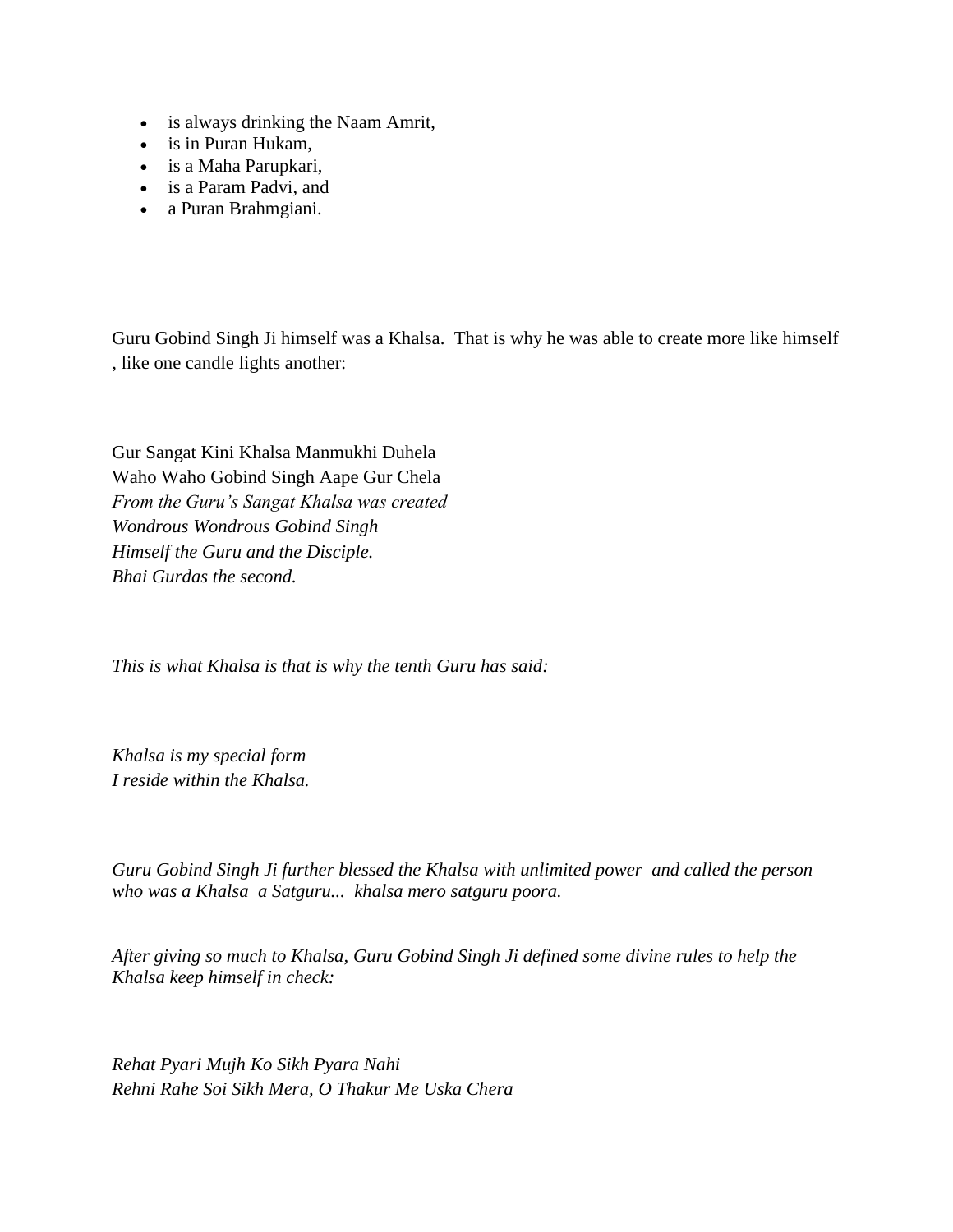*Rehat Bina Nahi Sikh Akhawe Rehat Bina Dar Chotan Khawe Rehat Bina Sukh Kabhoon Naa Lahe, Taan Te Rehat Su Drid Kar Rahe*

*The Khalsa was created by Guru Gobind Singh under God's divine will (The Hukum of Shri Akal Purakh). If the Khalsa didn't follow these divine laws and keep Himself in check (as pre the rules – Rehat) then he would lose all of his spiritual Powers:*

*So what was and still are the rules (Rehat) for the Khalsa:*

*Atam Ras Jeh Janye So Hi Khals Dev Prabh Meh Moh Meh Taas Meh Ranchak Nahin Bhed*

*A Khalsa is the one who enjoys the Atam Ras – spiritual bliss – and who has been elevated to such a level that there is no difference between him, the SatGuru and Akal Purakh. A Khalsa is a King of all creation (14 Lok Parlok). He rules over the entire universe* 

*The God-conscious being is the Creator of all the world.*

*SGGS 273*

*The Khalsa is a Living God on Earth. He brings both ends together, one end is that of God's court (Dargah) and the other one is on this Earth – the congregation –*

*He Himself is the Master of both worlds.*

*SGGS 277*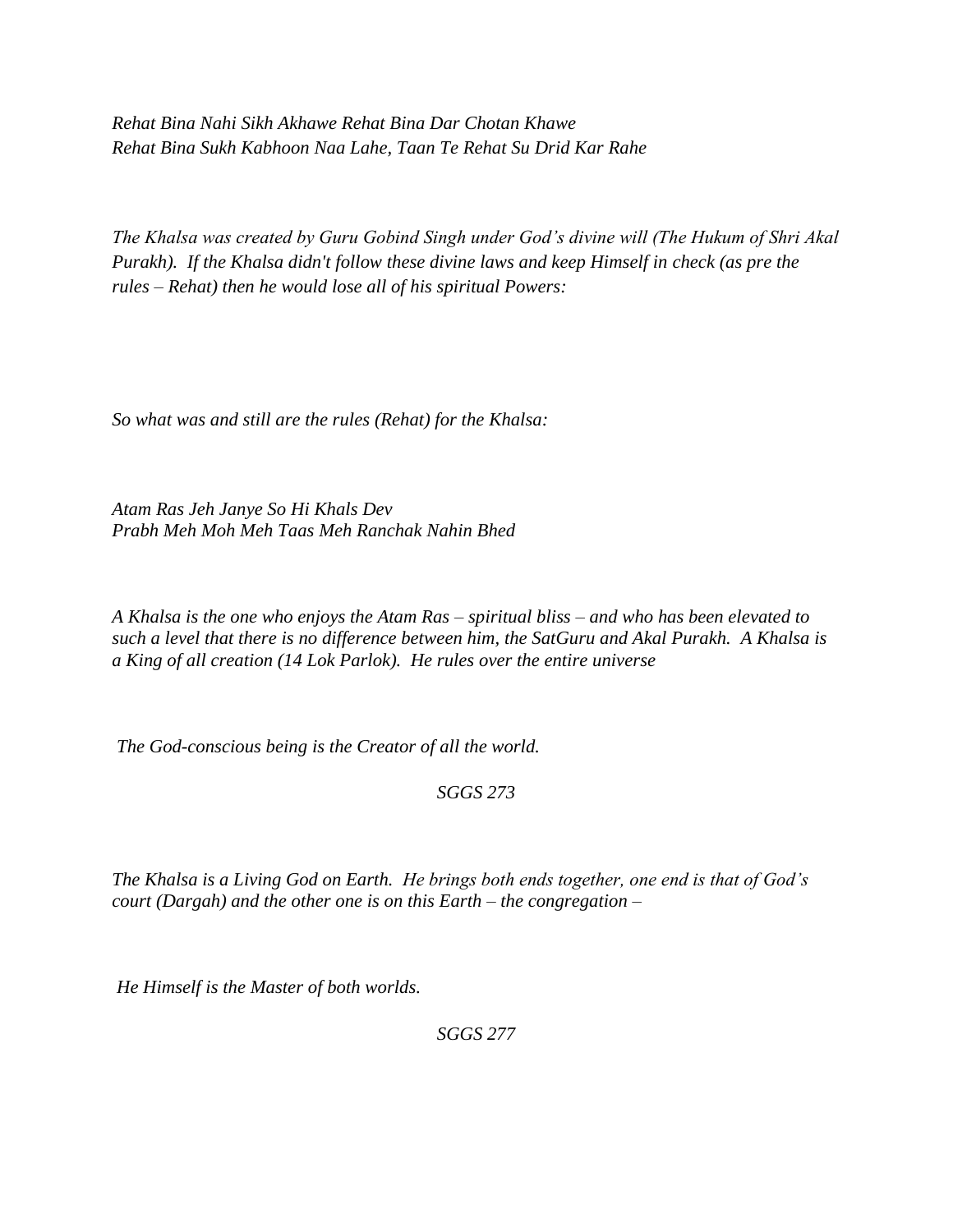*However rather than get big-headed with his spiritual power, the Khalsa remains a slave of God's slaves –a Dassan Das (Slave Of God's Slaves)s. That is what really means when we read "Raj Kare Gaa Khalsa" – The Khalsa will rule. It means that the Truth will prevail and only Truth will rule over the universe.*

*Khalsa sees all equally becaue the Khalsa sees God in all. He is above all caste prejudices and worldy ties* 

*The only religion for him is Akal Purakh, Naam and Seva of Sangat. The Tenth Guru's beloved five (Panj Pyare) were completely enlightened beings (Puran Brahmgianis). A Khalsa has always and will always rule over the entire universe, because what ever he will say that will happen –*

*Nanak: Whatever the Lord's slave utters with his mouth, proves to be true, here and hereafter.* 

## *SGGS 681*

*Whatever the Khalsa says God will honor it, that is how much God loves His Khalsa. A Puran Brahmgiani is the only one who is a Khalsa, otherwise all other are (Nakhalas) – not a khalsa*

*Guru Gobind Singh Ji never fought for a piece of land. He fought for Truth. He picked up his weapons to protect the people from the criminal acts of the cruel rulers of the time. He sacrificed everything he had his Father – Shri Guru Teg Bahadur Sahib Ji and his sons to end the crime, to serve the Truth, to serve the Sangat, to serve The Naam – The Hukum.*

*Look at Guru Gobind Singh Ji's unlimited contribution to uplift the society. He has squeezed the complete divine wisdom (Puran Gyan) in these few verses, and anybody who follows this will become a Khalsa.*

*Please take Guru Gobind Singh Ji as your role model and try to become a Khalsa. If you sincerely commit yourself to become a Khalsa, you will definitely become one like Him.*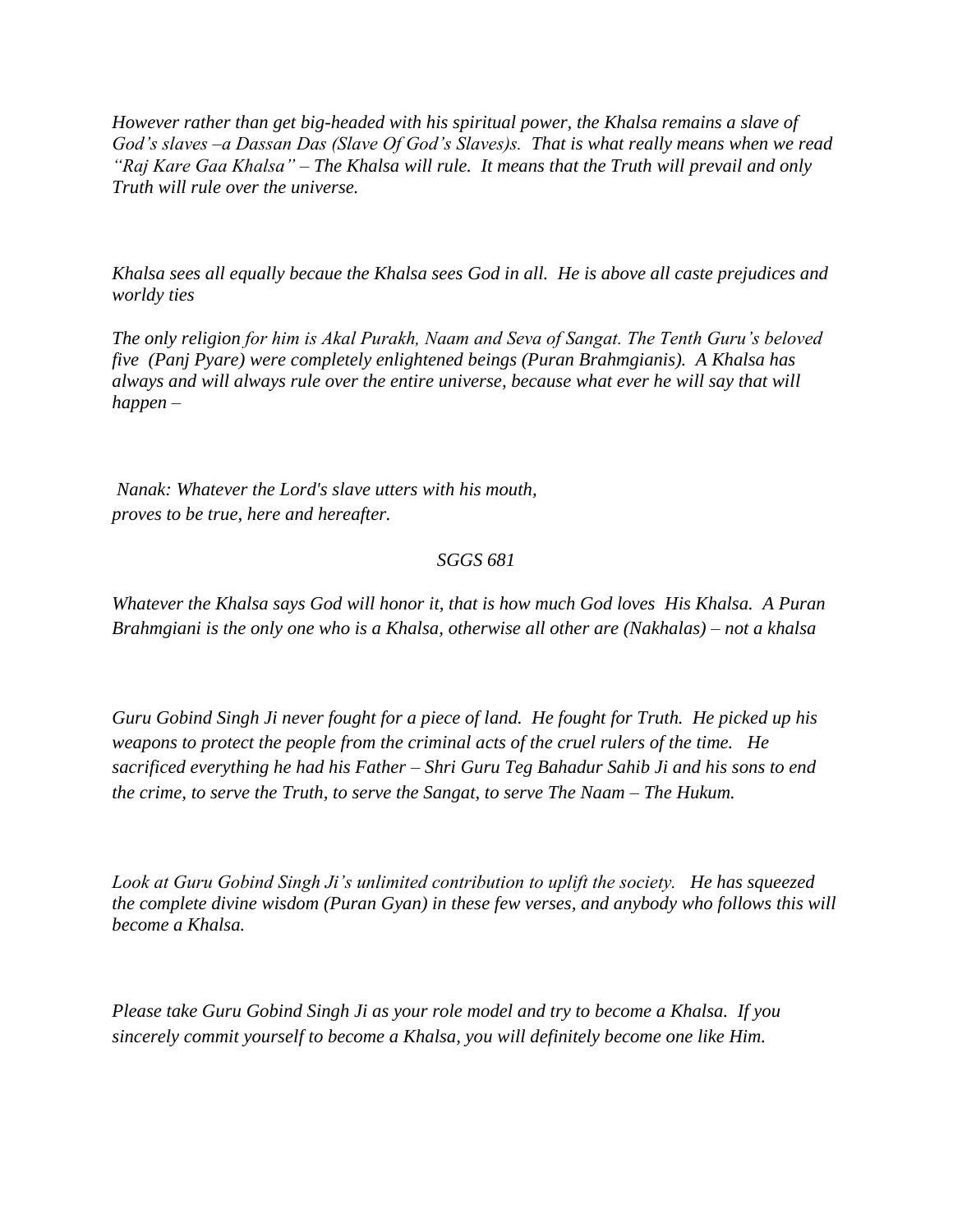*Similarly the words – Gursikh, Gurmukh, and Jan also signify very high spiritual levels and have very deep meanings. So when we address ourselves and others with these words we should make sure we deserve to be called by these words or not. We should show utmost respect for these words, because these definitions are coming from Gurbani.* 

*Please forgive this moorakh (fool) for any misrepresentations made in these words.*

*Very humbly, dusting your feet with self's beard;*

*Dassan Das (Slave Of God's Slaves)*

# **13. Who Is A Jivan Mukt ?**

With the infinite blessings of God and Sant Satguru Baba Ji (who is eternally blessed to be so by God through a blessing from God's court) this servant of the Guru's sangat is sharing a glimpse of the Truth about the divine word "Jivan Mukt" (the Living Liberated). This word is presented in the word from God's realm of Truth as recorded in Guru Granth Sahib (Gurbani).

Gurbani is an unlimited ocean of God's knowledge (Braham Gyan) and we can only attempt to have a glimpse of its infinite dimensions. It can't be explained in its totality by any one. It is something, when practiced in our daily life can be felt inside us. Its effect is very eternal and spiritual, which is hard to explain and can only be experienced in terms of spiritual gains and eternal blessings.

Such souls which are brides and wives (Suhagans and Sada Suhagans) of God the Husband are blessed to experience and feel and see the true meanings of Gurbani in their deep meditation (Smadhi and Sun Smadhi). They receive such glimpses of Gurbani by virtue of their full and complete belief in the Gur and Guru, where they completely surrendered to the Gur and Guru and thus bring Gurbani in their daily life and become a part of the Gurparsadi Khel due to their deeds from previous life. They enjoy this divine and eternal game of Truth, the eternal play, and meet the Primal being.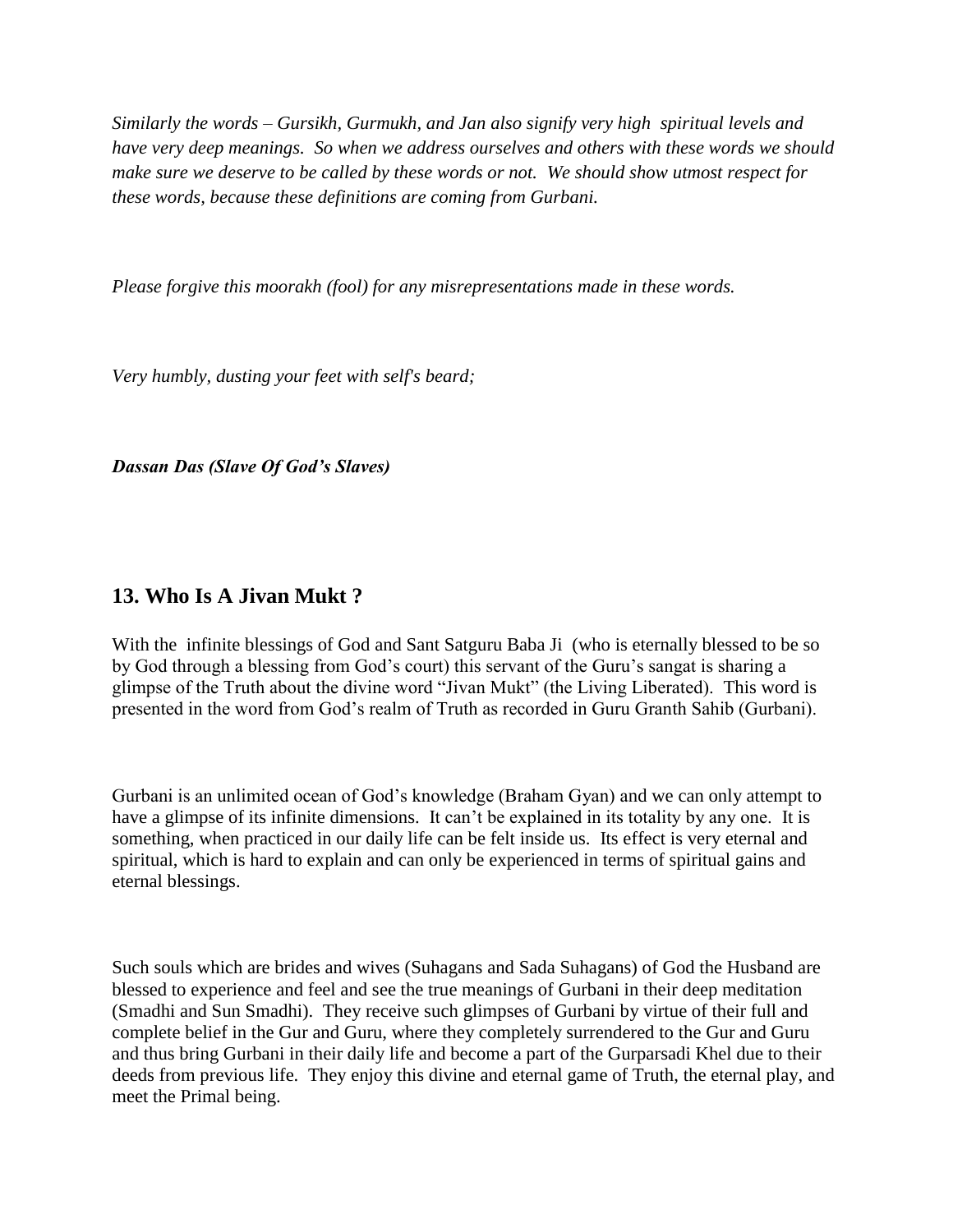Such souls get eternally blessed with the Gurparsadi Gurkirpa and eventually develop all the qualities inside themselves of a Jivan Mukt soul as defined in the Gurbani. Such divine and eternal qualities of a Jivan Mukt soul are defined in the following verse. Let us try to understand it and bring it in our daily life in order to achieve the objective of our human life :

*One who, in his soul, loves the Will of God, is said to be Jivan Mukta - liberated while yet alive. As is joy, so is sorrow to him. He is in eternal bliss, and is not separated from God. As is gold, so is dust to him. As is ambrosial nectar, so is bitter poison to him. As is honor, so is dishonor. As is the beggar, so is the king. Whatever God ordains, that is his way. O Nanak, that being is known as Jivan Mukta. ||7||*

## SGGS 274

The soul that does the following will be recognized in the Dargah as a Jivan Mukt:

- the soul that obeys the Will of God (Hukam of Akal Purakh),
- whose unconditional love for God has reached such an eternal height that it sees and recognizes only the Hukam of Almighty,
- who has completely delineated from its own wisdom, and has adopted the complete divine wisdom, the wisdom of the Gur and Guru,
- which resides under the complete Hukam of Akal Purakh every moment of its existence in this world,
- which has reached such levels of eternal blessings, the stage of Sach Khand, where there is nothing but just the complete truth is present, the complete silence and Param Jyot Puran Parkash is present,
- which has become completely truthful,
- which has merged in the Akal Purakh and achieved the Param Padvi

A Jivan Mukt is such a soul :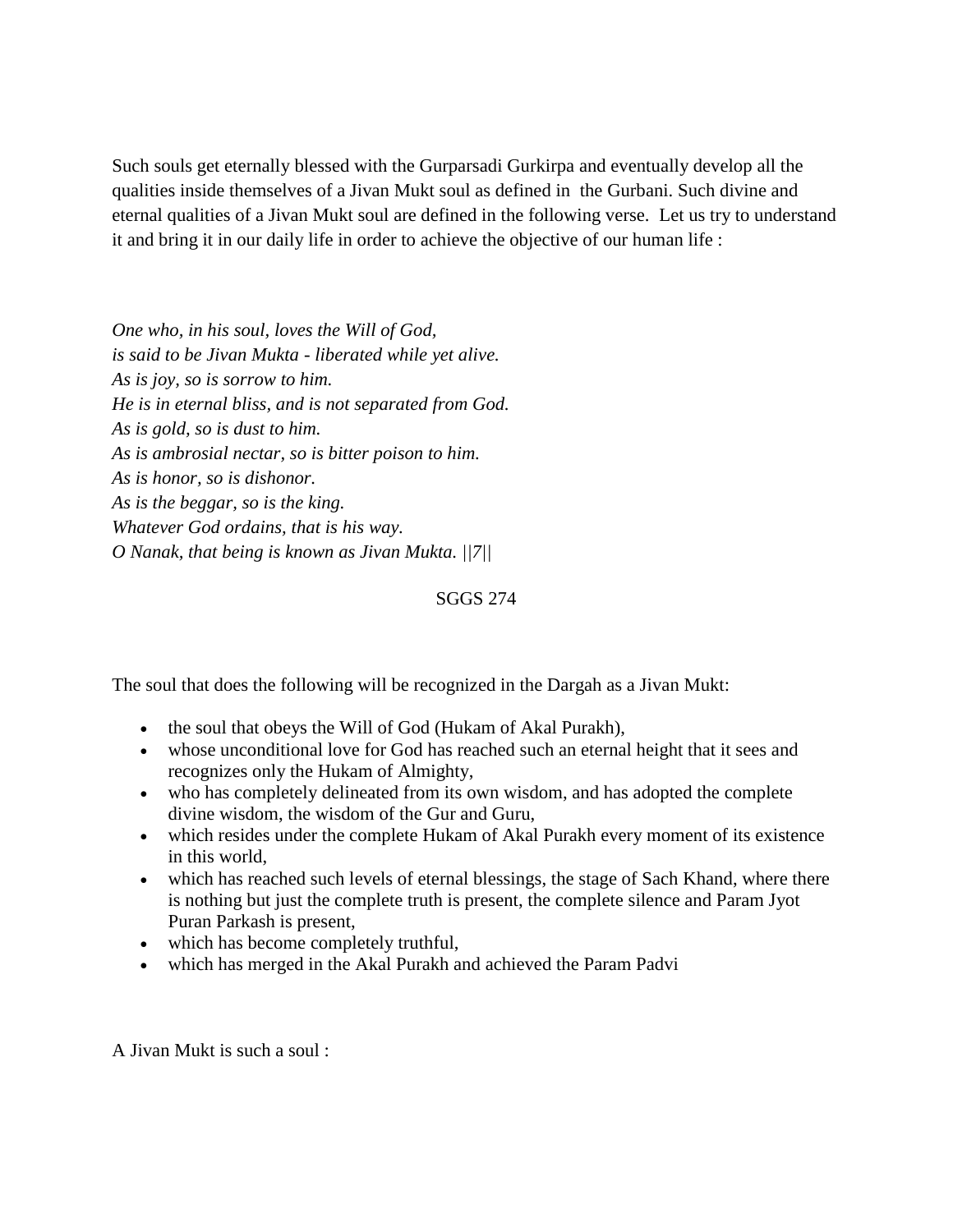- for whom there is no difference in worldly sorrows and happiness,
- which can't be distracted by worldly comforts and discomforts,
- which is beyond the effects of the Maya,
- which can't be distracted by the Maya,
- which has conquered over Maya,
- which is served by the Maya and by the Panj Doots,
- that has no desires, is always in the state of highest spiritual and eternal blessings
- that is always in a state of full and complete balance
- that is in full and complete eternal and spiritual internal happiness,
- that always remain one with Almighty
- that can't be separated from the Almighty.

There is no difference between gold and soil for such a highly eternally and spiritually blessed soul. There is no greed for any kind of things in such a soul. He has completely won over the five vices – Panj Doots. There is no difference between Amrit and Poison for him for such a soul. There is no respect and disrespect for Him. There is no Haumai in such a soul. Such a soul reaches a level of so much humbleness inside that no word of disrespect, Nindya – Slander can distract him. He remains in Chad Di Kala – in complete state of eternal and spiritual blessings all the time. No words good or bad can distract him. Such a soul becomes single vision – Ek Drisht, for him everybody is equal. Tthere is no duality inside such a soul. For him all creations of the Creator are equally important. There remains no difference for him between a pauper and a king for Him. Since he is of Single Vision and there is no duality inside such a soul. By virtue of this quality he becomes a friend of all and enemy of none, he is Nirvair.

Such a soul becomes the owner of such divine wisdom and spiritual powers, and is eternally blessed by Dhan Dhan Parbraham Parmesar and authorized by Him to disseminate the Gurparsaadi Blessings to the others. Since he has completed his journey to the Sach Khand – to the Dargah of Dhan Dhan Akal Purakh with the Gurparsadi Gurkirpa, and learned the way to do it, so he becomes guiding light for others. Such a soul delivers the truth to the others and becomes a Guru for others to show this path of Jivan Mukti and help them achieve the Jivan Mukti. Such a soul is a Puran Sant Satguru, a Puran Brahmgiani, and custodian of Gurparsadi Gurkirpa, Prabh Jyot, Gurparsadi Naam – Satnaam.

In the end let us take a few minutes to evaluate ourselves in light of the above explained Braham Gyan of Gurbani, and figure out where do we stand in respect of meeting our objective of achieving the Almighty, which according to Gurbani is the prime objective of our life. That is what for we have been sent in this world by the Akal Purakh, and that is what we can achieve only in the human life. Let us find out about ourselves and ask whether we understand Gurbani or not? Are we doing what Gurbani is telling us to do? How far we are putting Gurbani into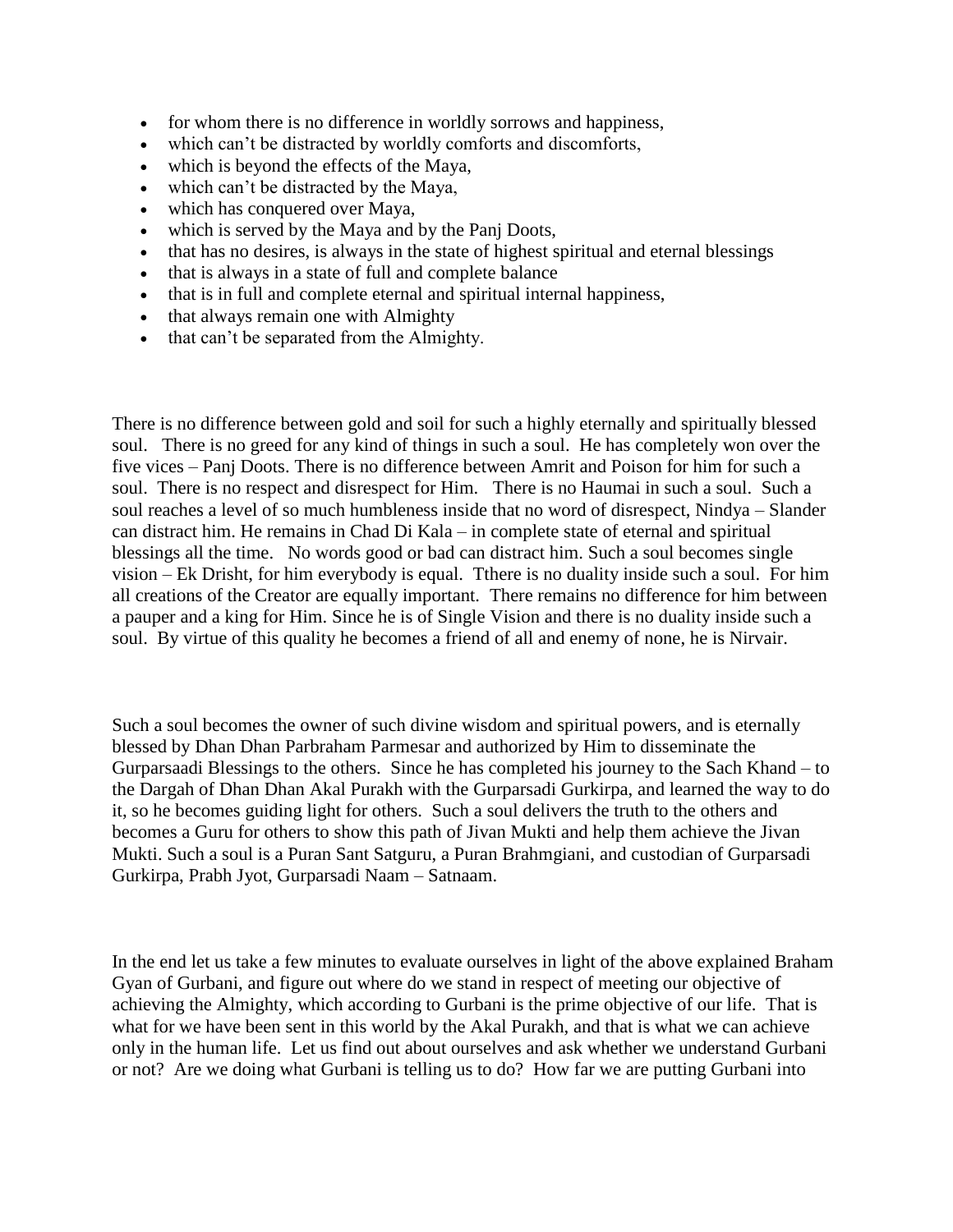practise in our daily lives? If you can find answers to these questions, we assure you that you will definitely find a way out of the cycle of life and death and become a Jivan Mukt.

**Dassan Das (Slave Of God's Slaves)**

## **15.Who Is Sahib?**

This head of the lowest bows at your feet.

Sahib is a frequently used word in our daily life and religious circles. For example in punjabi circles it is a title of respect for a person:

Sardar sahib, Mem Sahib, Major Sahib

And in religious cirlces word is used for people, places and prayers such as

Bhai Sahib, Singh Sahib Manji Sahib, Nishan Sahib, Anandpur Sahib, Harmandir Sahib, Japuji Sahib etc..

Let us have a close examination of the Gurbani to see how the Great Gurus made use of this word:

Great is the SAHIB (Master), Great is His Name. Whatever happens is according to His Will. SGGS 4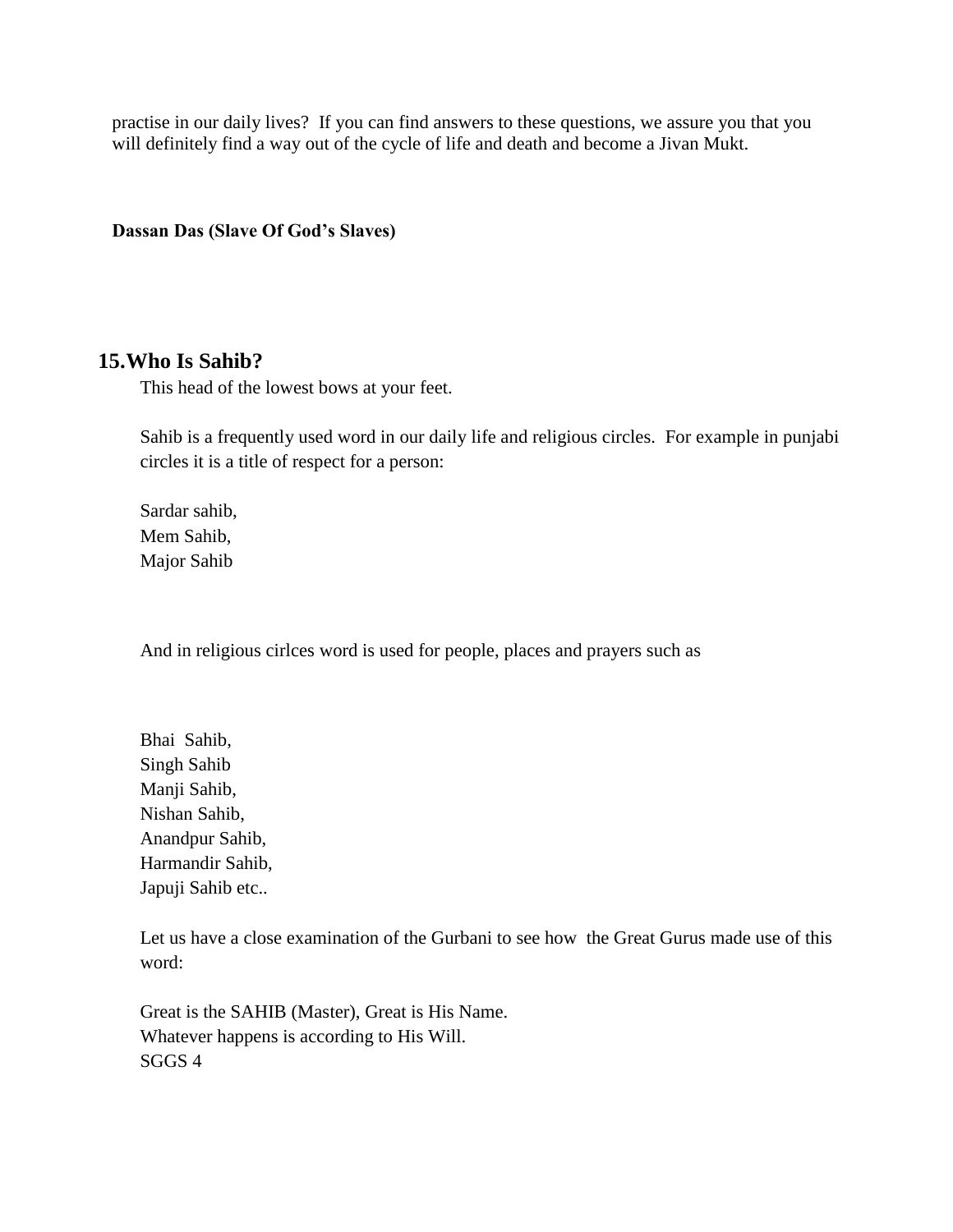He alone sings Your Ambrosial Naam, who is pleasing to Your Mind, O my SAHIB (Lord and Master). SGGS 100

If at all times, at each and every moment, they live in the fear of God O Nanak, the SAHIB (Lord) dwells within their minds, and their cleansing bath is true. SGGS 145

From the above it is clear that word Sahib is primarily used for the Supreme Trancendent Lord (Dhan Dhan Parbrahm Parmeshar). Everything happens according to His Hukam/will and only those who are pleasing to Him sings His praise/Naam. Then Gurbani goes on to say:

Peace is enjoyed, meeting the Guru, the Spiritual Teacher. The Lord is the only SAHIB (Master); He is the only Minister. SGGS 412

The Master and the servant have become one, with no sense of separation. By Guru's Grace, Nanak is absorbed in the True Lord. SGGS 524

I carry the water, wave the fan, and grind the grain for the servant of my Lord and Master. That which belongs to the Lord and Master, belongs to His servant. The servant becomes distinguished in association with his Lord and Master. SGGS 101

That servant who enshrines the Lord's Will within his mind, becomes just like his SAHIB (Lord and Master). SGGS 1287

Meaning the servant who has the Light Of God (Jyot) revealed inside them and who has become one with Him and always lives by His Hukam and truth, is the living representative of Sahib and is no less than the Lord.

Actually Gurbani says Dhan Dhan Parmesher is Himself in search of such Saints. Such a person does not pray to give him more. He is content and happy with whatever the Lord has given. He has Parmesher enshrined in his spiritual heart (Hirdhey) and love Him so much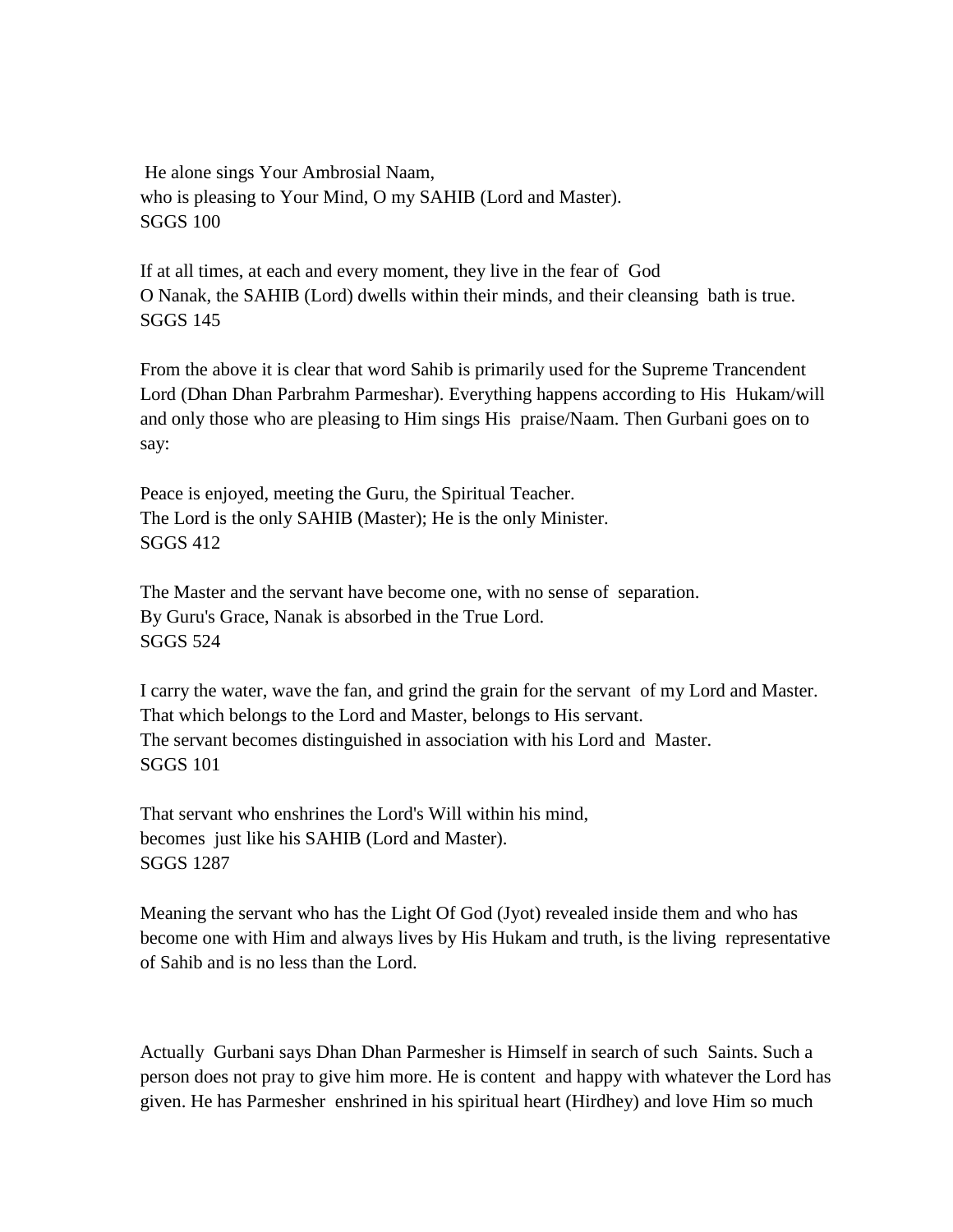that he sacrifices himself every moment of the time. If one keep asking for more then there is no longing or love for Him.

Dharmi Dharam Kare Gwawhe Mange Mokh Dwar The righteous waste their righteousness, by asking for the door of salvation. SGGS 469

Only a Brahmgiani or Sant Satguru is such a person. How we can associate Sahib with the people who do not understand the essentials of Bhagti or have not received Naam from a Puran(complete) Sant, have not served the Puran(complete) Guru, have not controlled their five doots/vices and do not live & die for the Truth.

All His creation is great - Dhan Dhan - not a particular object and place. Sacred is the place where your Living Sant Satguru resides now. Do not get stuck in the past, it is the present which you have to make good on.

## **Rehni Rahe Soi Sikh Mera; Oh Sahib Mein Uska Chera**

The one who lives committed to God is my Sikh That Sikh is my Master and I am his servant.

Guru Gobind Singh

So to be a Sahib one must be living in total commitment to the Parbrahm Purmesher. One must not be belonging to a particular sect/cult/panth, which considers them to be better than others (that's ego). One has to be truthful in Kathni(whatever you say) and Karni(whatever you do). One can not be Sahib just by wearing religious dress, they are simply reminding you to follow certain basic principles. Similarly an individual can not become Sahib by merely reciting Bani without the internal cleansing with Naam Amrit. One has to be completely enlightened from inside, be of single vision, completely surrendered with body, mind/soul and wealth. One can not have the complete enlightenment without a Living Sant Satguru for He implants the Naam into the Hirdha and gives His blessings & Kamai so the disciple/learner or sikh can move forward on the Bhagti Marg. He keeps a close eye on the disciple and takes him through various tests to see his progress.

When the current Guru was on the throne, people were not asking the previous Guru for the blessings instead they went to the Guru sitting on the throne/Padhvi and served Him and His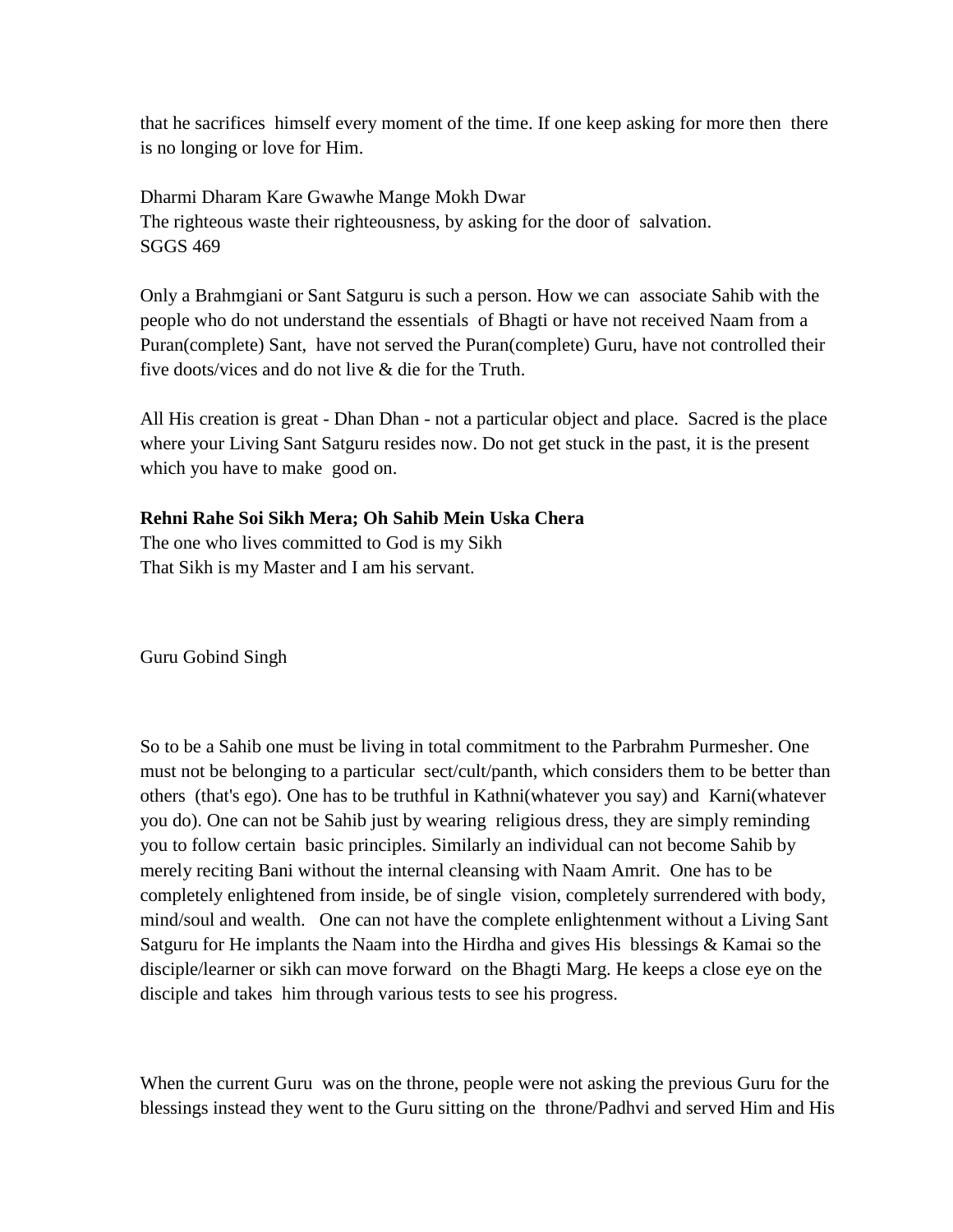congregation. Siri Guru Granth Sahib Ji can not read what is written on a persons forehead but a Puran Sant can do it and change it also if wishes to do so. Such Saintly persons do not care what the world thinks about them. If they were afraid of the world, new religions/sects would not have come into existence.

Dhan Dhan Purmesher Himself is the creator and destroyer. Sikhy way of life would not be here if Guru Nanak Ji have not fought with the religious elite of that time. New religious movements always stir the muddied waters of the stagnant religion, which gets stuck in the past. People always forget the essence of true religion and get themselves trapped in the web of the physical rituals portrayed by the Preachers.

One must not forget that a vast majority of these people earn the money by asking from congregation for singing/reading/reciting or lecturing(Katha). Consequently enforcing the requirements of true religion works against them. They do not want the people to know the real truth, as they will loose positions of influence and their income. Sahib's are the people who bring about the necessary changes and keep the faith in Lord alive.

They give instructions to others, and then walk away, but they deal in Maya themselves. SGGS 55

Do not forget that God the SAHIB is manifesting Himself inside new saints everyday:

*My SAHIB (Lord and Master) is forever new; He is the Giver, forever and ever. ||1||Pause||* SGGS 660

New times bring in new Sahib's. One can not be Sahib without the blessings of Dhan Dhan Parbrahm Purmesher. Are you going to let this precious human life run by others or read and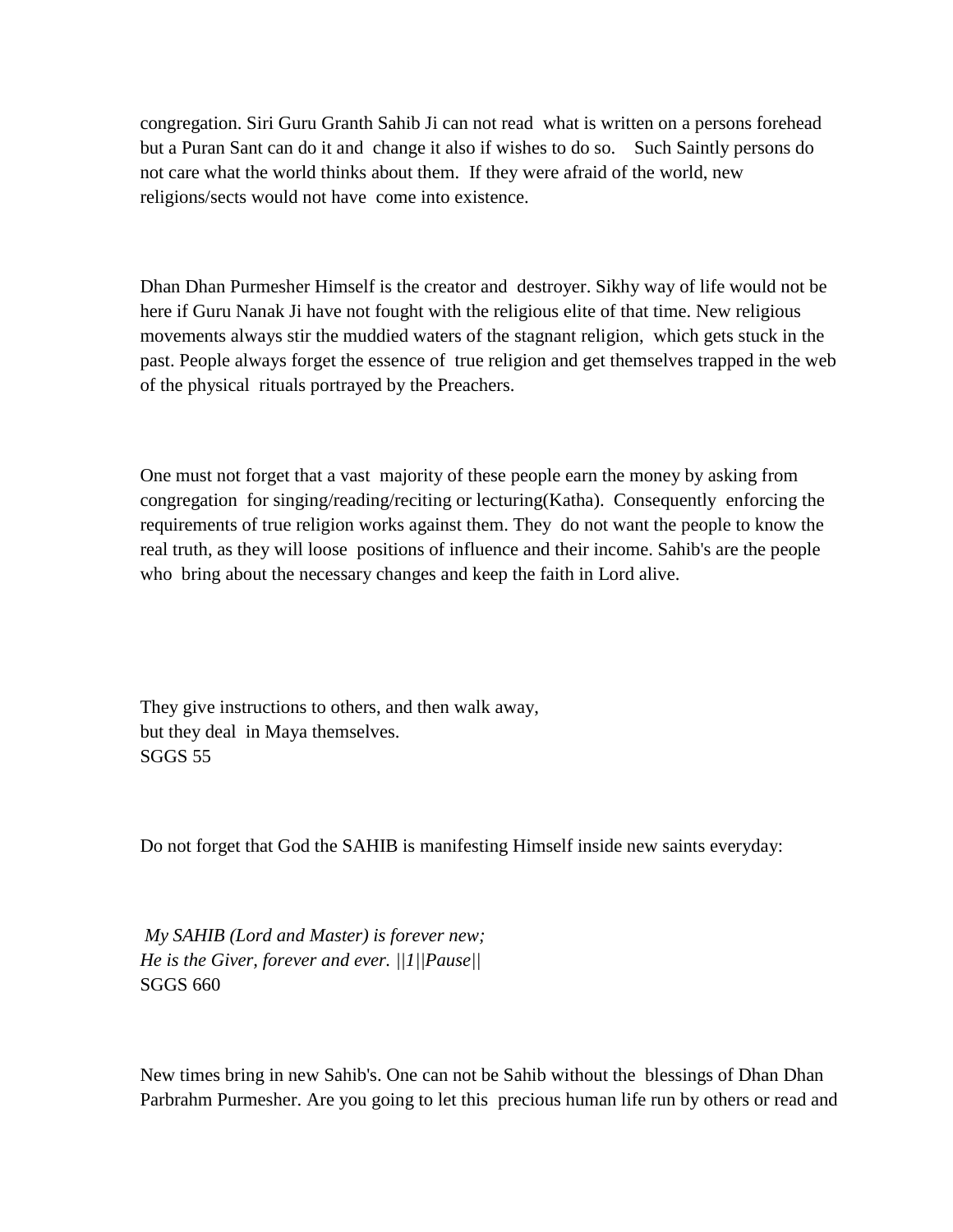understand the divine wisdom scattered in the Gurbani. Dhan Dhan Great Gurus showed you the way of life by actually doing the service to their Living Gurus (Sahib's of their times), living the truthful and humble life. They showed that one's deeds are real stuff, not the symbols. If one is still stuck in the caste system instead of embracing everyone, their mind is still under the control of five vices, does not live according to His Will/Hukam and keep praying for more worldly possessions, not for His Priceless Naam how you can be a Sahib. One has to walk in their footsteps if want to become a real Sahib not the fake sahib. But do not think that their is a easy way out.

If after three centuries of hard work and truthful living Guru Gobind Singh Ji could find only five out of ninety thousand who were willing to sacrifice themselves for their Sahib, figure out where you stand.

Most of the so called religious followers just talk, can not or won't act. Do not live in past and forget about the future, it is the present you have to make truthful, humble, desireless and free of five vices. The Supreme Lord does not reside in Gurudwara, Mosque, Temple or Church, He lives inside you.

However to be one with Him, to open connection with Him; you have to become compatible by cleansing your inside. For that one needs Naam which is Gurparshadi, a desire-free truthful life and complete submissiveness.

So really their are really two Sahib's, Dhan Dhan Parbrahm Purmesher and Puran Sant/Brahmgianni/Sant Satguru/puran Khalsa. There is no other Sahib beside the them.

Don't be name-sake Sikh/Khalsa/Sahib or have a name-sake Guru. Become a real Sikh/Khalsa and believe and do what as the Guru says and become a real Sahib.

#### DO NOT BE DEAF AND BLIND AS BHAI GURDASS JI SAYS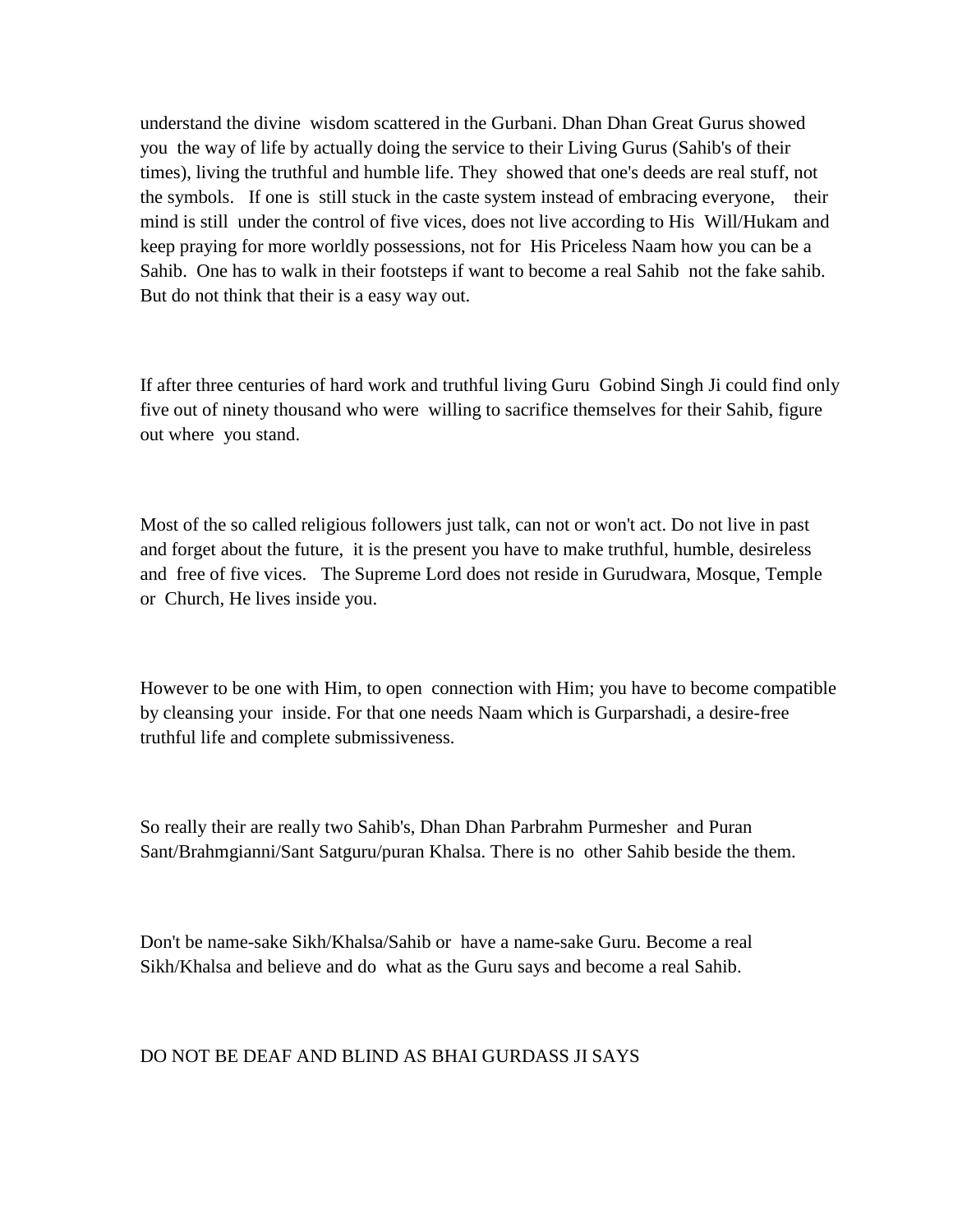They listen to the words of the Guru, but do not adopt loving devotion in their heart. They are blind and deaf though they have eyes and ears. Vaars Bhai Gurdaas Page: 17

#### LISTEN, UNDERSTAND AND ACT

Become the dust of the Saints; renounce your selfishness and conceit No one is my enemy, and no one is a stranger. I get along with everyone. SGGS 468

Some do not understand their origins, and without cause, they display their self-conceit. I (Guru Nanak) am the Lord`s minstrel, of low social status; others call themselves high caste.

This article has been written for the purpose of sharing knowledge of Truth and is not aimed at hurting anyone. Dass once again prostrates (dandaout bandhana) to everybody. The above has been written with the blessing's of my SAHIB : Dhan Dhan Parbrahm Parmeswar) and my Dhan Dhan Sant Satguru Baba Ji.

Lowest of the lower, Servant of the servants

Dass

## **16. Guru-Disciple Relationship**

Here are interesting quotes relating to the Guru-Disciple relationship, from a Buddhist perspective: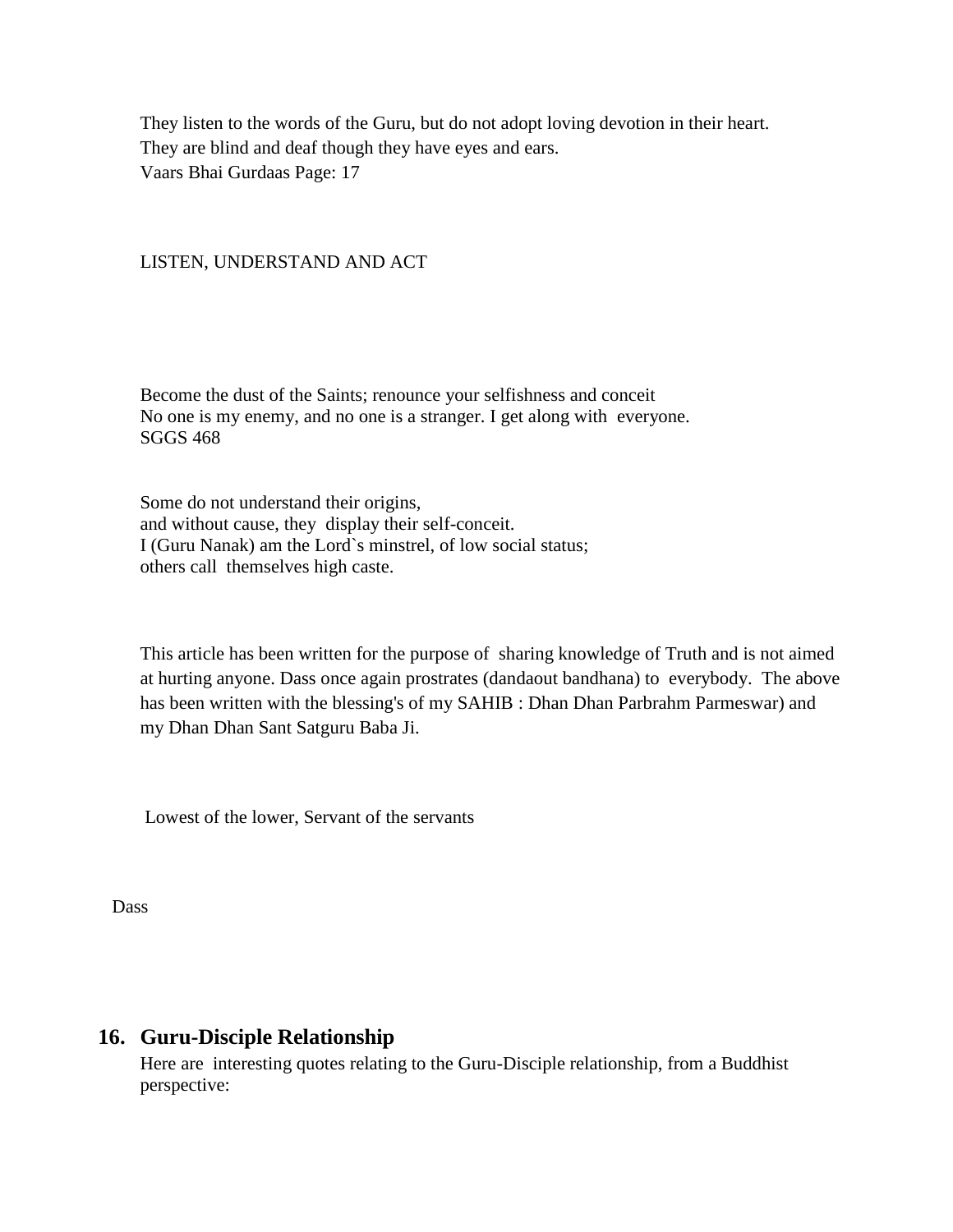"A good spiritual friend who will help us to stay on the path, with whom we can discuss our difficulties frankly, sure of a compassionate response, provides an important support system which is often lacking. Although people live and practice together, one-upmanship often comes between them. A really good friend is like a mountain guide. The spiritual path is like climbing a mountain: we don't really know what we will find at the summit. We have only heard that it is beautiful, everybody is happy there, the view is magnificent and the air unpolluted. If we have a guide who has already climbed the mountain, he can help us avoid falling into a crevasse, or slipping on loose stones, or getting off the path. The one common antidote for all our hindrances is noble friends and noble conversations, which arehealth food for the mind."

Ayya Khema

"To find a Buddha, all you have to do is see your nature. Your nature is the Buddha. And the Buddha is the person who's free: free of plans, free of cares. If you don't see your nature and run around all day looking somewhere else, you'll never find a Buddha. The truth is, there's nothing to find. But to reach such an understanding you need a teacher and you need to struggle to make yourself understand..."

Bodidharma

"If you are only studying Dharma for the sake of study, sake of development of your understanding of Dharma, if you are only studying Dharma intellectually, just intellectually on intellectual level, then I don't think you need a guru-disciple relationship. And also you can study with all kinds of teachers. It's like going to university. You study with different teachers or professors, and you go on, you move on. But if you wish to commit yourself to the path, then it is necessary, because one needs to know how to accomplish the realization, how to practice the Dharma."

Zasep Tulku Rinpoche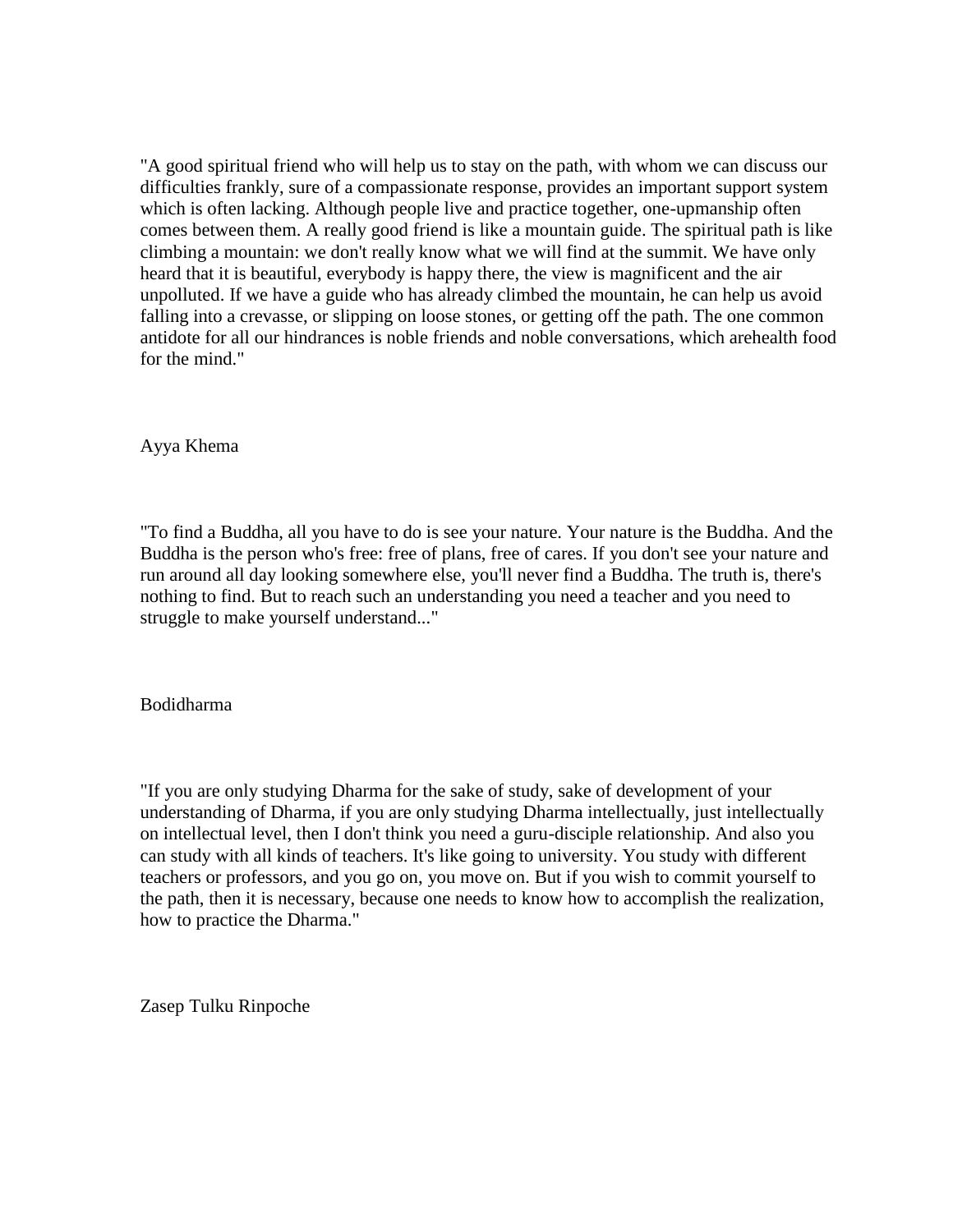'We need help on the spiritual path to guide us finding the right way. Obviously the best person to accompany us as a tour-guide is someone who has already successfully travelled the path. This person can help to quicken our progress and avoid obstacles. '

A proper disciple should avoid the so-called 3 faulty attitudes:

- being like an upside down vessel: refusing to learn and scepticism

- being like a leaking vessel: forgetting everything and showing no interest

- being like a polluted vessel: being very prejudiced and believing to know everything better than the teacher

As Lama Govinda writes in 'A Living Buddhism for the West':

"If a chela (disciple) is accepted by a Guru, he has to approach the teacher with trustful openness and devotion; these are the two basic conditions without which spiritual guidance is impossible. It is just here that many Western chelas make it hard for themselves, because they cannot bring themselves to bow to their teacher, and become upset when their prejudices and opinions are criticised. Even when they profess to love the teacher, they defend their position and defend their standpoint. ... A true guru is not concerned with imposing conformity of thoughts and feelings. He wants to arouse personal recognition and experience in the chela - not to teach him, but inspire him. But he also wants to liberate his chela from the attachments to opinions, prejudices, and dogmas - and this is often a painful process."

But, as Lowenthal and Short comment in 'Opening the Heart of Compassion':

"While respect for and openness to the teacher are important for our growth and freedom, blind devotion fixates us on the person of the teacher. We then become confined by the limitation of the teacher's personality rather than liberated by the teachings."

#### WHERE AND WHEN TO FIND A GURU?

"When we have prayed and aspired and hungered for the truth for a long time, for many, many lives, and when our karma has become sufficiently purified, a kind of miracle takes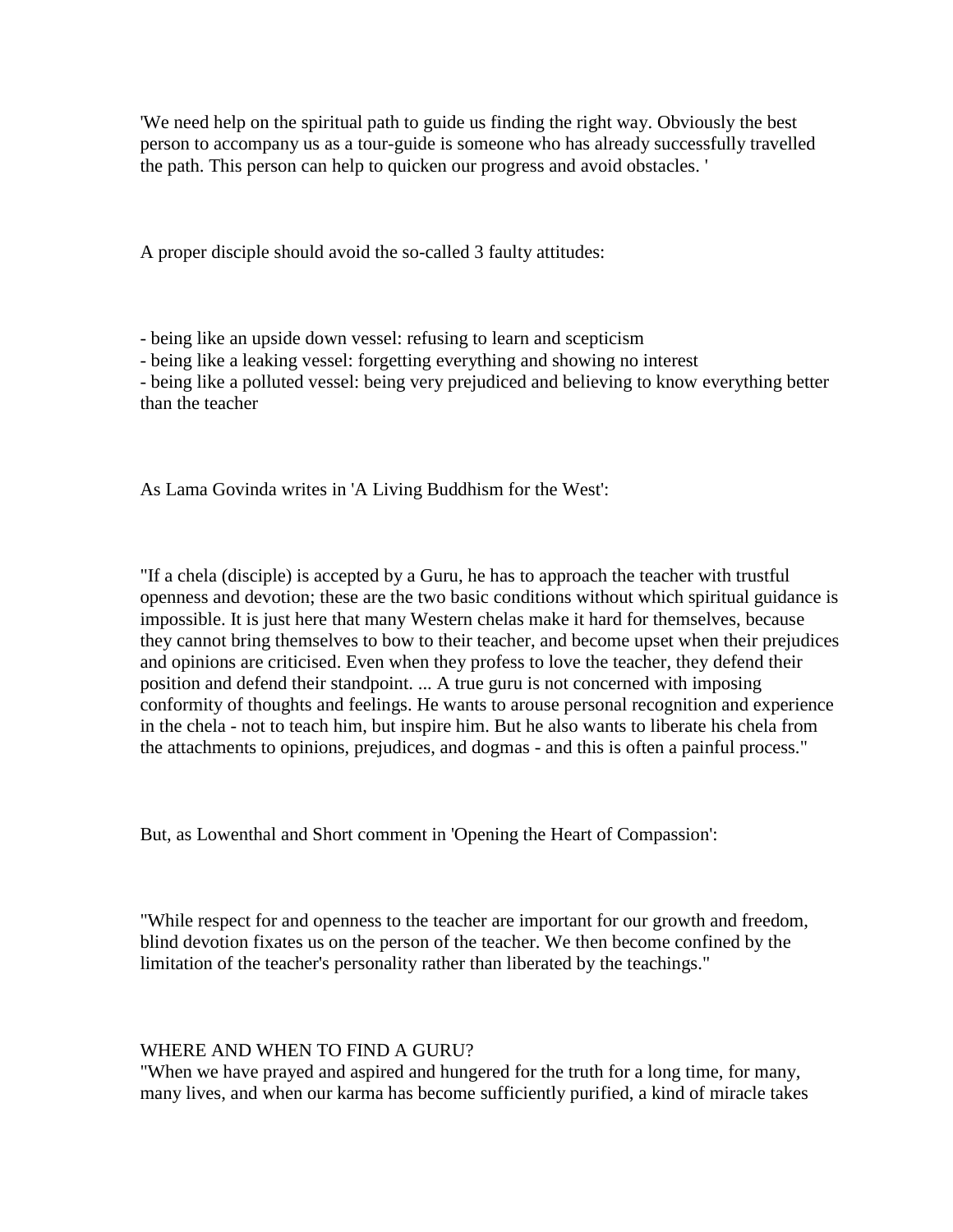place. And this miracle, if we can understand and use it, can lead to the end of ignorance forever: The inner teacher, who has been with us always, manifests in the form of the "outer teacher," whom, almost as if by magic, we actually encounter..."

Sogyal Rinpoche

# **17. The King Of 14 Realms**

QUESTION:- What does 14 lok parlok mean? Like when we say, "Baba jee is the king of 14 lok parlok".

ANSWER:-

Ik Oankaar Satnaam Satgur Parsaad Dhan Dhan Paar Braham Parmesar Dhan Dhan Guru Sangat Jee:

Kottan Kot Dandaut Parvaan Karna Ji, Gur Fateh Parvaan Karna Ji, Shukrana Parvaan Karna Ji

A guru ka pyara has asked a question about 14 lok parlok, so we have tried to answer his question, the entire guru ki sangat should benefit from his question.

Whenever we get a question in our mind the best thing is to  $\text{pray} - \text{so}$  let us  $\text{pray}$  to dhan dhan agam agochar anant beyant shree paar braham parmesar and dhan dhan guru for their kindness and blessings for us to make us understand the meaning of 14 lok parlok.

14 lok parlok means the entire spiritual world. This phrase basically covers everything related to spirituality, which takes a soul to the heights of the spiritual world – param padvi. There are seven seas of spiritual energy within our body. They are located at: forehead, throat, hirda, nabhi, lower portion of the body (where the sex organs are), lower part of the spine and center of the top of the head – called dassam duaar. Gurbani calls them "sat sarovar", meaning the seven centers of spiritual energy. These are the 7 LOK realms within the body, pind.

The one in the forehead is also called "trikuti". This is where the three channels of spiritual energy meet. These three energy channels are called ida, pingla and sukhmana. They originate at the lower part of the spine and meet at the trikuti.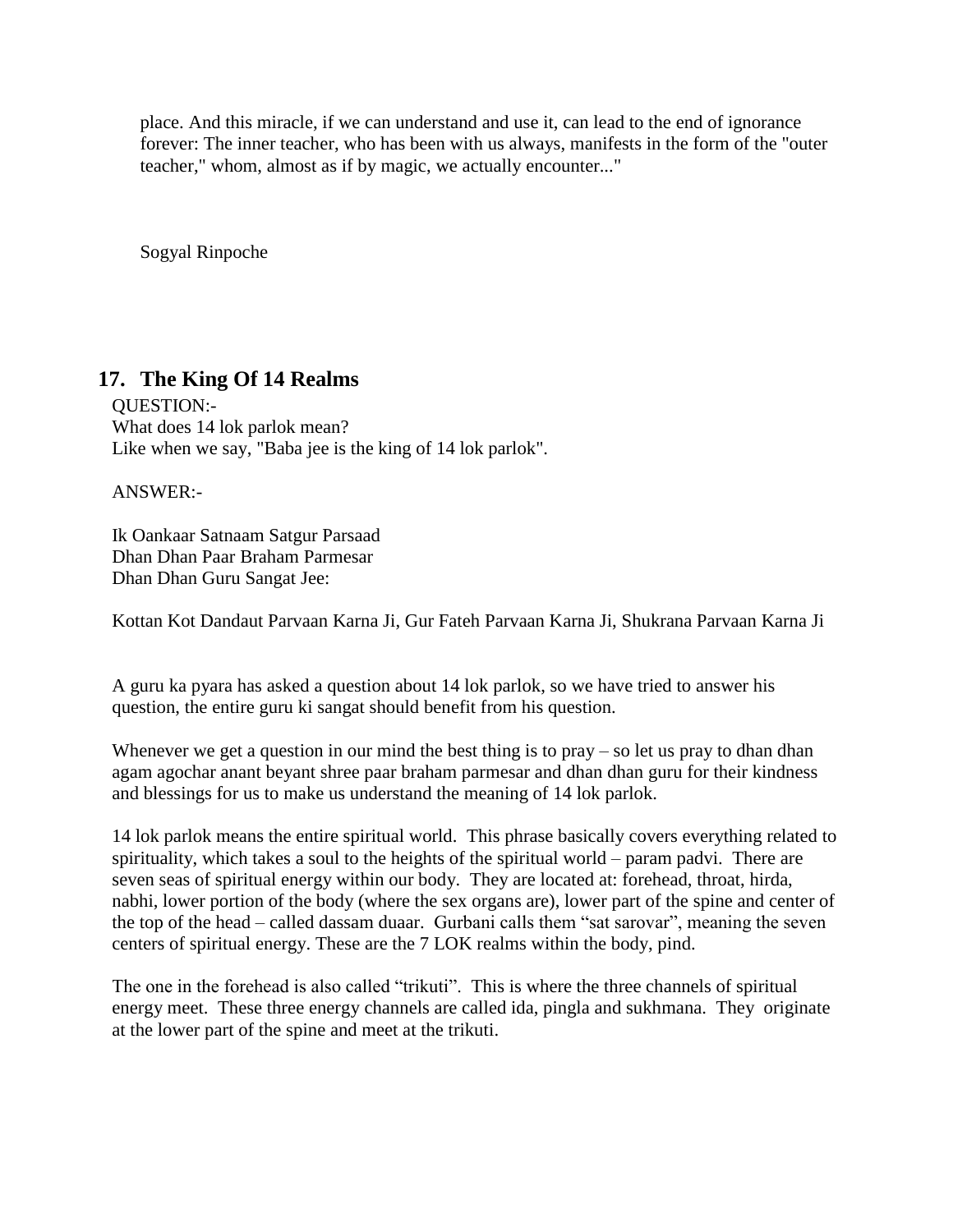These sat sarovars are the seven centers of spiritual energy. They are the internal sources of amrit which are activated by the gur parsaad of sat naam. When we get the gur parsaad of naam and naam simran and then when we are able to go into smadhee and sunn smaadhee. In these states of meditation the naam travels to the seven seas of spiritual energy and activates them. Another way to say it is that naam opens the doors of these seven centers of spiritual energy – internal amrit. Then at this point there starts an internal flow of amrit in the entire body and naam goes in to rom rom – every cell of the body. Also an internal mala of the naam jaap which is called ajapaa jaap is formed. Naam simran goes on by itself on a continuous basis.

The flow of naam starts from the forehead down the sarovars and then back up the spine into the dassam duaar. This activates all seven seas of spiritual energy - amrit. This is the internal mala. When this happens our body becomes full of amrit – called "amrit bhinnie dehurie" in gurbani. During this process our conciousness travels into the higher realms of Truth. There are seven realms of the Truth in the ascending order. They are called the 7 PARLOK realms. When our conscious travels through these realms of Truth then we become knowledgeable about that particular realm of Truth. We develop an understanding of whatever happens in that particular realm. By the time we reach the seventh realm of Truth we have achieved everything and our brain becomes fully active.

These seven realms of Truth are related to the outside world, the brahamand. The seven seas are related to the internal world within the body, pind. When amrit within the body become active in the seven seas and also when the concious travels through the seven realms of truth, a person becomes a braham gyani. They achieve complete control over their mind, over maya – panj doots and desires. They become a puran san and a puran khalsa. When this happens he gets completely absorbed in the nirgun saroop of Akal Purakh. As a person progresses through his bandgi and as these seas of spiritual energy are activated his understanding and knowledge of the Almighty and the creation becomes higher and higher. When a person becomes puran braham gyani then he becomes knowledgeable about the Creator and creation. He is blessed with all the eternal treasures and divine powers. At this point a person becomes brahmgiani and is called the king of 14 lok parlok.

Dassan Dass

FOLLOW UP QUESTION :

Satnaam sada satnaam dandauth bandhana ji thankyou for that divine wisdom, it has cleared up the spiritual path a little more. A few more questions to clarify please: 1) So the 14 LOK PARLOK, means the journey of the soul through the :-  $7$  LOK  $=$  7 chakras in the body and then once dassam duar is opened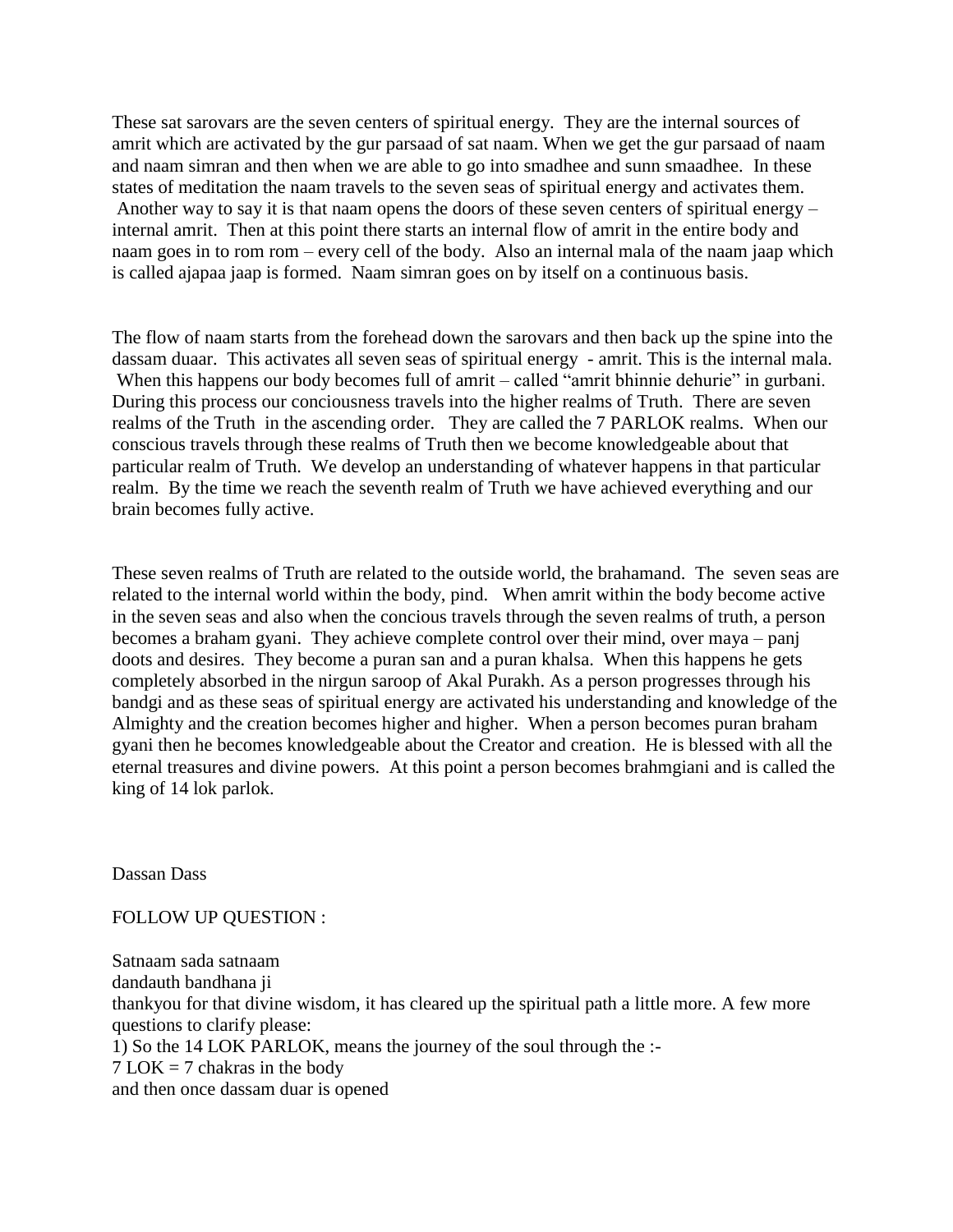$7$  PARLOK = 7 realms of Truth? 2) If the above is correct then can LOK be broken down as  $LOK$  1 = trikuti  $LOK 2 = throat$ LOK  $3=$  hirda LOK  $4=$  navel LOK 5= above sex organ  $LOK6=$  kundalini LOK7= dassam duar 3) What does the soul learn at each of these chakras? In a lot of literature it says eg solar plexus is where you hold fear and anxiety, you said once anger is in the navel/stomach, and ego is in the head. Could you match up each chakra to an emotion /dhoot? trikuti / dassam duar = closed due to HANKAR - cant see God. Need to open for dib drisht. throat  $= ?$ hirda = closed due to MOH? Need to open to feel God's love, this is Gods temple? solar plexus= closed due fear/anxiety navel = anger KRODH kundalini = closed due to KAAM ? Need to open for ...? Where does LOBH sit? 4) The 7 PARLOK beyond Dassam Duar. Are you in Sach Khand as soon as dassam duar is open?

What are the names of each of the 7 PARLOK?

What exactly does your soul learn at each level?

Does this mean there 7 realms withn sachkhand ..the radhosoamis believe in 4 realms.

What is the pitfall at each level?

I know this is a bit techncial and you can easliy say just do bhagati and you'll find out. But you have been through it and would be great if you could write as much as possible. Also because there is so much stiff out on te internet and i dont think anybody really knows. thanks

### FOLLOW UP ANSWER:

If there are images in this attachment, they will not be displayed.

### *IK OANKAAR SATNAAM SATGUR PARSAAD*

*DHAN DHAN GURU-GUR-GURBANI-SATGUR-SATNAAM-SAT SANGAT-SAT SAROVAR*

### *DHAN DHAN PAAR BRAHAM PITA PARMESAR JI*

*GURU PYARE JEE:*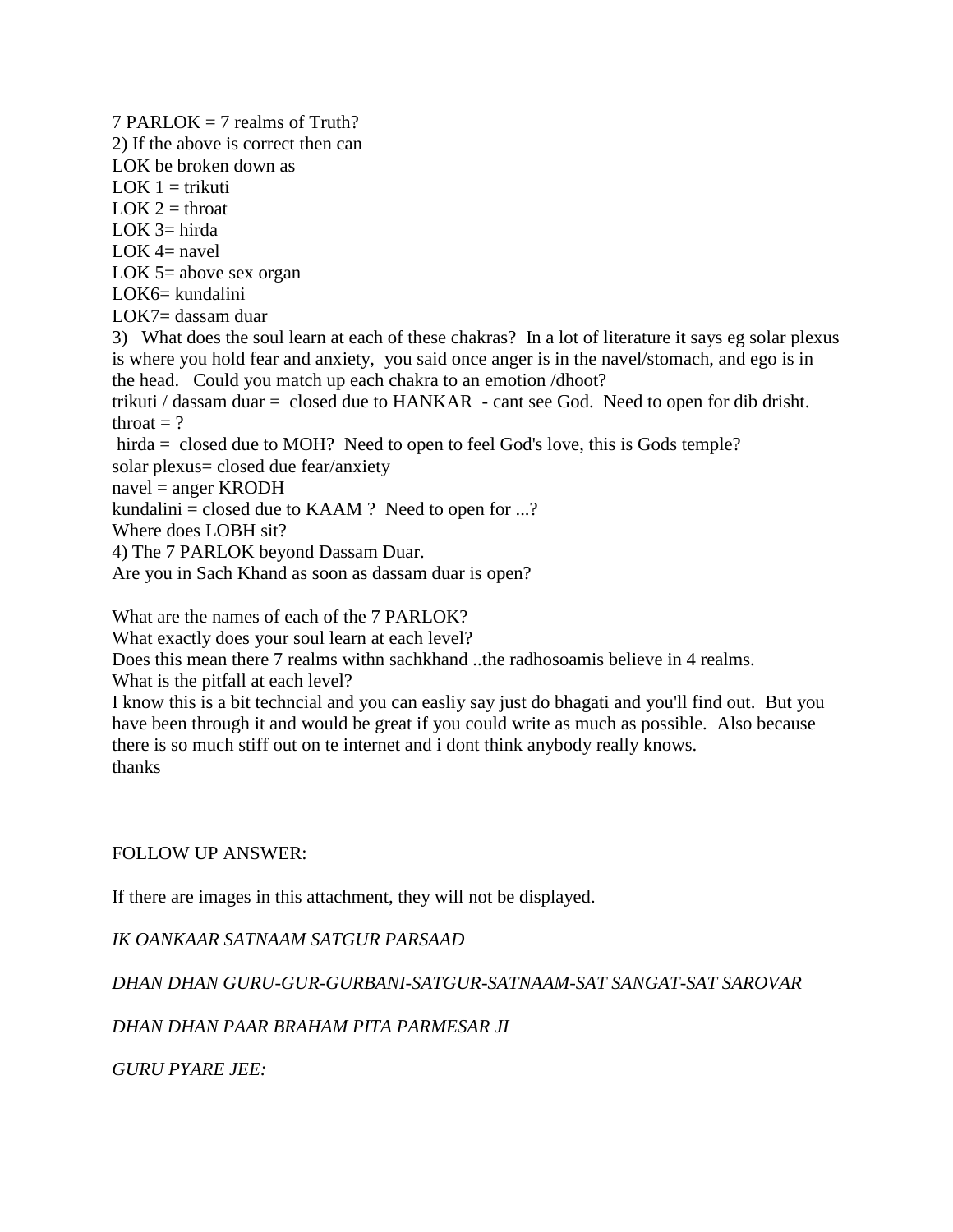### *GOD BLESS YOU ALL WITH THE DIVINE WISDOM TO KNOW THE DIVINE MEANING OF 14 LOK PARLOK.*

Satnaam sada satnaam

dandauth bandhana ji

thankyou for that divine wisdom, it has cleared up the spiritual path a little more. A few more questions to clarify please:

1) So the 14 LOK PARLOK, means the journey of the soul through the :-

7 LOK = 7 chakras in the body – *SAT SAROVAR*

and then once dassam duar is opened

7 PARLOK = 7 realms of Truth? *THAT IS TRUE, AS THE CONCIOUS GOES HIGHER AND HIGHER THE TRUTH ABOUT THE OUTSIDE WORLD RUN BY MAYA ARE REVEALED – MAYA MEANS PANJ DOOTS AND DESIRES, SO AS THE SOUL GOES HIGHER IN SPIRITUALITY THESE THINGS RELATED TO MAYA ARE UNFOLDED AND THE AWARENESS ABOUT WATCHING THESE DOOTS AND DESIRES BECOMES SHARPER AND SHARPER WITH THE ADVANCEMENT IN SPIRITUALITY, AND WHEN THE SOUL BECOMES AWARE OF THESE FIVE ENEMIES, AWARENESS ABOUT THESE FIVE MENTAL SICKNESSES STEALING YOUR AMRIT – NEGATIVE FORCES OPERATING AROUND YOU CAUSING TURBULANCES IN YOUR DAILY LIFE, AND YOU OPERATING UNDER THE INFLUENCE OF THESE FIVE ENEMIES OF YOURS AND THE AWARENESS ABOUT DESIRES BEING THE ROOT CAUSE OF ALL SUFFERINGS AND PAINS BECOMES A PART OF YOUR CONCIOUS ON A CONTINUOUS BASIS THEN YOUR UNDERSTANDING OF THESE FIVE DOOTS AND DESIRES BECOMES CRYSTAL CLEAR TO YOU – WHICH KEEPS YOUR MIND AWAKE AT ALL TIMES AND YOUR LEARNING TO STAY IN A STABLE STATE OF MIND KEEPS ON ENHANCING AND GROWING AND EVENTUALLY YOUR MIND BECOMES STABLE – WHICH IS CALLED ATAL AWASTHA – NOTHING CAN SHAKE YOUR MIND – AND YOU WINOVER THE MAYA COMPLETELY. SO THE UNFOLDING OF THE INTERNAL CHAKRAS – SAT SAROVARS AND REALIZATION OF THE DIVINE TRUTH OF THE OUTSIDE WORLD BEING RUN BY MAYA MAKES THE SOULD A KING OF 14 LOK PARLOK.*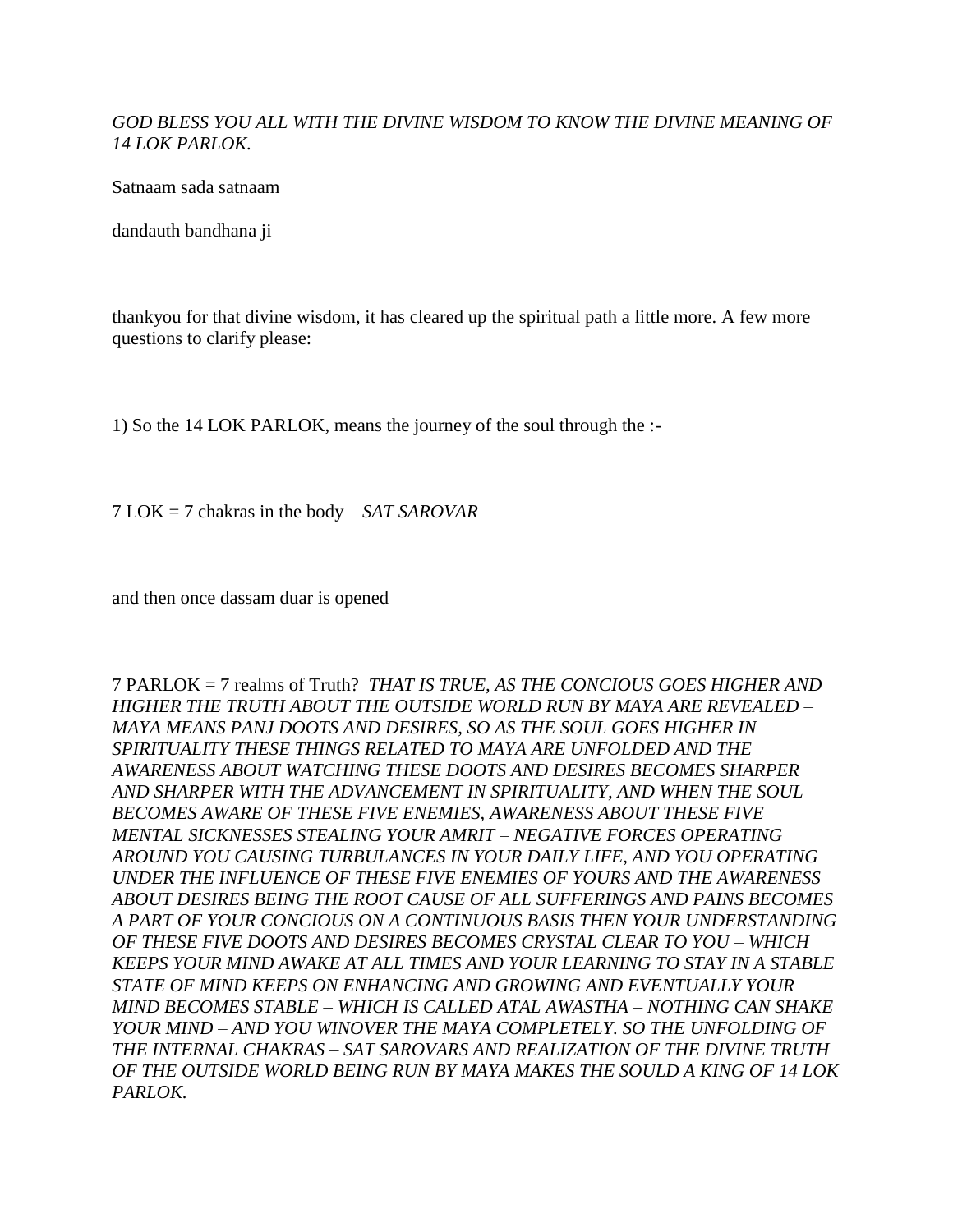2) If the above is correct then can

#### LOK be broken down as

LOK 1 = trikuti *- WHEN SIMRAN GOES IN TO MIND THE FIRST PART OF THE CHAKRA – SAROVAR IS ACTIVATED – THAT IS WHEN "EK BOOND AMRIT" IS RELEASED IN THIS CHAKRA – "EK BOOND GUR AMRIT DINA TAA ATAL AMAR NAA MUA" THIS HAPPENS WHEN SOUL GETS THE GUR PARSAAD AND GOES IN TO THE "KARAM KHAND", AT THIS STAGE THE NAAM SIMRAN GOES ON AN AUTO PILOT MODE – AJAPA JAAP AND THE ETERNAL BLISS IS FELT PHYSICCALLY – IN JOYOUS MOOD, AND AS SOON AS YOU SIT DOWN FOR SIMRAN YOU GO IN TO THE SMADHEE, WHENEVER YOU HAVE GURBANI OR KIRTAN PLAYING AROUND YOU, YOU CONCENTRATE A LITTLE BIT ON YOUR MIND AND YOU GO IN TO SMADHEE, THE SECOND PART OF THE CHAKRA IS THE TRIKUTI – WHEN THE BALANCE BETWEEN THE ENERGIES OF IDA AND PINGLA – SUN AND MOON – SUN TAKES OVER THE MOON, MEANS NEGATIVE ENERGY IS TAKEN OVER BY THE POSITIVE ENERGY, – WHICH BALANCES YOUR MIND AND TAKES IT TO ATAL AWASTHA EVENTUALLY – BASICALLY THE MIND IS ELIMINATED AND ALL YOUR SENSES COME UNDER THE DIRECT CONTROL OF PARAM JYOT – DIVINE WISDOM, ALL YOUR ACTION REACTIONS DEEDS ARE IN ACCORDANCE WITH THE DIVINE WISDOM – GURBAN. SO THIS BECOMES THE SOURCE OF DIVINE WISDOM, THE SAROVAR OF DIVINE WISDOM, THE DIVINE WISDOM STARTS TO FLOW FROM WITH IN ABOUT EVERYTHING AROUND YOU. PRACTICALLY THE DOOT OF EGO – AHANKAAR – HAUMAI LIVES IN THE HEAD, BUT WHAT TO TALK OF ONLY EGO WHEN THE TRIKUTI OPENS THEN ALL THE DOOTS ARE PHYSICALLY REVEALED AND A SENSE TO STAY IN FULL AWARENESS STATE IS ACHIEVED. FOR SOME PEOPLE THE TRIKUTI OPENS FIRST (BEFORE DASSAM DUAAR OPENS) FOR OTHERS DASSAM DUAAR OPENS FIRST. SO OPENING OF TRIKUTI IS THE CONTINUOUS FLOW OF DIVINE WISDOM AND THERE IS NOTHING THAT STANDS IN THE WAY OF DIVINE WISDOM WHICH COMES FROM WITH IN – NO ROAD BLOCKS.*

LOK 2 = throat - *ALL THAT COMES IN TO US ABOUT THIS SOURCE OF AMRIT IS THE CLEANSING OF THE BODY OF PHYSICAL AND MENTAL AILMENTS, IT SERVES AS A CHANNEL FROM THE FOREHEAD TO THE HIRDA AND A SOURCE OF SPIRITUAL ENERGY THAT CURES THE MENTAL AND PHYSICAL AILMENTS. THIS BRINGS IN THE SOFTNESS AND SWEATNESS IN THE VOICE AND SPOKEN WORDS, COMMUNICATION WITH OTHERS, IN PARTIULAR COMMUNICATION OF THE DIVINE WISDOM TO OTHERS – MAKES YOU MITH BOLRA, NO HATRED NO DISCRIMINATION FOR OTHERS, MAKES YOU EK –DRISHT AND NIRVAIR – LOVE FOR THE ENTIRE CREATION BECOMES YOUR HABIT AND YOU ARE FILLED WITH THIS DIVINE QUALITY, MAKES YOU VARY HUMBLE AND FULL OF HUMILITY.*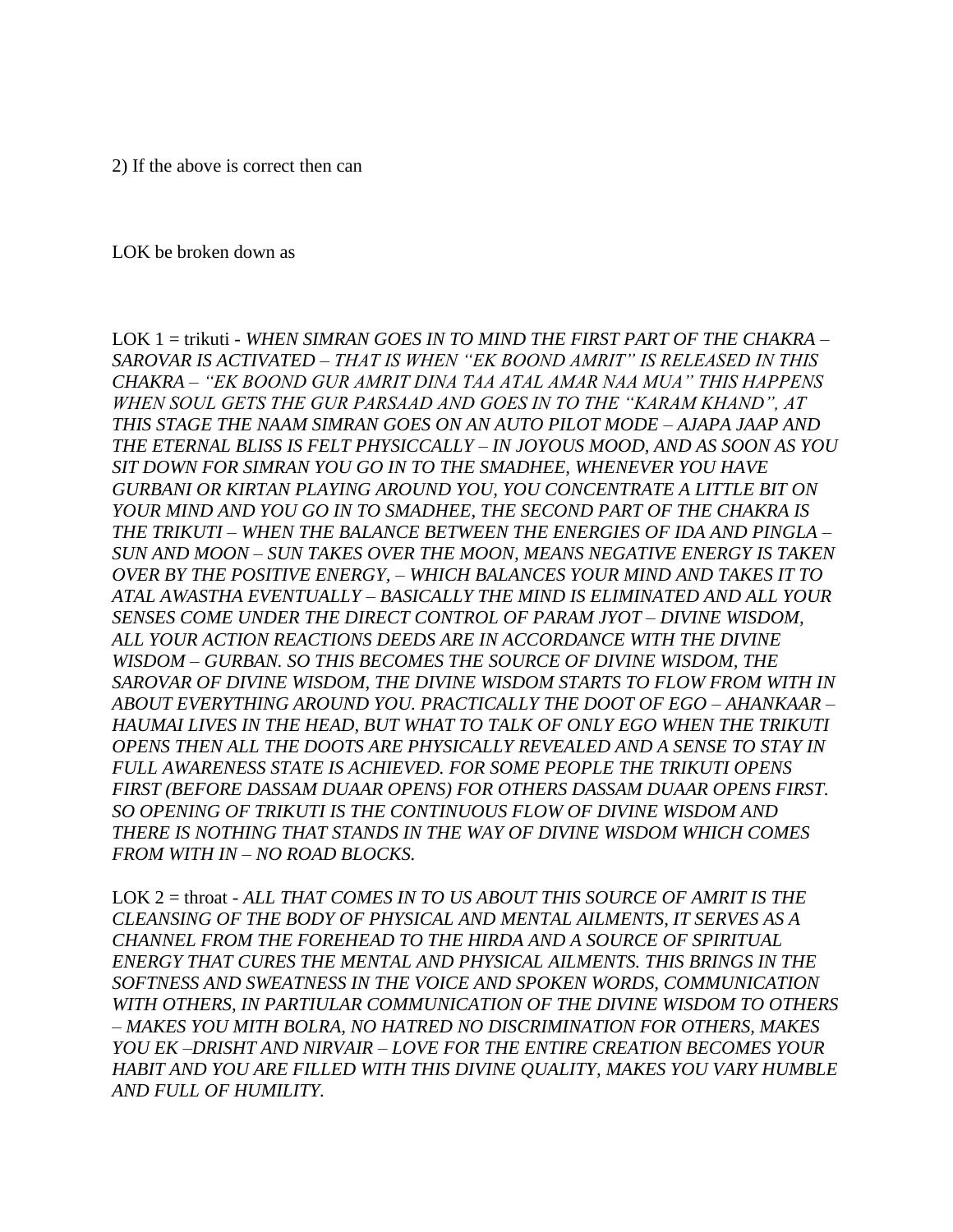LOK 3= hirda – *BRINGS IN ALL THE DIVINE QUALITIES AND BEHAVIOR CHANGES IN RESPECT OF OUTSIDE WORLD AND GETS SATURATED WITH ALL THE DIVINE QUALITIES. YOUR OUTLOOK TO THE OUTSIDE WORLD CHANGES COMPLETELY, YOUR HIRDA BECOMES A PURAN SACHYARA HIRDA, IT BECOMES INFINITE – BIG BY ABSORBING ALL THE DIVINE JEWELS AND DIAMONDS OF DIVINE QUALITIES. IT BECOMES A SANT HIRDA AND COMES UNDER PURAN SACHYARI REHAT – INTERNAL COMPLIANCE. THE DIVINE TRUTH – IK OANKAAR SATNAAM – ANMOLAK RATTAN HIRA COMES IN AND MAKES IT A PERMANENT HOME. YOUR UNCONDITIONAL LOVE FOR THE ENTIRE CREATION DEVELOPS, YOU BECOME NIRVAIR AND NIRBHAO, NO ILLUSIONS AND DELUSIONS, NO DUBIDHA AND BHARAMS REMAIN INSIDE YOU. YOUR TRUST AND DEVOTION, YOUR LOVE AND DEDICATION BECOMES INFINITE AND YOU*  GET ABSORBED IN THE MANSAROVAR COMPLETELY. THIS IS SPIRITUALLY THE MOST *IMPORTANT SAROVAR OF AMRIT WITH IN YOUR BODY (AFTER THE DASSAM DUAAR, WHICH IS THE HIGHEST LEVEL OF AMRIT – DIRECT CONNECTION WITH THE NIRGUN SAROOP – HIGHEST AMRIT ALSO CALLED ATAM RUS AMRIT – SOURCE OF ATAM RUS ON A CONTINUOUS BASIS)*

LOK 4= navel. T*HE NABHI KAMAL THAT IS WHAT IT IS KNOWN AS, THESE SAT SAROVARS HAVE ALSO BEEN ADDRESSED AS "KAMAL" – LOTUS FLOWERS IN GURBANI – PRABH KEY SIMRAN KAMAL VIGASSAN – WHEN WE DO NAAM SIMRAN THEN ALL THESE KAMALS BLOSSOM – THE LOTUS FLOWERS BLOSSOM. NOW THE KRODH – ANGER DOOT LIVES IN THIS AREA AND ONCE THIS IS ACTIVATED AND BLOSSOMS THEN THAT WILL FOR SURE DRIVE YOUR ANGER – KRODH OUT – AS THE NAAM GOES IN TO THIS PART OF THE BODY AND CONTINUES TO PURIFY THIS PART OF THE BODY THEN FOR SURE A STAGE COMES WHEN THIS KAMAL GOES TO FULL BLOSSOM STATE AND AT THIS POINT THE DOOT OF KRODH IS DRIVENOUT COMPLETELY FROM YOUR BODY. THE ACTIVATION OF THIS "SAT" SAROVAR WILL EARN YOU THE INTERNAL COMPLIANCE OF WINNING OVER THE DOOT OF ANGER – KRODH AND EGO – BECAUSE THESE TWO COMPLIMENT EACH OTHER, WHEN YOR EGO GETS HURT THEN YOU BECOME ANGRY AND WHEN YOU BECOME ANGRY THEN YOUR EGO GETS HURT, SO THE ACTIVATION OF THIS "SAT" SAROVAR WILL HELP IN KILLING YOUR HAUMAI – EGO AND ANGER BOTH SIMULTANEOUSLY, WHICH IS A VERY IMPORTANT INTERNAL COMPLIANCE – INTERNAL REHAR FOR BECOMING A KHALSA.*

LOK5= sex organ. *THIS IS THE AREA OF THE SEXUAL ORGANS, WHICH IS THE BASIS OF CREATION BUT IT GETS DIRTY WHEN IT IS ONLY RECOGNIZED AS A PART OF THE LUSTFUL BEHAVIOR OR IN TERMS OF LUST ONLY – THIS IN FACT IS THE MOST VITAL*  PART OF THE CREATION WHICH IS RESPONSIBLE FOR KEEP ON RUNNING THE *CREATION BY REPRODUCTION AND IS ONE OF THE GREATEST BOONS TO THE CREATION BY THE CREATOR, BUT WHEN WE GET TRAPPED IN THE LUST THEN IT BECOMES A CURSE AND LEADS TO OUR MENTAL DOWNFALL – MENTAL DEPRESSION AND MENTAL SICKNESSES, WRONG BEHAVIOR PATTERN AND SO ON. SO WHEN THIS SAT SATOVAR IS ACTIVATED THEN YOUR MIND STARTS TO GET A CONTROL OVER THIS KIND OF A BEHAVIOR, AND WHEN THIS KAMAL BLOSSOMS FULLY THEN YOUR MIND GETS A FULL AND COMPLETE CONTROL OF YOUR OWN SEXUAL BEHAVIOR. AT*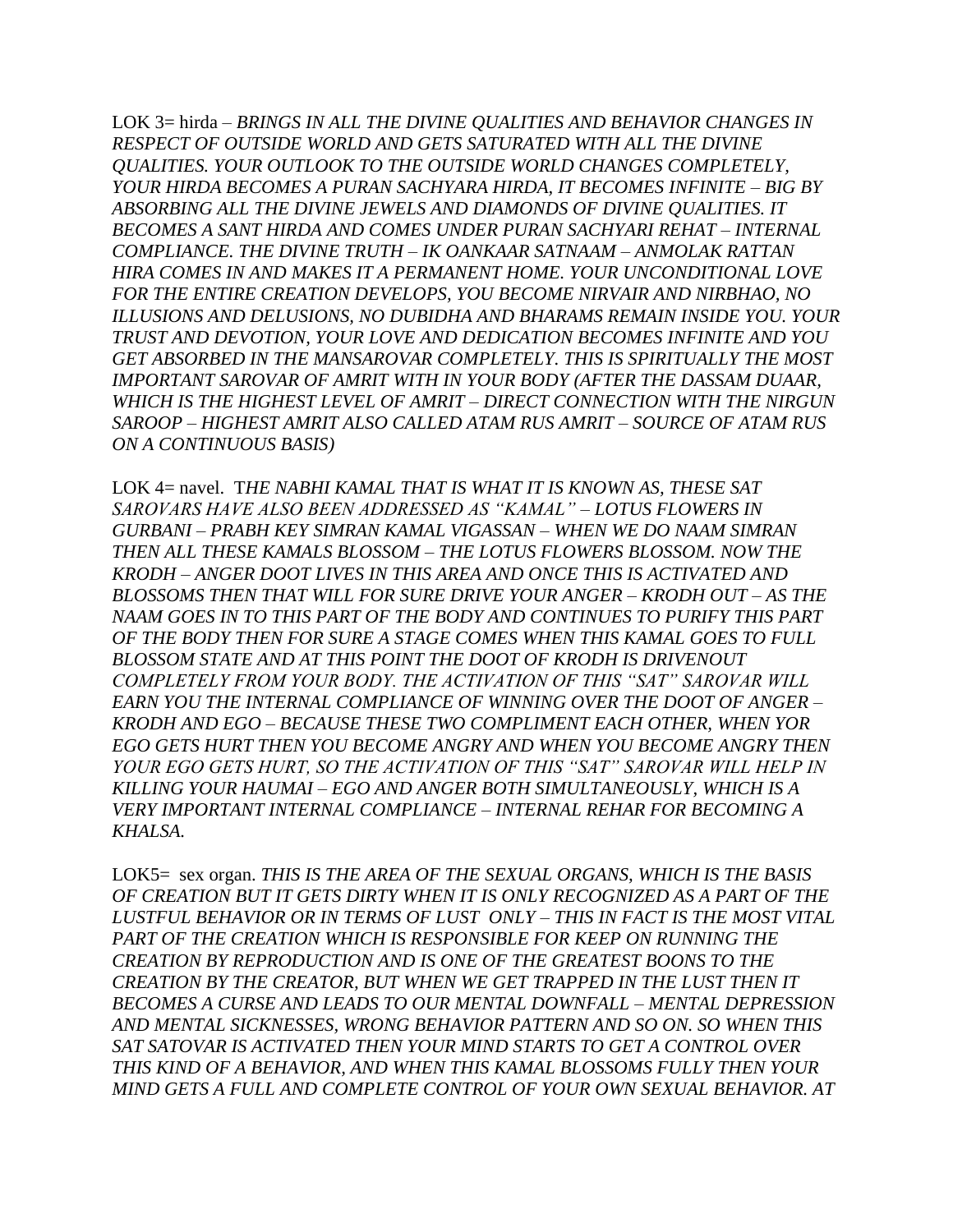*THIS STAGE YOUR MIND CANN'T BE DISTRACTED BY ANY LUSTFUL ENVIRONMENT AROUND YOU. THEN YOU START TO ENJOY THE DIVINITY IN THE BEAUTY OF THE OPPOSITE SEX AND NOT A DESIRE TO OWN AND MISUSE IT.THEN YOU SEE THE GOD AND DIVINELY LOVE IN ALL CREATIONS AROUND YOU AND YOU START TO RESPECT ALL WOMEN AS MOTHERS, SISTERS AND DAUGHTERS EXCEPT YOUR OWN SPOUSE AND FOR WOMEN ALL MEN ARE BROTHERS, FATHERS AND SONS EXCEPT THE SPOUSE. ANY BEHAVIOR WILL BE COUNTED AS A NEGATIVE AND LUSTFUL BEHAVIOR WHEN YOU CROSS THE LIMITS OF YOUR OWN SPOUSE, AND AS LONG AS YOU STAY WITH IN THE LIMITS OF YOUR OWN SPOUSE, YOU ARE OK. THIS IS ONE OF THE MOST IMPORTANT INTERNAL COMPLIANCE – INTERNAL REHAT. KAAM ALSO LEAD TO KAAMNA – MEANS DESIRES, WHICH LEAD TO ALL KINDS OF PROBLEMS IN YOUR*  LIFE. SO THIS CENTER OF SPIRITUAL ENERGY WHEN ACTIVATED HELPS US CONTROL *OUR BEHAVIOR IN RESPECT TO THE OPPOSITE SEX, WHICH IS A DIVINE GIFT – A GUR PARSAAD. THE PERSON WHO ACHIEVES THIS BECOMES A "JATI"*

LOK6= kundalini *IT IS THE LOWER MOST PART OF THE SPINE WHICH IS ALSO CALLED KUNDALINI BY THE YOGIS – GURBANI HAS GIVEN THE NAME OF "SAT" SAROVAR – SOURCE OF AMRIT – SPIRITUAL ENERGY AND THIS "SAT" SAROVAR WHEN ACTIVATED RESULTS IN RELEASE OF THE SECOND BEST LEVELS OF THE SPIRITUAL ENERGIES – THE TOP BEING THE DASSAM DUAAR. THE SOUL BECOMES VERY POWERFUL AND GETS BLESSED WITH A LOT OF SPIRITUAL POWER. THEN THIS AMRIT – WHICH IS REALEASED WITH THE BLOSSOMING OF THIS KAMAL – LOTUS THE AMRIT STARTS TO MOVE UP THE SPINAL CORD – BASICALLY THE ENTIRE NERVOUS SYSTEM IS EFFECTED WITH THIS – IDA, PINGLA AND SUKHMANA NERVES START FROM HERE AND GO ALL THE SAY UP TO THE DASSAM DUAAR AND TRIKUTI, THE FLOW OF AMRIT WHEN REACHES THE DASSAM DUAAR IT OPENS THE DASSAM DUAAR AND THEN IT TRAVELS TO THE TRIKUTI AND COMPLETELY ACTIVATES THE TRIKUTI KAMAL, THIS COMLETES THE MALA OF NAAM – AMRIT – AND THIS IS THE REAL DIVINE MALA OF AMRIT (A LOT OF PEOPLE USE A PHYSICAL MALA TO DO NAAM JAPNA – AND WHEN THEY DO SO THEIR ATTENTION IS CENTERED ON THEIR FINGURES WHERE THEY ARE MOVING THE MALA, THEIR FOCUS IS NOT IN THE SURAT OR MIND, SO UNLESS YOU FOCUS ON SURAT – MIND THEN HOW CAN YOU REALLY DO SIMRAN, BECAUSE SIMRAN IS IN THE SURAT – MIND AND HIRDA AND INTERNALLY NOT EXTERNALLY), WHEN THE TRIKUTI OPENS THEN THE DIVINE EYE OPENS AND THE FLOW OF THE BRAHAM GYAN STARTS WITH THE COMPLETION OF THIS INTERNAL MALA OF AMRIT, THEN FROM THE NERVES THE AMRIT TRAVELS TO THE ENTIRE BODY, EVERY CELL OF THE BODY GETS ILLUMINATED WITH THE DIVINE AMRIT – NIRGUN SAROOP AND AMRIT GOES IN ROM ROM.*

LOK7= dassam duar. *THIS IS THE MOST IMPORTANT ONES – JUST WOULD LIKE TO MENTION HERE THAT NONE OF THESE "SAT" SAROVARS OPEN WITH ANY KIND OF THE EFFORTS, A LOT OF PEOPLE TRY TO OPEN THE DASSAM DUAAR AND THEY END UP IN A PHYSICAL AND MENTAL HEALTH ISSUES BY FORCING THEM TO OPEN THE DASSAM DUAAR, IT IS VERY IMPORTANT TO UNDERSTAND OVER HERE THAT THESE "SAT" SAROVARS OPEN ONLY WITH THE GUR PARSAAD – FOR THAT MATTEER THE NAAM IS A GUR PARSAAD, PURAN BANDGI IS A GUR PARSAAD, NAAM SIMRAN IS A*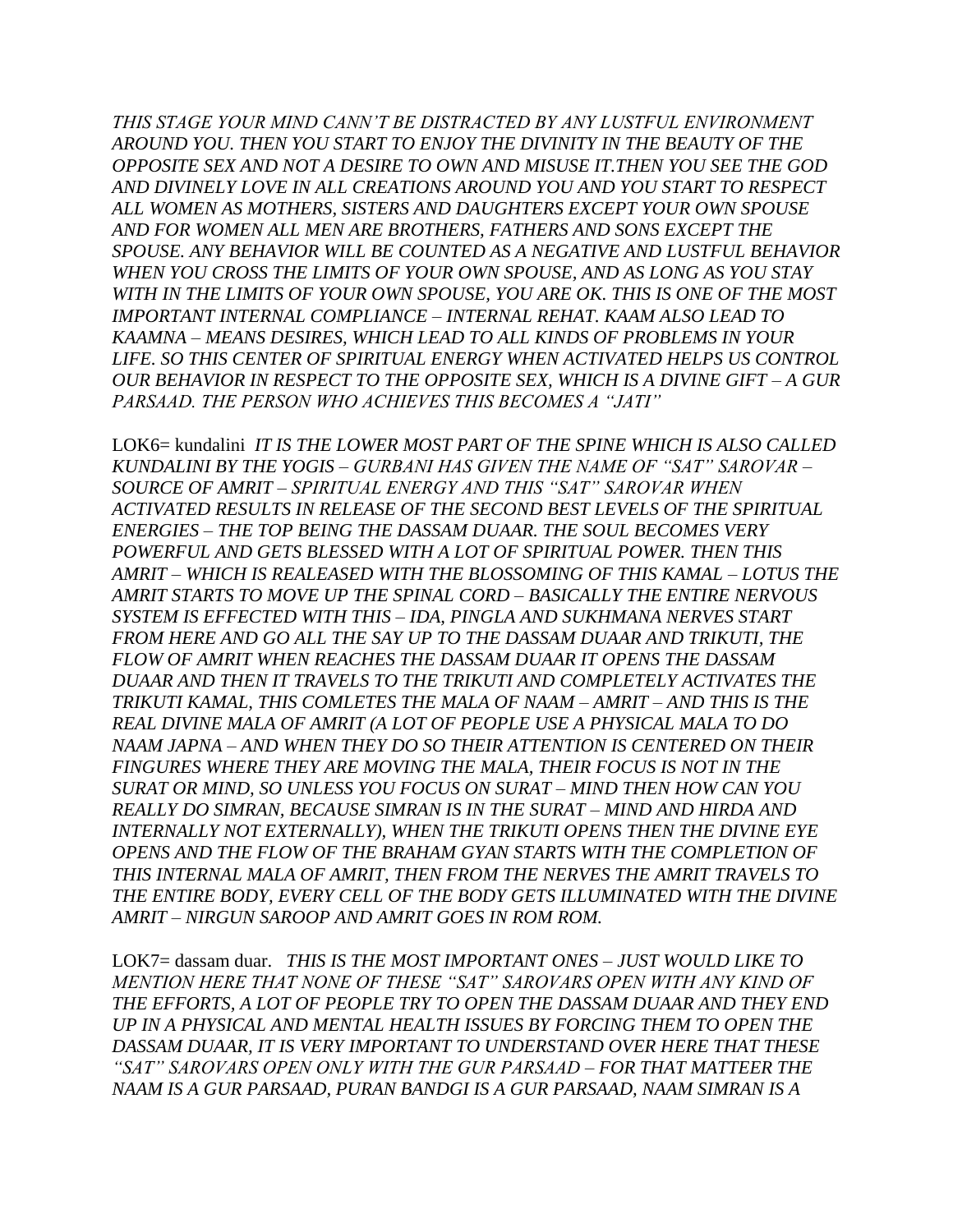*GUR PARSAAD, SEVA IS A GUR PARSAAD, IT IS A GUR PARSAADI KHEL, SO PLEASE DON'T TRY AND OPEN YOUR DASSAM DUAARS AND END UP IN PHYSICAL HEALTH AND MENTAL HEALTH PROBLEMS. DASS'S FATHER-IN-LAW IS A LIVE EXAMPLE WHO TRIED TO DO SO AND ENDED UP IN PHYSICAL HEALTH ISSUES, THERE IS ANOTHER MISHAPPENING IN ONE OF THE FAMILIES KNOWN TO THIS SEVAK, A YOUNGER PERSON TRYING TO DO SO LOST HIS ABILITY TO SPEAK AND SOME OTHER SERIOUS HEALTH ISSUES, SO PLEASE THE BEST THING YOU CAN DO IS TO PRAY FOR THE GUR PARSAAD OF NAAM, PURAN BANDGI, NAAM SIMRAN AND SEVA AND IF YOU ARE FORTUNATE THEN YOU WILL BE BLESSED DIVINELY FOR THIS GUR PARSAAD. WHEN THIS "SAT" SAROVAR IS ACTIVATED THEN YOU START HEARING PANCH SHABAD ANHAD NAAD MUSIC IN THE DASSAM DUAAR AND A PERMANENT CONNECTION IS FORMED WITH THE NIRGUN SAROOP OF DHAN DHAN PAAR BRAHAM PITA PARMESAR JI AND A CONTINUOUS FLOW OF AMRIT STARTS TO FLOW IN FROM THE DASSAM DUAAR – SO 7 INTERNAL LOKS AND 7 EXTERNAL LOKS BECOME UNITED AND BECOME 14 LOK PARLOK, AND THE PERSON WHO REACHES THAT LEVEL OF THE SPIRITUAL WORLD IS CALLED A KING OF 14 LOK PARLOK.*

*THESE CHANGES IN THE SPIRITUAL STATUS OF A PERSON COME WITH THE GUR*  PARSAAD AND ACCORDING TO THE TOLERATING CAPACITY OF THE BODY, IT IS *TERMENDOUS SPIRITUAL POWER WHICH CAN ONLY BE TOLERATED BY THE BODY AS THE BANDGI GOES HIGHER AND SOUL KEEPS ON BECOMING MORE AND MORE PURIFIED, AND AS THE SOUL – HIRDA KEEPS ON IMPROVING THE TOLERANCE OF THE BODY TO TOLERATE THE PURITY – AMRIT KEEPS ON ENHANCING, BY VIRTUE OF THIS THE SAT SAROVARS ARE ACTIVATED IN ACCORDANCE WITH THE TOLERATION POWER OF THE BODY FOR SPIRITUAL ENERGY. SO IT IS ALL GUR PARSAAD AND CAN'T BE DONE BY ONE SELF.*

4) The 7 PARLOK beyond Dassam Duar.

*THIS HAS ALREADY BEEN TALKED ABOUT, SOME ADDITIONAL COMMENTS: WHEN THE DASSAM DUAAR OPENS AND BANDGI GOES HIGHER AND HIGHER AND THEN A STAGE COMES WHEN THE BANDGI IS ACCEPTED BY AKAL PURAKH AS PURAN AND AT THIS STAGE THE SOUL BECOMES A KHALSA SOUL, A SANT SOUL, A BRAHAM GYANI, A SATGUR AND BECOMES UNDER THE PURAN SACHYARI REHAT AND BECOMES A SACH KHAND IN ITSELF.* 

Are you in Sach Khand as soon as dassam duar is open?

*NOT NECESSARY, IT NORMALLY OPENS IN KARAM KHAND AND THEN THE BANDGI GOES IN TO THE SACH KHAND AND COMPLETION OF BANDGI HAPPENS IN THE SACH KHAND, MAYA COMES UNDER CONTROL OF YOURS ONLY AFTER THE PURAN BANDGI AND HUKAM FOR SEVA OPENS UP.*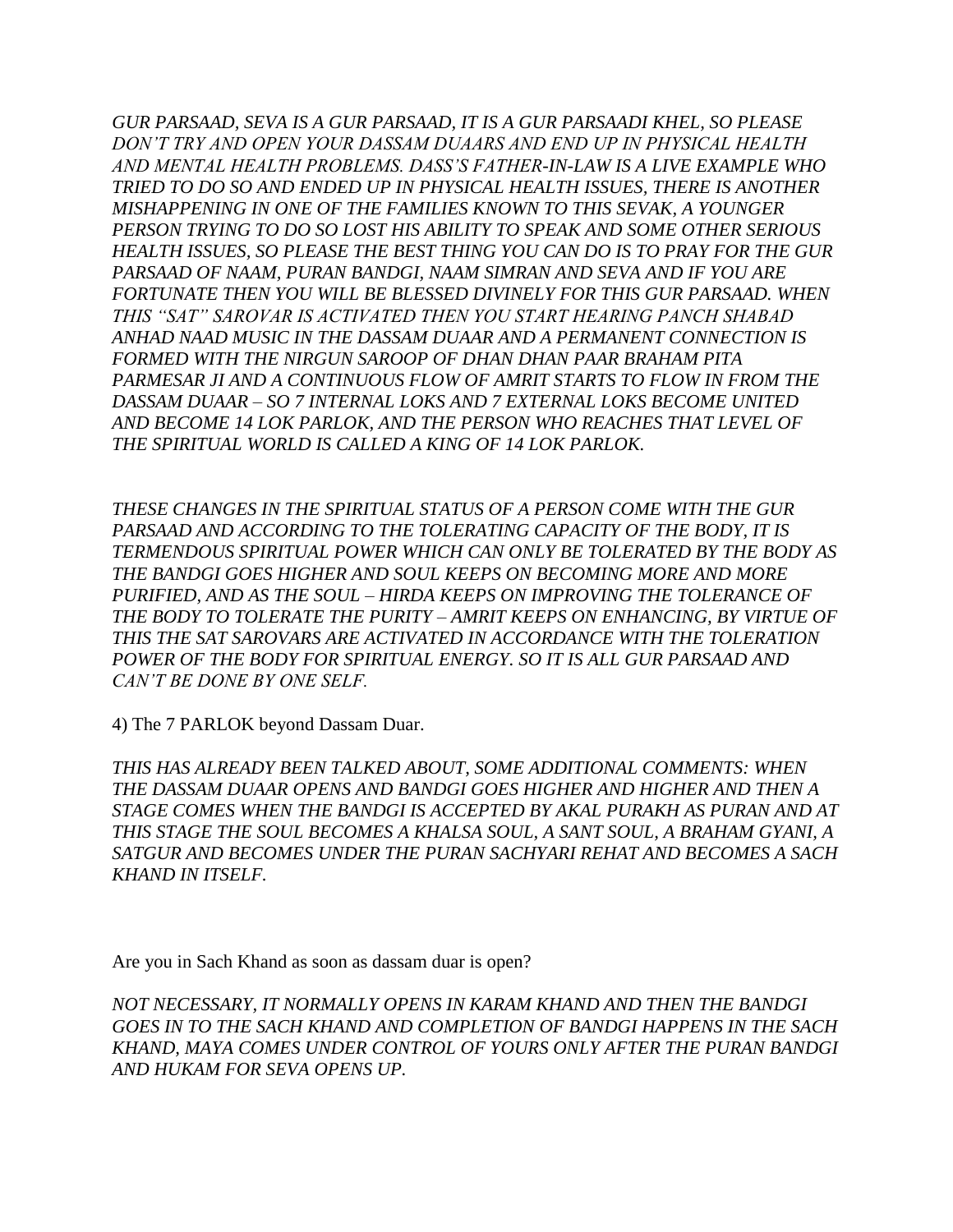What are the names of each of the 7 PARLOK? – *DON'T KNOW IF THERE ARE ANY NAMES, NOT IN GURBANI, EVEN THE CHAKRAS NAMES ARE NOT IN THE GURBANI. IF YOU USE OTHER TERMINILOGY THEN WE SHOULD CLARIFY THAT – FROM PATANJALI'S OR SO ON.*

What exactly does your soul learn at each level?

*ALREADY COVERED*

Does this mean there 7 realms withn sachkhand ..the radhosoamis believe in 4 realms.

*DON'T KNOW NOTHING ABOUT WHAT RADHASOAMIS BELIEVE IN, IT IS NOT A QUESTION OF BELIEVING BLINDLY, IT IS A QUESTION OF BEING FORTUNATE TO BE BLESSED WITH ALL THESE GUR PARSAADS AND PHYSICALLY GOING THROUGH THEM AND EXPERIENCING THEM AND BY SO WE MEAN WHATEVER GURBANI SAYS COMING TRUE TO YOU.*

What is the pitfall at each level?

*THE PITFALL IS VERY SERIOUS, YOU CAN EVEN BE DROPPED BACK FROM THE HEIGHTS OF THE SACH KHAND UNTIL YOUR BANDGI IS COMPLETE AND ACCEPTED BY THE AKAL PURAKH AND YOU REACH THE PARAM PADVI AFTER WINNING THE MAYA COMPLETELY, UNTIL THEN YOU CAN FALL BACK VERY EASILY – THAT IS WHY BANDGI IS CALLED TO WALK ON THE EDGE OF KHANDA – IT IS VERY SLIPPERY PATH AND WE HAVE SEEN THAT HAPPEN AROUND US, THERE WERE SO MANY PEOPLE WHO WERE FORTUNATE TO GO IN SMADHEE AND SUNN SMADHEE AND TO VERY ADVANCED SATGES IN KARAM KHAND BUT WHEN THE MAYA CAME TO TEST THEM THEY FELL FLAT ON THEIR BACK AND WENT BACK TO THEIR PREVIOUS LIFE OF MAYA. LOT OF THESE PEOPLE HAD FREQUENT GURU DARSHANS AND PARKASH DARSHANS AND A LOT OF SPIRITUAL EXPERIENCES BUT WHEN MAYA CAME TO TEST THEIR LOVE AND DEVOTION FOR THE GUR AND GURU THEN THEY STARTED THINKING THAT THEY HAVE DONE SOMETHING WRONG AND BECAME NINDAKS AND FELL BACK TO SQUARE ONE. THEY DIDN'T REALIZE THAT THIS IS MAYA THAT IS ATTACKING THEM, THAT THEY HAVE TO PASS THESE TESTS OF NINDYA AND MAYA TO BE ONE WITH GOD FOR EVER BUT THEY LOST EVERYTHING THEY HAD BY NOT REALIZING THIS DIVINE TRUTH. SO WHOSOEVER IS READY TO SACRIFICE EVERYTHING FOR NAAM WILL BE SUCCESSFUL, OTHERWISE THE ATTACHMENT TO WORLDLY MAYA THINGS WILL THROW YOU BACK IN THE SCUM OF MAYA – THAT IS WHY GURBANI SAYS "TUNN MUNN DHAN SABH TERA" AND YOU HAVE TO DO THAT*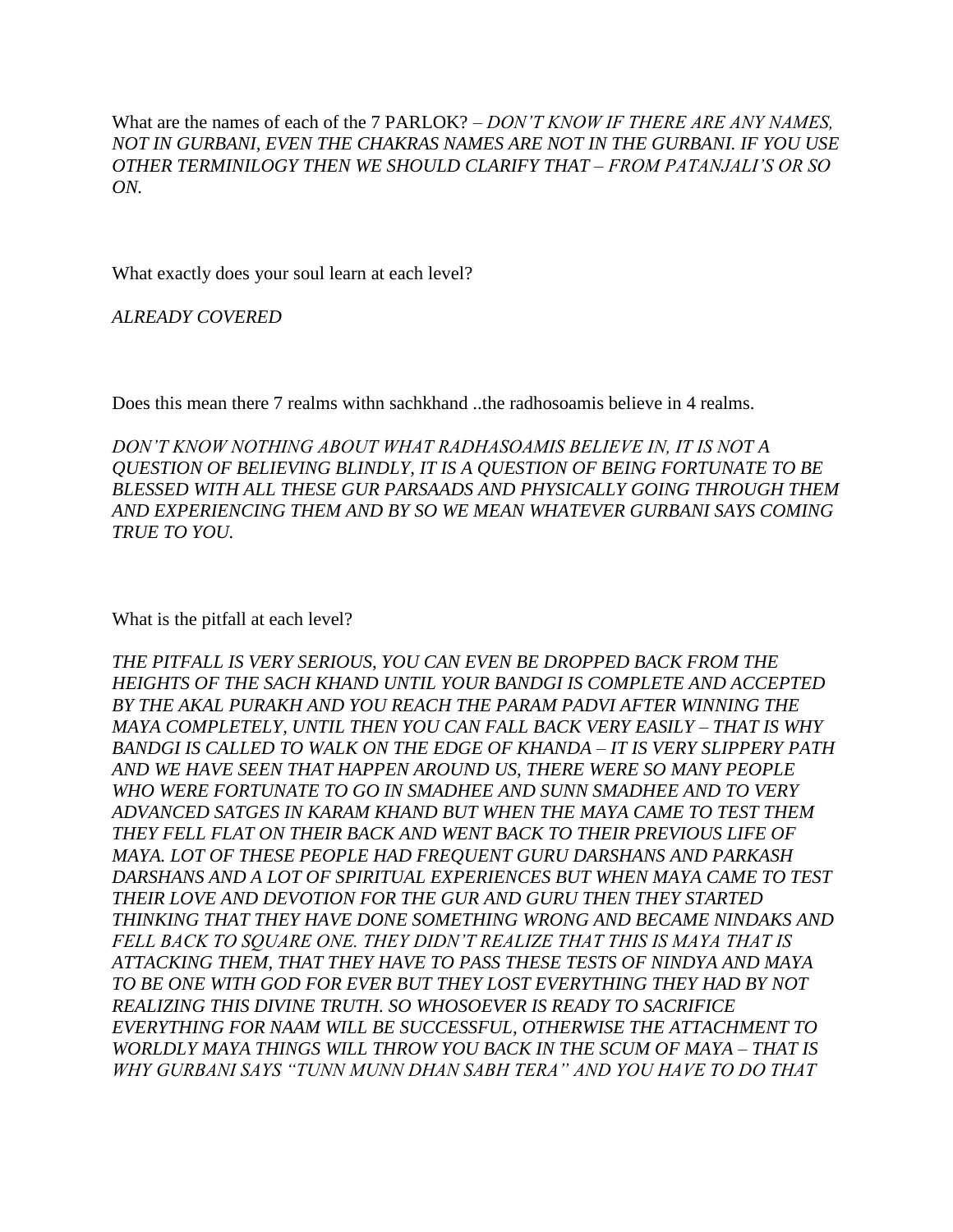*PHYSICALLY. A LOT OF PEOPLE COMPLAIN ABOUT THEIR SIMRAN NOT GOING WELL – FOR THEM THE QUESTION IS:*

- 1. *HAVE YOU GIVEN YOUR TUNN TO THE GURU?*
- 2. *HAVE YOU GIVEN YOUR MUNN TO THE GURU?*
- 3. *HAVE YOU GIVEN YOUR DHAN TO THE GURU?*

*UNLESSS YOU GIVE TUNN MUNN AND DHAN TO THE GURU YOU WILL NOT BE ENTITLED TO THE GUR PARSAAD OF NAAM, NAAM SIMRAN, PURAN BANDGI AND SEVA.*

I know this is a bit techncial and you can easliy say just do bhagati and you'll find out. But you have been through it and would be great if you could write as much as possible. Also because there is so much stiff out on te internet and i dont think anybody really knows.

thanks

dust of your feet

*WHATEVER GUR AND GURU HAVE GIVEN US WE HAVE NO HESITATION IN GIVING IT TO THE TRUTH SEEKERS AND WHATEVER WILL CONTINUE TO COME TO US WE WILL CONTINUE TO SHARE WITH THE SANGAT WITH THE GUR KIRPA AND GUR PARSAAD. GOD BLESS YOU ALL WITH THE GUR PARSAAD OF NAAM, NAAM SIMRAN, PURAN BANDGI AND SEVA. WHOSOEVER WILL GIVE HIS TUNN MUNN AND DHAN TO THE GURU WILL BECOME A KING OF THE 14 LOK PARLOK, THIS IS OUR DIVINELY PROMISE TO YOU ALL – WHOSOEVER READS IT AND DOES IT WITHOUT WASTING A SINGLE SECOND WILL GO ON THE FAST TRACK TO SACH KHAND.*

*DASSAN DASS*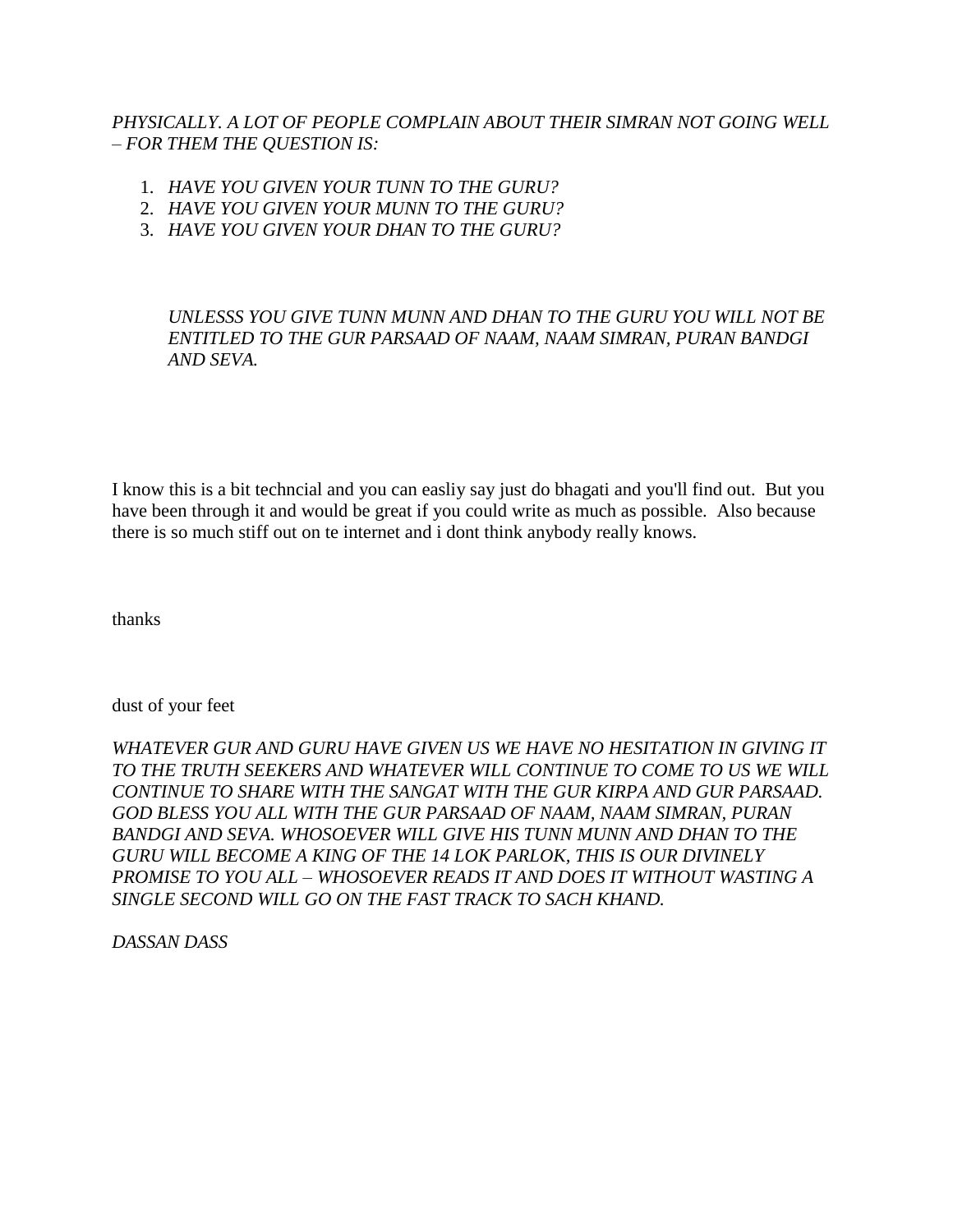## **18. Satnaam is the Satguru**

We find one of the biggest delusions that has clouded a lot of people's beliefs is that one does not need a 'living' Guru, or that there can be no 'living Guru'. Guru Granth Sahib Jee is the praise of Naam.

Naam is Dhan Dhan Paar Brahm Parmesar's creative power/energy. It is Naam that brought the whole of creation into existence and sustains it every second. This is the same Naam that those wanting to meet God yearn for, we yearn for the Naam to come into our heart to allow us to blossom. We want the Naam to saturate our every cell. We want to realise Truth in our soul. Gurbani tells us that IK OANKAAR SATNAAM - there is one God and His name is Truth, his creative energy is truth (SAT). Gurbani also says:

I am blind; Your Name, O Creator Lord, is my only anchor and support.

SGGS 727

Naam is clearly that energy that will help us find the way. Therefore Naam is the inner spiritual guide – the Guru. Baba Jee said to us that Naam is our Guru and if someone was to ask who our Guru is, we should say 'SATnaam is our Guru.' When Gurbani says

The Word, the Bani is Guru, and Guru is the Bani.

Within the Bani, the Ambrosial Nectar is contained.

If His humble servant believes, and acts according to the Words of the Guru's Bani,

then the Guru, in person, emancipates him. ||5||

### SGGS 982

Gurbaani also equals Naam. So in effect this verse is saying that Naam is the Guru and Guru is Naam and all the Amrits are contained within the Naam. The second line says that when a servant listens to what the Naam (SAT - Eternal Truth) says, then the Guru (Naam) will be revealed in person. If we are able to believe that the entire Brahmand (creation) has manifested out of His Naam (SAT – Truth) - then why is it difficult to believe that this Naam (SAT) can manifest itself in a human being? When this Naam does manifest itself in a human being that person has the SAT inside - therefore he becomes the SATGuru. At this stage it is important to keep in mind that the Guru is still Naam (SAT) but now it is in human form. This person is no longer a mere mortal This is the opportunity for the disciples to interact with Naam, learn from Naam, get direction from Naam in a way that it can be understood.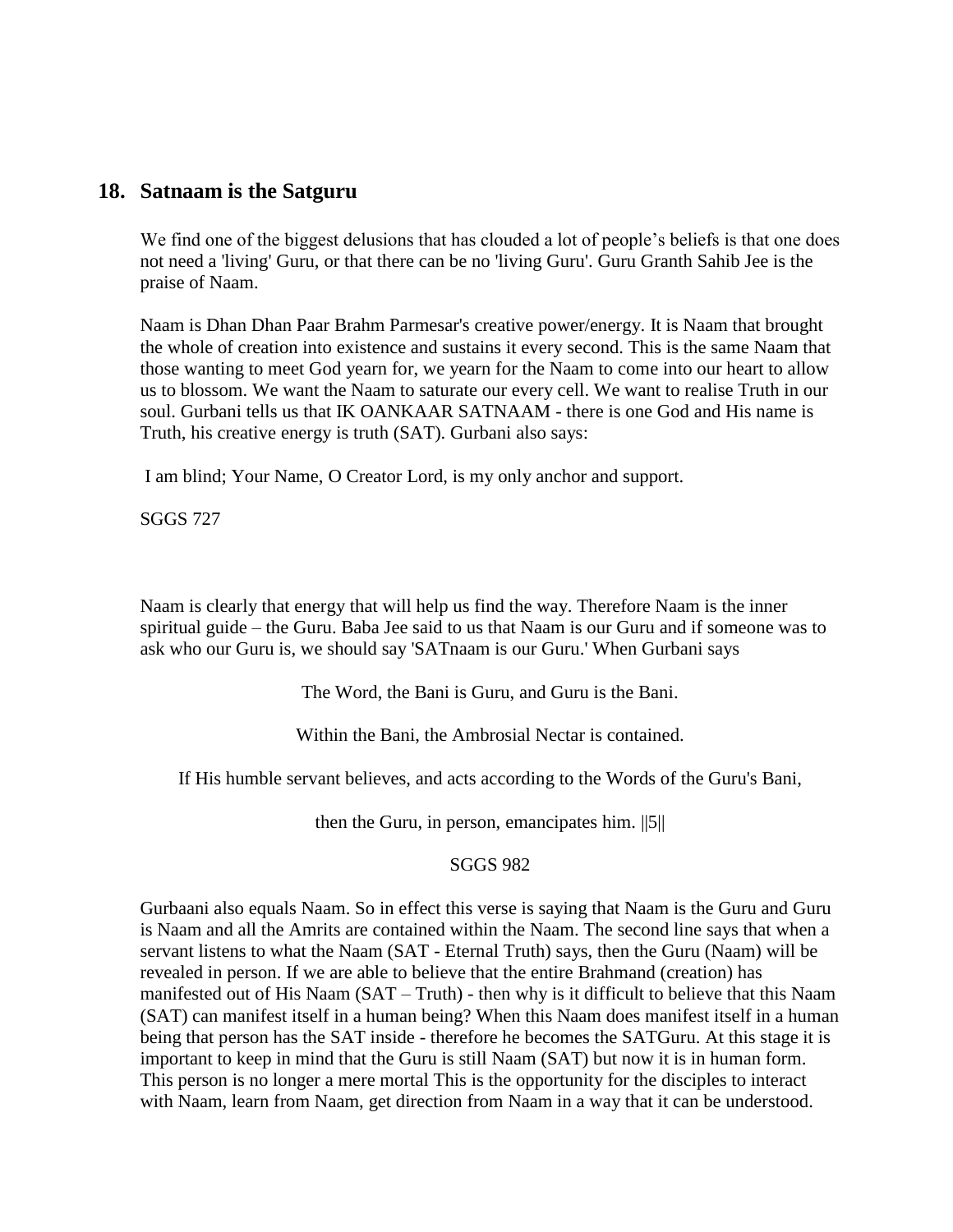Naam itself is directing the sevak back to itself. This is why there is so much praise given to the SatGuru in Gurbani.

Unfortunately, it has been misunderstood which has led the masses to believe that they do not need a living Guru. But to be a disciple (meaning of 'Sikh') ones needs a teacher, we can have all the manuals - but the value of a teacher who has lived through what is being taught is immeasurable. Please forgive this fool for any mistakes and mis-interpretations,

Kiram Jant

# **19.My Guru is Perfect and Complete**

A greatly blessed spiritual person I know said to me that once she was wondering how Gurbani came to the Guru's. And then many times in her life a shabad would come into her mind and she would just keep reciting it in her mind for days or weeks. And all of a sudden it would go again and she would struggle to even remember it. But it served its purpose for that stage in her life. I love the following shabad, it is so beautiful, it has been going around in my soul for the last couple of months. It is so perfect so humble it contains everything my heart yearns for, I feel like I am listening to Guru Arjun Dev ji himself when I hear it or sing it (in my croaky voice!) . Everytime my mind had any doubts about Baba ji being able to be Satguru then this shabad has given me mind faith and strength. Everything I read in this shabad has been experienced and explained in articles by Dassan Das (Slave Of God's Slaves) and others from the Guru's sangat. The key points of the shabad are

- Serve the Satguru and recieve your hearts desires
- Dont have any doubts the Satguru is perfect
- The real pool of nectar in the body, Amritsar is overflowing ----- and it is overflowing in the satnaam sangat
- Gods feet reside in the heart, the beloved of God, Raam Piaray have the manifested light in them
- the unstruck melody resounds inside
- when the guru is pleased one meets the God the True King and has a peaceful life.

That is everything my heart desires, that is everything that Baba Ji's sangat has experienced and been blessed with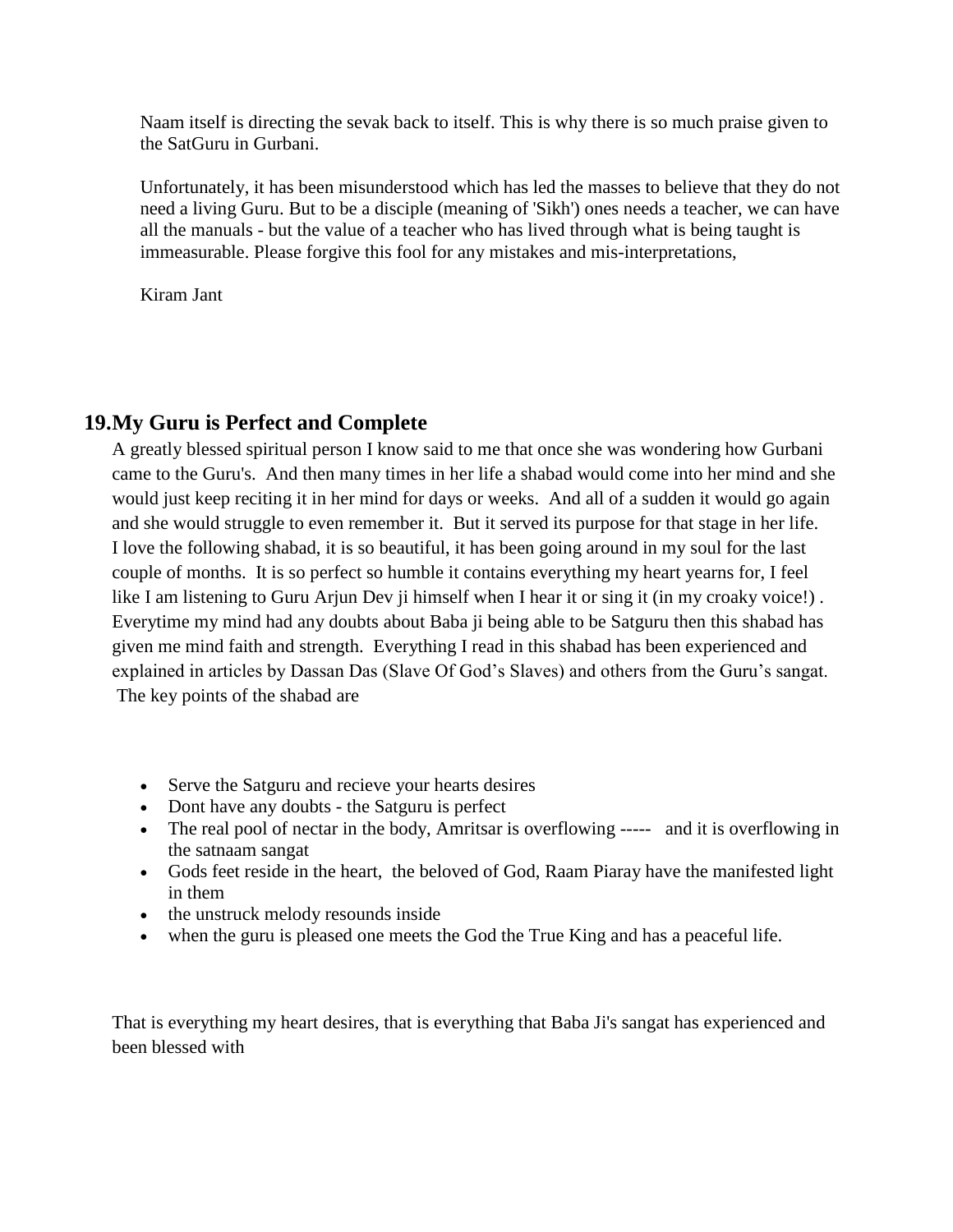I thank God for my destiny to find the true sangat in the darkness of the world and religion.

*Aasaa, Fifth Mehl: When God shows His Mercy, then this mind is focused on Him. Serving the True Guru, all rewards are obtained. ||1|| O my mind, why are you so sad? My True Guru is Perfect. He is the Giver of blessings, the treasure of all comforts; His Ambrosial Pool of Nectar is always overflowing. ||1||Pause|| One who enshrines His Lotus Feet within the heart, meets the Beloved Lord; the Divine Light is revealed to him. ||2|| The five companions have met together to sing the songs of joy. The unstruck melody, the sound current of the Naad, vibrates and resounds. ||3|| O Nanak, when the Guru is totally pleased, one meets the Lord, the King. Then, the night of one's life passes in peace and natural ease. ||4||17||*

#### SGGS 375

**Dust of your feet**

# **20.Satguru is inside you as your Inner Guru**

satnaam sada satnaam ji

Remember everything is inside you.

God can bee seen within as the Supreme Light – Param Jyot Puran Prakash. From that Light came a vibration, a ripple on the ocean of God. From that sound Creation came into being. Another name for the sound of God is "The Word" or "Shabad" or "Naam" or "Gods Will" or "Hukam". That Supreme light is the fibre of the whole creation , everything came out of that seed. And that Supreme Light is already inside each of us as well - our power source. Inside us it is called "the inner Guru" "the inner Satguru" "the Gur Jyot energy." Inside us is also desires which feed the 5 passions. The sum of our desires and 5 passions feasting is what we call the mind.

The sense of self - EGO , results us in having a mind. But what is the essence of the mind, what is the fibre of the mind ..the Supreme Light – O my mind, you are the embodiment of the Divine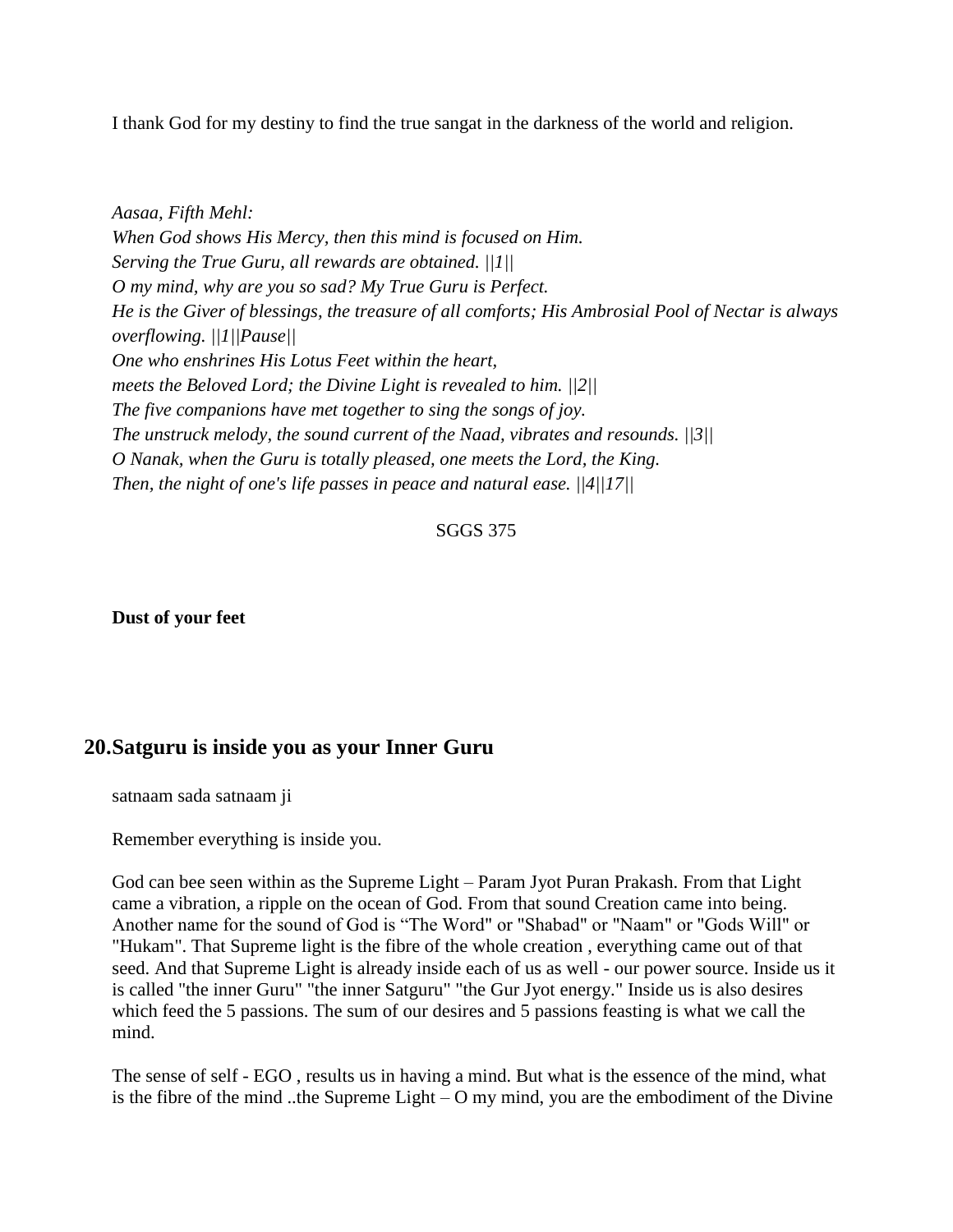Light – recognize your own origin. SGGS 441 So God, Supreme Light, is already sitting inside you as your inner Guru. Your mind, the sum of your desires doesnt let you realise it. The whole of gurbani tries to tell the MIND to realise the SATGURU sitting inside. EVERYTHING IS INSIDE YOU.

But how do you even know the above ? The one who has already realised it and completely destroyed the mind - meaning become desire free, has the full blown inner Guru - the Satguru - God's Supreme Light shining bright. That person is called a pargatio jyot - manifested light. Like fire is locked in wood but needs someone who knows that to release it. Depending on your preordained destiny , that person will come and help you realise God inside You. They even give you a spark 'Naam' in the form of a Word - "SATNAAM" to get your spiritual fire started. But dont think they are going to do everything for you. No, they earnt the NAAM and you have to earn it to. Meaning you have to conquor the mind too, like they did and realise the inner Guru too. And become Satguru to the next generation But by meditating on the Guru's feet inside your mind, the Guru makes an instant spiritual connection with you. He takes away your pains and spiritual obstacles, and sends you more of God's Light to stabilise your soul.

Baba ji said that is why when they great Sikhs were being martyred infront of their Guru Tegh Bahdur Ji, they were able to remain strong. Because while they were being boiled alive, burnt in cooton wool or sawn in half, their mind was firmly fixed on the Naam anf fixed on the Guru's feet. The Guru was sitting locked in the cage absorbing their pain and sending them infinite amount of God's light to keep them strong.

Dust of your feet

# **21.Guru Gobind Singh Ji From A Sant Perspective**

"Ek pita ekas ke hum barak –

One Father, One's children."

Guru Nanak Patshah (King of Kings) was the one who brought the Mool Mantra and so much Braham Gyan (Knowledge of God) onto this Earth from Dargah (God's court). There is no match with his contributions to uplift the souls on this Earth. He is the one who made Bhagti (path ogf loving devotional worship) so easy. The one who made it and so easy to achieve Jivan Mukti (liberation while alive) on this Earth. He should always be praised for that, and he did that by unbelievably walking over 82, 000 miles - nobody else could do it. Guru Nanak ji is "dhan dhan" (great , great), Guru Gobind Singh ji is "dhan dhan", Guru Granth Sahib ji is "dhan dhan" and all the patshahis (Ten Guru King of Kings) are "dhan dhan". The ones who gave us so much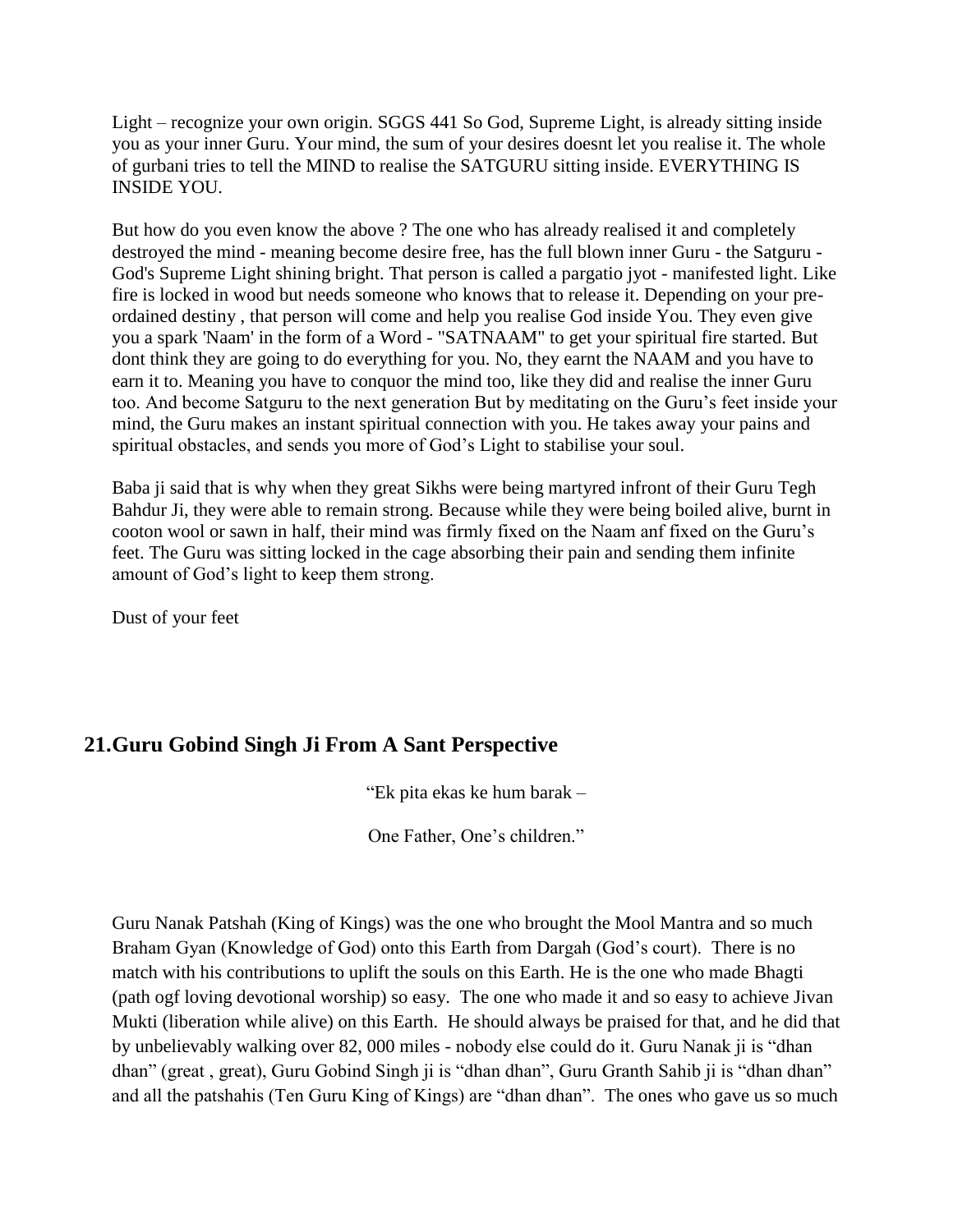Braham Gyan that we can become Jivan Mukt by following their Primal Words ("dhur kee bani aaee … bani has come from the Primal One").

Once you reach the stage of Param Padvi (Supreme Status – One with God), the 5 thieves (Panj Doots) serve you. So a Braham Gyani (Enlightened Soul – Knower of God) rules over these Doots and not the other way - the Doots don't rule over him – that was what Guru Gobind Singh Ji was. Anger ridden religious-minded people make a mistake by saying Guru Gobind Singh Ji had anger to be able to fight. (They misunderstand "When the arrow struck, warrior-spirit arose" – "Jabay baan lagio, tabay josh jagio"). They make a mistake by comparing themselves to Guru Gobind Singh Ji (by thinking it is OK for them to get angry when they see things they don't like in their family, in their Gurdwara or other religious people. They dont realise the anger thief is controlling them. Wereas it served Guru ji.)

Guru Gobind Singh Sahib Ji was engaged in diminishing crime from society. That was his destiny. That is why he is known as Dusht Daman (Destroyer of Tyrants). Infact every Sant does it, and every one's service is different. The Sant takes the poison out of you and gives you Amrit (the constant expereince of Immortal God inside your mind, body and soul). Infact the Sant drinks your poison and gives you the inner Amrit. By doing so he removes the criminal or even dangerous elements like Panj Doots, desires etc from your inside. He cleans you up from these deadly viruses. For that matter why would the Almighty create Earthquakes and other disasters on the Earth (like the recent Tsunami)? One good example in Sikh history is the attack and demolishing of the Akal Takhat. God does it to correct society. The understanding of these facts and Gyan (divine wisdom) is very important in order to remain unaffected by such situations.

Guru Gobind Singh Ji's unlimited contribution to uplift the society is unquestionable. He was Nirankaar Roop (Form of the Formless One); a Pooran Braham Gyani (Complete and Pefect Knower of God), a Pooran Khalsa (Complete and Perfect Pure Enlightened Soul) and we are all proud to be following his path of Truth and serving the Truth. You should all take him as your role model and try to become like him.

Guru Gobind Singh Ji has been an unmatched spiritual power, so comparison with Him will be a mistake, for that matter comparing yourself with anyone or any Bhagat is kind of a Dargahi Crime (Crme against God's Court), so abstain from doing so.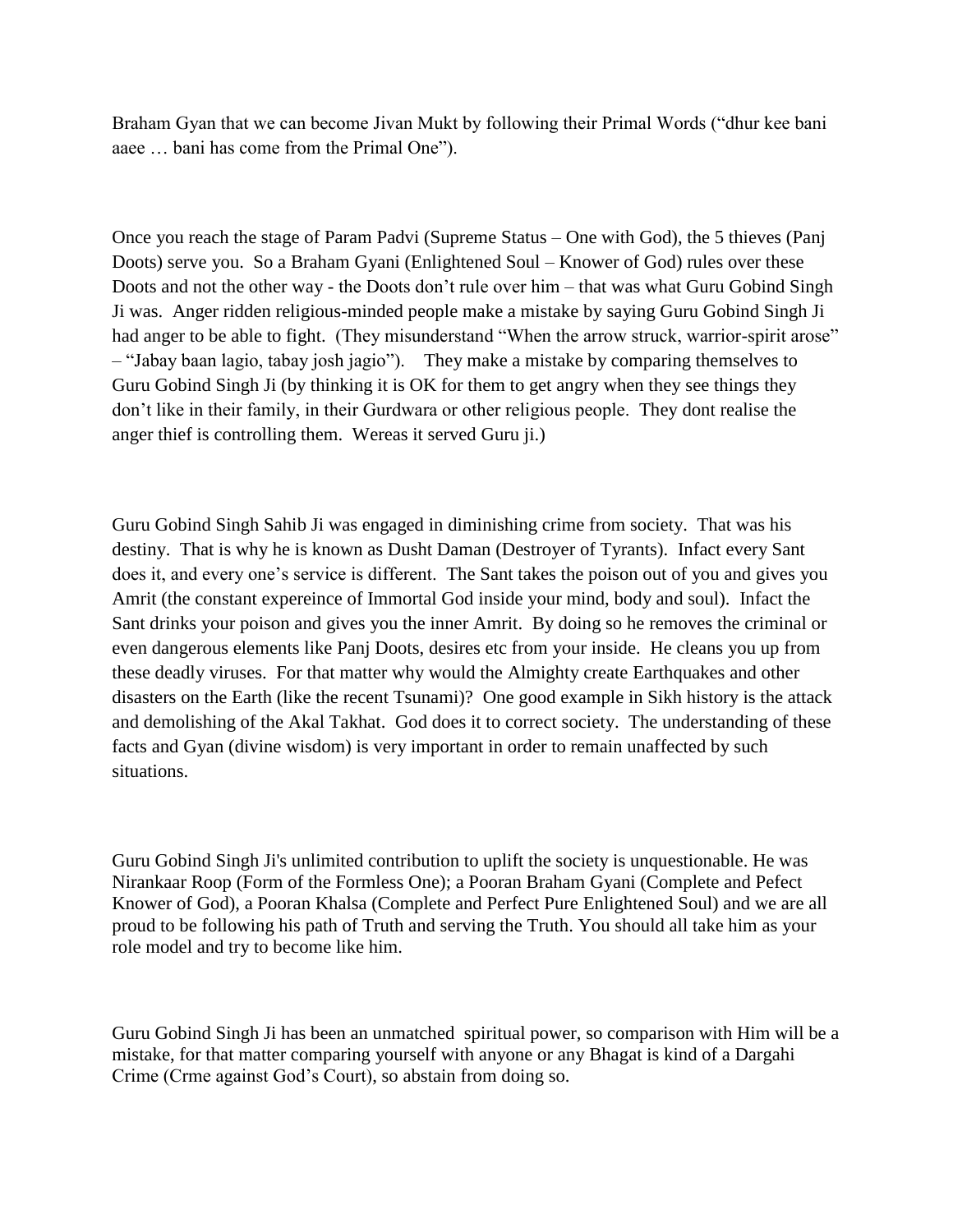## ON "SANT MARG" (SPIRITUAL PATH) WHERE DOES "SHASTR VIDEEA" (KNOWLEDGE OF WEAPONS) AND "DASAM GRANTH" (TENTH MASTER'S SCRIPTURES) FIT IN?

Nothing is preventing you getting yourselves trained in using weapons, if you like to. But remember Guru Gobind Singh Ji never used his weapons for a piece of land. But Sant Marg doesn't mean to follow a sant - what it means is that you are moving on a path that will make you a sant (the heart in whom God dwells is the Sant – not just a dressing in white and having a following). And all bhagti marg's (paths of loving devorional worship) are sant margs – lead you to becoming a Sant hirda (spiritual heart). We don't have to attach ourselves with the body of a Sant, but we do have to attach ourselves with "pargatyeo jyot" (the manifested light of the Supreme Truth within them)- the "Sat naam". That is what Sant Baba ji says, "don't attach yourselves to my body, but attach yourselves to naam amrit. The body is just made of five elements and will go back to these elements, but Sat Naam will prevail for ever." So we all need to attach ourselves to Sat Naam.

All you are looking for is jivan mukti (liberated while in human body). And once you become a jivan mukt then you can help others to move on sant marg and achieve jivan mukti. This is maha-parupkaar (great service to humanity). What can be more rewarding than helping some one become a sant and jivan mukt? This is the biggest service of the sangat, nothing can beat this seva and this is service of God named Truth "sat naam ki seva". Jivan mukti is not just your own jivan mukti, gurbani says that it is "21 kulan ki daat" meaning your following 21 generations will also get jivan mukti. And only at the Sant stage if you get a Hukam (Command from God) to pick up your weapons to protect the Truth then you will have to do that - it all depends upon hukam you get (once you become an enlightened soul).

The sixth and tenth Guru Patshahi (Kings) jis had that Hukam so they were blessed with weapons too to meet the hukam. However, all the other Guru Patshahi's never had any hukam to pickup weapons so they didn't. It was with Akal Purakh's hukam that Guru Teg Bahadur ji worshipped for over 28 years to be blessed with the birth of Guru Gobind Singh Ji - dusht damman (destroyer of tryrants)- dassam pita (tenth father) and that was all in hukam.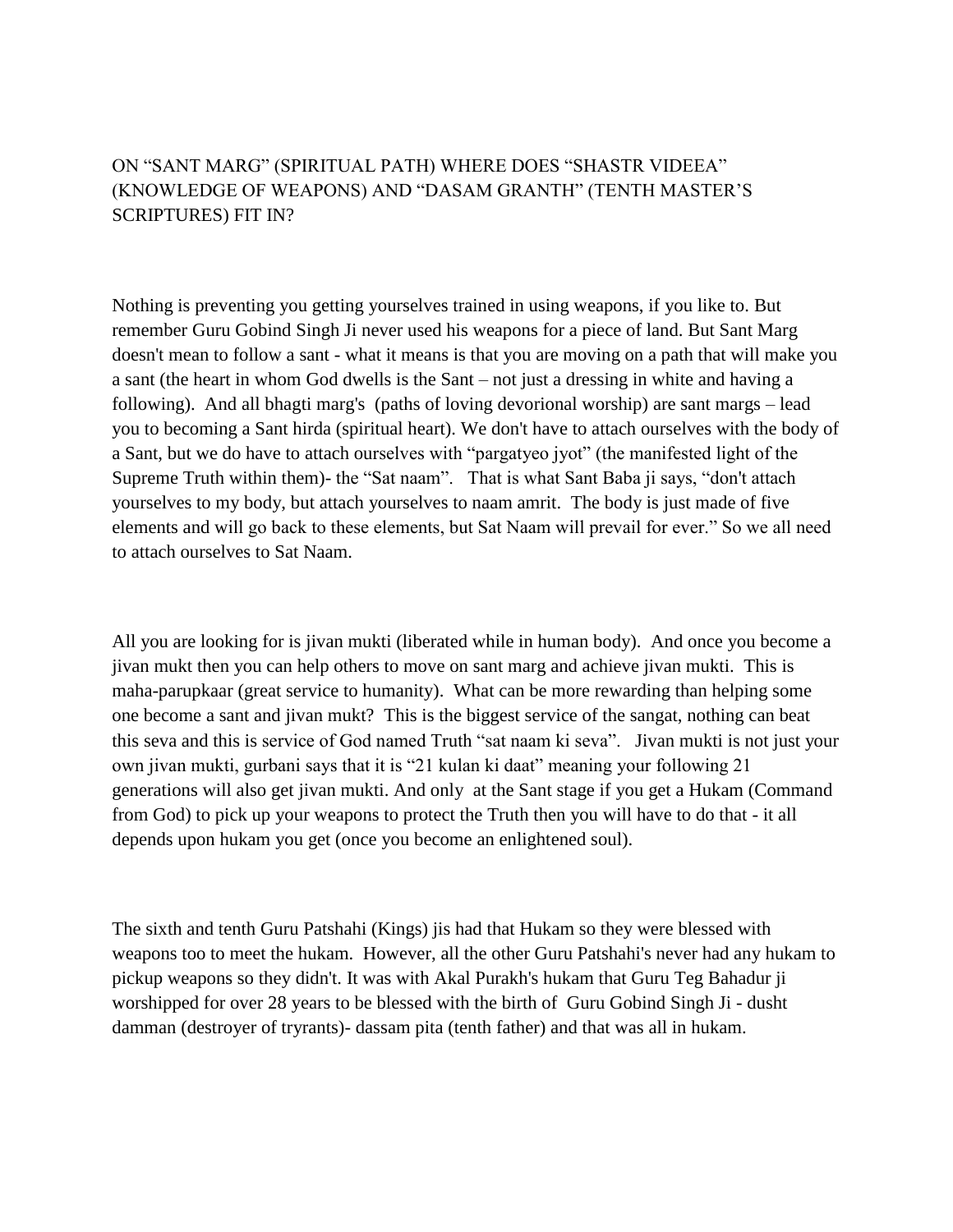For that matter every thing is in hukam - hukme ander sabh ko bahar hukam naa koi. There are no two sants or bhagats alike. Everybody's bhagti is different. So your bhagti will be unique too.

(Whether liberation is possible without receiving Sikh inititation as it is today) confuses a lot of the masses. Stressing on outside discipline only will not take you anywhere. The internal discipline is the key to spirituality. We have not taken any initiation from panj pyare, and yet we have completed our spiritual journey with Sant Baba ji's kirpa. At the time of Guru Gobind Singh Ji it was the hukam to make an army of Singhs so he created the "khande bate da pahul" (initiation of the sword) and panj pyare (5 beloved Khalsas) to spiritually uplift the society and prepare them to fight against crime. However the current situation is alot different, and so is the Hukam of Akal Purakh. For a beginner it is good to have "khande bate da pahul" because everybody is not going to get Gurparsaadi Naam (due to it not being in their destiny yet). Because Guru Gobind Singh Ji knew this he created the system of Panj pyare and "khande bate da pahul" for the masses. But if one gets the highest "naam amrit" i.e "Sat Naam" then he is all set.

Infact the actual "amrit" is already inside everybody – "nanak amrit mane mahe". The pooran Sant just ignites that naam jyot (light of Naam) inside you and takes you through the comlete inner pilgrimage. And it all depends upon your "purble janama ke ankur … preordained destiny from previous lives".

We have seen 11-12 of our previous lives doing Gurbani (reading and reciting Sikh prayers) and other dharam karams (religious actions), but we had connection with Sant Baba ji from our previous lives, so we were destined to meet him.

With the Gurparsadi Gurkirpa of Pargateyo Jyot Puran Braham Gyani Sant Baba Ji, many times in Smadhi and Sun Smadhi – Guru Nanak Dev Ji, Guru Gobind Singh Ji and other Gurus came to bless us. Don't remember how many times but it happened very frequently. In the early stages of our Bandgi we used to feel presence of all the ten Gurus sitting on top of our head in an arc. Guru Nanak Patshah Ji on the right side to Guru Gobind Singh Patshah Ji on the left side. We saw Guru Nanak Patshah Ji several times as well as Guru Gobind Singh Patshah Ji also.

There are several people who can see the divine sangat sitting around us – souls of saints and sadhus from sach khand. In our sangat, they can see a lot of parkash (God's Light) all around. Most people get darshan (sacred vision) of Guru Nanak Patshah and Guru Gobind Singh Patshah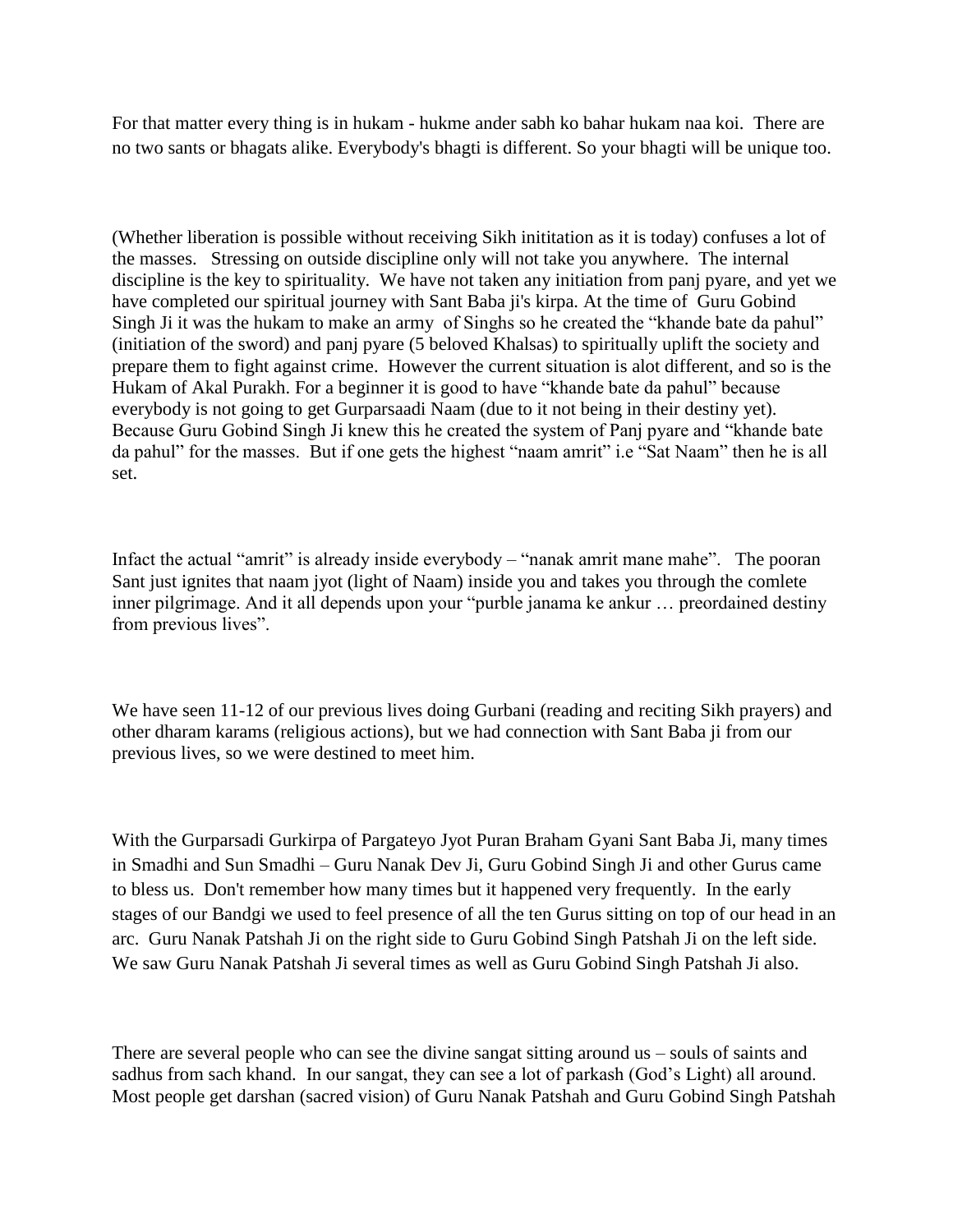ji. We ourselves must have seen Guru Nanak Dev ji and Guru Gobind Singh Ji several times, and you will see them too when you go in smadhi (deep meditation – loving embrace of the Lord).

Incidentally we also had Darshan of Dhan Dhan Guru Gobind Singh Ji this morning ( 4 Jun 04), don't remember all the incident but remember that we saw Him and then we did Dandaut (prostrated) to Him, and He also did Dandaut to us; this shows how much he loves us:

Khalsa Mero Satgur Pura; Khalsa is my Perfect Satguru

The Gurbani has come true to us once again, this is how much he loves the ones who do what He taught us to do. This shows how much he loves those who move on the Khalsa Panth – the Eternally True Path of Eternal Truth, the SAT SAT SAT SAT SAT SAT SAT. Once Sant Baba Ji mentioned that if we don't do what Guru Gobind Singh Ji has told us to do then Guru ji will never be happy. But look what happens when you move on the Khalsa Panth - the Path To Become a Khalsa - he bows before the ones who do so.

(To do what Guru ji has said means you need a heart full of Love and Truth. This is a must. The more love you put in worship, the more the Lord blesses you. Guru Gobind Singh ji says :

swc khoN sun lyhu sBY ijn pRym kIau iqn hI pRBu pwieau ] Saach kahon, Sun leho sabhai, Jin prem kiyo, tin hi prabh paiyo.

I tell the Truth, Listen All : Only those who LOVE God realise Him. )

We are thankful to Guru Gobind Singh ji a zillion times with every breath of ours. We are thankful to Sant Baba Ji a zillion times with every breath of ours. We are thankful to Akal Purakh with every breath of ours. We are thankful to all the Guru Sahibans a zillion times with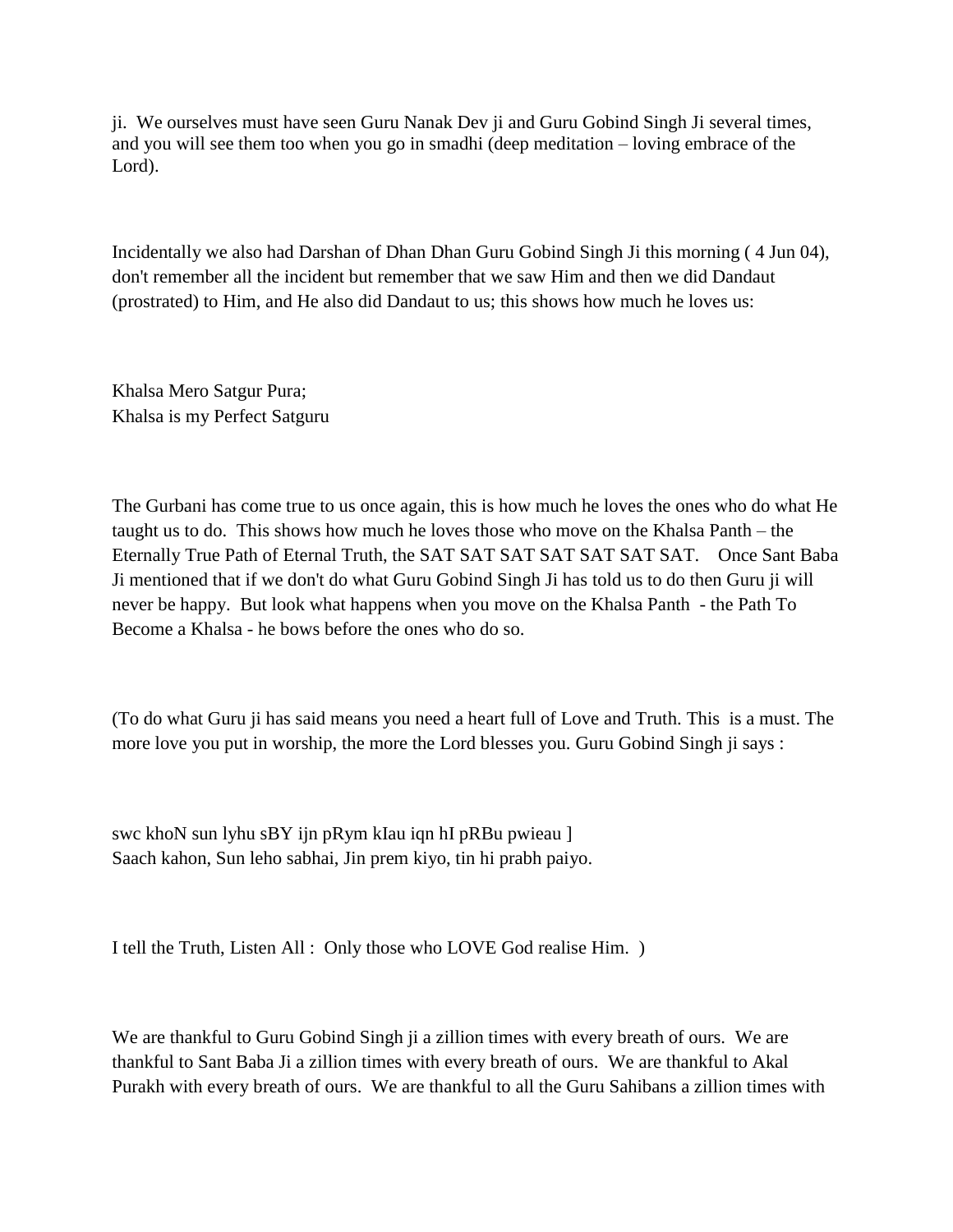every breath of ours. We are thankful to all the Sants, Bhagats and Braham Gyanis of all ages a zillion times with every breath of ours for their kindness and unlimited "Naam Ki Kamai" (earning of Naam). We are also thankful to you all a zillion times with every breath of ours. We are also thankful to all those who are making sincere efforts to get Gur Parsaadi Naam a zillion times with every breath of ours and we pray for them all a zillion times with every breath of ours to the Almighty to be kind on them and give them the Gur Parsaadi Naam.

Dassan Das (Slave Of God's Slaves)

#### **Bhai Nand Lal – Nasaro Mansoor**

Guru Gobind Singh Ji is the helper of others Guru Gobind Singh Ji has the help of God (105)

Guru Gobind Singh Ji is the treasurer of God Guru Gobind Singh Ji is bestower of merciful gifts (106)

Guru Gobind Singh Ji knows God well Guru Gobind Singh Ji is the emperor of emperors (107)

Guru Gobind Singh Ji is the king of both worlds Guru Gobind Singh Ji is the warrior who gives life to enemies (108)

Guru Gobind Singh Ji is the giver of great gifts Guru Gobind Singh Ji tells the secrets of God (109)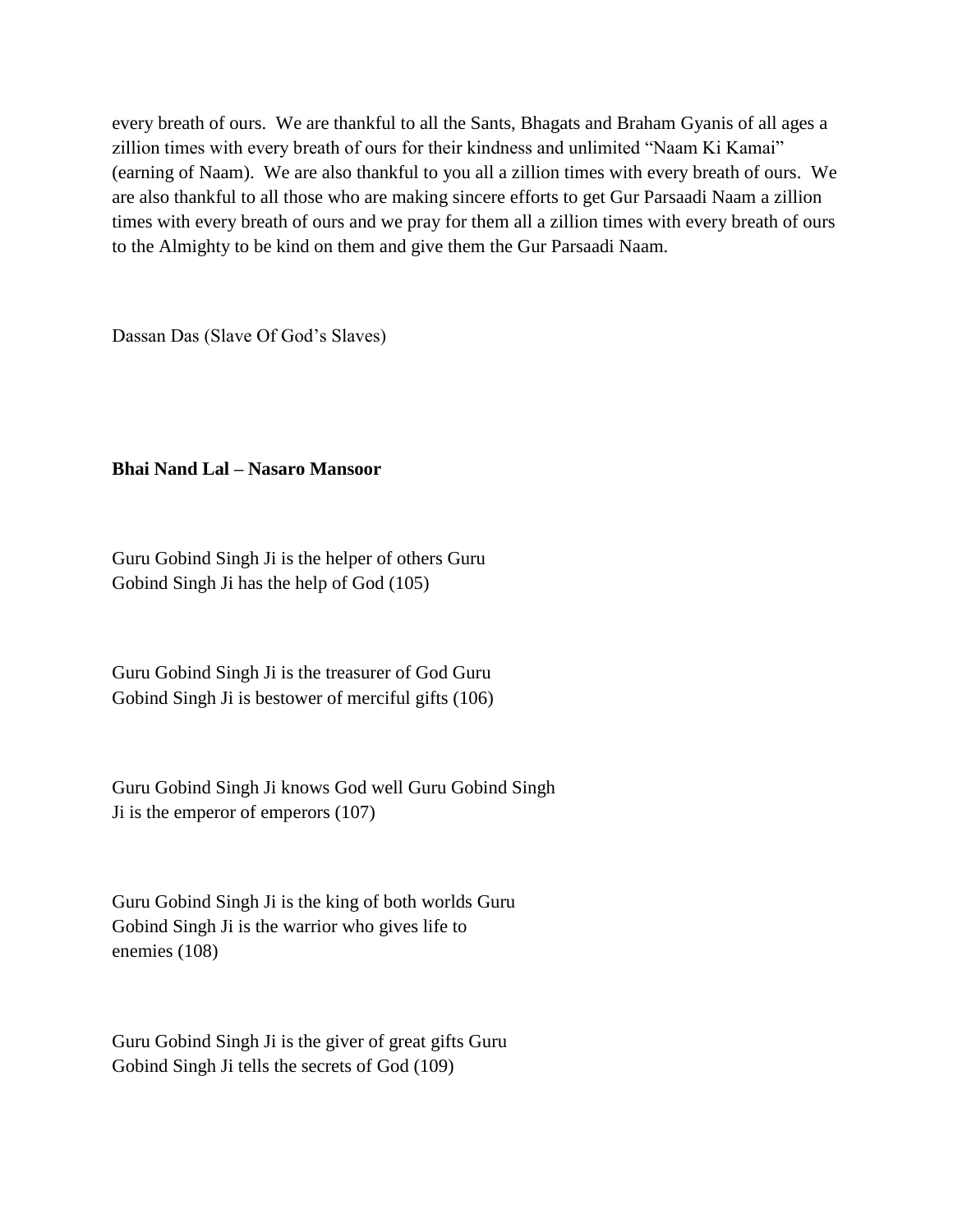Guru Gobind Singh Ji puts a veil over everyone's sins Guru Gobind Singh Ji is a cloud of mercy (110)

Guru Gobind Singh Ji is accepted out of the accepted Guru Gobind Singh Ji has reached God (111)

Guru Gobind Singh Ji is a river of divine knowledge Guru Gobind Singh Ji is a sea of God's gifts (112)

Guru Gobind Singh Ji is beloved of God Guru Gobind Singh Ji is a lover of God (113)

Guru Gobind Singh Ji is an expert with the sword Guru Gobind Singh Ji knows the secrets of every heart (114)

Guru Gobind Singh Ji is the master of the crown Guru Gobind Singh Ji has God's shade over Him (115)

Guru Gobind Singh Ji is the treasurer of all God's treasures Guru Gobind Singh Ji is the cure for all pain (116)

Guru Gobind Singh Ji is the master of the world Guru Gobind Singh Ji is unequalled in both worlds (117)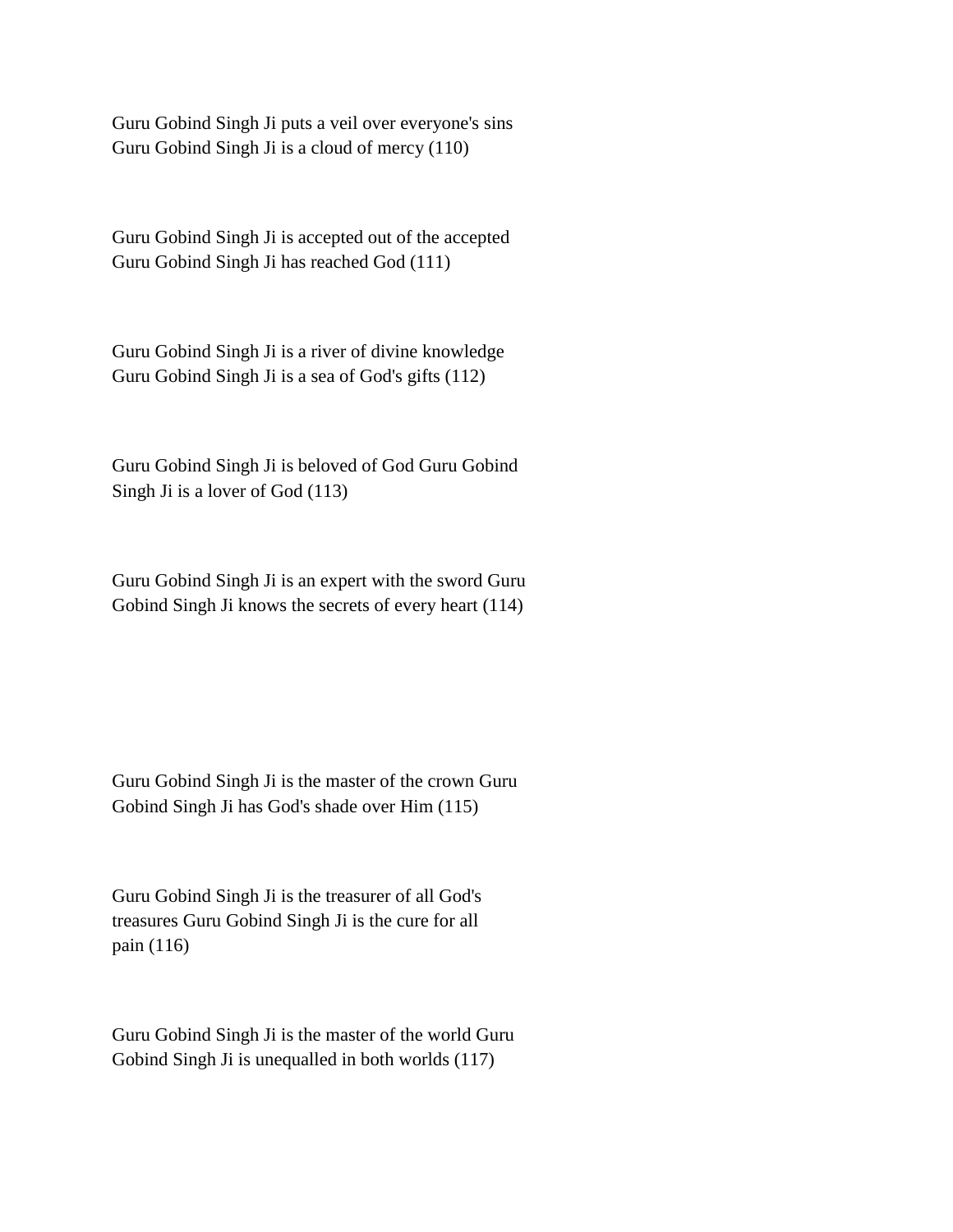Guru Gobind Singh Ji is praised by God Himself Guru Gobind Singh Ji has many great virtues (118)

Guru Gobind Singh Ji has very important people falling at His feet Guru Gobind Singh Ji gives instruction to even demi-gods (119)

Guru Gobind Singh Ji is praised by accepted ones Guru Gobind Singh Ji knows what is in everyone's heart (120)

Guru Gobind Singh Ji's feet are kissed by the heavens Guru Gobind Singh Ji's drum sounds in both worlds (121)

Guru Gobind Singh Ji has the three loks(worlds) under Him Guru Gobind Singh Ji has the stamp of His command all over the world (122)

Sudas is the servant of Guru Gobind Singh Ji Guru Gobind Singh Ji slows down the zealous energy of enemies (123)

Guru Gobind Singh Ji is holy and free from enemity Guru Gobind Singh Ji is a mirror who shows the true God (124)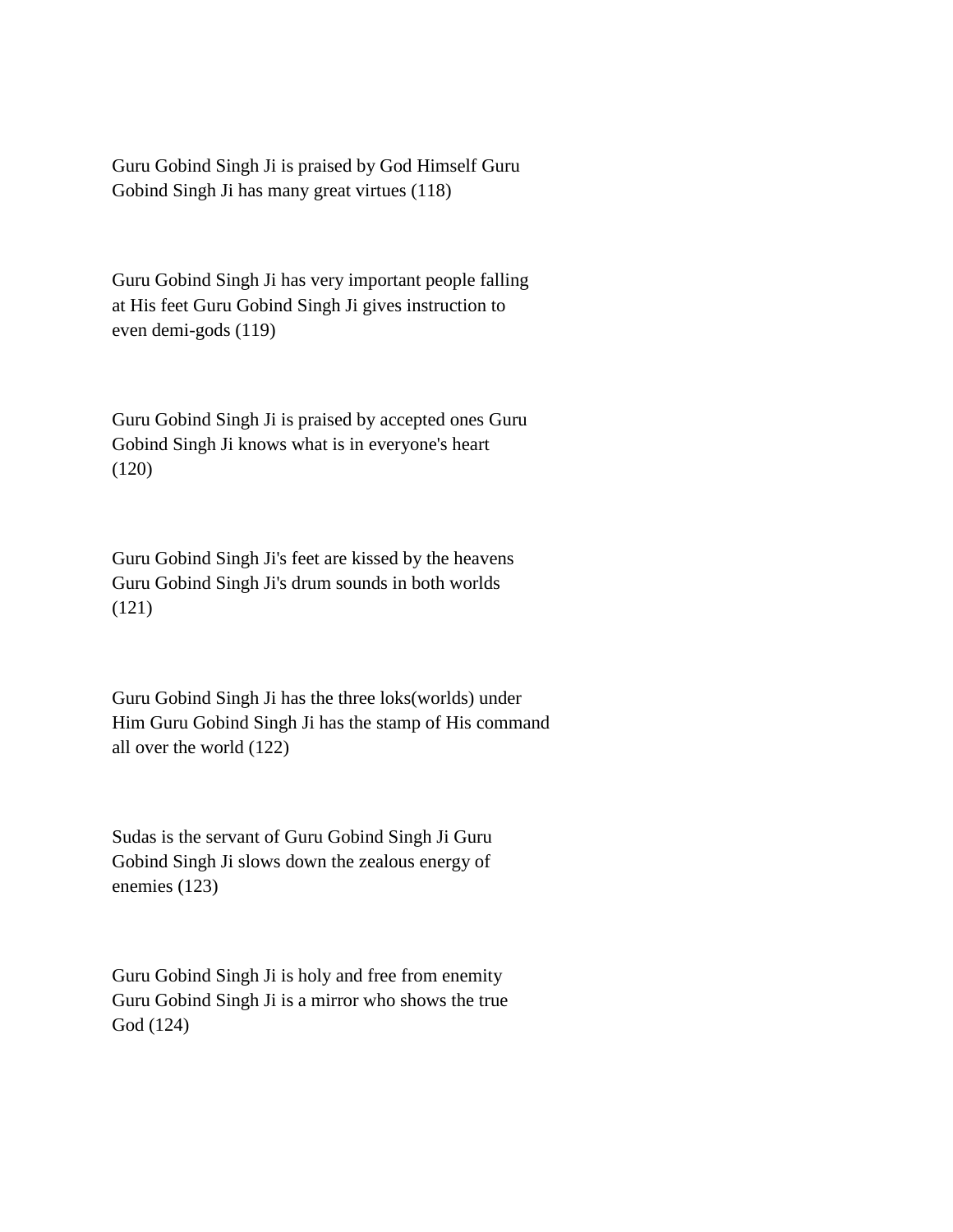Guru Gobind Singh Ji understands the true God Guru Gobind Singh Ji is a king and a saint as-well (125)

Guru Gobind Singh Ji is kind, merciful and wise Guru Gobind Singh Ji is the giver who gives great gifts (126)

Guru Gobind Singh Ji is the giver of givers Guru Gobind Singh Ji is the merciful of merciful (127)

Guru Gobind Singh Ji kindly gives gifts to those who give Guru Gobind Singh Ji gives to beneficient people (128)

Guru Gobind Singh Ji is forever sound and steady Guru Gobind Singh Ji is beautiful and blessed (129)

Guru Gobind Singh Ji is blessed by God Guru Gobind Singh Ji is a wonder of the timeless being's light (130)

Those who've listened to the name of Guru Gobind Singh Ji Have seen God with the grace of Guru Gobind Singh Ji (131)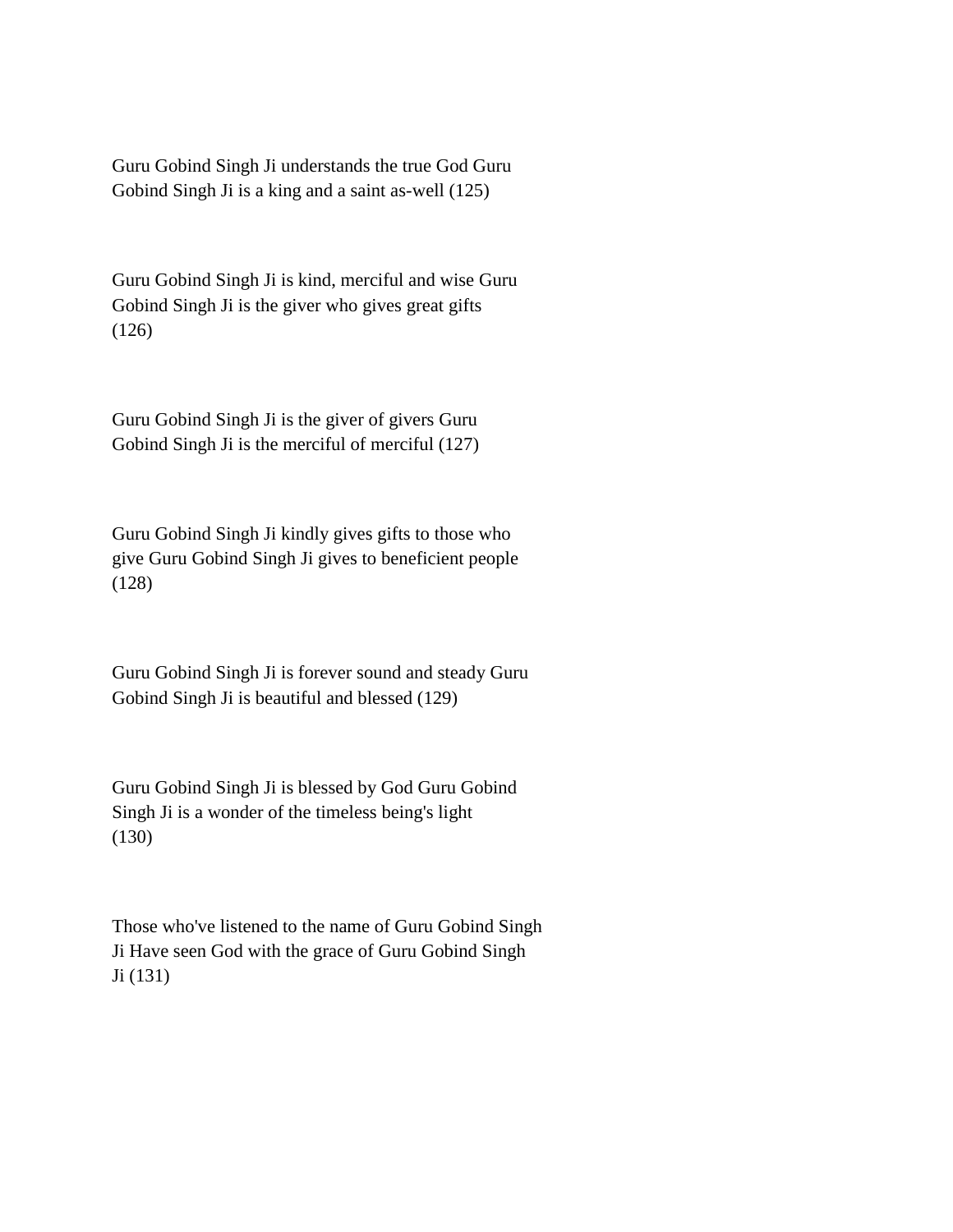Guru Gobind Singh Ji is a picture of virtues Guru Gobind Singh Ji has become one with supernatural powers (132)

Those who've sung the praises of Guru Gobind Singh Ji Have been kindly blessed by Guru Gobind Singh Ji (133)

Those who have had a sight of Guru Gobind Singh Ji Have become intoxicated in the passage of Guru Gobind Singh Ji (134)

Those who have kissed the dust of Guru Gobind Singh Ji's feet Have been kindly blesed by Guru Gobind Singh Ji (135)

Guru Gobind Singh Ji is the doer of all actions Guru Gobind Singh Ji is the helper of the weak (136)

Everyone does homage to Guru Gobind Singh Ji Guru Gobind Singh Ji is the embodiment of all kindness (137)

Guru Gobind Singh Ji is the chief all leaders Guru Gobind Singh Ji is the highest of the high (138)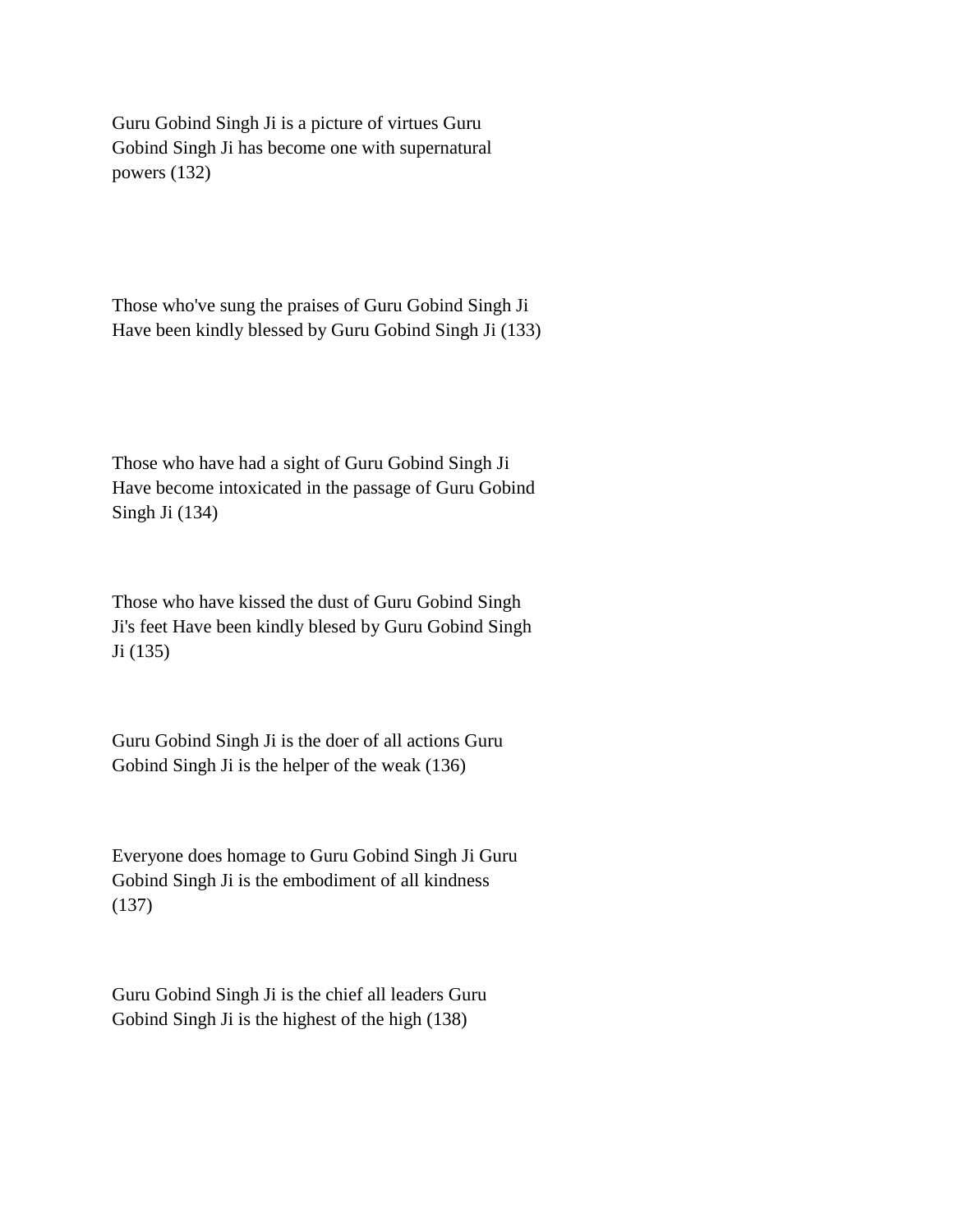Great demi-gods are servants of Guru Gobind Singh Ji They sing the praises of Guru Gobind Singh Ji (139)

Eminent goddesses are under the order of Guru Gobind Singh Ji They are the servants of Guru Gobind Singh Ji (140)

Nature has the utmost respect for Guru Gobind Singh Ji Guru Gobind Singh Ji is the servant of God (141)

The nine cosmos (khand) are the dust of Guru Gobind Singh Ji's feet They are the wise servants of Guru Gobind Singh Ji (142)

The highest throne is beneath Guru Gobind Singh Ji Guru Gobind Singh Ji has God's court within His reach (143)

Guru Gobind Singh Ji is excellent in all virtues Guru Gobind Singh Ji is the permanent leader (144)

Guru Gobind Singh Ji gives light to the world All bodies and souls have blossomed from Guru Gobind Singh Ji (145)

Guru Gobind Singh Ji's advancement is improving two-fold every day Guru Gobind Singh Ji is the beauty of all king's thrones (146)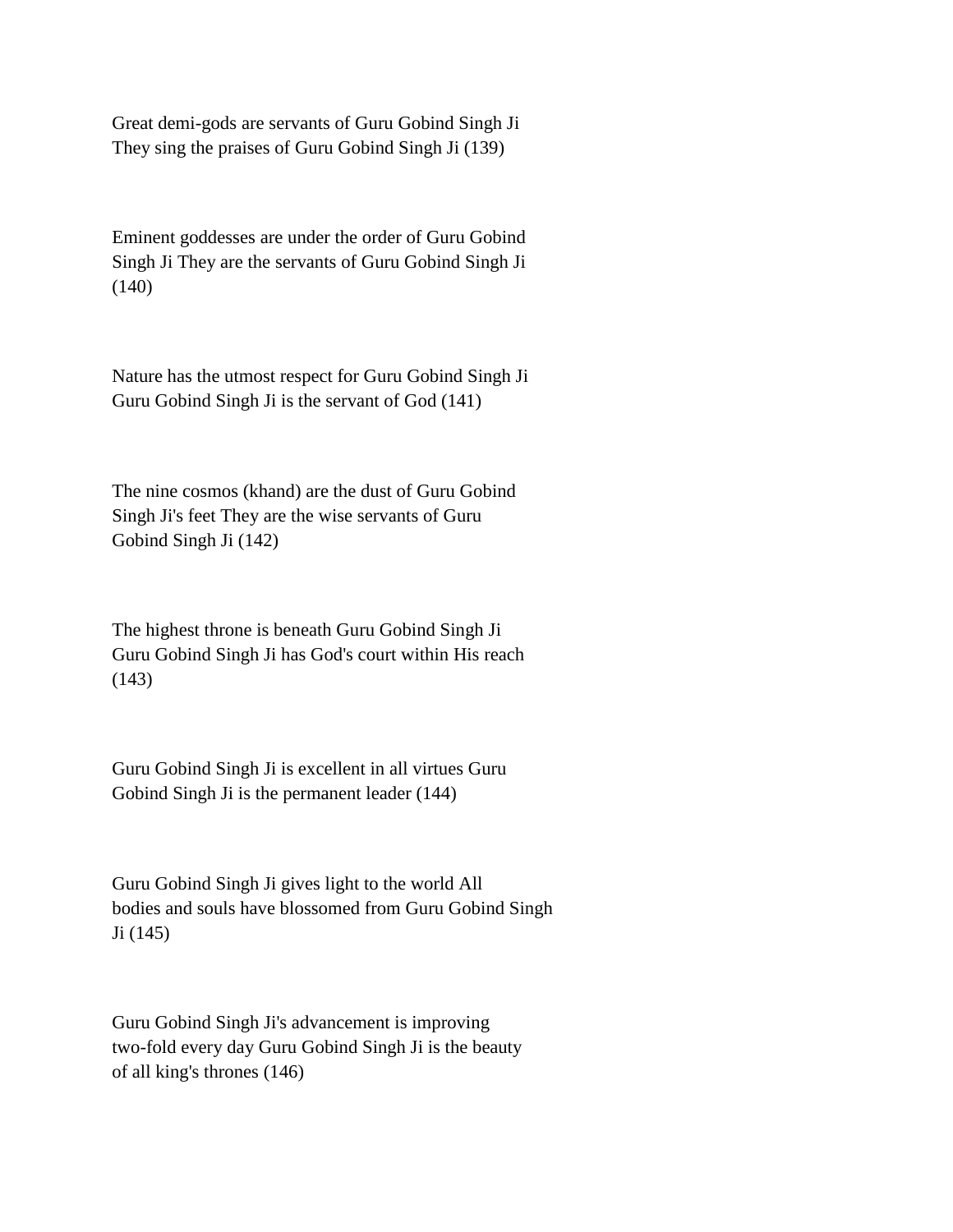Guru Gobind Singh Ji is the helper in both worlds Guru Gobind Singh Ji is the sight of every eye (147)

Guru Gobind Singh Ji has the whole creation in His command Guru Gobind Singh Ji's praise is the highest of all (148)

Both worlds are the army of Guru Gobind Singh Ji Everyone is in the protection of Guru Gobind Singh Ji (149)

Guru Gobind Singh Ji is the giver of givers Guru Gobind Singh Ji achieves victory everywhere (150) Guru Gobind Singh Ji is of excellent conduct Guru Gobind Singh Ji is the soul in every body (151)

Guru Gobind Singh Ji is very loving and affectionate Guru Gobind Singh Ji is the light in every eye (152)

Guru Gobind Singh Ji is the giver of daily food to everyone Guru Gobind Singh Ji showers the grace of God (153)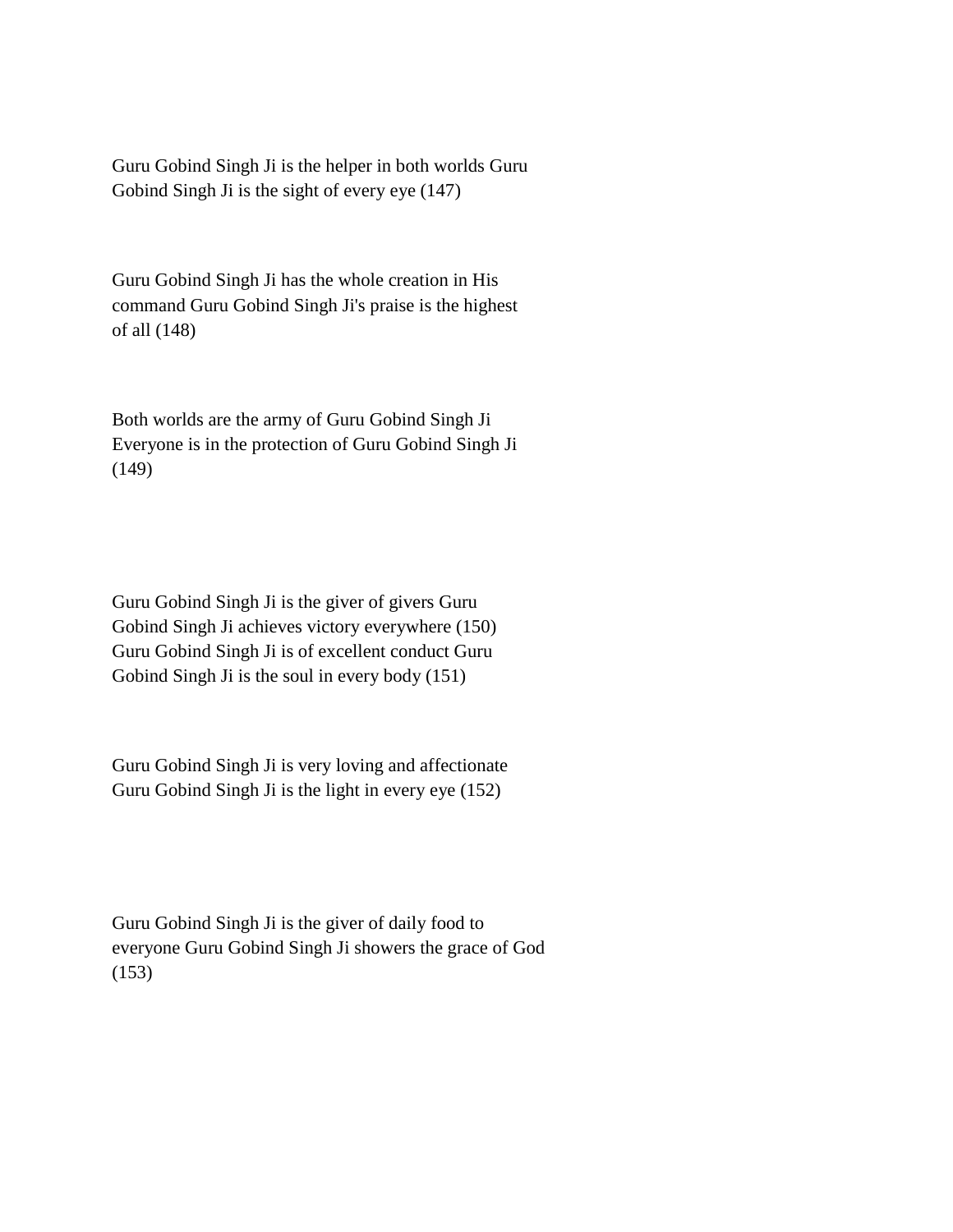Even the stars are the beggars of Guru Gobind Singh Ji They are the servants of Guru Gobind Singh Ji's darbar (154)

The five elements praise Guru Gobind Singh Ji The seven spiritual guides are a sacrifice unto Guru Gobind Singh Ji (155)

Guru Gobind Singh Ji has His hand on both worlds Guru Gobind Singh Ji owns everything high and low (156)

Nand Lal is the slave-dog of Guru Gobind Singh Ji Nand Lal is aiming for the name of Guru Gobind Singh Ji (157)

I am lower than the dogs of Guru Gobind Singh Ji I peck the small pieces in the dishes of Guru Gobind Singh Ji (158)

I am a beggar of Guru Gobind Singh Ji For the holy dust of the feet of Guru Gobind Singh Ji (159)

May my life be a sacrifice unto Guru Gobind Singh Ji And may my head stay at the feet of Guru Gobind Singh Ji (160)

Dhan dhan sri guroo gobind singh ji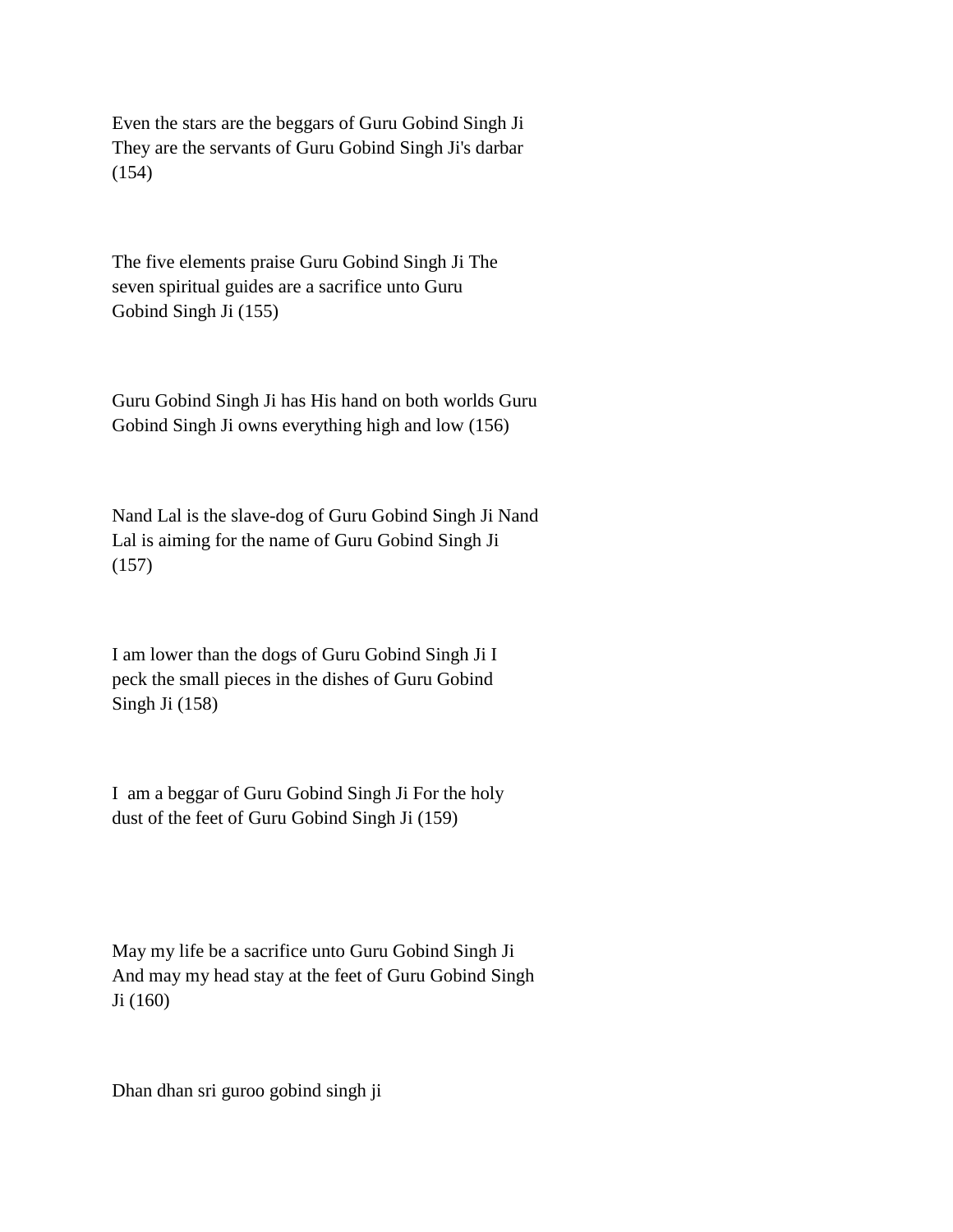# **22. Why Are Saints Persecuted?**

Questions from Roma Ji , answers from Sant Ji.

**Question :** I have recited 'Ik Oankar Sat Naam' (God is One. His Name is 'Truth') many times but lately I am actually feeling it inside. And it is a great feeling . It is difficult to break from what you are taught all your life like "Our religion is the best" etc etc. That is a mind set. but that was not Truth and it is not. We are curious about other faith's saints and gods and have a deep respect for other people's faith.

God does not belong to one religion. God is infinite. He is great. I watched the movie "Passion Of The Christ" this weekened. Great movie! I kept thinking about Jesus all night. About what he went through. Then I started thinking about Guru Arjan Dev Ji's feelings when he was sitting on 'Tatti tavi' – hot plate (he was tortured for 5 days and nights). I thought about Guru Gobind Singh ji's sons who went through physical torture. I thought also about Bhai Mati Dass ji and the other two Sikhs who were tortured before Guru Tegh Babadur ji's eyes. What were they going through? What was running in their mind at that time? I am just curious.

**Answer :** All such incidents as you have mentioned are a proof of the immense power of naam, of the immense power of the 'sat' – the eternal truth.

The saints who became 'satnaam' themselves, became so powerful that they didn't feel any pain while going through all this torture. These people were not ordinary people, they were the living God on this earth. And they came in to show the world the :

- unlimited power of the naam,
- unlimited sat santokh (contentment with Truth) they were in,
- · unlimited patience they had,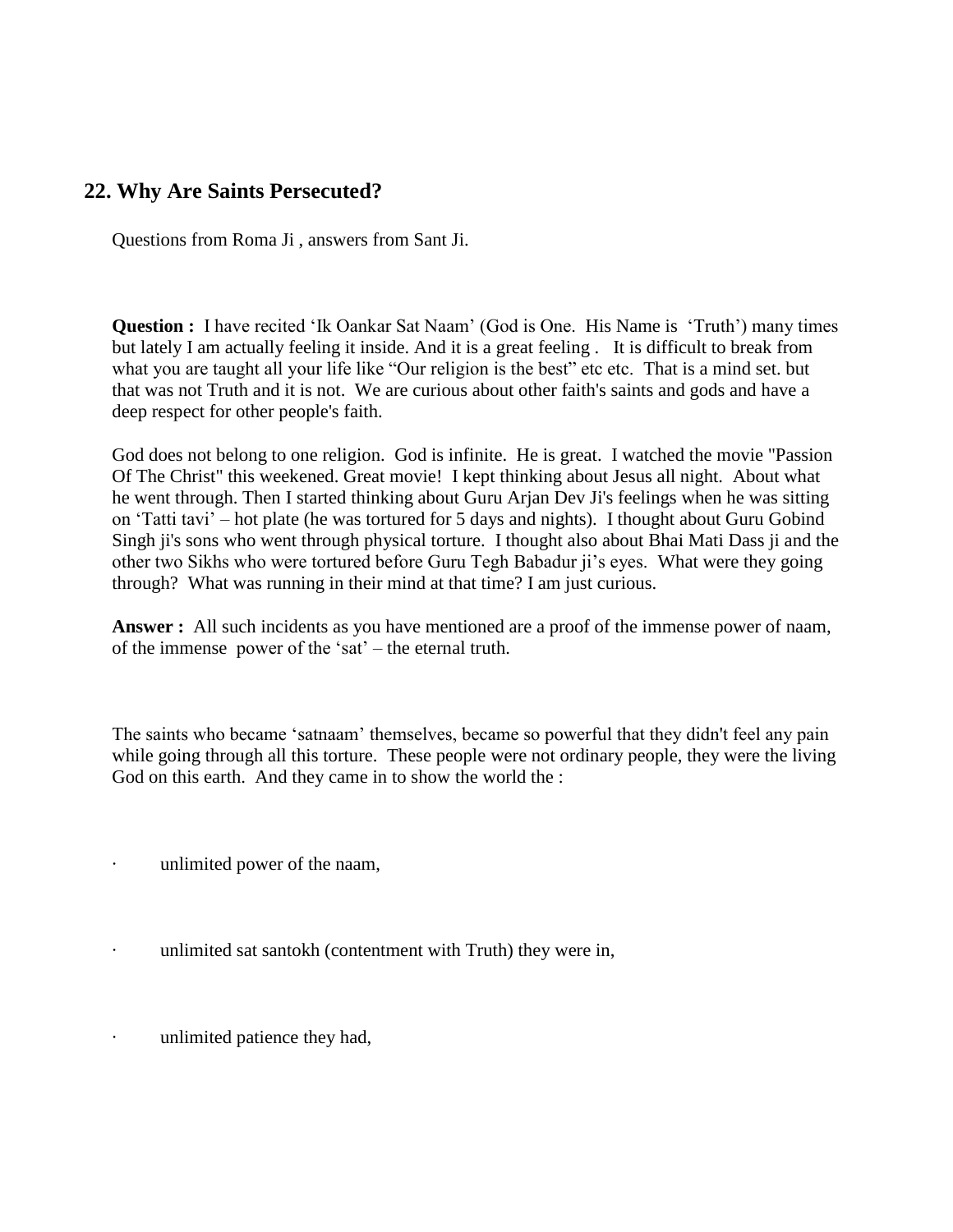unlimited sense of forgiveness and kindness,

However, even they had all the power to destroy the entire creation by just a word of mouth, they didn't. Instead they chose to remain in Hukam (live as God wanted) with happiness. These people had all the divine qualities and divine powers but still stayed in hukam.

In the history of mankind, we don't think that there is any other example of sacrificing everything as set by Dhan dhan Guru Guru Gobind Singh Ji. This was the new height of the daan (selfless giving) set by the King of Kings Guru Gobind Singh ji. There is no "daan" (gift to God) higher than the "sarbans daan" (gift of givine everything) made by Dhan dhan Guru Gobind Singh ji. This is the height of sacrifice. Sacrifice is unconditional love. The love is God himself, the height of devotion, the height of faith and trust, the height of commitment and belief in the hukam and the hukami (God the one who gives the Hukam).

**Question :** Why dont people recognise the great souls when they are alive?

**Answer:** Because of

their ego and pride,

the influence of maya,

the darkness of the kalyug,

the viruses of the 5 thieves, hopes , wishes desires, slander, jealousy , gossip, thirst for power, intoxication of youth, filthy words, lies and corruption.

The entire world is suffering from these dangerous viruses, so how can people understand the saints? These saints were "puran braham gyanis nirankaar roop sant satgurus" (complete and perfect knowers of God, form of the Formless God the Saint SatGuru) and only they knew what they really were :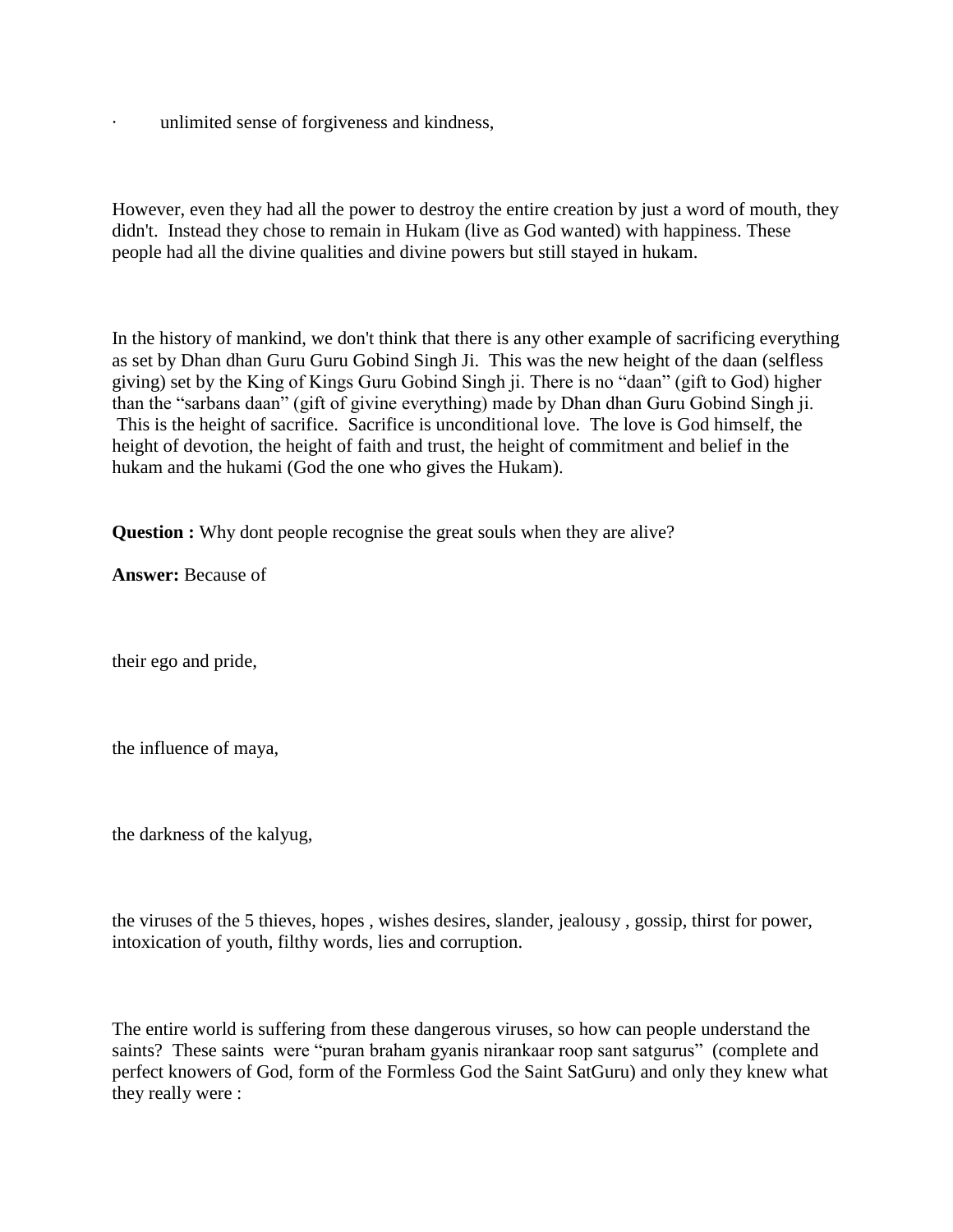'braham gyani ki gath braham gyani janey' only the BrahmGyani knows the extents of the BrahmGyani.

So how can the masses understand the saint's love for God and His command (hukam)? Only a Brahm Giani can know and appreciate these super souls.

**Question :** Why do they have to go through torture?

**Answer :** Very simple: Hukam of Akal Purakh (God's command). God gives this command :

- · to show the super power of naam to the masses,
- · to protect the religion,
- · to take the sins of the masses onto the saint,
- · to give salvation to a large number of people,
- · to set an outstanding and unparalleled standard of sacrifice for the rest of the world,
- · to show His saints devotion and love for Him,
- · to protect, deliver and serve the Truth.

**Question :** Why when they laid down their lives for preaching that "God is one", why are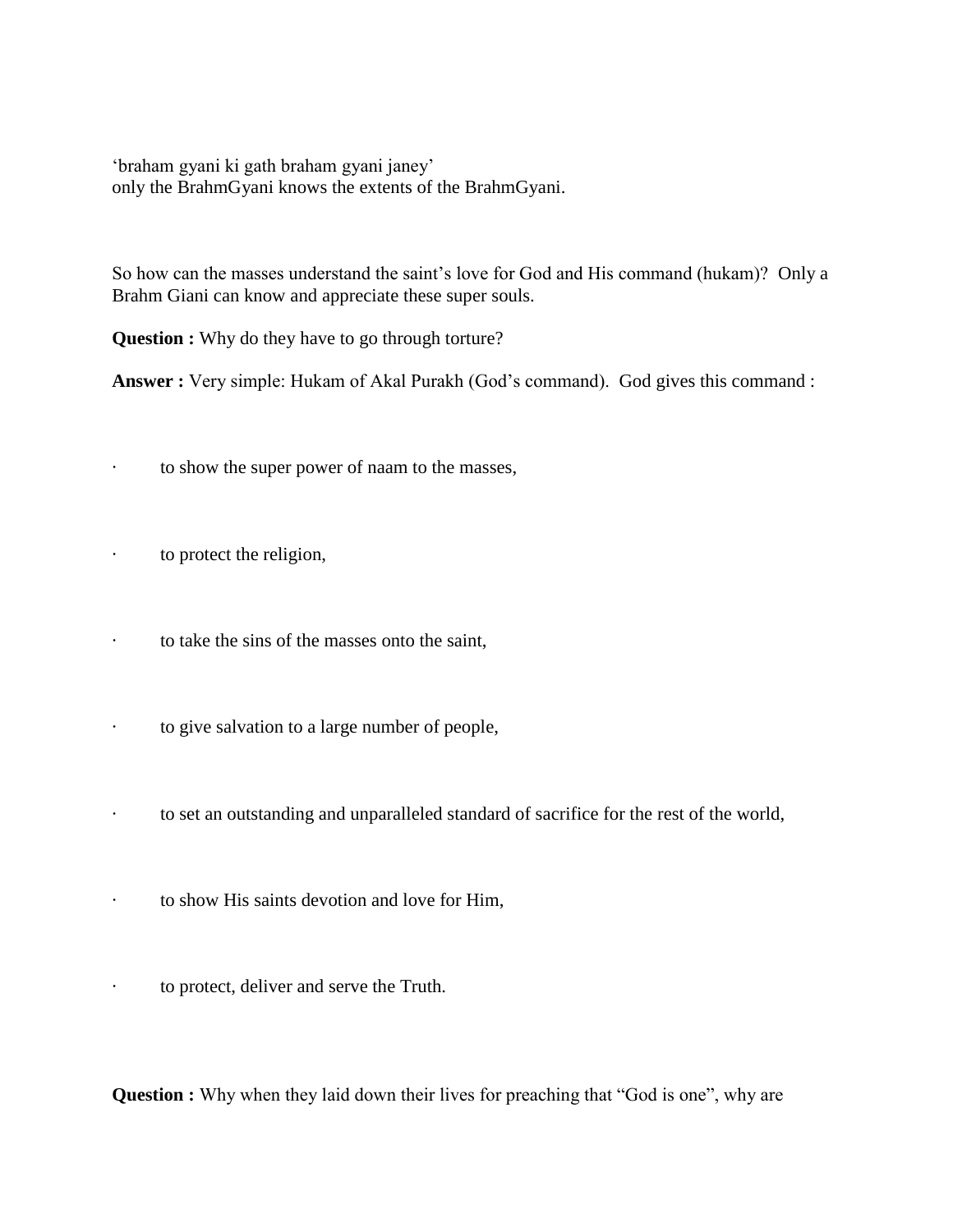religions still fighting, and saints still being persecuted?

**Answer:** Because the masses are suffering from the viruses of hatred, discrimination, ego, pride, the influence of maya, the darkness of the Age we are living in (Kalyug). The entire world is suffering from these dangerous viruses, so how can the people understand them?

'jo jo disey so so rogi. Rog rehat mera satguru jogi.'

Whomsover I see is (mentally) diseased. Only my Satguru is disease free.

(Guru Arjun Dev Ji)

And how can a crippled mind realize the Eternal Truth? There are as few as one in tens of millions who have the Gur Prasaad (Grace of God) to understand these great soul's :-

sacrifices, unlimited store of divine qualities, contributions to uplift the spiritual and general standards of the masses.

and you are one of the fortunate one's to have this gur parsaad of divine wisdom.

**Question :** Why are books glorifying them written when they are not alive anymore? Why don't people appreciate them when they are alive?

**Answer:** The answer is same as to the previous question. Maya is the darkness that keeps all the divine doors closed and keeps us revolving in its loop. Of the rare fortunate ones whose divine doors are opened and who have reached the Brahmgian (knowledge of God) stage, only a very few write about their experiences whilst alive. Most only let the full Truth be revealed after their departure, because if the full Truth is revealed while they are alive they know it can cause something like what happened to Jesus Christ for telling the complete truth.

**Question :** Why do they have to go through the test to prove their love which was always there?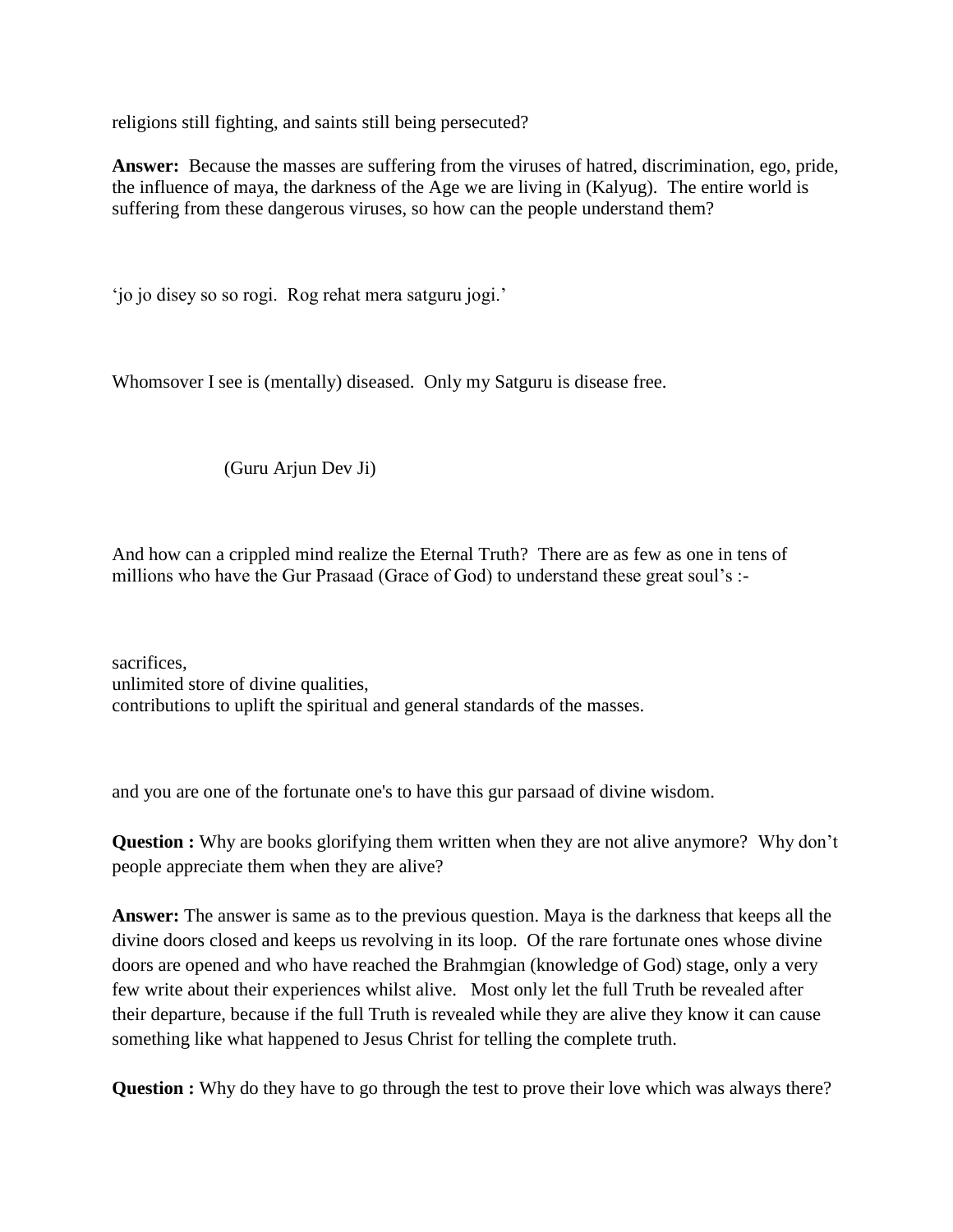**Answer :** To set an example for others.

**Question :** Why does Truth have to wait so long?

**Answer :** Because the Truth (God) gives every chance it can to the untruthful ones to listen to it, adopt it and become Truth. It gives every chance to us to reform ourselves and become truthful.

**Question :** Why? Why? Why?

We hope your questions are answered to some extent. The real answer comes from within yourself. The real answer comes with the internally appeared divine wisdom (Brahm Gian). And the divine wisdom comes with trust and faith, commitment and belief, complete surrender to the Gur (God, the Highest Guru) and Guru (Enlightend soul). And those who do it become Dhan Dhan (great, great greatly blessed) and go in to the "Chad di kala" (realms of spiritual bliss) forever.

Dassan Das (Slave Of God's Slaves)

## **23. True Guru and True Disciple**

## **The True Guru**

The True Guru keeps a follower eternally in the love of the Lord. He who follows a True Guru is blessed with the devotion to him Within.

Happiness is following the True Guru, through which one dwells on God, and attains eternal peace.

(Adi Granth, "Sri Guru Granth Sahib" Volume One, Gopal Singh translation, World Sikh Centre)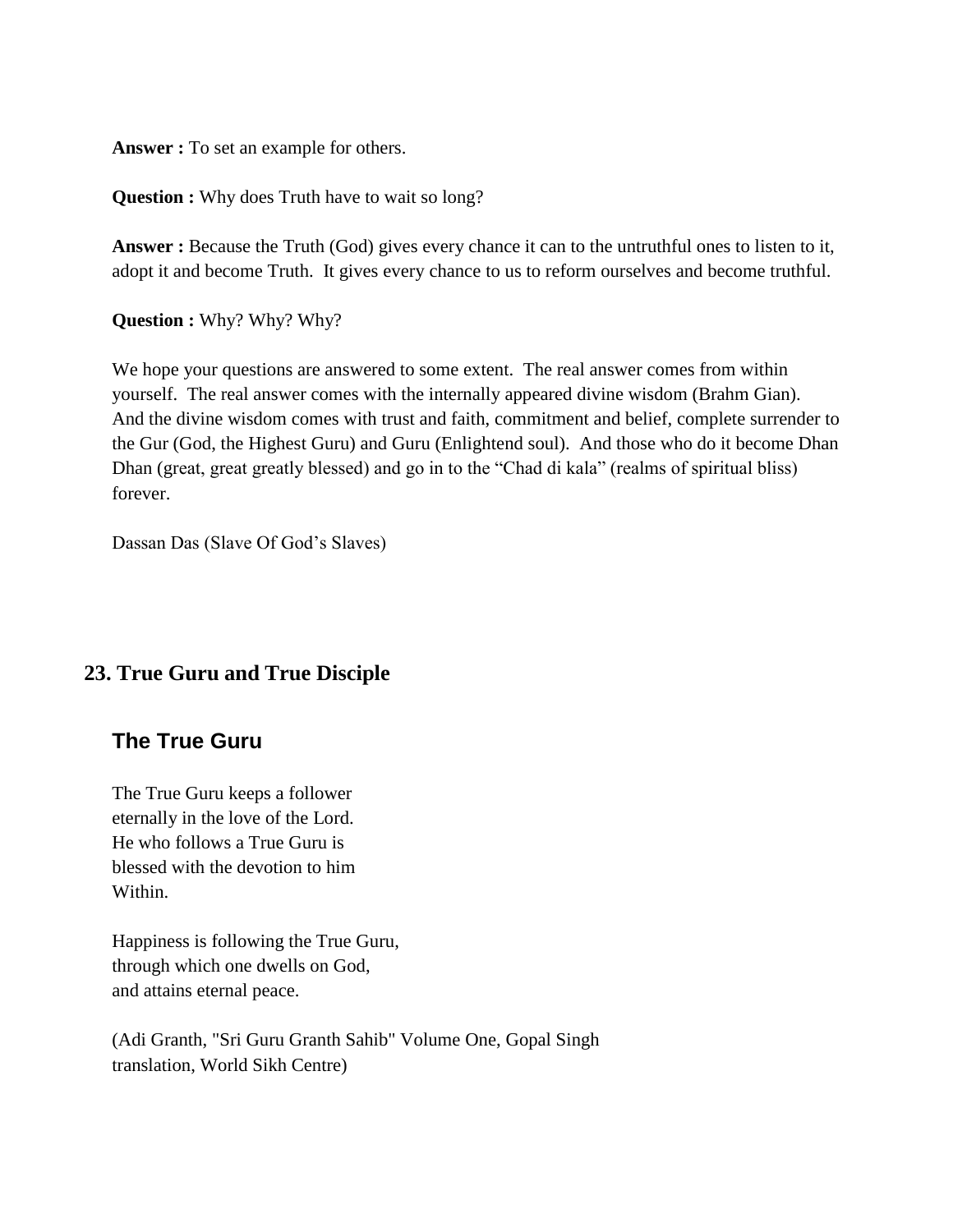# **The True Disciple**

Nanak, among millions there is scarcely one who could be called a true devotee. Such a one would never allow his tongue to touch a lie, His mind being so taken up with the thought of the Immaculate God. His ears are not tempted to hear the slander of anyone. With the help of the Guru he keeps himself untouched by evil, And purges his soul of all low desires. He conquers his flesh and keeps himself free from all deadly passions.

A Vaishnav devotee is one whose life is approved by God, Who is not corrupted by Maya, And who performs his duty without thought of reward; Such a Vaishnav's faith is the pure faith. He fills his mind with the Lord's praises. His body, mind and soul are absorbed in contemplation of the earth's Protector, And he is merciful to all. He contemplates the significance of the Name, and causes others to dwell on it. Nanak, such a Vaishnav attains to the highest state of bliss.

The true devotee is one whose life is dedicated to the worship of the Lord, Who withdraws himself from all evil attachments, And casting away all doubts, Realizes the presence of God in all things.

In keeping the company of the holy, all sins are washed away. Yes, such is the way of the devotee, his mind held high. Day and night he toils in the service of his Lord, And dedicates his body and soul to God, And his mind is attached to the feet of the Lord. Nanak, such a one of the bhakti satsang shall obtain the object of his love: that is God.

A devotee is one who instructs his own mind, And contemplates the Name of God: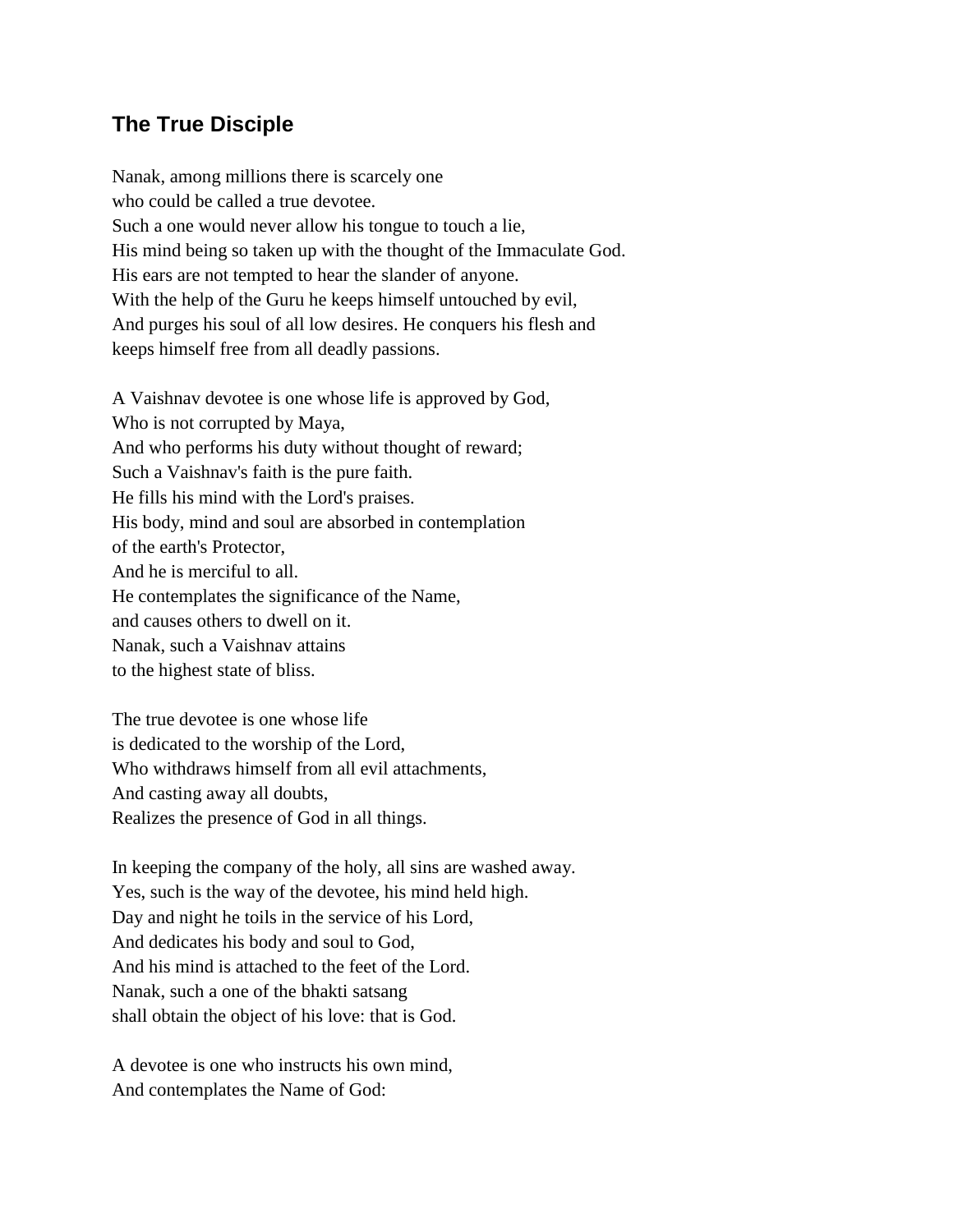He drinks the essence of His Name. The whole world is sustained by the teachings of such a one: The teachings of the Lord are ever his companion. Such a devotee suffers not the pangs of rebirth.

The seed of the Name is sown in every heart: Anyone may repeat the Name. Whoever does so shall obtain salvation. It is only in the company of the saints that one will learn of the Name; It is by His grace that the Name comes to dwell in us, And by it even brutes, demons and the greatest fools are carried across the sea of existence. The Lord's Name is the cure for every ill, And in reciting the praises of the Lord comes the joy of release. By no other means can one attain to God except through His Name, 0 Nanak, And such knowledge comes to those whose beings are inscribed with it by the finger of grace.

He alone deserves to be called the true servant of God In whose mind the Lord lives. He who knows the presence of God to be ever near him Is the accepted servant at the court of the Lord. For he who is touched by the Lord's grace Realizes all things within himself. He lives among people without attachment; Such is the way of God's servant, 0 Nanak. He who has attuned his soul to the Lord's will Achieves illumination within his life.

(Adi Granth, "Peace Lagoon" translation -- The Collected Hymns of Guru Nanak, Guru Amar Das, Guru Ram Das, Guru Argun and Guru Gobind Singh, by Sardarni Premka Kaur, Dr. Kartar Singh Puri and Bibi Inderjit Kaur, G.T International)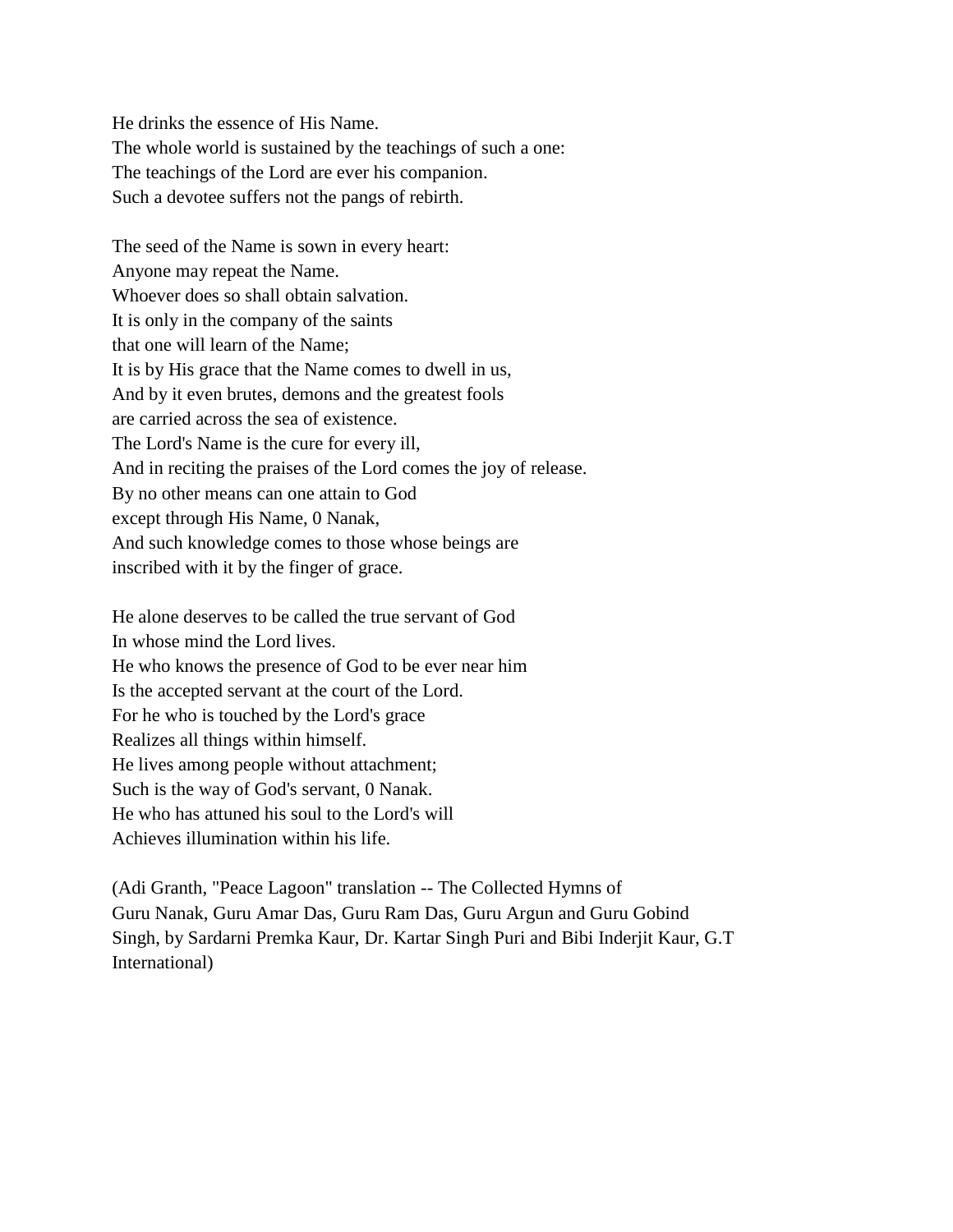## **24. Bhagat - God's lover**

God is the Creator and is also the giver to all. It is the inner God in ourselves (soul), who we have to liberate through self-realization. A Brahmgyani is totally liberated and is absorbed in the Lord and a state of him in God and God in him occurs. The very nature of a brahmgyani is that of a God. He feels Him everywhere.

We have to remember and worship Him until we are merged (abhed) in Him as is done by His saints or brahmgyanis until they were absorbed in Him.

This is where the Bhagat's worshipping ends as the Bhagat and the Lord are one. The Lord is beyond cycle of death and birth. It is also true that the Lord appears in many forms to give His vision to the saints.

As a child Bhagat Namdev Ji saw Him in a stone statue drinking the milk he had offered to Him. Bhagat Namdev ji also saw Him as a moghul wearing a Turban as quoted in the SGGS ji –

**KUbu qyrI pgrI mITy qyry bol ] dÍwirkw ngrI kwhy ky mgol ]** "khoob tayree pagree meethay tayray bol" "davaarikaa nagree kaahay kay magol."| **Why are there Moghals in the holy city of Dwaarikaa? How handsome is your turban! And how sweet is your speech**

The Lord often appears through the bodies of Bhagats as He did in the case of Bhagat Sain ji and kept his honour by serving on his behalf to the king. Bhagat Sain at that time was in the company of saints including Bhagat Kabir ji. He learnt all this next day when he went to see the king. The following quotes of shabad from SGGS ji clarify:

"Aae Sant Prahunei, hoa keertan rain sabai"

A Humble Servant

---

I was reading this article we have to respect all the Gurus and Bhagats. In God's court there is no difference between Gurus and the Bhagats. In God's court we don't have any external uniform. Only those will reach there who's deeds are great. We have to become jivan mukt (liberated) before our soul leaves our body. We have to become the lowest of the lowest on this Earth to become the highest of the highest in God's court. We have to serve all. Because there is only God in all and it is all in One God.

Ek Jot sey sabh jug upjiyo kaun bhaley kaun mandey.

Just continue and become jivan mukt then you also be a true sant in the heart. If we are not becoming God's servant then we are wasting our life. Do Truth and Do Service to everyone. Then we are doing Sikhi.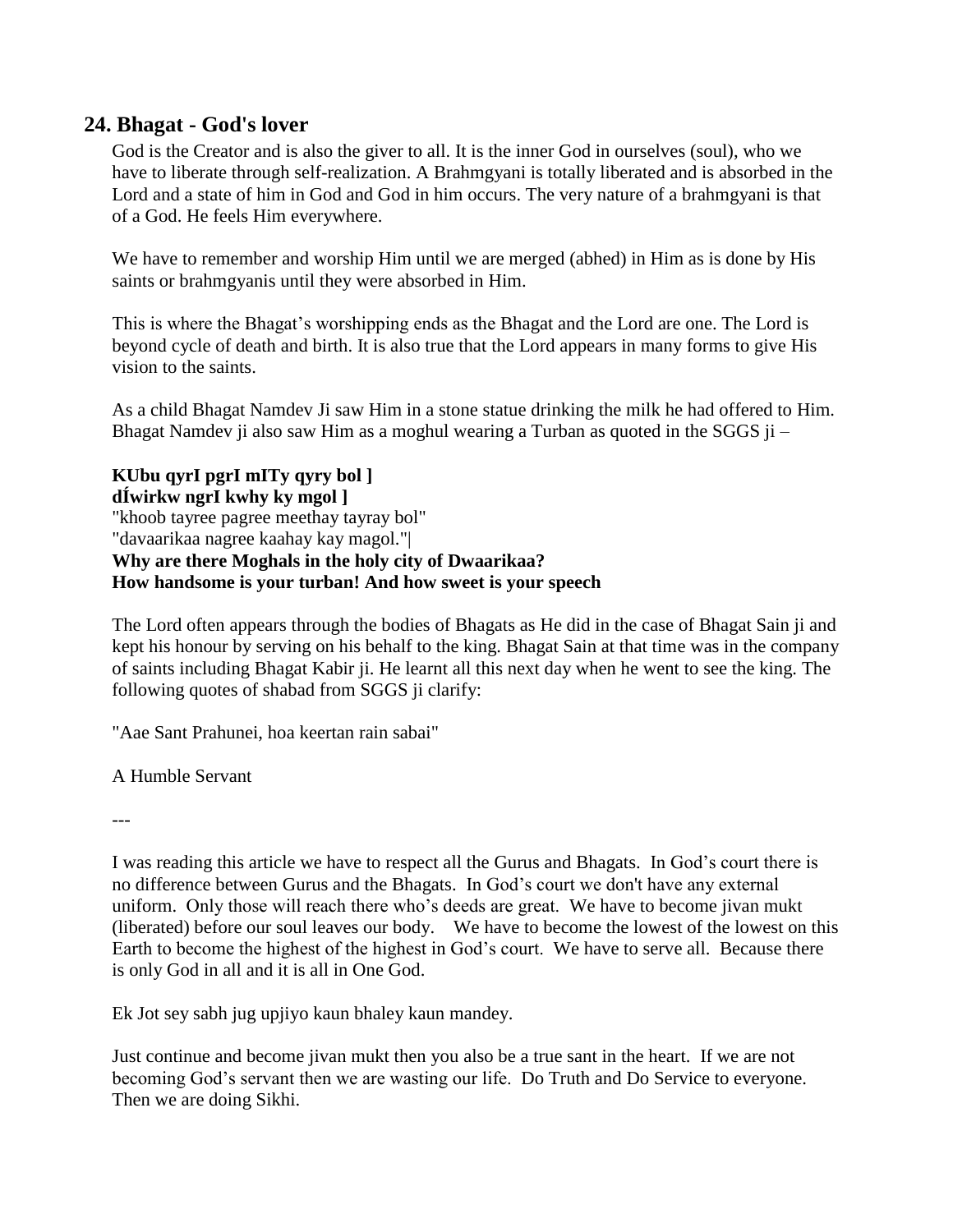We have to get knowledge from gyan guru and reach upto wisdom and become Akal Purakh's dog then we are Khalsa otherwise we are Nikhals

Loonharami Neecha da Neech,14 lok parlok de Vista Da Jant

Pritam Anand

# **25. Without a Satguru no one has realised God**

Dhan Dhan Satgur Sachay Patshah Ji Shri Guru Nanak Dev Ji has very kindly sung these divine words in the praise of a Puran Sant Satguru. This Shalok very clearly and loudly explains that Akal Purakh resides inside a Satguru and only such a highly eternally spiritually enlightened soul can get us to meet Dhan Dhan Paar Braham Parmesar and help us achieve the salvation. Let us look at these divine words and try to bring in these priceless jewels and diamonds of divine knowledge – Braham Gyan inside our soul and mind.

*Without the True Guru, no one has obtained the Lord; without the True Guru, no one has obtained the Lord. He has placed Himself within the True Guru; revealing Himself, He declares this openly. Meeting the True Guru, eternal liberation is obtained; He has banished attachment from within. This is the highest thought, that one's consciousness is attached to the True Lord. Thus the Lord of the World, the Great Giver is obtained. ||6||*

## SGGS 466

Dhan Dhan Guru Nanak Patshah Ji has very clearly and loudly stated that nobody has ever achieved and met the Almighty without a Satguru in the past or in the present time. The definition of a Satguru has been very clearly given to us by Dhan Dhan Pancham Patshah Ji Shri Guru Arjun Dev Ji in Sukhmani Sahib –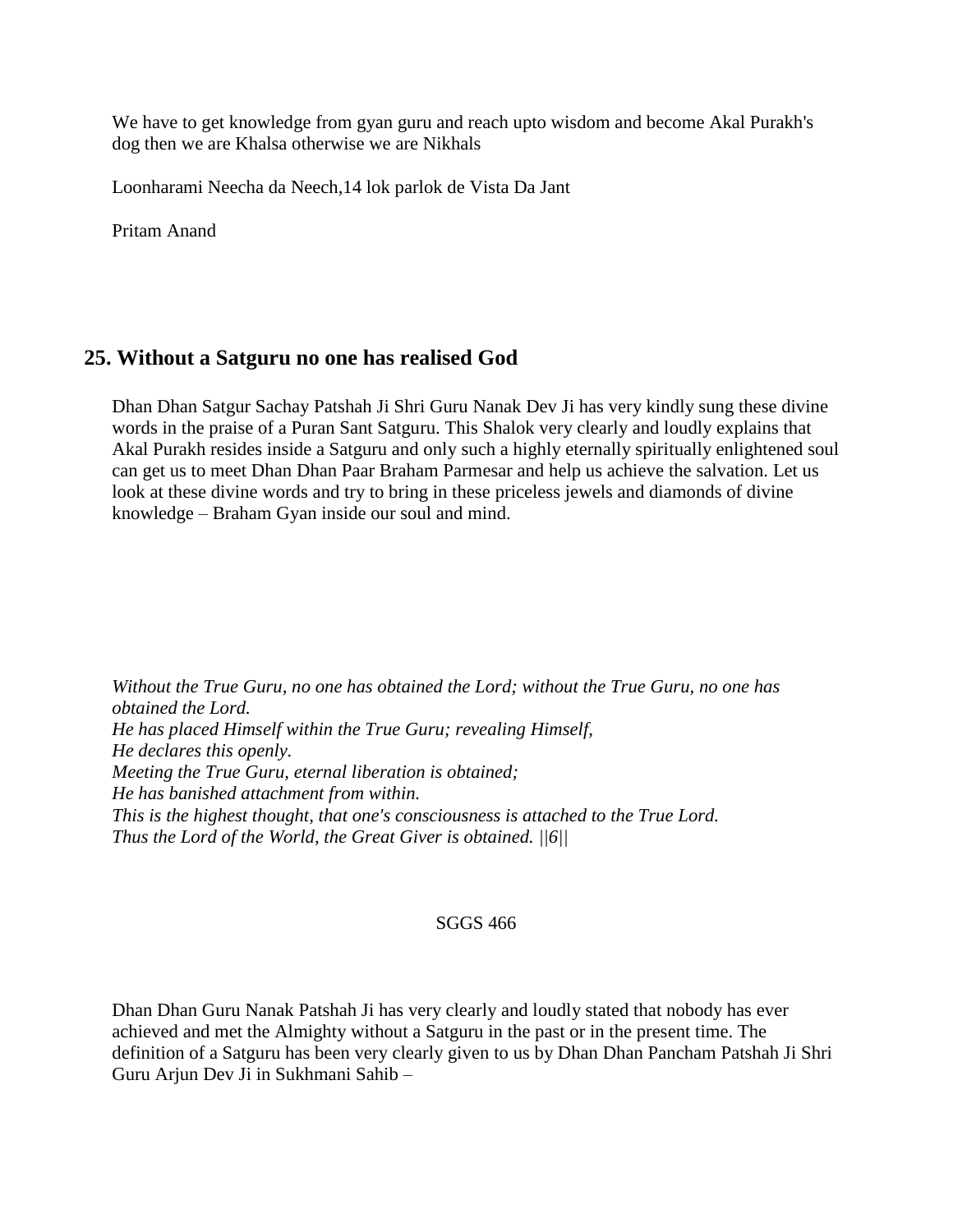*The one who knows the True Lord God, is called the True Guru.*

#### SGGS 286

Sat Purakh is Akal Purakh Himself and the soul who has recognized and met Akal Purakh, the soul who has merged with Akal Purakh is blessed with the Padvi (spiritual status) of a Satguru by Dhan Dhan Paar Braham Parmesar.

The words "PAA-I-O and PAA-I-AA" in first and second line of the Shalok emphasize that nobody in the past or in the present time has become one with Almighty without a Satguru. This means that without the eternal Gurparsadi blessings of a Satguru and His Gurparsadi Gursangat, nobody has ever and will ever become one with God. This the reson it is a Gurparsadi Khel (game) and depends upon our great good deeds from the previous lives (Purbley Janma Key Ankur) –

j**i**n har jan sath**i**g**u**r sa(n)gath p**aaee** th**i**n dhh**u**r masathak l**i**kh**iaa** l**i**kh**aa**s || *Those humble servants of the Lord who have pre-ordained destiny inscribed on their foreheads have attained the Company of the True Guru*

## SGGS 10

This is how Gurparsadi Khel works: whatever religious deeds – "Punn Karams" we do they keep on accumulating. These "Punn Karams" are – reading and reciting Gurbani, listening Gurbani, Naam Simran, helping the poor, donations to the poor and charity etc. The accumulation of these good doings are negated by the bad doings. And when our good doings are always more than the bad doings, then the good doings are accumulated and when such accumulations of good doings continue and continue for a long time than at one stage our good doings are accumulated so much that are recognized by God. Then at that level Almighty will get us involved in a Gurparsadi Khel. This means that He will bless us eternally with His Gurparsadi Naam – Satnaam, which is the highest eternal gift. This will happen by Him taking us to the Gurparsadi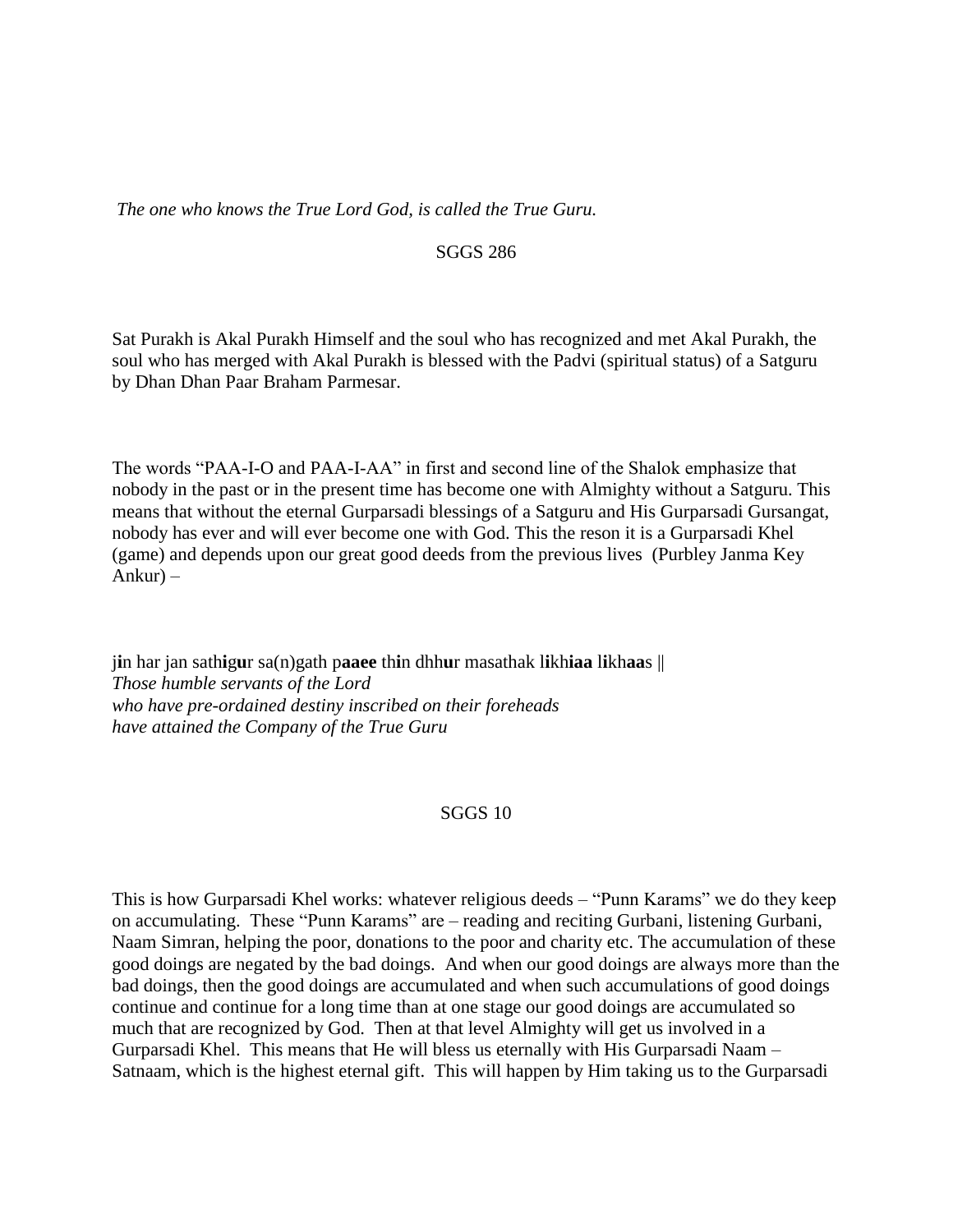Gursangat of a Satguru, who is authorized by Akal Purakh to bless us with Gurparsadi Naam – Satnaam –

n**aa**m am**o**lak rathan h**ai** p**oo**r**ae** sath**i**g**u**r p**aa**s || *The Naam is a Priceless Jewel; it is with the Perfect True Guru.*

## *SGGS 40*

*Because the Almighty has kept and presented Himself only in such a Puran Satguru, and therefore, "Jug Jivan Dataa" the one who gives life to the entire universe, who is the creator and doer, the one who gives the eternal and spiritual life and the one who gives the salvation to our souls, is available to us only in the Satguru.* 

*Such a Guru who has won over Maya is the Satguru. It is very important to understand here that the most difficult task in Puran Bhagtee is to win over Maya. This is the last stage of Puran Bhagtee. When the Bhagat wins over the Maya, which keeps on distracting the soul in various forms, and completely contented state of mind and soul – Sat Santokh, is achieved only when the Bhagat wins over the Maya and the Maya becomes under the control of the Bhagat.* 

*In other words, complete contentment in Truth – Sat Santokh is the key to win over the Maya. Having no desires will mean you are in the state of "Sat Santokh" and therefore no distractions by Maya. In this fight with Maya a stage comes when Maya is badly beaten up by the Bhagat, at this stage all the plays of the Maya are defeated by the Bhagat, and the Maya is physically beaten up by the Bhagat, at this stage Maya comes under the feet of the Bhagat and then on it starts to serve the Bhagat.* 

*The famous story of Sant Kabir is a true example of how Maya was physically beaten by Sant Kabir – when He was weaving a piece of cloth, Maya appeared before him and turned his weaving tool to gold. Sant Kabir knew it was Maya, so He took an knife to cut her nose, the Maya turned the knife also to gold, at this point Sant Kabir cut her nose and ears and that is how He won over the Maya.*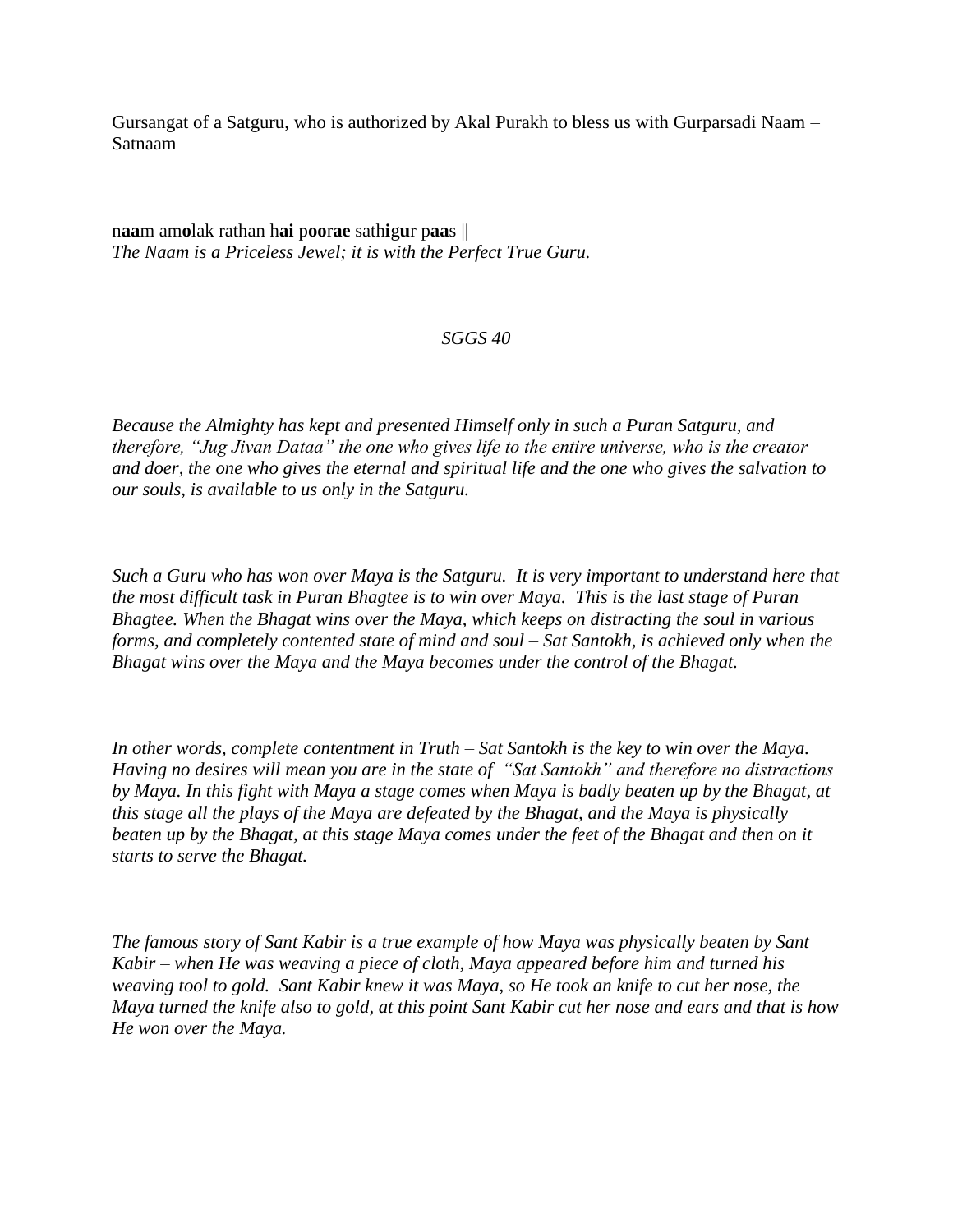*I have cut off her (Maya's) nose, and cut off her ears, and cutting her into bits, I have expelled her. Says Kabeer, she is the darling of the three worlds (all beings in creation),* 

*but the enemy of the Saints. ||4||4||*

## *SGGS 476*

*Many times Maya will appear in Smadhi and Sun Smadhi of the Bhagat in various forms and will try to distract Him, the Bhagat has to win over every distraction of Maya until she comes and tells the Bhagat that now she will start serving Him.* 

*The Satguru, therefore, is that soul who has :*

- *won over the Maya and is a Jivan Mukt,*
- *become a Puran Sant Satgur and completely merged with Paar Braham, and*
- *been blessed by Almighty with eternal spiritual treasures.*

*Only such a soul, who is an apostle of truth, is himself truth, has become a Pargatyeo Jyot Himself, will be able to show us the path to meet the Almighty and let us achieve salvation.* 

*Let us take a few minutes and think about our soul in the light of the above described divine knowledge and make a truthful judgment about ourselves as to where do we stand. If we do so, we will definitely be able to find the deficiencies in ourselves and once we recognize our shortcomings then we will strive for removing them and by doing so we will move our souls closer to the Gurparsadi Khel.*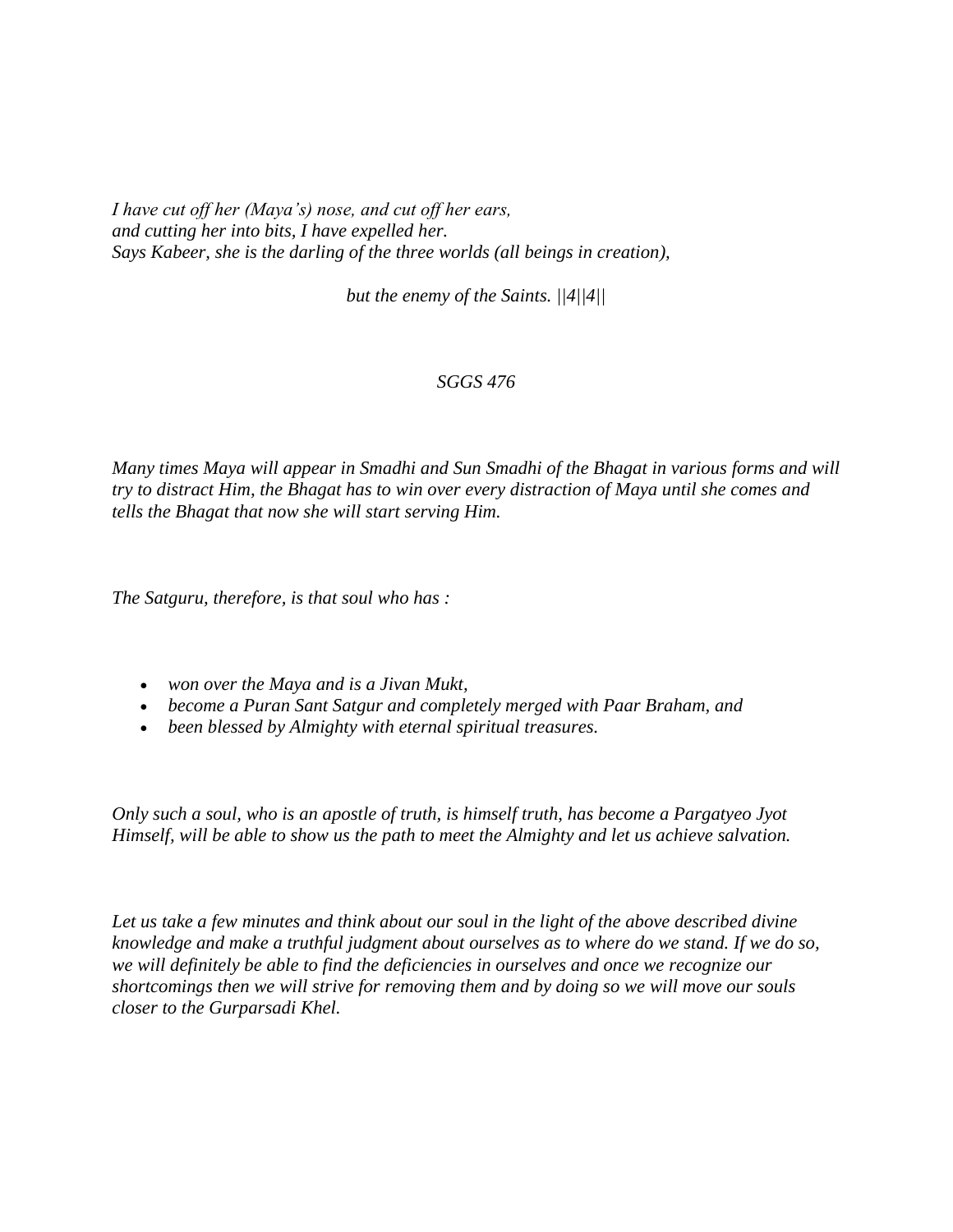*This message has been written with the Gurparsadi Gurkirpa of Dhan Dhan Paar Braham Parmesar and Dhan Dhan Sant Satguru Baba Ji.*

*A Humble Servant*

# **26. Can The Satguru exist in a Physical Body?**

The objective of this article is to address the issue whether the Satguru exists in physical body or not. The other aspects of Satguru will be merely touched.

Who is Satguru or Guru:

Satguru and Guru are two interchangeable words used to describe Sat Ramdas (Servant Of God the Eternal Truth) of God. Who, after completing his Bhagti, has successfully blended his soul with God and has become a Pragtyo Jyot (God's Light manifested ina human body). So, his mind is no longer a human mind rather it is the omnipresent mind of God and is prevalent everywhere and in everything, living or dead. His spiritual powers are infinite. He represents God in flesh and blood. He is embodiment of Truth. God or Prabhjot (God's Light) itself is invisible but Satguru is his representative on Earth. Also, Satguru and God are inseparable. Like Jesus said, "I am in father and father is in me, yet, I am servant of God".

He alone is the Guru, and he alone is a Sikh, O Siblings of Destiny, whose light merges in the Light.  $||1||$ SGGS 602

Other than the physical body there is no difference between Satguru and God: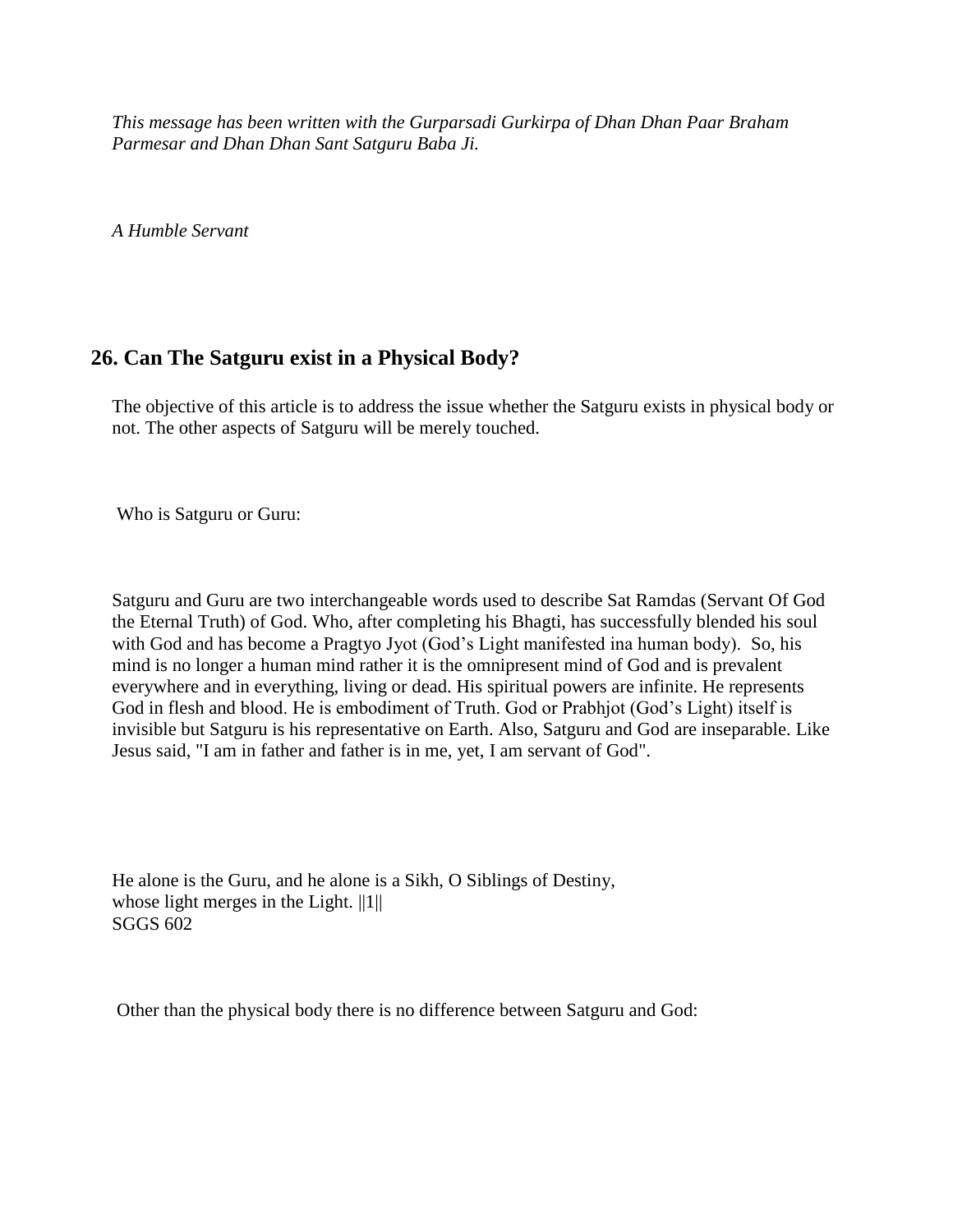There is no difference between the Supreme Lord God and the Guru. ||4||11||24|| SGGS 1142

How does one become Guru or Satguru:

A bhagat after taking Gurparsadi Naam (Satnaam, the true name of the God, the ultimate Truth) from a Satguru, meditates on the Gurparsadi Naam, lives truthful life (free of Kaam, Krodh, Lobh, Moh and Hankaar, Desires, Jealousy, Praise or Slander, Doubts and Duality), sacrifices his mind, body and wealth upon his Satguru and remains under complete Hukam of God and Satguru. When the Bhagat has reached complete maturity, then the God blesses the Bhagat with Param Padvi or Atal Padvi. All this happens with the blessings of Satguru.

By the Grace of Guru Nanak and Guru Angad, Guru Amar Das obtained the supreme status. SGGS 1142

What is the Primary role of Satguru:

Satguru blesses ordinary people with Gurparsadi Naam and helps them succeed in their bhagti to create Satgurus like himself. That is the single most important task assigned to the Satguru by God. Satguru spreads God's message to ordinary people. Satguru also eliminates the hollow rituals and hypocrisy (Pakhands) of the existing religions, refines existing religions and, if needed, starts a new religion. Just like Guru Nanak , Jesus Christ or Kabir did. Besides all this, he is the humblest servant of God's kingdom (Dargah da Chaakar). This is the most exalted aspect of four Yugs.

Nanak: the devotee has obtained the Naam from the Guru; such is the destiny inscribed upon his forehead.  $||4||1||$ 

SGGS 711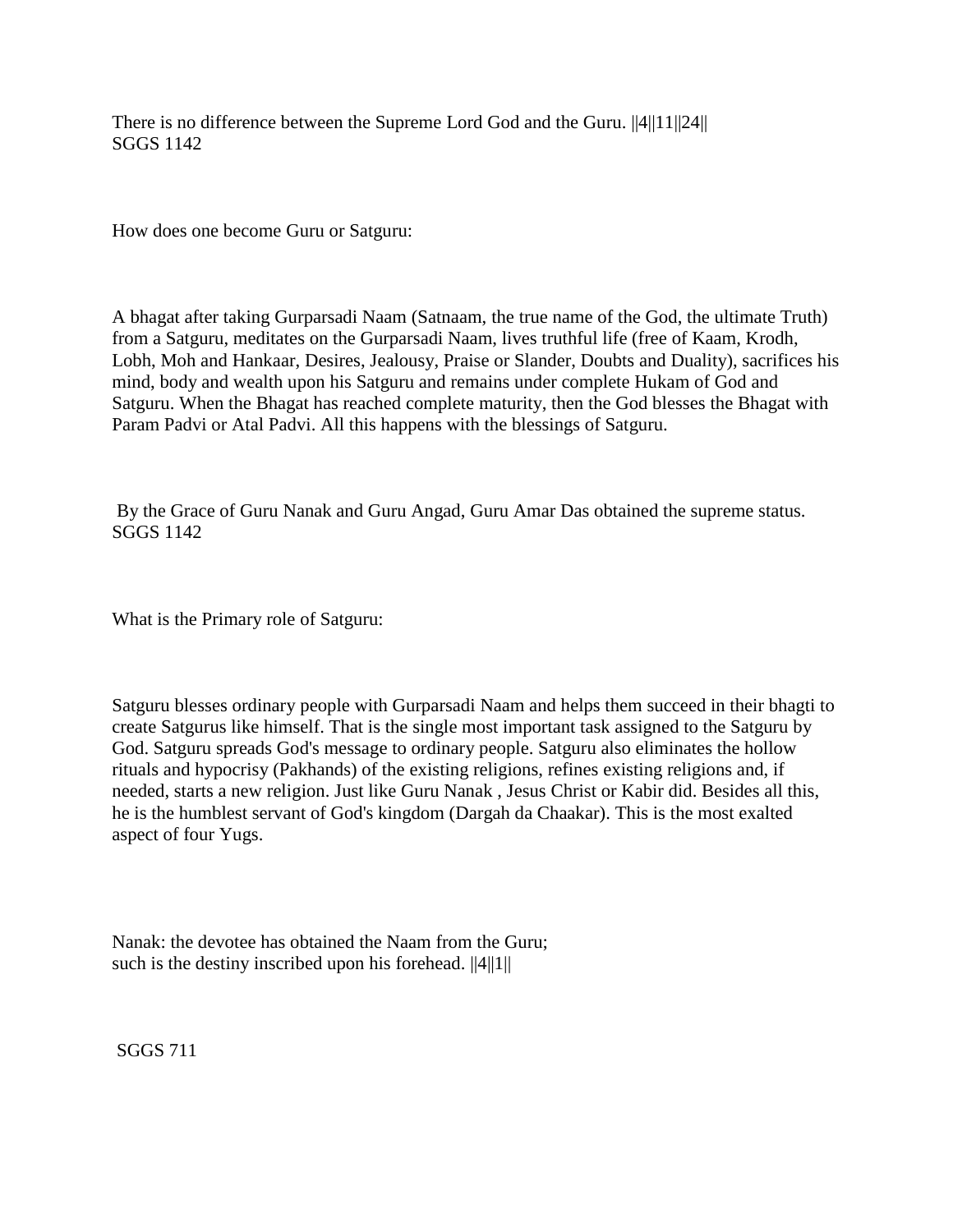Satguru blesses the seeds of Bhagti (Loving Devotion) from the previous lives (Purbale karama ke Ankur) and essentially meets and gathers his family of previous births in the form of his disciples. Satguru comes to clean the earth of sins and purify people to make them Khalsa.

Can every body get Gurparsadi Naam from Satguru and get on the Bhagti Marg (Path of Loving Devotion)?

The answer is no. Only under God's supreme Hukam (His Will) some people get to meet Satguru (Pragtyo Jyot) and get Gurparsadi Naam from him. Out of those who get Gurparsadi Naam, a very small fraction of Bhagats eventually complete the Bhagti while others get stuck at different levels, short of completion because they can't win over their mind completely.

You took pity on me, and blessed me with Your Mercy, and I have met the True Guru, my Friend. SGGS 1429

So, does Satguru have a physical body like other Human beings?

The answer is yes. Guru or Satguru exists in physical body. He is connected at both ends. On one end with God and on the other end with Human beings. He is connected with the God because his Soul and Mind are infinite and blended with God's soul and mind. He is connected with the human beings because he exists in flesh and blood and can communicate with people at their level. Actually, the Satguru (Pragtyo Jyot) is more powerful and accessible for the Sangat than God, because he is the only one that connects both ends. Sangat can communicate with Satguru but not with God and God communicates back to Sangat and not to Sangat. So, in the relatonship of Sangat with God, Satguru plays the most powerful and vital role.

The True Guru saves us at both ends; he alone understands, who is lovingly focused on the One Lord; his inner being remains free of doubt. SGGS 992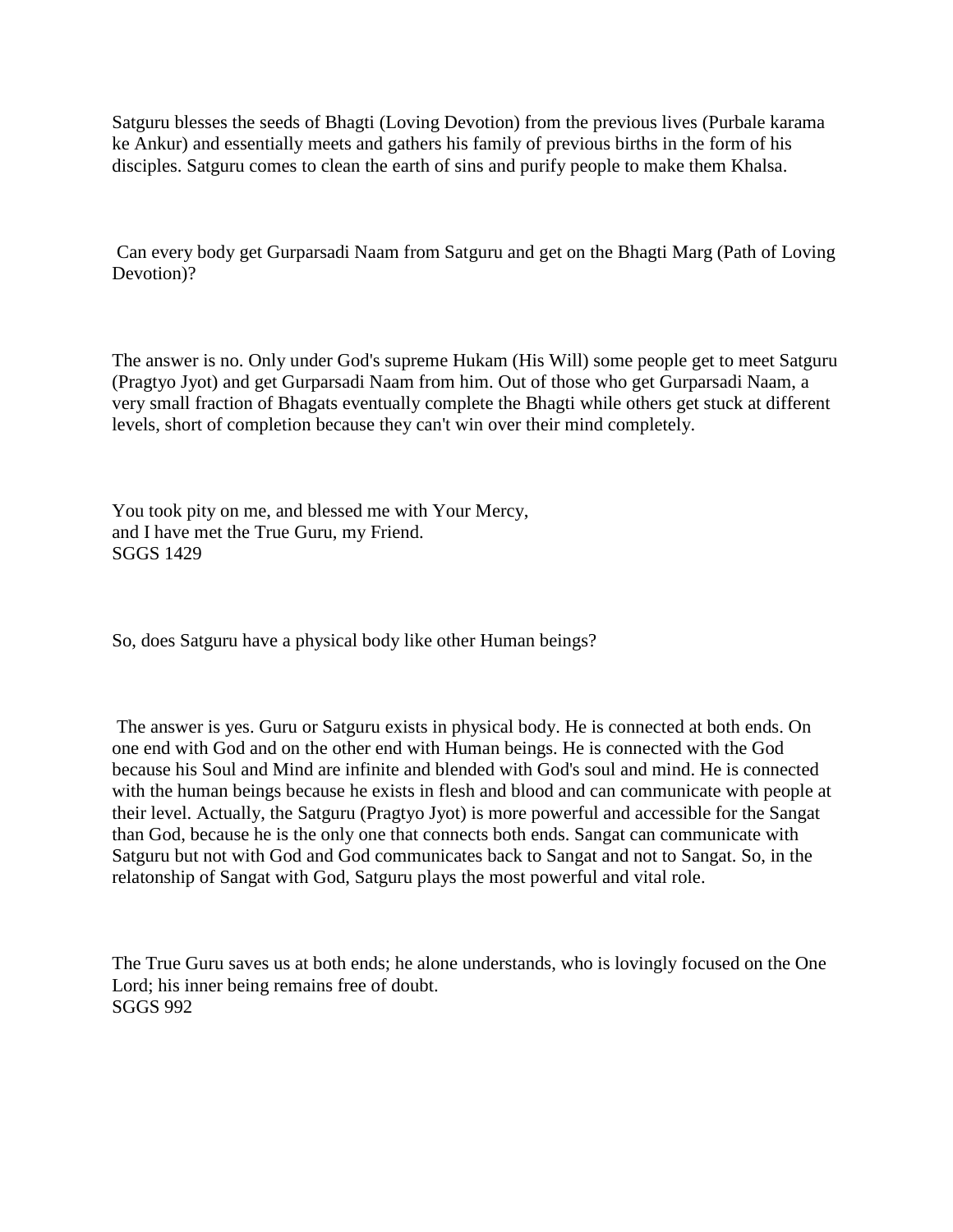The devotee(satguru/bhagat) can release anyone from my(God's) bondage, but I (God) cannot release anyone from his. SGGS 1252

 Now, a few things need to be clarified here. God never comes in the cycle of birth and death. Only Guru or Satguru is born as a human being. At the birth he is not Guru or Satguru. It is only after completing bhagti that his soul blends into God and he becomes Satguru. So, two things are separate: Guru's physical body is not significant, the significant thing is his omnipresent Mind and Soul. So his infinite Soul and mind is actually the Godly part of his being. Now, this part is common between God and all Satgurus. This is the part that does not come in birth and death. It only transplants from one soul to another. Like Nanak transplanted his infinite soul into Lehna and he became Guru Angad and this Gurparsadi game continued for the remaining 8 Gurus. Now, the game did not end their because it is a contiuous game since the beginning of time (Ad Jugad). Pragtyo Jyots (Manifested Light in a human) have been there in every Age and will continue appearing for ever.

 In each and every age, He creates His devotees and preserves their honor, O Lord King. SGGS 451

So when we read in SGGS JI:

My True Guru, forever and ever, does not come and go. SGGS 759

This is a description of the infinite Soul or Mind part of the Satguru which as we explained earlier neither takes birth nor dies. Only Satguru's physical body dies.

On the other side now we will share a few quotes from the Holy SGGS JI which testify that Satguru exists in human body and gives Gurparsadi Naam to people and with his blessing people complete their bhagti.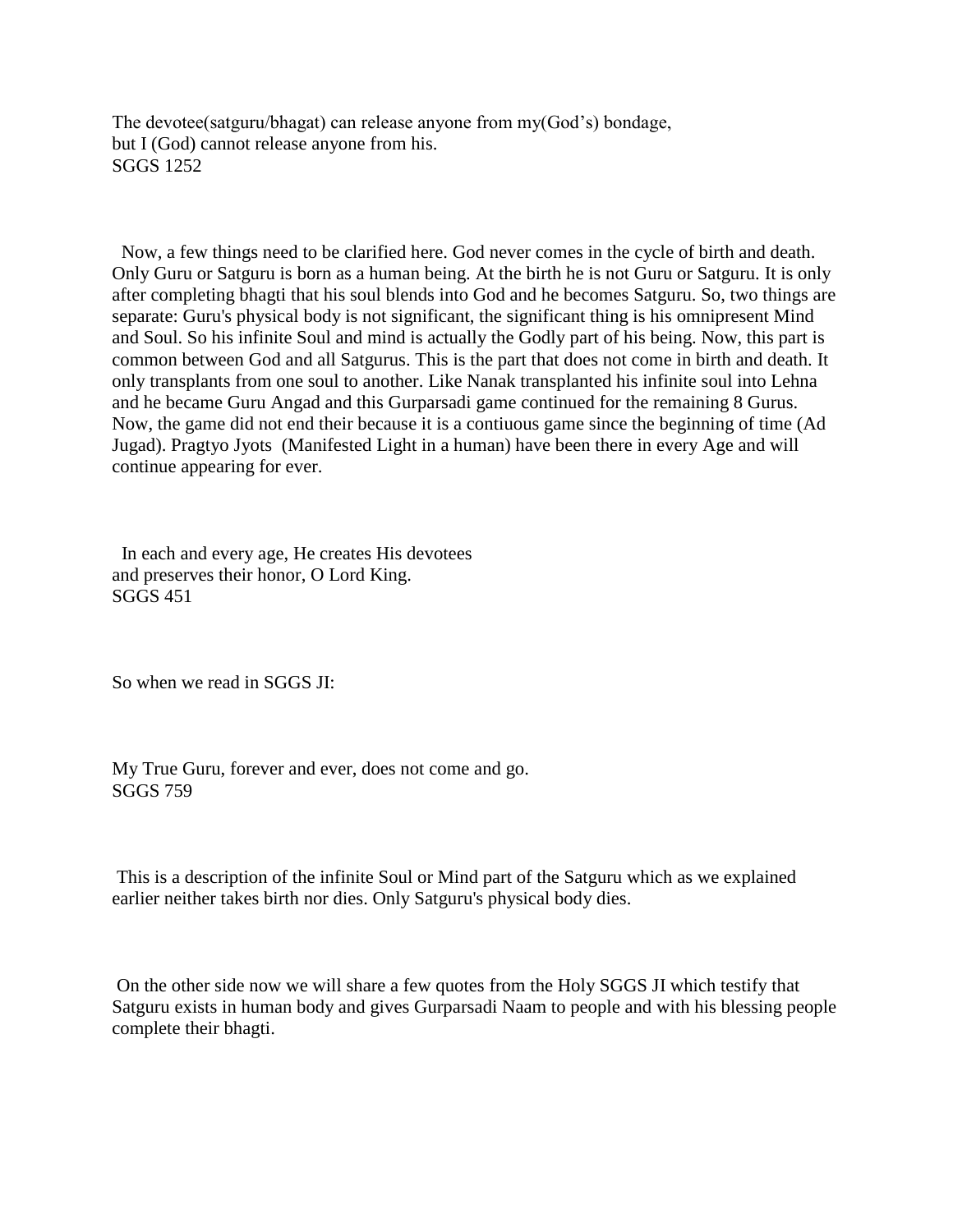The Lord Himself is the Protector of the True Guru. The Lord saves all those who follow in the footsteps of the True Guru. SGGS 312

It means that God is protector of Satguru and because of Satguru, God gives salvation to others.

One who thinks evil of the Perfect True Guru - the Creator Lord Himself destroys him. SGGS 312

It means whoever thinks bad or does other bad actions about Satguru are eliminated by the God.

The Sikhs listen to the Teachings imparted by the True Guru. SGGS 314

It means Satguru preached God's message which has been heard by people with their physical ears.

Whatever the Perfect True Guru says, the Transcendent Lord hears. SGGS 854

When Satguru speaks God listens.

When I see the Perfect True Guru, then deep within, my mind is comforted and consoled. SGGS 310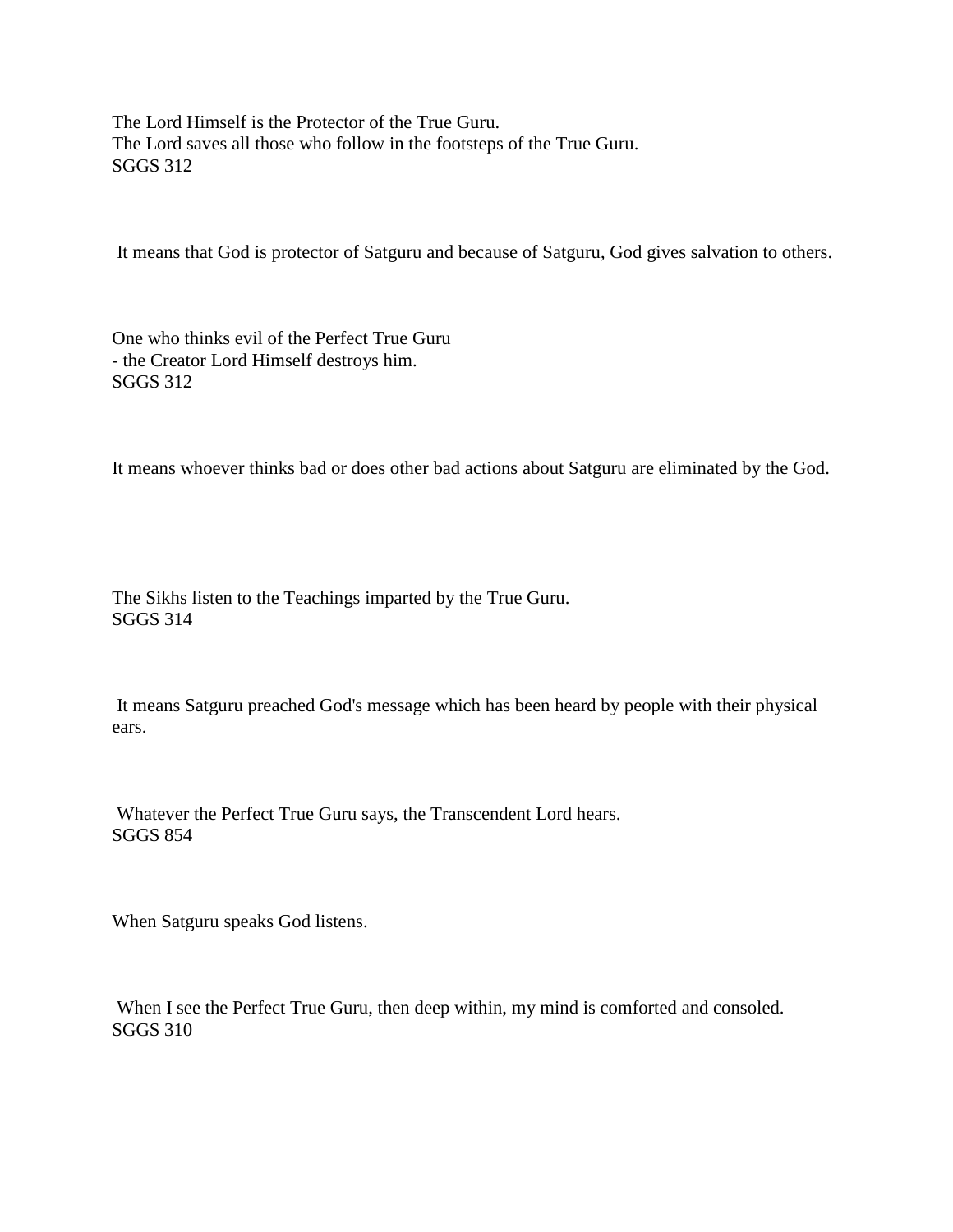It means upon seeing the Satguru your mind starts purifying from inside.

Blessed, blessed is the father; blessed, blessed is the family; blessed, blessed is the mother, who gave birth to the Guru. SGGS 310

It means great is Father, the dynasty and the mother who gave birth to the man who became Guru. Mind it, God has no Mom or Dad or ancestors. So, it is the human Satguru that is being described here.

All these references from SGGS JI clarify that the Satguru is in human form. And not sacred scriptures or purely another name for the Formless Lord.

Now, what does this mean when we read this from SGGS JI:

The Word, the Bani is Guru, and Guru is the Bani. Within the Bani, the Ambrosial Nectar is contained. If His humble servant believes, and acts according to the Words of the Guru's Bani, then the Guru, in person, emancipates him. ||5||

## SGGS 982

It means that Guru Granth Sahib (Pothi Parmesar ka Thaan) has the divine knowledge (Brahm Gyan) that Gurus preached. It is the Gyan (knowledge) Guru. It is only by obeying Guru Granth Sahib 100 percent that a bhagat can eventually unite with God. That is a longer path because you can't talk to Guru Granth and to get answers to your questions or hurdles you need to spend unpractical amount of time. Only if you are willing to do that, then you can eventually reach God. Few Saints have accomplished that but if you explore their life it will reveal that they devoted themselves 100 percent of all their life to Bhagti only then they succeeded. They can be counted on one hand out of all the population of the world. They are typically rare souls who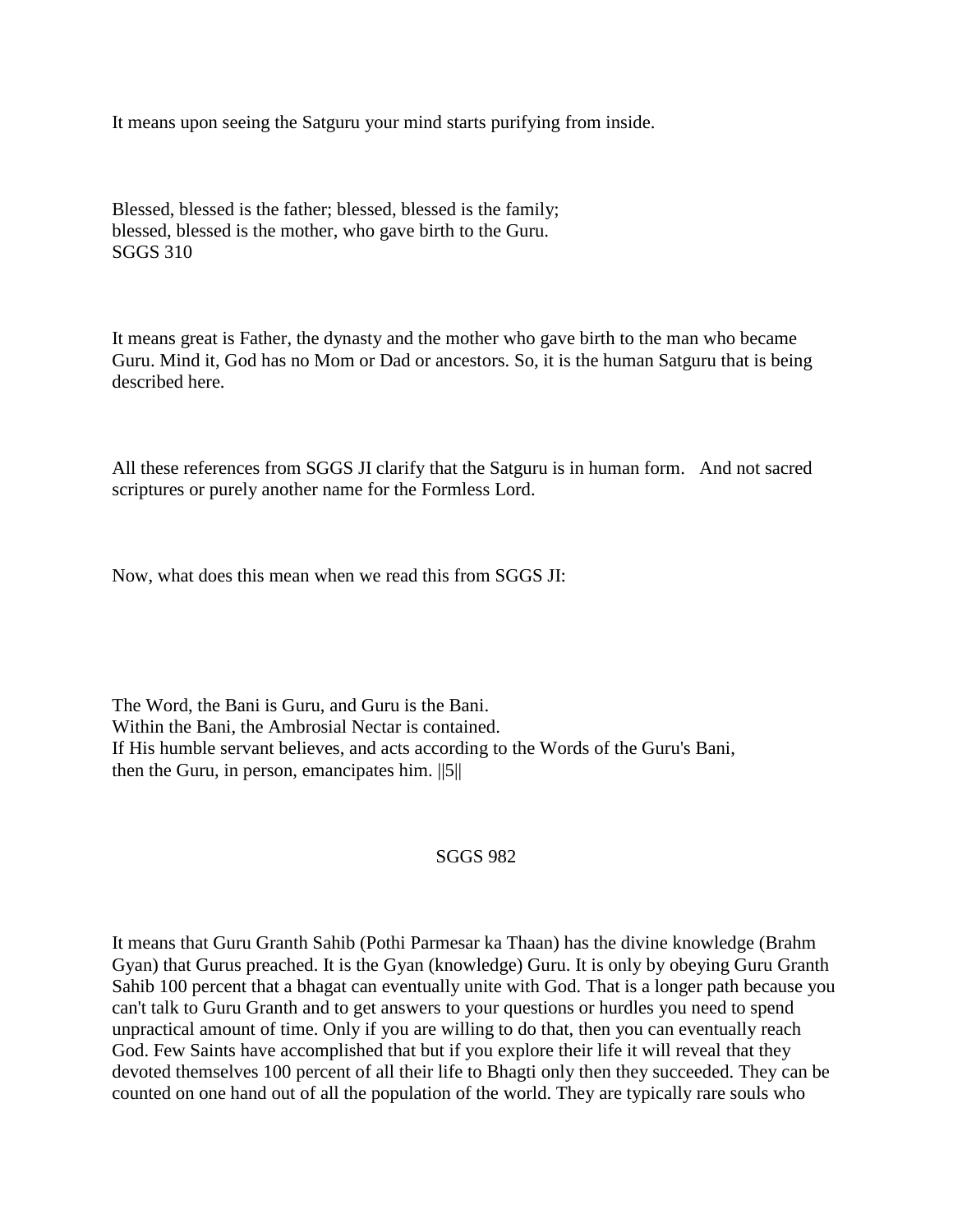have lot of Bhagti balance from previous lives and who from the very youg age show renunciation (Tyag) of worldly attractions.

The path of taking Gurparsadi Naam and doing the Bhagti under the supervision of Sant Satguru has been taken by 9 Sikh Gurus, Kabir, Ravidas, Pipa, Sain, Dhanna, Tirlochan etc. It is a much faster path. Lehna became Guru Angad only in  $3 - 4$  years under the supervision and blessings of Satguru Nanak.

In the light of all that has been mentioned the hierarchy of Bhagti is: God, Pragtyo Jot or Satguru, Gurparsadi Naam (Satnaam), Gurbani i.e. the description of God and praise of the Saints. All Granths, holy books, actually bow at Brahamgyani Satguru's feet. Saint Satguru is the physical form of the God and the Granth. God and the Granth both need a physical body so they can communicate with people and that is accomplished through Saint Satguru.

This article has been written with the blessings of Baba ji. The author does not claim any physical or mental ability of his own in the creation of this text.

I cannot accomplish anything by myself, O my Unapproachable and Infinite Lord and Master. ||2|| SGGS 738

A Humble Servant

# **27. Isn't Guru Nanak and God the only Giver Of Grace?**

Is the house of Nanak different from other religions?

Let's understand this first. The house of Guru Nanak is Sachkhand - not any different from the house of other Gurus or Brahmgianis – regardless of the caste, creed, colour or the faith. All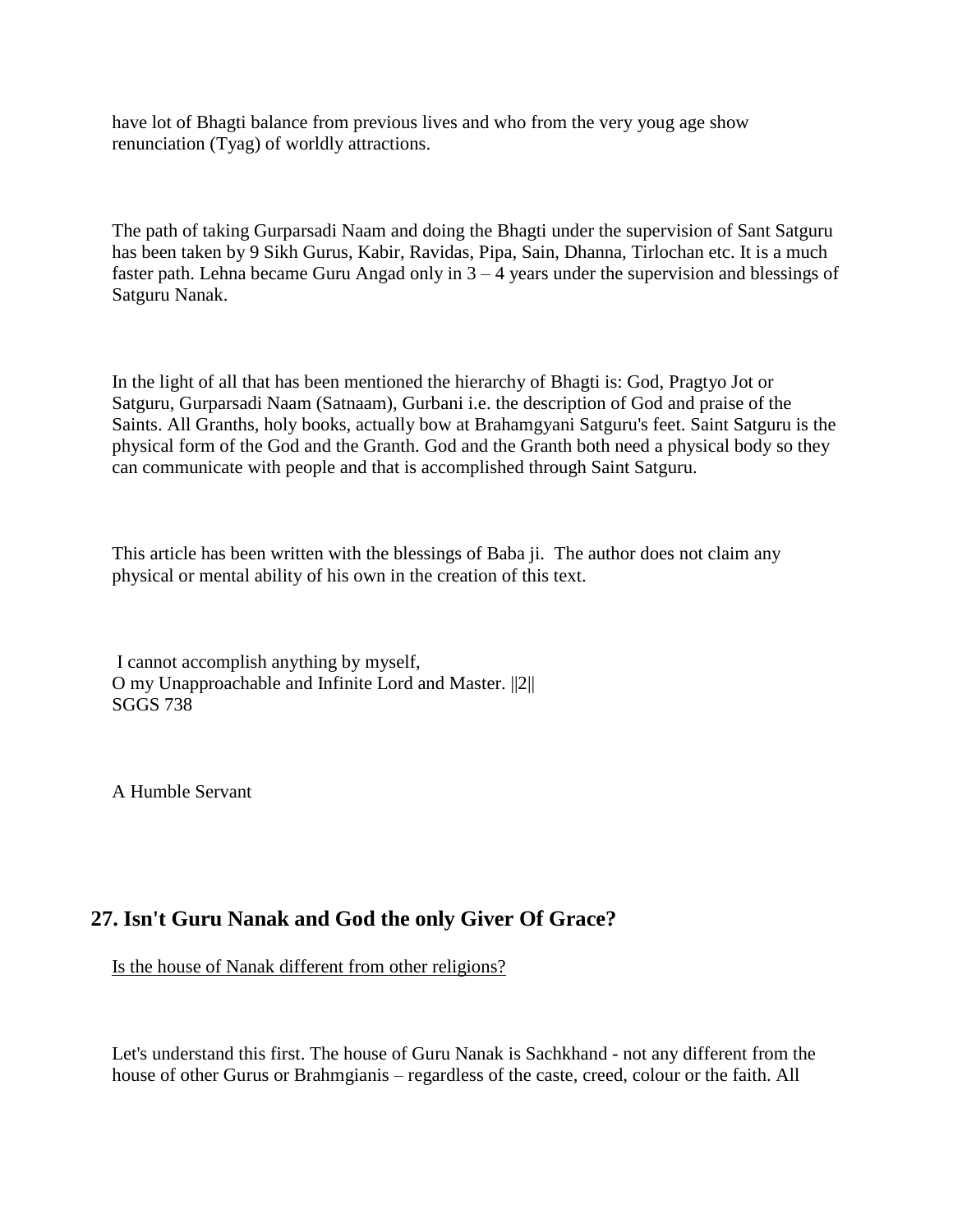faiths or religions merge in Sachkhand (like all rivers merge in the ocean eventually) if followed truly.

In God's court there is no difference between Gurus and the Bhagats. In God's court we don't have any external uniform. Only those will reach there who's deeds are great. We have to become jivan mukt (liberated) before our soul leaves our body. We have to become the lowest of the lowest on this Earth to become the highest of the highest in God's court. We have to serve all. Because there is only God in all and it is all in One God.

Just continue and become jivan mukt then you also be a true sant in the heart. If we are not becoming God's servant then we are wasting our life. Do Truth and Do Service to everyone. Then we are doing Sikhi.

We have to get knowledge from the Guru oF God's Knowledge the Gyan Guru Siri Guru Granth Sahib Ji and reach upto wisdom and become Akal Purakh's dog then we are Khalsa otherwise we are Nikhalas – not Khalsa.

## Isn't SGGS Ji relevant today – why do you need a living Sant Satguru?

We should be looking up to Sri Guru Granth Sahib ji for answers to all of our questions. The SGGS Ji itself was compiled in the past for all of us to follow for everyday guidance in complete (not only limited to spirituality). It cannot be classified as "has been", rather it is a total truth and it prevails through all ages. Is it a thing of past for us now? Only if we just bow in front of it and worship it as a stone. It is only relevant if we read it and understand it and surrender our lives to becoming what it says.

What does SGGS Ji say? It urges us to bow to the feet of the Saints or Brahmgyanis, who have revealed Him and are one on one with Him all the time. This is in fact an Honor to His Saints. When we do so, we are in fact Honouring the Almighty within the Saints. The Lord Himself praises and serves His saints.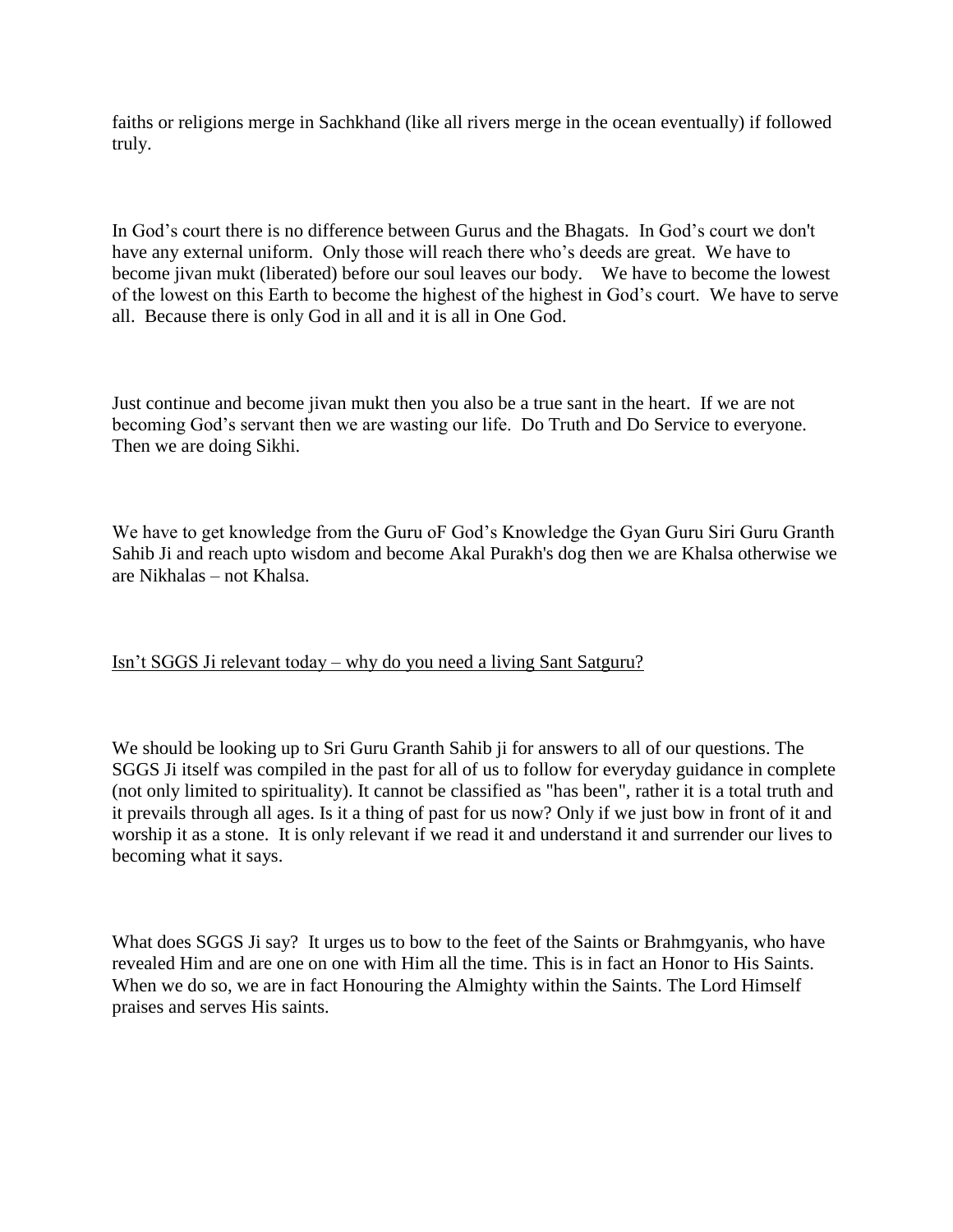*The Lord bestows glorious greatness on His devotees,the thirsty, and the humble souls.*

## SGGS 90

*He reveals Himself, unto those whom He blesses with His Grace.*

## SGGS 931

We have to serve the saints and by no means, we should engage in body worship. The fifth Guru Arjun Dev Ji sent Mata Ganga Ji to Baba Buddha Ji, a brahmgyani mahapurash for the blessings of a child. Mata Ji did so in a very humble manner by walking bare footed and bowed to Baba ji's feet. Baba ji (jaani-jaan) was all aware of what's in Mata Ji's mind. He blessed The Fifth Guru's house with a son, the sixth Guru –Hargobind Sahib ji. It is our Gurus who always honoured the Saints / Brahmgyanis. The Lord Himself does it so. Why should we not honouring and serving the saints if Lord and our Gurus did it?

In fact, this is where the Lord is (in the brahmgyanis) and they are His custodians to serve the humanity. On the other hand, like the Lord Himself, his Puran saints are "Atal". "Atal" means the one that does not become more or less. Doing any praise of them does not make them any greater, as they already are absorbed in the greatest. And slandering them doesn not make them any less than they actually are.

## Can Gurparsadi Naam be given by a living person - Isn't God alone the Giver of Grace?

Wasn't Bhai Lehna blessed with the Gurparsadi Naam by Guru Nanak Dev ji? Why did he need grace of a Living Guru – Guru Nanak? The Lord was there for him even before he met Guru Nanak Dev Ji. This is

because he was destined for a Gurparsadi Naam only through Guru Nanak Dev Ji.

*Shalok, Fifth Mehl: As I have heard of the True Guru, so I have seen Him. He re-unites the separated ones with God; He is the Mediator at the Court of the Lord.*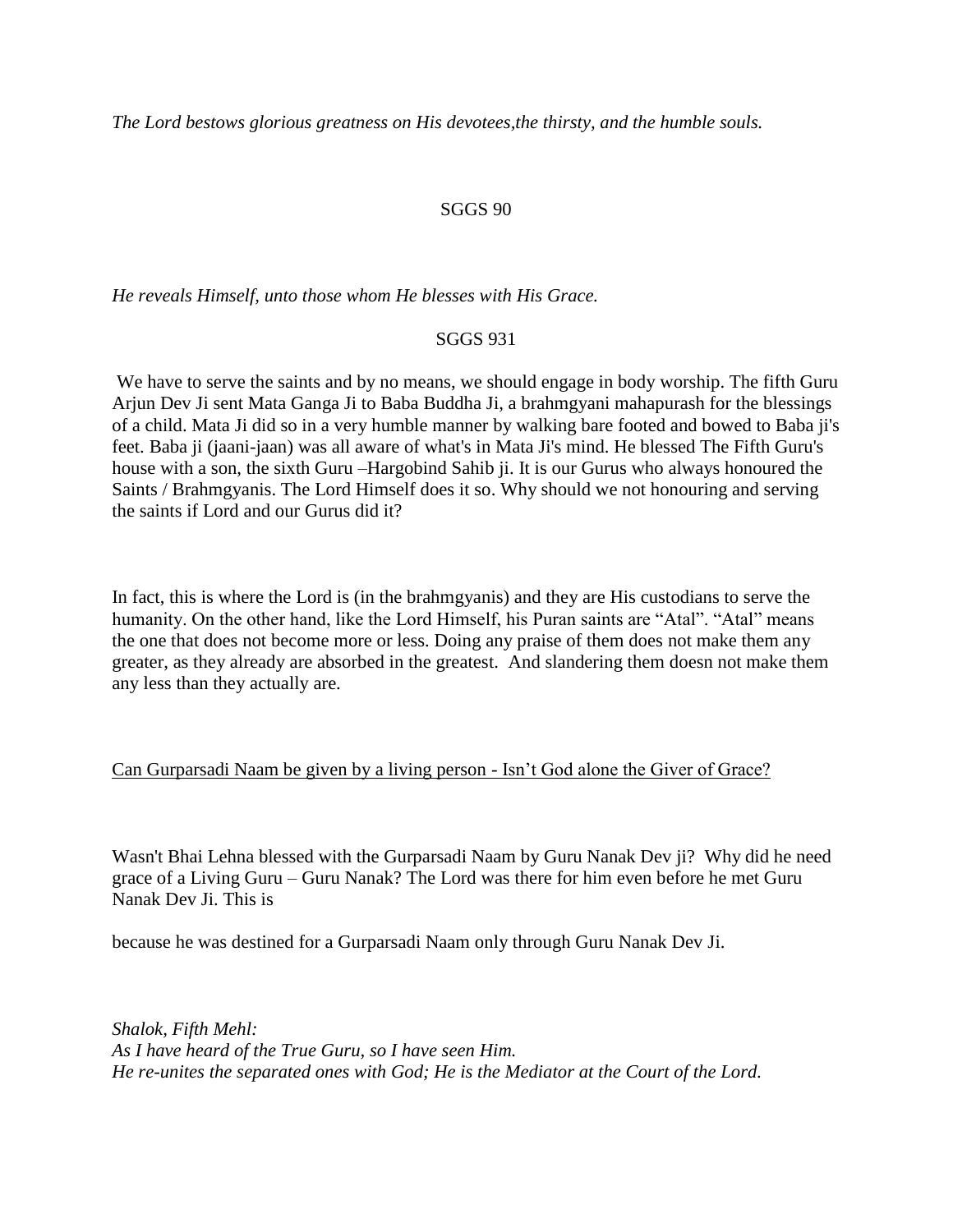*He implants the Mantra of the Lord's Name, and eradicates the illness of egotism. O Nanak, he alone meets the True Guru, who has such union pre-ordained. ||1||*

## SGGS 957

Did Gurparsadi Naam not go on through other Gurus the same way? Why did Bhagat Kabir Ji, Bhagat Pipa, Bhagat Sain and others went up to a Living Guru – Bhagat Rama Nand Ji?

*The True Guru gives His Sikh the wealth of the Naam.*

SGGS 286

Now, the fifth Satguru Arjun Dev Ji sent Mata Ganga to a Brahmgyani –Sat-Ram Das Baba Buddha ji for blessings of a son. Was the Guru out of line here in seeking for the blessings of a brahmgyani? Absolutely not. The fifth Guru family was destined without a son. It is His Sat-Ram Das Baba Buddha Ji who blessed the Guru-Ghar, when Mata ji went to seek for his blessings in a extremely humble manner. Gurbani says:

*The devotee can release anyone from my bondage, but I cannot release anyone from his.* **The** 

## SGGS 1252

The brahmgyanis can change the destiny over and above what Lord has written for us. On the other hand, the Lord declines to change the blissful deeds of a saint.

*The Saints hold the key to it in their hands. ||2||*

SGGS 893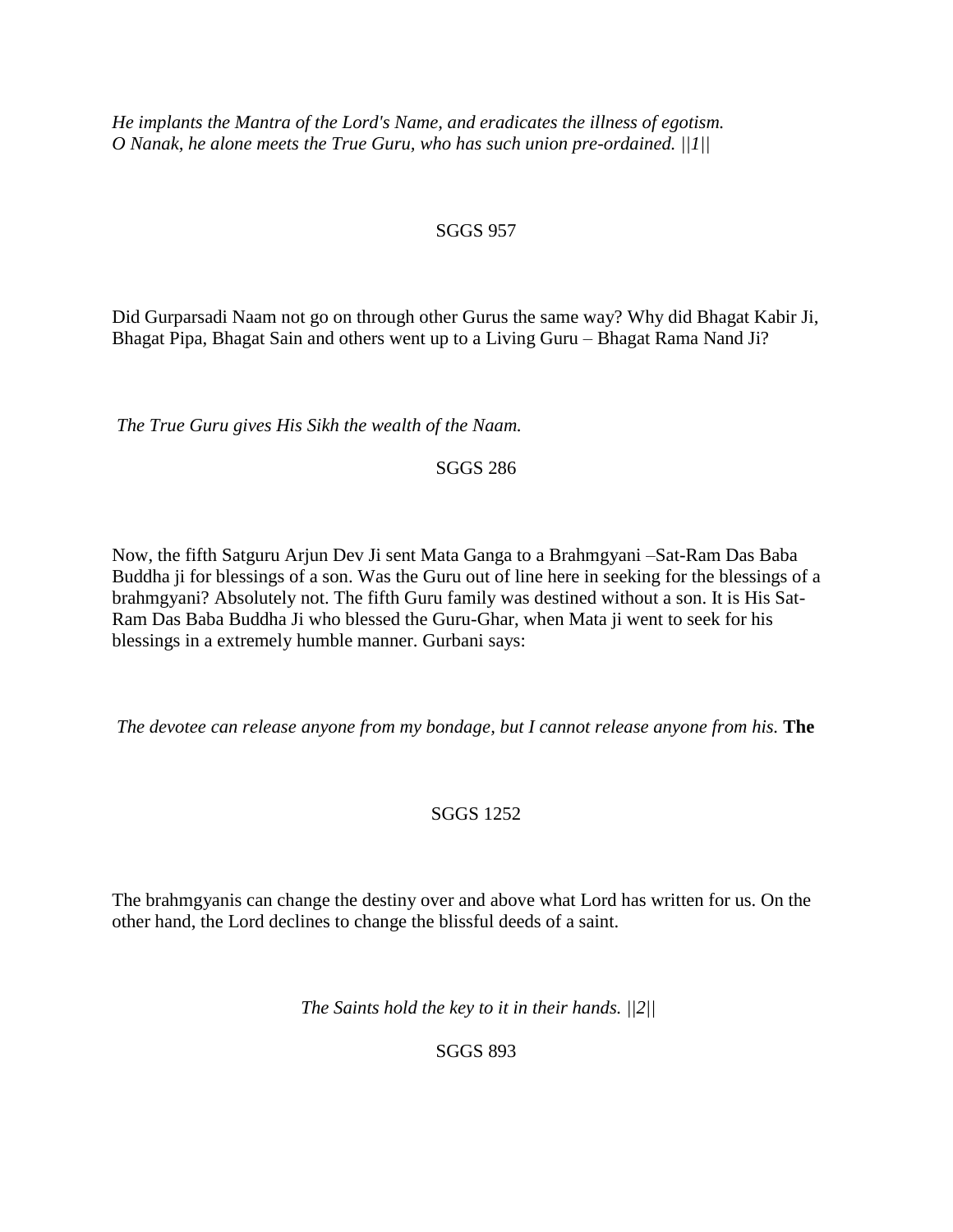*The Saints are my all-powerful Support;* 

*the Saints are my ornament and decoration. ||1||*

#### SGGS 614

The fifth Guru-family respectfully bowed in front of a Brahmgyani for his blessing. Are we common sikhs (trapped in Maya with our own manmat) superior to the Gurus, and would not do what our Gurus did? If we don't, then we are planting seeds for nothing else but the hell- house of devil.

God is everywhere. This is absolutely true and we need the blessings to realize this. Why do we go to Gurdwaras? Why do we bow in front of SGGS Ji? There must be good reasons to do so. The SGGS Ji represents the Brahmgyan – Dhur ki Bani - that came through the tongues of Gurus and Bhagats. The Lord does not have a physical body or a color or a creed. He is beyond cycle of death and birth. How does he communicate or how will he? He conveys his wisdom and message through his saints, prophets like Jesus Christ, Mohammed, Buddha, Mahavir Jain, Krishna, Guru Nanak, and other Gurus and brahmgyanis. Can we deny it?

*The Saint only keeps the company of the Supreme Lord.*

## SGGS 271

*The Supreme Lord God dwells in the hearts of the Holy*

SGGS 272

Why does a religion start with the blessings a saint or a prophet under His will?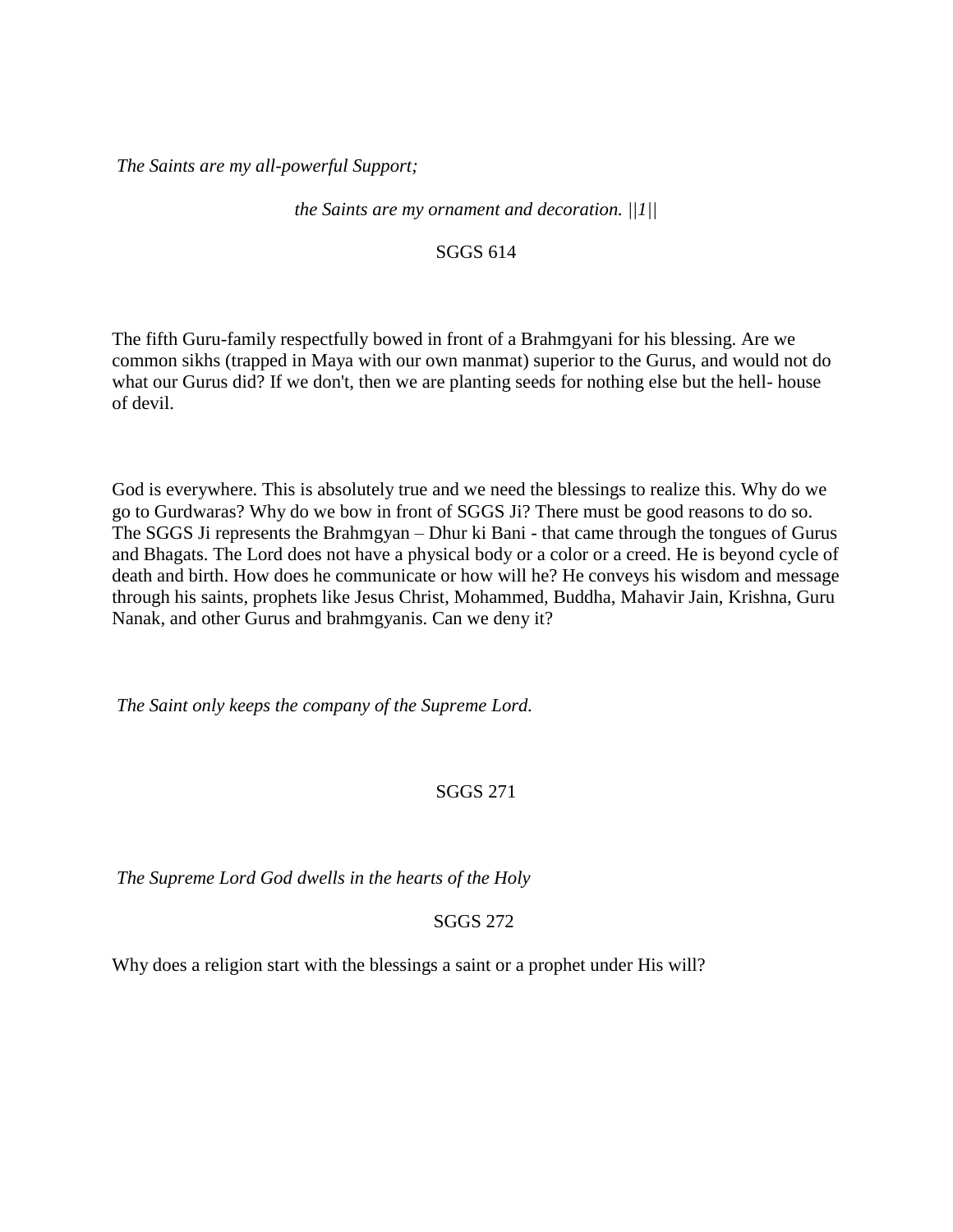*In the Society of the Saints, I see God deep within my being. God's Name is sweet to me.*

## SGGS 293

*The God-conscious being is the Creator of all the world.*

SGGS 273

When you question the need for Saints you are denouncing the Lord, SGGS Ji - His true wisdom, the Gurus the Bhagats and the Brahmgyanis. Is Sukhmani Sahib incorrect when it praises the enlightened souls (pargatyo jyotes) – brahmgyanis, sadhs, sants?

> *One whose mind is a home for the Supreme Lord God - his name is Sat Ram Das, the servant of the God of Truth..*

> > SGGS 274

A Brahmgiani, is a living God Himself on the earth, and Akal Purakh resides in His Hirda – He is completely absorbed and united with the Almighty, there is no difference between Paar Braham and a Puran Satguru.

*O Nanak, the God-conscious being is Himself the Supreme Lord God. ||6||*

SGGS 273

The individual who cannot appericiate the grace of Sat-Ram Das or Brahmgyanis – Lord's Pargatyo Jyotes has already forefeited his bhagti. The SGGS Ji. clearly defines a "Satguru", and how he blesses in a living form.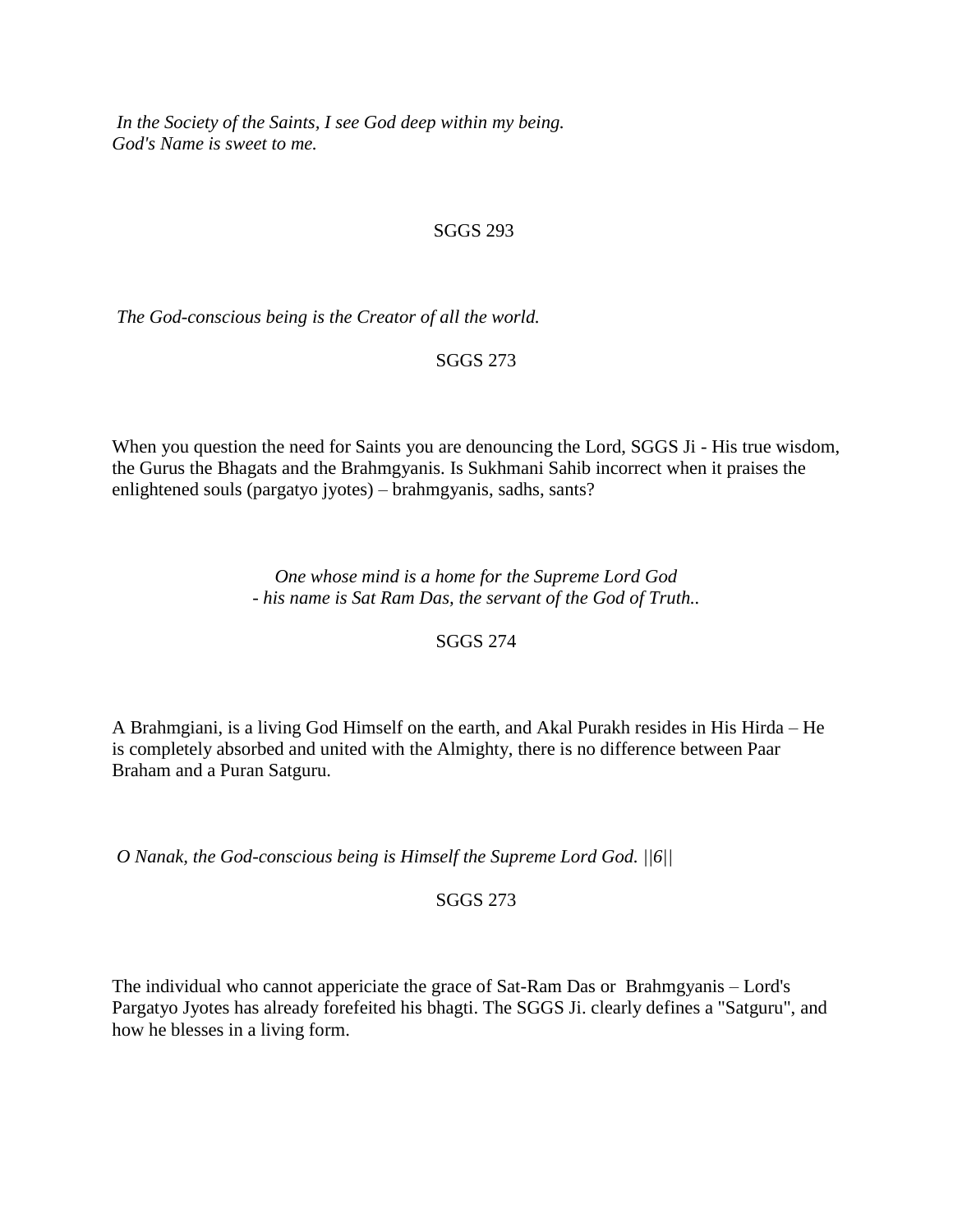*The one who knows the True Lord God, is called the True Guru. In His Company, the Sikh is saved, O Nanak, singing the Glorious Praises of the Lord. ||1||*

## SGGS 286

The Lord is everywhere all the time. Why did Baba Makhan Shah Lobana look for the ninth Guru? There must be a great need for the Guru. Remember, all this happens under His total will. The Almighty sends his special sons – Brahmgyanis, Prophets, from time to time for a reason. He is going to keep on doing this forever.

*In each and every age, He creates His devotees and preserves their honor, O Lord King.*

## SGGS 451

We need to acknowledge Him and His embodiment - Sants and Brahmgyanis. Furthermore, we are blessed if we find one such saint. SGGS Ji says we ought to surrender ourselves (manmat) to serve them. They are absorbed in Him and can give us the true wisdom in a very simplistic manner. When we go to the company of a Sat-Ram Das, we cannot simply be selective for our own selfish desires. We do not

stop with an incomplete knowledge and trap ourselves in the wicked ego. In doing so, we fall into the same trap that 330 Million gods and goddesses fell into (teti crore devtas).

Yet, these gods probably did not slander anyone. We need to go along the total journey. It will not be complete if you turn your back on a Gurparsadi Naam.

*Without the True Guru, the self-willed manmukhs do not find liberation;they wander around like lunatics.*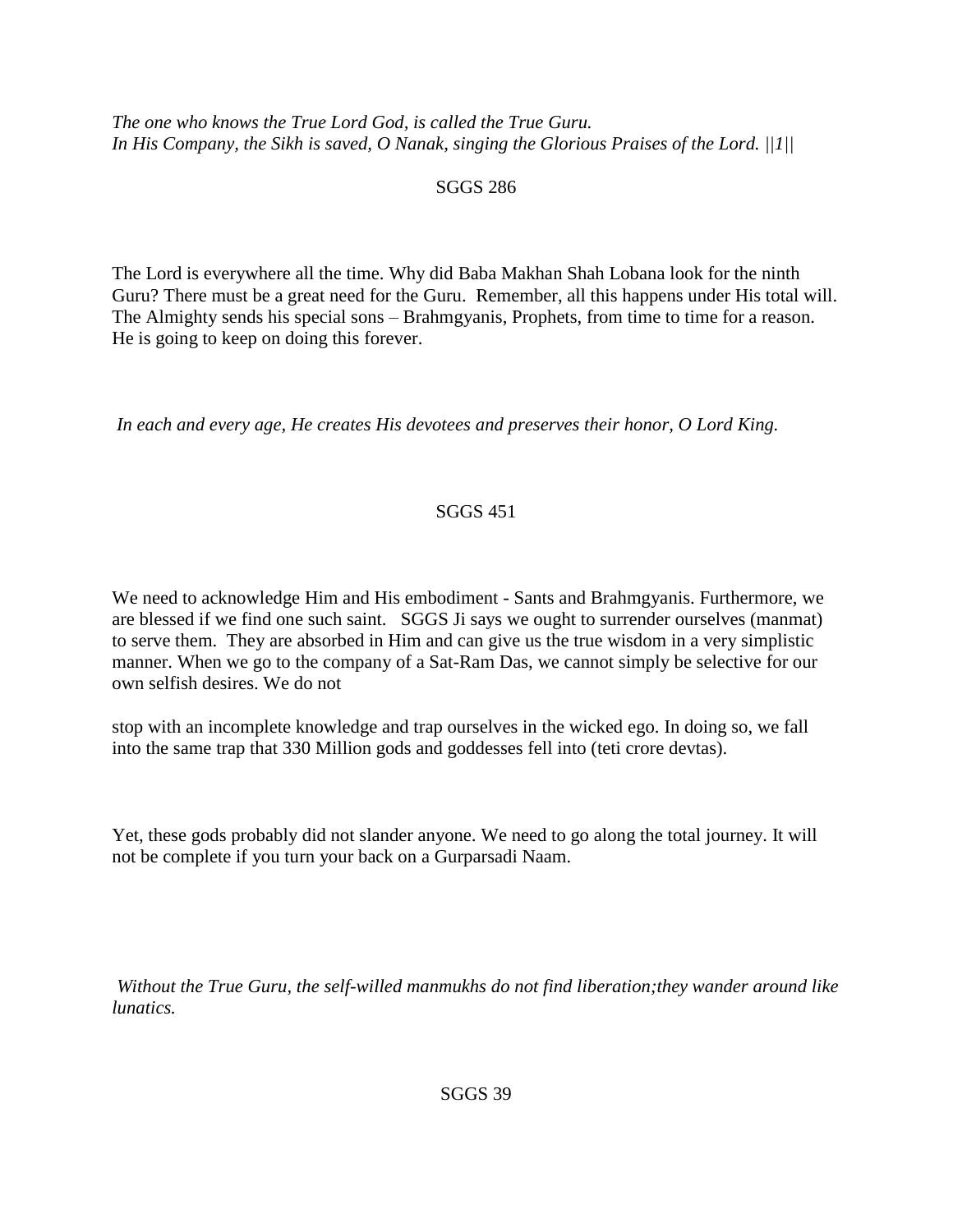If you start slandering the saints, then you dig yourself a deep hole of mental sickness. Once again, He preserves the Honour of His beloved Saints. All the slandering of Sant Satguru Baba Ji has not affected him a bit, yet he is glorified even more with his ever luminous face. SGGS Ji clarifies –

*One who slanders the Saints, O Nanak, shall be reincarnated over and over again. ||1||*

## SGGS 279

Furthermore, even not believing that a Sant is the way to God you have failed to understand the total path of Truth. And just by going against the Truth, your bhagti is still forefeited. This advice is still a blessing to help you and others.

We are conveying the message of truth per SGGS Ji and nothing else. We are tasting the amrit ambrosial nectar (naam-khumari) with the blessings of Sant-Satguru Baba ji, and the grace of the Lord. Baba Ji asks everyone to chant Lord's name "Satnaam". When we say Dhan Dhan Parbrahm Parmeshar, we mean it with luminous faces. If there is any bit of falsehood in what we are doing here, then the Lord within us will not glow our faces, rather He would darken us. You can see it for yourself.

A brahmgyani is beyond what words can describe in any Dharam or Puran, Kuran, Ved Kateb, or even SGGS Ji . The SGGS Ji clearly says so (the absolute truth):

*Through these fifty-two letters, the three worlds and all things are described. These letters shall perish; they cannot describe the Imperishable Lord. ||1||*

SGGS 340